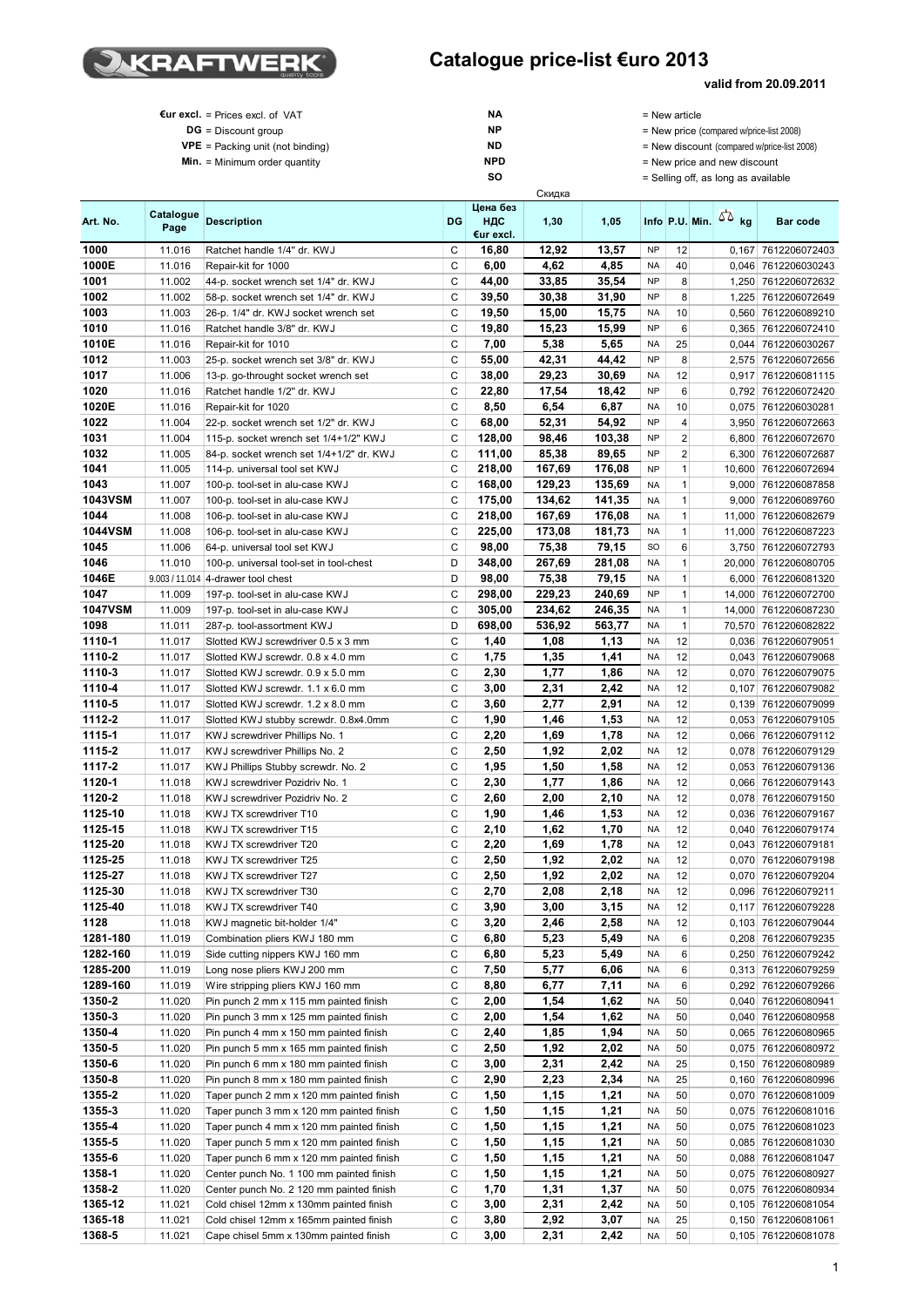| Art. No.           | Catalogue<br>Page | <b>Description</b>                                                           | DG          | Цена без<br>ндс<br>€ur excl. | 1,30             | 1,05             |                          |                              | Info P.U. Min. $\sqrt{2}$ kg | <b>Bar code</b>                              |
|--------------------|-------------------|------------------------------------------------------------------------------|-------------|------------------------------|------------------|------------------|--------------------------|------------------------------|------------------------------|----------------------------------------------|
| 1368-7             | 11.021            | Cape chisel 7mm x 165mm painted finish                                       | C           | 3,80                         | 2,92             | 3,07             | <b>NA</b>                | 25                           |                              | 0,150 7612206081085                          |
| 1374               | 11.021            | 17-p. deluxe punch + chisel set                                              | C           | 33,00                        | 25,38            | 26,65            | NA                       | 12                           |                              | 1,250 7612206046190                          |
| 1400-08            | 11.015            | KWJ comb. ratchet wrench 8 mm                                                | C           | 6,20                         | 4,77             | 5,01             | <b>NA</b>                | 10                           |                              | 0,044 7612206078399                          |
| 1400-09            | 11.015            | KWJ comb. ratchet wrench 9 mm                                                | C           | 6,50                         | 5,00             | 5,25             | <b>NA</b>                | 10                           |                              | 0,066 7612206078405                          |
| 1400-10            | 11.015            | KWJ comb. ratchet wrench 10 mm                                               | C           | 6,50                         | 5,00             | 5,25             | <b>NA</b>                | 10                           |                              | 0,066 7612206078412                          |
| 1400-11            | 11.015            | KWJ comb. ratchet wrench 11 mm                                               | C           | 6,60                         | 5,08             | 5,33             | <b>NA</b>                | 10                           |                              | 0,080 7612206078429                          |
| 1400-12            | 11.015            | KWJ comb. ratchet wrench 12 mm                                               | C           | 6,90                         | 5,31             | 5,57             | <b>NA</b>                | 10                           |                              | 0,085 7612206078436                          |
| 1400-13            | 11.015            | KWJ comb. ratchet wrench 13 mm                                               | $\mathsf C$ | 7,20                         | 5,54             | 5,82             | <b>NA</b>                | 10                           |                              | 0,093 7612206078443                          |
| 1400-14            | 11.015            | KWJ comb. ratchet wrench 14 mm                                               | C           | 7,80                         | 6,00             | 6,30             | NA                       | 10                           |                              | 0,110 7612206078450                          |
| 1400-15            | 11.015            | KWJ comb. ratchet wrench 15 mm                                               | C           | 8,50                         | 6,54             | 6,87             | <b>NA</b>                | 10                           |                              | 0.140 7612206078467                          |
| 1400-16            | 11.015            | KWJ comb. ratchet wrench 16 mm                                               | C           | 9,00                         | 6,92             | 7,27             | <b>NA</b>                | 10                           |                              | 0,150 7612206078474                          |
| 1400-17            | 11.015            | KWJ comb. ratchet wrench 17 mm                                               | C           | 9,80                         | 7,54             | 7,92             | <b>NA</b>                | 10                           |                              | 0,200 7612206078481                          |
| 1400-18<br>1400-19 | 11.015<br>11.015  | KWJ comb. ratchet wrench 18 mm<br>KWJ comb. ratchet wrench 19 mm             | С<br>C      | 11,00<br>11,50               | 8,46<br>8,85     | 8,88<br>9,29     | <b>NA</b><br><b>NA</b>   | 10<br>10                     |                              | 0,205 7612206078498<br>0,243 7612206078504   |
| 1400-21            | 11.015            | KWJ comb. ratchet wrench 21 mm                                               | C           | 16,00                        | 12,31            | 12,92            | <b>NA</b>                | 10                           |                              | 0,396 7612206078511                          |
| 1400-22            | 11.015            | KWJ comb. ratchet wrench 22 mm                                               | C           | 17,00                        | 13,08            | 13,73            | <b>NA</b>                | 10                           |                              | 0,406 7612206078528                          |
| 1400-24            | 11.015            | KWJ comb. ratchet wrench 24 mm                                               | C           | 19,00                        | 14,62            | 15,35            | <b>NA</b>                | 10                           |                              | 0,538 7612206078535                          |
| 1400-50            | 11.016            | 4-p. KWJ comb. ratchet wrench set                                            | C           | 38,00                        | 29,23            | 30,69            | <b>NA</b>                | 16                           |                              | 0,688 7612206078542                          |
| 1400-52            | 11.016            | 8-p. KWJ comb. ratchet wrench set                                            | C           | 66,00                        | 50,77            | 53,31            | <b>NA</b>                | 8                            |                              | 1,063 7612206078559                          |
| 1703-0316          | 11.022            | Tape ruler KWJ magn./2 sides 3 mx16 mm                                       | C           | 3,60                         | 2,77             | 2,91             | <b>NP</b>                | 21                           |                              | 0,167 7612206074568                          |
| 1703-0525          | 11.022            | Tape ruler KWJ magn./2 sides 5 mx25 mm                                       | C           | 5,50                         | 4,23             | 4,44             | <b>NP</b>                | 18                           |                              | 0,292 7612206074575                          |
| 1789               | 11.018            | 33-p. 1/4" bit-box KWJ                                                       | C           | 11,50                        | 8,85             | 9,29             | <b>NA</b>                | 15                           |                              | 0,350 7612206089807                          |
| 1894               | 11.022            | Mini-LED light 3x1.5 V, w/alkaline batt.                                     | C           | 8,80                         | 6,77             | 7,11             | <b>NA</b>                | 40                           |                              | 0,125 7612206081337                          |
| 1895               | 11.022            | LED light 3x1.5 V, w/alkaline batteries                                      | C           | 19,50                        | 15,00            | 15,75            | <b>NA</b>                | 40                           |                              | 0,292 7612206076197                          |
| 1895L              | 11.022            | Car-charging adapter 12 V for 1895                                           | C           | 3,80                         | 2,92             | 3,07             | <b>NA</b>                | $\mathbf{1}$                 |                              | 0,060 7612206078832                          |
| 1900-01B           | 11.012            | 132-p. 1/4" KWJ socket wrench set                                            | C           | 98,00                        | 75,38            | 79,15            | <b>NA</b>                | 3                            |                              | 1,800 7612206083911                          |
| 1900-03B           | 11.012            | 36-p. 1/2" KWJ socket wrench set                                             | C           | 118,00                       | 90,77            | 95,31            | <b>NA</b>                | 3                            |                              | 3,600 7612206083928                          |
| 1900-04B           | 11.012            | 31-p. KWJ screwdriver set                                                    | C           | 49,50                        | 38,08            | 39,98            | <b>NA</b>                | 3                            |                              | 1,000 7612206083935                          |
| 1903               |                   | 9.002 / 11.013 5-drawer tool cabinet KWJ                                     | D           | 348,00                       | 267,69           | 281,08           | <b>NA</b>                | $\mathbf{1}$                 |                              | 58,000 7612206042963                         |
| 1905               |                   | 9.002 / 11.013 7-drawer tool cabinet KWJ                                     | D           | 398,00                       | 306,15           | 321,46           | <b>NA</b>                | $\mathbf{1}$                 |                              | 63,600 7612206083690                         |
| 1927               |                   | 9.009 / 11.014 Side table for tool-cabinet 1903                              | D           | 22,00                        | 16,92            | 17,77            | <b>NA</b>                | 10                           |                              | 1,750 7612206082785                          |
| 1994               |                   | 9.009 / 11.014 KWJ wooden tool case with alum.-foil                          | D           | 39,50                        | 30,38            | 31,90            | <b>NA</b>                | $\mathbf{1}$                 |                              | 4,500 7612206082396                          |
| 2000               | 1.083             | Ext. ratchet handle 1/4" dr. 150-200 mm                                      | Α           | 22,00                        | 16,92            | 17,77            | <b>ND</b>                | 25                           |                              | 0,207 7612206077880                          |
| 2000E              | 1.085             | Repair-kit for 2000                                                          | Α           | 8,00                         | 6,15             | 6,46             | <b>NA</b>                | 50                           |                              | 0,086 7612206077903                          |
| 2003               | 1.059             | 40-p. 1/4" dr. socket wr. set metallic                                       | Α           | 49,50                        | 38,08            | 39,98            | <b>NPD</b>               | 12                           |                              | 1,542 7612206061964                          |
| 2010<br>2010E      | 1.083<br>1.085    | Ext. ratchet handle 3/8" dr. 215-315 mm<br>Repair-kit for 2010               | Α<br>Α      | 28,00<br>9,00                | 21,54<br>6,92    | 22,62<br>7,27    | <b>ND</b><br><b>NA</b>   | 12<br>50                     |                              | 0.488 7612206077897<br>0,086 7612206077910   |
| 2013               | 1.059             | 50-p. 3/8" dr. socket wr. set metallic                                       | Α           | 89,50                        | 68,85            | 72,29            | <b>NPD</b>               | 5                            |                              | 3,800 7612206061971                          |
| 2020               | 1.083             | Ext. ratchet handle 1/2" dr. 305-445 mm                                      | Α           | 34,00                        | 26,15            | 27,46            | <b>ND</b>                | 5                            |                              | 0,995 7612206071376                          |
| 2020E              | 1.085             | Repair-kit for 2020                                                          | Α           | 10,50                        | 8,08             | 8,48             | <b>NA</b>                | 50                           |                              | 0,050 7612206077927                          |
| 2023               | 1.060             | 22-p. 1/2" dr. socket wr. set met.                                           | Α           | 89,50                        | 68,85            | 72,29            | <b>NPD</b>               | 5                            |                              | 4,500 7612206061988                          |
| 2033               | 1.060             | 70-p. 1/4+1/2" dr. socket wr. set met.Sw                                     | A           | 149,50                       | 115,00           | 120,75           | <b>NPD</b>               | 3                            |                              | 4,433 7612206061995                          |
| 2035               | 3.053             | 15-p. impact driver set                                                      | Α           | 28,00                        | 21,54            | 22,62            | <b>NPD</b>               | 20                           |                              | 1,135 7612206005173                          |
| 2035A12            | 3.053             | Impact adapter 1/2" x 3/8"                                                   | Α           | 3,00                         | 2,31             | 2,42             | <b>NPD</b>               | 10                           |                              | 0,067 7612206005180                          |
| 2035B38            | 3.053             | Impact bit-adapter 3/8"                                                      | Α           | 3,00                         | 2,31             | 2,42             | <b>NPD</b>               | 10                           |                              | 0,016 7612206005197                          |
| 2035F06            | 3.054             | 5/16" dr. slotted impact bit 6 mm                                            | Α           | 2,20                         | 1,69             | 1,78             | <b>NPD</b>               | 10                           |                              | 0,023 7612206005203                          |
| 2035F08            | 3.054             | 5/16" dr. slotted impact bit 8 mm                                            | Α           | 2,20                         | 1,69             | 1,78             | <b>NPD</b>               | 10                           |                              | 0,023 7612206005210                          |
| 2035F10            | 3.054             | 5/16" dr. slotted impact bit 10 mm                                           | Α           | 2,20                         | 1,69             | 1,78             | <b>NPD</b>               | 10                           |                              | 0,023 7612206005227                          |
| 2035F12            | 3.054             | 5/16" dr. slotted impact bit 12 mm                                           | Α           | 2,20                         | 1,69             | 1,78             | <b>NPD</b>               | 10                           |                              | 0,023 7612206005234                          |
| 2035PH1            | 3.054             | 5/16" dr. Phillips impact bit No. 1                                          | Α           | 2,20                         | 1,69             | 1,78             | <b>NPD</b>               | 10                           |                              | 0,023 7612206005241                          |
| 2035PH2            | 3.054             | 5/16" dr. Phillips impact bit No. 2                                          | Α           | 2,20                         | 1,69             | 1,78             | <b>NPD</b>               | 10                           |                              | 0,023 7612206005258                          |
| 2035PH3            | 3.054             | 5/16" dr. Phillips impact bit No. 3                                          | Α           | 2,20                         | 1,69             | 1,78             | <b>NPD</b>               | 10                           |                              | 0,023 7612206005265                          |
| 2035PH4            | 3.054             | 5/16" dr. Phillips impact bit No. 4                                          | Α           | 2,20                         | 1,69             | 1,78             | <b>NPD</b>               | 10                           |                              | 0,023 7612206005272                          |
| 2035S<br>2035T30   | 3.053<br>3.054    | Impact driver only for 2035<br>5/16" dr. TX impact bit T30                   | Α<br>Α      | 16,00<br>2,20                | 12,31<br>1,69    | 12,92<br>1,78    | <b>NPD</b><br><b>NPD</b> | $\overline{4}$<br>10         |                              | 0,925 7612206006859<br>0,023 7612206005289   |
| 2035T40            |                   |                                                                              |             |                              |                  |                  | <b>NPD</b>               |                              |                              |                                              |
| 2035T45            | 3.054<br>3.054    | 5/16" dr. TX impact bit T40<br>5/16" dr. TX impact bit T45                   | Α<br>Α      | 2,20<br>2,20                 | 1,69<br>1,69     | 1,78<br>1,78     | <b>NPD</b>               | 10<br>10                     |                              | 0,023 7612206005296<br>0,023 7612206005302   |
| 2035T50            | 3.054             | 5/16" dr. TX impact bit T50                                                  | Α           | 2,20                         | 1,69             | 1,78             | <b>NPD</b>               | 10                           |                              | 0,023 7612206005319                          |
| 2039               | 3.053             | Torque bit-screwdriver                                                       | Α           | 78,00                        | 60,00            | 63,00            | <b>NPD</b>               | 24                           |                              | 0,229 7612206072816                          |
| 2040               | 1.086             | Torque wrench 1/2" dr. 42-210 Nm                                             | Α           | 68,00                        | 52,31            | 54,92            | ND                       | 12                           |                              | 1,740 7612206006651                          |
| 2040E              | 1.088             | Repair kit for torque wrench 2040                                            | Α           | 13,50                        | 10,38            | 10,90            | <b>ND</b>                | 50                           |                              | 0,176 7612206035477                          |
| 2040QE             | 1.088             | Repair kit for torque wrench 2040Q                                           | Α           | 19,50                        | 15,00            | 15,75            | <b>ND</b>                | 100                          |                              | 0,250 7612206043359                          |
| 2041               | 1.086             | Torque wrench 3/8" dr. 5-25 Nm                                               | Α           | 58,00                        | 44,62            | 46,85            | <b>ND</b>                | 20                           |                              | 0,550 7612206006668                          |
| 2041E              | 1.088             | Repair kit for torque wrench 2041                                            | Α           | 9,50                         | 7,31             | 7,67             | <b>ND</b>                | 100                          |                              | 0,160 7612206035460                          |
| 2041QE             | 1.088             | Repair kit for torque wrench 2041Q                                           | Α           | 12,50                        | 9,62             | 10,10            | <b>ND</b>                | 100                          |                              | 0,230 7612206048521                          |
| 2042               | 1.086             | Torque wrench set 1/2" dr. 40-210 Nm                                         | Α           | 118,00                       | 90,77            | 95,31            | <b>ND</b>                | 10                           |                              | 2,120 7612206028509                          |
| 2042E              | 1.088             | Repair kit for torque wrench 2042                                            | Α           | 12,00                        | 9,23             | 9,69             | <b>ND</b>                | 50                           |                              | 0,080 7612206048736                          |
| 2043E              | 1.088             | Repair kit for torque wrench 2043                                            | Α           | 11,00                        | 8,46             | 8,88             | <b>ND</b>                | 50                           |                              | 0,278 7612206035484                          |
| 2043QE             | 1.088             | Repair kit for torque wrench 2043Q                                           | Α           | 12,50                        | 9,62             | 10,10            | <b>NPD</b>               | 100                          |                              | 0,230 7612206043366                          |
| 2044E              | 1.088             | Repair kit for torque wrench 2044                                            | Α           | 18,00                        | 13,85            | 14,54            | <b>ND</b>                | 50                           |                              | 0,378 7612206035491                          |
| 2046E              | 1.088             | Repair kit for torque wrench 2046                                            | Α           | 58,00                        | 44,62            | 46,85            | <b>ND</b>                | 30                           |                              | 0,697 7612206035507                          |
| 2047E              | 1.088             | Repair kit for torque wrench 2047                                            | Α           | 68,00                        | 52,31            | 54,92            | <b>ND</b>                | 30                           |                              | 0,817 7612206035514                          |
| 2052<br>2056       | 1.070<br>1.070    | 22-p. 1" dr. socket wr. set w/safety pin<br>21-p. socket wrench set 3/4" dr. | Α<br>Α      | 698,00<br>298,00             | 536,92<br>229,23 | 563,77<br>240,69 | <b>NPD</b><br>NA         | $\mathbf{1}$<br>$\mathbf{1}$ |                              | 47,000 7612206038331<br>15,000 7612206078757 |
|                    |                   |                                                                              |             |                              |                  |                  |                          |                              |                              |                                              |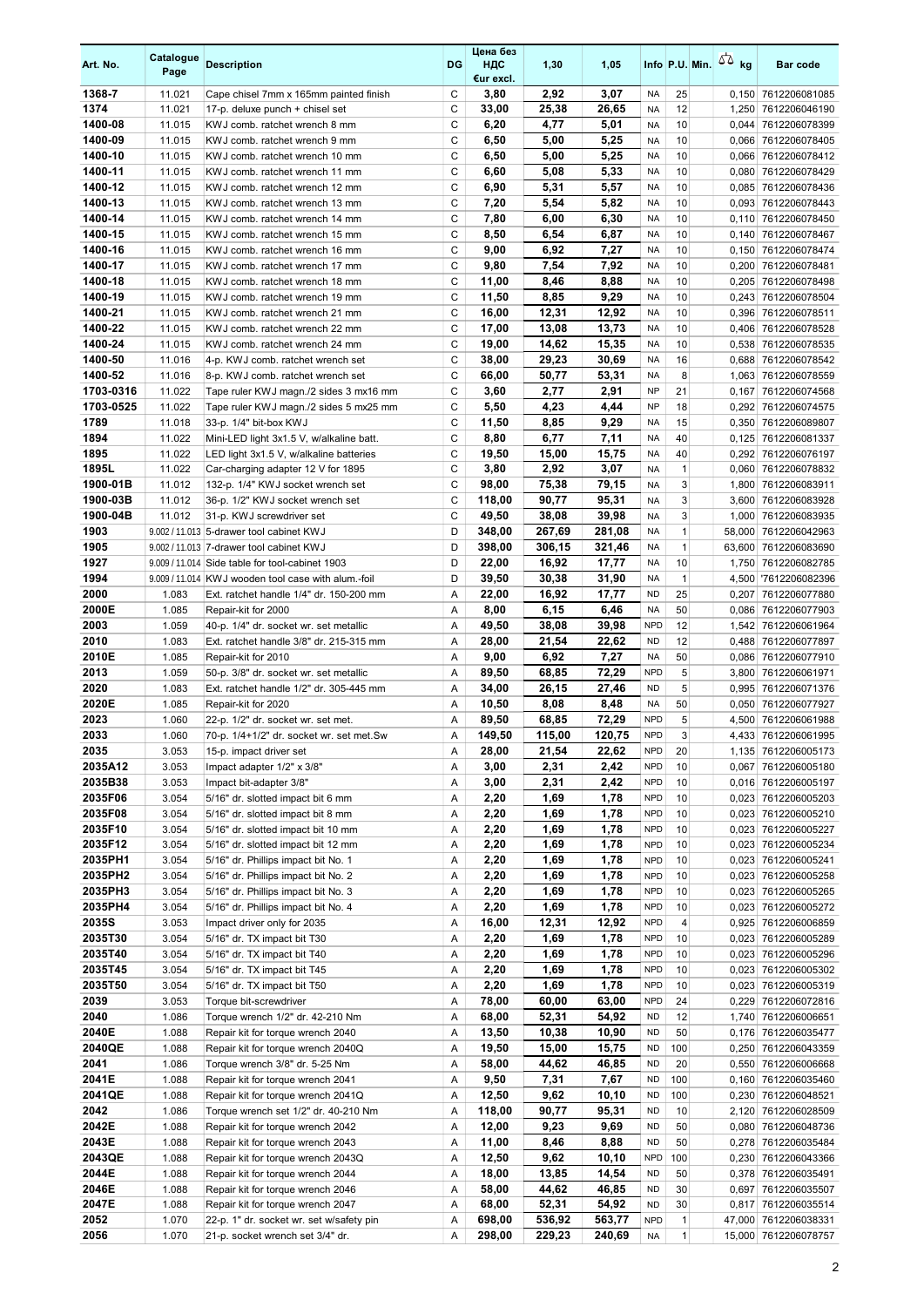| Art. No.             | Catalogue<br>Page | <b>Description</b>                                                                     | DG     | Цена без<br>ндс<br>€ur excl. | 1,30          | 1,05          |                          |                              | Info P.U. Min. $\sqrt{2}$ kg |       | <b>Bar code</b>                            |
|----------------------|-------------------|----------------------------------------------------------------------------------------|--------|------------------------------|---------------|---------------|--------------------------|------------------------------|------------------------------|-------|--------------------------------------------|
| 2100-0               | 3.010             | Slotted Swiss Norm-screwdriver No. 0                                                   | Α      | 1,95                         | 1,50          | 1,58          | NA                       | 10                           |                              |       | 0,029 7612206010016                        |
| 2100-1               | 3.010             | Slotted Swiss Norm-screwdriver No. 1                                                   | Α      | 2,20                         | 1,69          | 1,78          | NA                       | 10                           |                              |       | 0.035 7612206010023                        |
| 2100-2               | 3.010             | Slotted Swiss Norm-screwdriver No. 2                                                   | Α      | 2,40                         | 1,85          | 1,94          | <b>NA</b>                | 10                           |                              |       | 0,048 7612206010030                        |
| 2100-3               | 3.010             | Slotted Swiss Norm-screwdriver No. 3                                                   | Α      | 2,80                         | 2,15          | 2,26          | <b>NA</b>                | 10                           |                              |       | 0,070 7612206010047                        |
| 2100-4               | 3.010             | Slotted Swiss Norm-screwdriver No. 4                                                   | Α      | 3,20                         | 2,46          | 2,58          | <b>NA</b>                | 10                           |                              |       | 0,090 7612206010054                        |
| 2100-5               | 3.010             | Slotted Swiss Norm-screwdriver No. 5                                                   | Α      | 4,00                         | 3,08          | 3,23          | <b>NA</b>                | 10                           |                              |       | 0,125 7612206010061                        |
| 2100-6               | 3.010             | Slotted Swiss Norm-screwdriver No. 6                                                   | Α      | 5,20                         | 4,00          | 4,20          | <b>NA</b>                | 10                           |                              |       | 0,175 7612206010078                        |
| 2128                 | 3.011             | Swiss Norm magnetic bit-holder                                                         | Α      | 4,80                         | 3,69          | 3,88          | <b>NA</b>                | 10                           |                              |       | 0,092 7612206030977                        |
| 2132-1<br>2132-2     | 3.013<br>3.013    | Slotted insulated electrician-screwdriver<br>Slotted insulated electrician-screwdriver | Α<br>Α | 2,95<br>3,60                 | 2,27<br>2,77  | 2,38<br>2,91  | <b>NPD</b><br><b>NPD</b> | 12<br>12                     |                              |       | 0,048 7612206067720<br>0,048 7612206067737 |
| 2132-3               | 3.013             | Slotted insulated electrician-screwdriver                                              | Α      | 4,40                         | 3,38          | 3,55          | <b>NPD</b>               | 12                           |                              |       | 0,089 7612206067744                        |
| 2132-4               | 3.013             | Slotted insulated electrician-screwdriver                                              | Α      | 4,80                         | 3,69          | 3,88          | <b>NPD</b>               | 12                           |                              |       | 0,125 7612206067751                        |
| 2133-T15             | 3.013             | Insulated electrician-screwdriver TX T15                                               | Α      | 4,20                         | 3,23          | 3,39          | <b>NA</b>                | 12                           |                              |       | 0,059 7612206079815                        |
| 2133-T20             | 3.013             | Insulated electrician-screwdriver TX T20                                               | Α      | 4,20                         | 3,23          | 3,39          | <b>NA</b>                | 12                           |                              |       | 0,059 7612206079822                        |
| 2135-0               | 3.013             | Electrician screwdriver Pozidriv No. 0                                                 | Α      | 2,95                         | 2,27          | 2,38          | <b>NPD</b>               | 12                           |                              |       | 0,045 7612206029865                        |
| 2135-1               | 3.013             | Electrician screwdriver Pozidriv No. 1                                                 | Α      | 3,75                         | 2,88          | 3,03          | <b>NPD</b>               | 12                           |                              | 0,074 | 7612206029872                              |
| 2135-2               | 3.013             | Electrician screwdriver Pozidriv No. 2                                                 | Α      | 4,50                         | 3,46          | 3,63          | <b>NPD</b>               | 12                           |                              |       | 0,102 7612206030687                        |
| 2137-0               | 3.013             | Ins. electrician-screwdriver Phillips 0                                                | Α      | 2,95                         | 2,27          | 2,38          | <b>NPD</b>               | 12                           |                              |       | 0,048 7612206067768                        |
| 2137-1               | 3.013             | Ins. electrician-screwdriver Phillips 1                                                | Α      | 3,75                         | 2,88          | 3,03          | <b>NPD</b>               | 12                           |                              |       | 0,063 7612206067775                        |
| 2137-2               | 3.013             | Ins. electrician-screwdriver Phillips 2                                                | Α      | 4,50                         | 3,46          | 3,63          | <b>NPD</b>               | 12                           |                              |       | 0,090 7612206067782                        |
| 2138                 | 3.014             | Voltage tester 110-250V TÜV/GS-approved                                                | Α      | 1,60                         | 1,23          | 1,29          | <b>NPD</b>               | 24                           |                              |       | 0,035 7612206036566                        |
| 2139<br>2157         | 3.014             | Voltage tester 12V, GS-approved<br>8-pcs. electrician-screwdriver-set slott            | Α      | 3,30                         | 2,54<br>21,54 | 2,67<br>22,62 | <b>NPD</b><br><b>NPD</b> | 20<br>6                      |                              |       | 0,070 7612206067881                        |
| 2153                 | 3.011<br>3.014    | 13-p. SWISS NORM screwdriver set                                                       | Α<br>Α | 28,00<br>29,50               | 22,69         | 23,83         | <b>NA</b>                | 10                           |                              |       | 0,650 7612206067799<br>1,528 7612206086899 |
| 2187                 | 3.012             | Magnetic converter for screwdrivers                                                    | Α      | 4,80                         | 3,69          | 3,88          | <b>NPD</b>               | 20                           |                              |       | 0,048 7612206010429                        |
| 2190-0               | 3.010             | Swiss Norm-screwdriver Phillips No. 0                                                  | Α      | 2,50                         | 1,92          | 2,02          | <b>NA</b>                | 10                           |                              |       | 0,027 7612206010122                        |
| 2190-1               | 3.010             | Swiss Norm-screwdriver Phillips No. 1                                                  | Α      | 2,70                         | 2,08          | 2,18          | <b>NA</b>                | 10                           |                              |       | 0,053 7612206010115                        |
| 2190-2               | 3.010             | Swiss Norm-screwdriver Phillips No. 2                                                  | Α      | 3,80                         | 2,92          | 3,07          | <b>NA</b>                | 10                           |                              |       | 0,085 7612206010139                        |
| 2190-3               | 3.010             | Swiss Norm-screwdriver Phillips No. 3                                                  | Α      | 5,40                         | 4,15          | 4,36          | <b>NA</b>                | 10                           |                              |       | 0,167 7612206010146                        |
| 2192-0               | 3.011             | Swiss Norm-screwdriver Pozidriv No. 0                                                  | Α      | 2,50                         | 1,92          | 2,02          | <b>NA</b>                | 10                           |                              |       | 0,026 7612206010153                        |
| 2192-1               | 3.011             | Swiss Norm-screwdriver Pozidriv No. 1                                                  | Α      | 2,80                         | 2,15          | 2,26          | <b>NA</b>                | 10                           |                              |       | 0,053 7612206010160                        |
| 2192-2               | 3.011             | Swiss Norm-screwdriver Pozidriv No. 2                                                  | Α      | 3,80                         | 2,92          | 3,07          | <b>NA</b>                | 10                           |                              |       | 0,085 7612206010177                        |
| 2192-3               | 3.011             | Swiss Norm-screwdriver Pozidriv No. 3                                                  | Α      | 5,50                         | 4,23          | 4,44          | <b>NA</b>                | 10                           |                              |       | 0,167 7612206010467                        |
| 2211                 | 4.020             | 4-in-1 circlips pliers                                                                 | Α      | 18,00                        | 13,85         | 14,54         | <b>NPD</b>               | 12                           |                              |       | 0,365 7612206010665                        |
| 2212-15              | 4.017             | 4-p. circlips pliers set                                                               | Α      | 38,00                        | 29,23         | 30,69         | <b>NA</b>                | 12                           |                              |       | 0,833 7612206081108                        |
| 2212-A2              | 4.019             | Circlips pliers A2                                                                     | Α      | 11,00                        | 8,46          | 8,88          | <b>NPD</b>               | 6                            |                              |       | 0,158 7612206010924                        |
| 2213-A21<br>2214-J2  | 4.018             | Circlips pliers A21                                                                    | Α      | 11,00                        | 8,46          | 8,88          | <b>NPD</b><br><b>NPD</b> | 6<br>6                       |                              |       | 0,158 7612206010955                        |
| 2215-J21             | 4.018<br>4.019    | Circlips pliers J2<br>Circlips pliers J21                                              | Α<br>Α | 11,00<br>11,00               | 8,46<br>8,46  | 8,88<br>8,88  | <b>NPD</b>               | 6                            |                              |       | 0,158 7612206010986<br>0,158 7612206011013 |
| 2216-180             | 4.014             | German carpenters pincers 180 mm                                                       | Α      | 6,80                         | 5,23          | 5,49          | <b>NPD</b>               | 12                           |                              |       | 0,358 7612206011037                        |
| 2216-200             | 4.014             | German carpenters pincers 200 mm                                                       | Α      | 7,50                         | 5,77          | 6,06          | <b>NPD</b>               | 10                           |                              |       | 0,438 7612206011044                        |
| 2217-250             | 4.014             | Rabbit pliers 250 mm                                                                   | A      | 7,80                         | 6,00          | 6,30          | <b>NPD</b>               | 10                           |                              |       | 0,450 7612206035781                        |
| 2217-280             | 4.014             | Rabbit pliers 280 mm                                                                   | Α      | 9,80                         | 7,54          | 7,92          | <b>NA</b>                | 6                            |                              |       | 0,583 7612206082464                        |
| 2221-180             | 4.015             | 7" box joint water pump pliers                                                         | Α      | 8,50                         | 6,54          | 6,87          | <b>ND</b>                | 12                           |                              |       | 0,222 7612206053082                        |
| 2221-250             | 4.015             | 10" box joint water pump pliers                                                        | Α      | 9,50                         | 7,31          | 7,67          | <b>ND</b>                | 12                           |                              |       | 0,384 7612206010719                        |
| 2221-300             | 4.015             | 12" box joint water pump pliers                                                        | Α      | 15,00                        | 11,54         | 12,12         | <b>ND</b>                | 12                           |                              |       | 0,583 7612206045223                        |
| 2222-240             | 4.016             | Slip+groove joint pliers 240 mm                                                        | Α      | 9,50                         | 7,31          | 7,67          | <b>NPD</b>               | 6                            |                              |       | 0,417 7612206045155                        |
| 2223                 | 4.023             | Hand riveter                                                                           | Α      | 19,50                        | 15,00         | 15,75         | <b>NPD</b>               | 12                           |                              |       | 0,625 7612206011242                        |
| 2223-01              | 4.023             | Pair of jaws for 2223                                                                  | Α      | 1,50                         | 1,15          | 1,21          | <b>NPD</b>               | $\mathbf{1}$                 |                              |       | 0,004 7612206058469                        |
| 2223-2.4<br>2223-3.2 | 4.023<br>4.023    | Nozzle 2.4 mm for 2223<br>Nozzle 3.2 mm for 2223                                       | Α<br>Α | 0,80<br>0,80                 | 0,62<br>0,62  | 0,65<br>0,65  | <b>NPD</b><br><b>NPD</b> | $\mathbf{1}$<br>$\mathbf{1}$ |                              |       | 0,002 7612206011419                        |
| 2223-4.0             | 4.023             | Nozzle 4.0 mm for 2223                                                                 | Α      | 0,80                         | 0,62          | 0,65          | <b>NPD</b>               | $\mathbf{1}$                 |                              |       | 0,002 7612206011426<br>0,002 7612206011433 |
| 2223-4.8             | 4.023             | Nozzle 4.8 mm for 2223                                                                 | Α      | 0,80                         | 0,62          | 0,65          | <b>NPD</b>               | $\mathbf{1}$                 |                              |       | 0,002 7612206011440                        |
| 2224                 | 4.023             | Hand riveter set                                                                       | Α      | 35,00                        | 26,92         | 28,27         | <b>NPD</b>               | 16                           |                              |       | 1,375 7612206011259                        |
| 2225                 | 4.029             | Crimping pliers                                                                        | Α      | 6,50                         | 5,00          | 5,25          | <b>NPD</b>               | 12                           |                              |       | 0,347 7612206011372                        |
| 2230                 | 5.004             | Swivel cable stripper 8-28 mm                                                          | Α      | 9,50                         | 7,31          | 7,67          | <b>NPD</b>               | 25                           |                              |       | 0,100 7612206069427                        |
| 2231                 | 4.012             | Mini long nose pliers                                                                  | Α      | 7,80                         | 6,00          | 6,30          | <b>NPD</b>               | 10                           |                              |       | 0,078 7612206010726                        |
| 2232                 | 4.013             | Mini long nose pliers                                                                  | Α      | 7,80                         | 6,00          | 6,30          | <b>NPD</b>               | 10                           |                              |       | 0,078 7612206010733                        |
| 2233                 | 4.013             | Mini flat nose pliers                                                                  | Α      | 7,80                         | 6,00          | 6,30          | <b>NPD</b>               | 10                           |                              |       | 0,078 7612206010740                        |
| 2234                 | 4.012             | Mini round head cutting nipper                                                         | Α      | 7,80                         | 6,00          | 6,30          | <b>NPD</b>               | 10                           |                              |       | 0,078 7612206010757                        |
| 2235                 | 4.012             | Mini triangle head cutting nipper                                                      | Α      | 7,80                         | 6,00          | 6,30          | <b>NPD</b>               | 10                           |                              |       | 0,078 7612206010764                        |
| 2236                 | 4.013             | Mini linesman pliers                                                                   | Α      | 7,80                         | 6,00          | 6,30          | <b>NPD</b>               | 10                           |                              |       | 0,078 7612206057882                        |
| 2237                 | 4.013             | Mini end nipper pliers                                                                 | Α      | 7,80                         | 6,00          | 6,30          | <b>NPD</b><br><b>NPD</b> | 10                           |                              |       | 0,078 7612206057899                        |
| 2238<br>2240         | 4.013<br>5.007    | Mini bent nose pliers<br>Universal scissors 150 mm                                     | Α<br>Α | 7,80<br>8,00                 | 6,00<br>6,15  | 6,30<br>6,46  | <b>NPD</b>               | 10<br>12                     |                              | 0,174 | 0,078 7612206057905<br>7612206060493       |
| 2241                 | 5.008             | Tin snips left cutting M3                                                              | Α      | 15,50                        | 11,92         | 12,52         | <b>NPD</b>               | 6                            |                              |       | 0,431 7612206011631                        |
| 2242                 | 5.008             | Tin snips right cutting M1                                                             | Α      | 15,50                        | 11,92         | 12,52         | <b>NPD</b>               | 6                            |                              |       | 0,431 7612206011648                        |
| 2243                 | 5.008             | Tin snips straight cutting M2                                                          | Α      | 15,50                        | 11,92         | 12,52         | <b>NPD</b>               | 6                            |                              |       | 0,431 7612206011655                        |
| 2244                 | 5.008             | 3-p. tin snips set                                                                     | Α      | 39,50                        | 30,38         | 31,90         | <b>NPD</b>               | 20                           |                              |       | 1,250 7612206011662                        |
| 2245                 | 5.008             | Offset tin snips left cutting                                                          | Α      | 16,50                        | 12,69         | 13,33         | <b>NPD</b>               | 6                            |                              |       | 0,458 7612206057356                        |
| 2246                 | 5.008             | Offset tin snips right cutting                                                         | Α      | 16,50                        | 12,69         | 13,33         | <b>NPD</b>               | 6                            |                              |       | 0,458 7612206057721                        |
| 2251                 | 5.007             | Electric scissors                                                                      | Α      | 7,80                         | 6,00          | 6,30          | <b>NPD</b>               | 12                           |                              |       | 0,076 7612206069410                        |
| 2252-225             | 4.021             | 9" Locking weld clamp                                                                  | Α      | 15,50                        | 11,92         | 12,52         | <b>NPD</b>               | 12                           |                              |       | 0,656 7612206013543                        |
| 2253-200             | 4.021             | 8" Sheet metal clamp                                                                   | Α      | 14,80                        | 11,38         | 11,95         | <b>NPD</b>               | 12                           |                              |       | 0,438 7612206010641                        |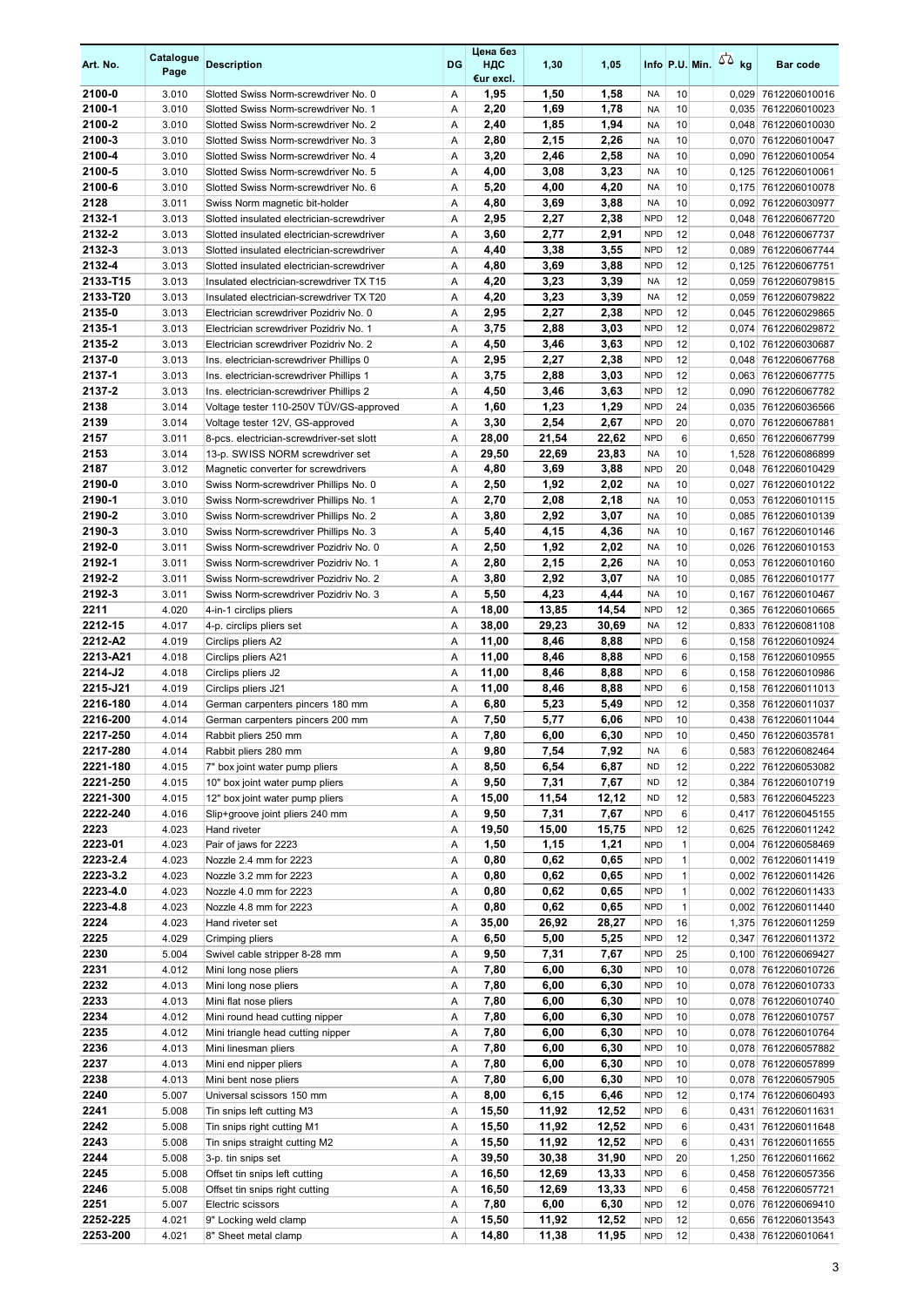| Art. No.           | Catalogue<br>Page | <b>Description</b>                                                                 | DG     | Цена без<br>ндс<br>€ur excl. | 1,30           | 1,05           |                          |                   | Info P.U. Min. $\sqrt{2}$ kg | Bar code                                   |
|--------------------|-------------------|------------------------------------------------------------------------------------|--------|------------------------------|----------------|----------------|--------------------------|-------------------|------------------------------|--------------------------------------------|
| 2254-275           | 4.022             | 11" Locking "C"-clamp                                                              | Α      | 15,50                        | 11,92          | 12,52          | <b>NPD</b>               | 12                |                              | 0,750 7612206013567                        |
| 2260-18            | 4.028             | Bolt cutter Cr-Mbd 18"/450 mm                                                      | A      | 33,00                        | 25,38          | 26,65          | <b>NPD</b>               | 12                |                              | 1,583 7612206011709                        |
| 2260-24<br>2260-30 | 4.028<br>4.028    | Bolt cutter Cr-Mbd 24"/600 mm                                                      | Α<br>Α | 44,00<br>58,00               | 33,85<br>44,62 | 35,54<br>46,85 | <b>NPD</b><br><b>NPD</b> | 10<br>6           |                              | 2,700 7612206011716<br>4,167 7612206011723 |
| 2260-36            | 4.028             | Bolt cutter Cr-Mbd 30"/750 mm<br>Bolt cutter Cr-Mbd 36"/900 mm                     | Α      | 75,00                        | 57,69          | 60,58          | <b>NPD</b>               | 4                 |                              | 6,250 7612206011730                        |
| 2260-42            | 4.028             | Bolt cutter Cr-Mbd 42"/1050 mm                                                     | Α      | 138,00                       | 106,15         | 111,46         | <b>NPD</b>               | 3                 |                              | 9,667 7612206011747                        |
| 2261-18            | 4.028             | Spare-head-set for bolt cutter 18"                                                 | Α      | 21,00                        | 16,15          | 16,96          | <b>NPD</b>               | 20                |                              | 0,800 7612206011778                        |
| 2261-24            | 4.028             | Spare-head-set for bolt cutter 24"                                                 | Α      | 28,00                        | 21,54          | 22,62          | <b>NPD</b>               | 20                |                              | 1,050 7612206011785                        |
| 2261-30            | 4.028             | Spare-head-set for bolt cutter 30"                                                 | A      | 38,00                        | 29,23          | 30,69          | <b>NPD</b>               | 10                |                              | 1,600 7612206011792                        |
| 2261-36            | 4.028             | Spare-head-set for bolt cutter 36"                                                 | Α      | 48,00                        | 36,92          | 38,77          | <b>NPD</b>               | 10                | 2,000                        | 7612206011808                              |
| 2261-42            | 4.028             | Spare-head-set for bolt cutter 42"                                                 | Α      | 89,50                        | 68,85          | 72,29          | <b>NPD</b>               | 10                |                              | 2,800 7612206011815                        |
| 2262-07<br>2301    | 4.028<br>6.002    | Mini cable cutter 7-1/2"                                                           | Α<br>Α | 15,50<br>5,50                | 11,92<br>4,23  | 12,52<br>4,44  | <b>NPD</b><br><b>NPD</b> | 10<br>6           |                              | 0,333 7612206038300<br>0,188 7612206011853 |
| 2302               | 6.002             | German engineer hammer 100 g<br>German engineer hammer 200 g                       | Α      | 6,60                         | 5,08           | 5,33           | <b>NPD</b>               | 6                 |                              | 0,317 7612206011860                        |
| 2303               | 6.002             | German engineer hammer 300 g                                                       | Α      | 8,50                         | 6,54           | 6,87           | <b>NPD</b>               | 6                 |                              | 0,479 7612206011877                        |
| 2304               | 6.002             | German engineer hammer 400 g                                                       | Α      | 9,30                         | 7,15           | 7,51           | <b>NPD</b>               | 6                 |                              | 0,583 7612206044226                        |
| 2305               | 6.002             | German engineer hammer 500 g                                                       | Α      | 9,95                         | 7,65           | 8,04           | <b>NPD</b>               | 6                 |                              | 0,750 7612206011884                        |
| 2308               | 6.002             | German engineer hammer 800 g                                                       | Α      | 12,50                        | 9,62           | 10,10          | <b>NPD</b>               | 6                 |                              | 1,083 7612206011891                        |
| 2310               | 6.002             | German engineer hammer 1000 g                                                      | Α      | 14,50                        | 11,15          | 11,71          | <b>NPD</b>               | 4                 |                              | 1,333 7612206044233                        |
| 2315               | 6.002             | German engineer hammer 1500 g                                                      | Α      | 18,00                        | 13,85          | 14,54          | <b>NPD</b>               | 4                 |                              | 1,917 7612206044240                        |
| 2316               | 6.002             | German engineer hammer 300 g f.gl.handle                                           | Α      | 9,50                         | 7,31           | 7,67           | <b>NPD</b>               | 6                 |                              | 0,533 7612206077460                        |
| 2317               | 6.002             | German engineer hammer 500 g f.gl.handle                                           | Α      | 11,00                        | 8,46           | 8,88           | <b>NPD</b>               | 6                 |                              | 0,889 7612206077477                        |
| 2318<br>2319       | 6.002<br>6.002    | Full body german engineer hammer 300 g<br>Full body german engineer hammer 500 g   | Α<br>Α | 19,50<br>22,50               | 15,00<br>17,31 | 15,75<br>18,17 | <b>NPD</b><br><b>NPD</b> | 6<br>6            |                              | 0,875 7612206077484<br>1,083 7612206077491 |
| 2320               | 6.005             | Carpenter's hammer/magn. fibergl.-handle                                           | Α      | 12,50                        | 9,62           | 10,10          | <b>NPD</b>               | 6                 |                              | 0,958 7612206029018                        |
| 2321               | 6.005             | Carpenter's hammer/magnetic 600 g                                                  | Α      | 11,00                        | 8,46           | 8,88           | <b>NPD</b>               | 6                 |                              | 0,917 7612206011907                        |
| 2322               | 6.005             | Bricklayer's hammer 600 g                                                          | Α      | 11,80                        | 9,08           | 9,53           | <b>NPD</b>               | 6                 |                              | 0,917 7612206011914                        |
| 2323               | 6.006             | Plasterer's hatchet 600 g                                                          | Α      | 11,80                        | 9,08           | 9,53           | <b>NPD</b>               | 6                 |                              | 0,917 7612206011921                        |
| 2336               | 6.005             | Plastic hammer 35 mm nylon-/PU-heads                                               | Α      | 17,50                        | 13,46          | 14,13          | <b>NPD</b>               | 6                 |                              | 0,367 7612206072892                        |
| 2336NY             | 6.005             | Plastic hammer head nylon for 2336                                                 | Α      | 3,50                         | 2,69           | 2,83           | <b>ND</b>                | 32                |                              | 0,052 7612206072939                        |
| 2336PU             | 6.005             | Plastic hammer head PU for 2336                                                    | Α      | 4,80                         | 3,69           | 3,88           | <b>ND</b>                | 32                |                              | 0,052 7612206072922                        |
| 2339               | 6.003             | Stoning hammer 800 g                                                               | Α      | 12,50                        | 9,62           | 10,10          | <b>NPD</b>               | 4                 |                              | 1,063 7612206047098                        |
| 2340<br>2342       | 6.003<br>6.003    | Stoning hammer 1000 g                                                              | Α<br>Α | 14,00<br>15,50               | 10,77<br>11,92 | 11,31<br>12,52 | <b>NPD</b><br><b>NPD</b> | 12<br>12          |                              | 1,417 7612206044257<br>1,583 7612206044264 |
| 2345               | 6.003             | Stoning hammer 1250 g<br>Stoning hammer 1500 g                                     | Α      | 16,80                        | 12,92          | 13,57          | <b>NPD</b>               | 12                |                              | 1,750 7612206044271                        |
| 2346               | 6.004             | Ballpein hammer 8oz/225 g                                                          | Α      | 7,80                         | 6,00           | 6,30           | <b>NPD</b>               | 6                 |                              | 0,417 7612206077507                        |
| 2347               | 6.004             | Ballpein hammer 12oz/340 g                                                         | Α      | 8,80                         | 6,77           | 7,11           | <b>NPD</b>               | 6                 |                              | 0,583 7612206077514                        |
| 2348               | 6.004             | Ballpein hammer 16oz/450 g                                                         | Α      | 10,50                        | 8,08           | 8,48           | <b>NPD</b>               | 6                 |                              | 0.694 7612206077521                        |
| 2349               | 6.004             | Ballpein hammer 24oz/680 g                                                         | Α      | 13,00                        | 10,00          | 10,50          | <b>NPD</b>               | 6                 |                              | 0,958 7612206077538                        |
| 2350               | 6.004             | Ballpein hammer 32oz/900 g                                                         | Α      | 15,80                        | 12,15          | 12,76          | <b>NPD</b>               | 6                 |                              | 1,250 7612206077545                        |
| 2351               | 6.004             | Ballpein hammer 40oz/1130 g                                                        | Α      | 17,80                        | 13,69          | 14,38          | <b>NPD</b>               | 6                 |                              | 1.583 7612206077767                        |
| 2352               | 6.004             | Ballpein hammer 48oz/1360g                                                         | Α      | 19,80                        | 15,23          | 15,99          | <b>NPD</b>               | 6                 |                              | 1,750 7612206077774                        |
| 2354<br>2355       | 6.003<br>6.003    | French type riveting hammer 26 mm 250 g<br>French type riveting hammer 28 mm 300 g | Α<br>Α | 8,50<br>8,80                 | 6,54<br>6,77   | 6,87<br>7,11   | <b>NPD</b><br><b>NPD</b> | 6<br>6            |                              | 0,375 7612206070249<br>0,458 7612206077552 |
| 2356               | 6.003             | French type riveting hammer 30 mm 400 g                                            | Α      | 9,50                         | 7,31           | 7,67           | <b>NPD</b>               | 4                 |                              | 0,500 7612206070256                        |
| 2357               | 6.003             | French type riveting hammer 32 mm 500 g                                            | Α      | 10,50                        | 8,08           | 8,48           | <b>NPD</b>               | 4                 |                              | 0,639 7612206077569                        |
| 2358               | 6.003             | French type riveting hammer 36 mm 630 g                                            | Α      | 11,00                        | 8,46           | 8,88           | <b>NPD</b>               | 4                 |                              | 0,958 7612206070263                        |
| 2360               | 6.003             | French type riveting hammer 40 mm 860 g                                            | Α      | 13,50                        | 10,38          | 10,90          | <b>NPD</b>               | 4                 |                              | 1,083 7612206070270                        |
| 2361               | 6.003             | French type riveting hammer 42 mm 1000 g                                           | Α      | 14,50                        | 11,15          | 11,71          | <b>NPD</b>               | 4                 |                              | 1,167 7612206077576                        |
| 2363               | 6.003             | French type riveting hammer 50 mm 1600 g                                           | Α      | 16,50                        | 12,69          | 13,33          | <b>NPD</b>               | 4                 |                              | 1,917 7612206070294                        |
| 2366               | 6.004             | Claw Hammer 600 g fiberglas handle                                                 | Α      | 12,50                        | 9,62           | 10,10          | <b>NPD</b>               | 6                 |                              | 0,944 7612206077583                        |
| 2368               | 6.004             | U.S. claw hammer 16oz/450 g f.gl.handle                                            | Α      | 12,50                        | 9,62           | 10,10          | <b>NPD</b>               | 6                 |                              | 0,875 7612206077590                        |
| 2404<br>2406       | 2.026<br>2.026    | Angle wrench 4" 100 mm with scale<br>Angle wrench 6" 150 mm with scale             | Α<br>Α | 7,80<br>8,50                 | 6,00<br>6,54   | 6,30<br>6,87   | <b>ND</b><br><b>NPD</b>  | 20<br>12          |                              | 0,067 7612206007344<br>0,177 7612206007351 |
| 2408               | 2.027             | Angle wrench 8" 200 mm with scale                                                  | Α      | 10,50                        | 8,08           | 8,48           | <b>NPD</b>               | 12                |                              | 0,314 7612206007368                        |
| 2410               | 2.027             | Angle wrench 10" 250 mm with scale                                                 | Α      | 13,50                        | 10,38          | 10,90          | <b>ND</b>                | 12                |                              | 0,528 7612206007375                        |
| 2412               | 2.027             | Angle wrench 12" 300 mm with scale                                                 | Α      | 17,50                        | 13,46          | 14,13          | <b>NPD</b>               | 6                 |                              | 0,792 7612206007382                        |
| 2415               | 2.027             | Angle wrench 15" 375 mm with scale                                                 | Α      | 34,50                        | 26,54          | 27,87          | <b>NPD</b>               | 5                 |                              | 1,200 7612206007399                        |
| 2418               | 2.027             | Angle wrench 18" 450 mm with scale                                                 | Α      | 58,00                        | 44,62          | 46,85          | <b>ND</b>                | 6                 |                              | 2,208 7612206007405                        |
| 2585-12            | 2.039             | Cross rim wrench 17 x 19 x 22 mm x 1/2"                                            | Α      | 15,80                        | 12,15          | 12,76          | <b>NPD</b>               | 10                |                              | 1,370 7612206042819                        |
| 2585-1719          | 2.038             | L type wheel wr.w/double socket 17x19 mm                                           | Α      | 17,50                        | 13,46          | 14,13          | <b>NPD</b>               | 10                |                              | 1,050 7612206055260                        |
| 2585-34<br>2589-01 | 2.039<br>2.040    | Cross rim wrench 24 x 27 x 32 mm x 3/4"<br>9-p. straight box wr. set 6-22mm/t-bar  | Α<br>Α | 58,00<br>24,00               | 44,62<br>18,46 | 46,85<br>19,38 | <b>ND</b><br><b>NPD</b>  | 5<br>$\mathbf{1}$ |                              | 4,300 7612206042826<br>1,140 7612206043212 |
| 2589-02            | 2.040             | 6-p. straight box wr. set 21-32mm/t-bar                                            | Α      | 33,00                        | 25,38          | 26,65          | <b>NP</b>                | $\mathbf{1}$      |                              | 2,190 7612206043229                        |
| 2589-0607          | 2.040             | Straight box wrench 6 x 7 mm                                                       | Α      | 2,00                         | 1,54           | 1,62           | <b>ND</b>                | 50                |                              | 0,036 7612206042697                        |
| 2589-0809          | 2.040             | Straight box wrench 8 x 9 mm                                                       | Α      | 2,00                         | 1,54           | 1,62           | <b>ND</b>                | 50                |                              | 0,041 7612206042703                        |
| 2589-1011          | 2.040             | Straight box wrench 10 x 11 mm                                                     | Α      | 2,40                         | 1,85           | 1,94           | <b>ND</b>                | 25                |                              | 0,070 7612206042710                        |
| 2589-1213          | 2.040             | Straight box wrench 12 x 13 mm                                                     | Α      | 2,50                         | 1,92           | 2,02           | <b>ND</b>                | 25                |                              | 0,086 7612206042727                        |
| 2589-1415          | 2.040             | Straight box wrench 14 x 15 mm                                                     | Α      | 2,80                         | 2,15           | 2,26           | <b>ND</b>                | 25                |                              | 0,092 7612206042734                        |
| 2589-1617          | 2.040             | Straight box wrench 16 x 17 mm                                                     | Α      | 3,30                         | 2,54           | 2,67           | <b>NPD</b>               | 10                |                              | 0,126 7612206042741                        |
| 2589-1819          | 2.040             | Straight box wrench 18 x 19 mm                                                     | Α      | 3,80                         | 2,92           | 3,07           | <b>NPD</b>               | 10                |                              | 0,182 7612206042758                        |
| 2589-2022          | 2.040             | Straight box wrench 20 x 22 mm                                                     | Α      | 4,20                         | 3,23           | 3,39           | <b>NPD</b>               | 10                |                              | 0,262 7612206042765                        |
| 2589-2123          | 2.040             | Straight box wrench 21 x 23 mm                                                     | Α      | 4,80                         | 3,69           | 3,88<br>4,68   | <b>ND</b><br><b>ND</b>   | 10                |                              | 0,268 7612206042772                        |
| 2589-2427          | 2.040             | Straight box wrench 24 x 27 mm                                                     | Α      | 5,80                         | 4,46           |                |                          | 10                |                              | 0,364 7612206042789                        |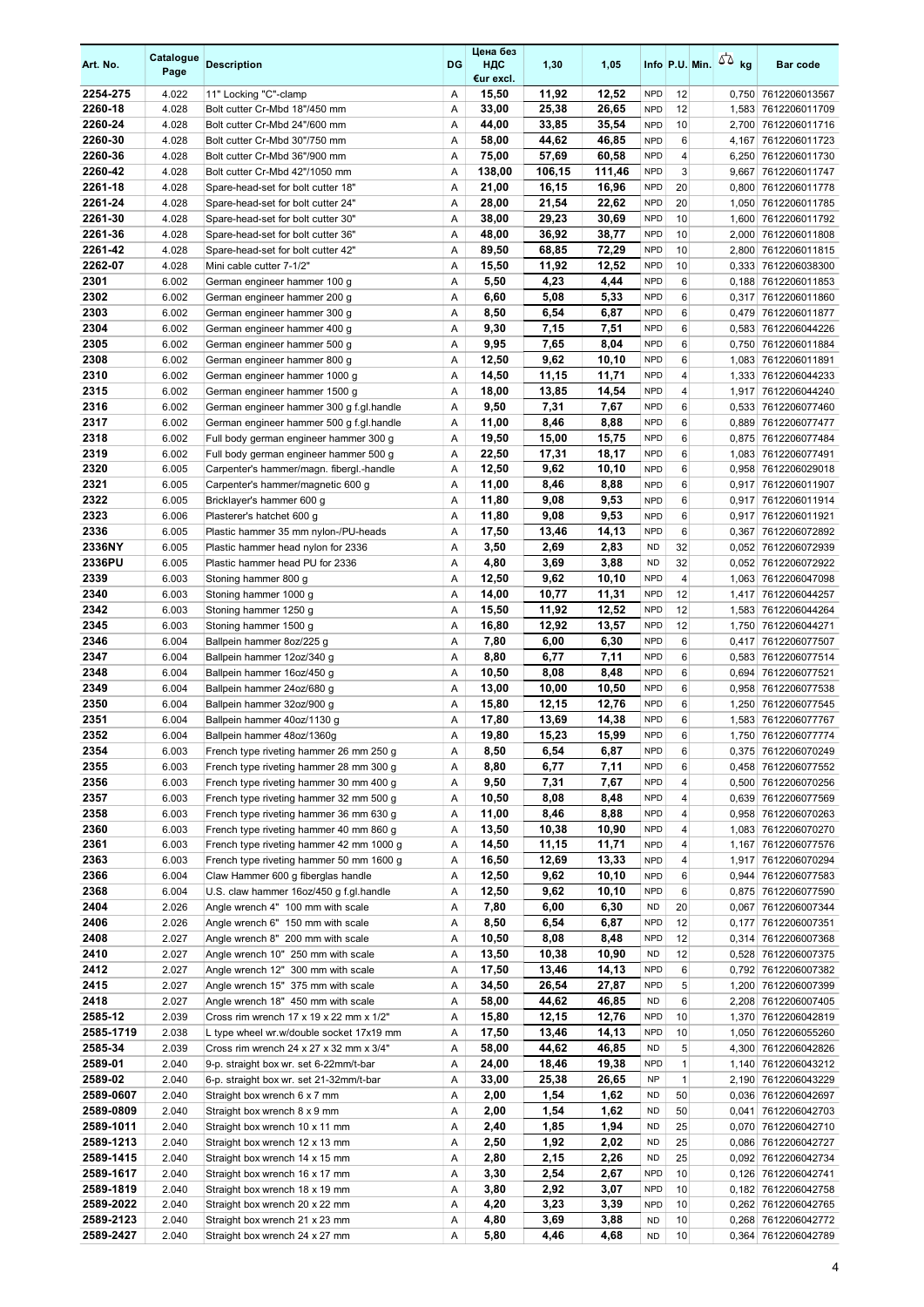| Art. No.               | Catalogue<br>Page | <b>Description</b>                                                                   | DG     | Цена без<br>ндс<br>€ur excl. | 1,30           | 1,05           |                          |                 | Info P.U. Min. $\sqrt{2}$ kg | <b>Bar code</b>                            |
|------------------------|-------------------|--------------------------------------------------------------------------------------|--------|------------------------------|----------------|----------------|--------------------------|-----------------|------------------------------|--------------------------------------------|
| 2589-2528              | 2.040             | Straight box wrench 25 x 28 mm                                                       | Α      | 6,80                         | 5,23           | 5,49           | <b>NPD</b>               | 10              |                              | 0,358 7612206042796                        |
| 2589-3032              | 2.040             | Straight box wrench 30 x 32 mm                                                       | Α      | 7,20                         | 5,54           | 5,82           | <b>NPD</b>               | 10              |                              | 0,416 7612206042802                        |
| 2589-5810              | 2.041             | Tee-bar d. 5 8 10 mm                                                                 | A      | 3,80                         | 2,92           | 3,07           | <b>ND</b>                | 20              |                              | 0,118 7612206042680                        |
| 2590-0809              | 2.038             | Double flex, socket wrench 8 x 9 mm                                                  | Α      | 8,00                         | 6,15           | 6,46           | <b>NPD</b>               | 24              |                              | 0,083 7612206038751                        |
| 2590-1011<br>2590-1213 | 2.038<br>2.038    | Double flex, socket wrench 10 x 11 mm<br>Double flex. socket wrench 12 x 13 mm       | Α<br>A | 7,80<br>8,50                 | 6,00<br>6,54   | 6,30<br>6,87   | <b>NPD</b><br><b>ND</b>  | 24<br>24        | 0,174                        | 0.120 7612206038768<br>7612206038775       |
| 2590-1415              | 2.038             | Double flex. socket wrench 14 x 15 mm                                                | Α      | 9,50                         | 7,31           | 7,67           | <b>ND</b>                | 24              |                              | 0,250 7612206038782                        |
| 2590-1617              | 2.038             | Double flex, socket wrench 16 x 17 mm                                                | Α      | 11,00                        | 8,46           | 8,88           | <b>ND</b>                | 12              |                              | 0,333 7612206038799                        |
| 2590-1819              | 2.038             | Double flex. socket wrench 18 x 19 mm                                                | Α      | 12,00                        | 9,23           | 9,69           | <b>ND</b>                | 12              |                              | 0,403 7612206038805                        |
| 2590-3814              | 2.038             | Double flex. socket wrench 1/4x3/8" dr.                                              | Α      | 12,50                        | 9,62           | 10,10          | <b>NPD</b>               | 10              |                              | 0,400 7612206038812                        |
| 2591-16                | 2.038             | Spark plug swivel socket 16 mm                                                       | Α      | 4,80                         | 3,69           | 3,88           | <b>NPD</b>               | 10              | 0,274                        | 7612206042833                              |
| 2591-21                | 2.038             | Spark plug swivel socket 21 mm                                                       | Α      | 4,80                         | 3,69           | 3,88           | <b>NPD</b>               | 10              | 0,274                        | 7612206042840                              |
| 2592-08                | 2.039             | Long T-type universal socket 8 mm KW                                                 | Α      | 16,00                        | 12,31          | 12,92          | <b>NPD</b>               | 10              |                              | 0,467 7612206062657                        |
| 2592-09<br>2592-10     | 2.039<br>2.039    | Long T-type universal socket 9 mm KW<br>Long T-type universal socket 10 mm KW        | Α<br>Α | 16,00<br>17,00               | 12,31<br>13,08 | 12,92<br>13,73 | <b>NPD</b><br><b>NPD</b> | 10<br>10        |                              | 0,467 7612206062664<br>0,567 7612206062671 |
| 2592-11                | 2.039             | Long T-type universal socket 11 mm KW                                                | Α      | 17,00                        | 13,08          | 13,73          | <b>NPD</b>               | 10              |                              | 0,567 7612206062688                        |
| 2592-12                | 2.039             | Long T-type universal socket 12 mm KW                                                | Α      | 17,50                        | 13,46          | 14,13          | <b>NPD</b>               | 10              |                              | 0,567 7612206062695                        |
| 2592-13                | 2.039             | Long T-type universal socket 13 mm KW                                                | Α      | 17,50                        | 13,46          | 14,13          | <b>NPD</b>               | 10              |                              | 0,567 7612206062701                        |
| 2592-14                | 2.039             | Long T-type universal socket 14 mm KW                                                | Α      | 18,00                        | 13,85          | 14,54          | <b>NPD</b>               | 10              | 0,567                        | 7612206062718                              |
| 2592-15                | 2.039             | Long T-type universal socket 15 mm KW                                                | Α      | 18,00                        | 13,85          | 14,54          | <b>NPD</b>               | 10              |                              | 0,567 7612206062725                        |
| 2592-16                | 2.039             | Long T-type universal socket 16 mm KW                                                | Α      | 18,50                        | 14,23          | 14,94          | <b>NPD</b>               | 10              |                              | 0,567 7612206062732                        |
| 2592-17                | 2.039             | Long T-type universal socket 17 mm KW                                                | Α      | 18,50                        | 14,23          | 14,94          | <b>NPD</b>               | 10              |                              | 0,567 7612206062749                        |
| 2592-17W50             | 2.051             | Long T-type socket 17x500 mm/adapter                                                 | Α      | 29,50                        | 22,69          | 23,83          | <b>NA</b>                | 10              |                              | 0,700 7612206079303                        |
| 2592-18                | 2.039             | Long T-type universal socket 18 mm KW                                                | Α      | 19,50                        | 15,00          | 15,75          | <b>NPD</b>               | 10              |                              | 0,600 7612206062756                        |
| 2592-19                | 2.039             | Long T-type universal socket 19 mm KW                                                | Α      | 19,50                        | 15,00          | 15,75          | <b>NPD</b>               | 10              |                              | 0,600 7612206062763                        |
| 2592-19W50<br>2593-02  | 2.051<br>2.049    | Long T-type socket 19x500 mm/adapter<br>Hex./ballpoint T-handle wrench 2 mm          | Α<br>Α | 29,50<br>6,90                | 22,69<br>5,31  | 23,83<br>5,57  | <b>NA</b><br><b>ND</b>   | 10<br>20        |                              | 0,700 7612206079273<br>0,040 7612206074582 |
| 2593-025               | 2.049             | Hex./ballpoint T-handle wrench 2.5 mm                                                | A      | 6,90                         | 5,31           | 5,57           | <b>ND</b>                | 20              | 0,040                        | 7612206074599                              |
| 2593-03                | 2.049             | Hex./ballpoint T-handle wrench 3 mm                                                  | Α      | 6,90                         | 5,31           | 5,57           | <b>ND</b>                | 20              | 0,040                        | 7612206074605                              |
| 2593-04                | 2.049             | Hex./ballpoint T-handle wrench 4 mm                                                  | Α      | 7,80                         | 6,00           | 6,30           | <b>NPD</b>               | 20              |                              | 0,070 7612206074612                        |
| 2593-05                | 2.049             | Hex./ballpoint T-handle wrench 5 mm                                                  | Α      | 8,50                         | 6,54           | 6,87           | <b>NPD</b>               | 20              |                              | 0,080 7612206074629                        |
| 2593-06                | 2.049             | Hex./ballpoint T-handle wrench 6 mm                                                  | Α      | 9,50                         | 7,31           | 7,67           | <b>NPD</b>               | 20              |                              | 0,150 7612206074636                        |
| 2593-07                | 2.049             | Hex./ballpoint T-handle wrench 7 mm                                                  | Α      | 9,50                         | 7,31           | 7,67           | <b>NPD</b>               | 20              |                              | 0,150 7612206074643                        |
| 2593-08                | 2.049             | Hex./ballpoint T-handle wrench 8 mm                                                  | Α      | 10,50                        | 8,08           | 8,48           | <b>NPD</b>               | 20              |                              | 0,233 7612206074650                        |
| 2593-10                | 2.049             | Hex./ballpoint T-handle wrench 10 mm                                                 | Α      | 12,80                        | 9,85           | 10,34          | <b>NPD</b>               | 10              |                              | 0,400 7612206074667                        |
| 2594-10<br>2594-15     | 2.050<br>2.050    | TX and tamper TX T-handle wrench T10<br>TX and tamper TX T-handle wrench T15         | Α<br>Α | 8,00<br>8,00                 | 6,15<br>6,15   | 6,46<br>6,46   | <b>ND</b><br><b>ND</b>   | 20<br>20        |                              | 0,040 7612206074698<br>0,040 7612206074704 |
| 2594-20                | 2.050             | TX and tamper TX T-handle wrench T20                                                 | Α      | 8,50                         | 6,54           | 6,87           | <b>ND</b>                | 20              |                              | 0,040 7612206074711                        |
| 2594-25                | 2.050             | TX and tamper TX T-handle wrench T25                                                 | Α      | 8,50                         | 6,54           | 6,87           | <b>ND</b>                | 20              |                              | 0,080 7612206074728                        |
| 2594-27                | 2.050             | TX and tamper TX T-handle wrench T27                                                 | Α      | 9,50                         | 7,31           | 7,67           | <b>ND</b>                | 20              |                              | 0.080 7612206074735                        |
| 2594-30                | 2.050             | TX and tamper TX T-handle wrench T30                                                 | Α      | 9,50                         | 7,31           | 7,67           | <b>ND</b>                | 20              |                              | 0,080 7612206074742                        |
| 2594-40                | 2.050             | TX and tamper TX T-handle wrench T40                                                 | A      | 10,50                        | 8,08           | 8.48           | <b>ND</b>                | 20              |                              | 0.150 7612206074759                        |
| 2594-45                | 2.050             | TX and tamper TX T-handle wrench T45                                                 | Α      | 11,50                        | 8,85           | 9,29           | <b>ND</b>                | 20              |                              | 0,150 7612206074766                        |
| 2594-50                | 2.050             | TX and tamper TX T-handle wrench T50                                                 | Α      | 12,50                        | 9,62           | 10,10          | <b>ND</b>                | 20              |                              | 0,250 7612206074773                        |
| 2597-06                | 2.034             | Elbow milled open socket wr. 6 x 6 6 mm                                              | Α      | 4,80                         | 3,69           | 3,88           | NA                       | 20              |                              | 0,043 7612206055284                        |
| 2597-07<br>2597-08     | 2.034<br>2.034    | Elbow milled open socket wr. 6 x 6 7 mm<br>Elbow milled open socket wr. 6 x 6 8 mm   | Α<br>Α | 4,80<br>4,80                 | 3,69<br>3,69   | 3,88<br>3,88   | <b>NA</b><br><b>NA</b>   | 20<br>20        |                              | 0,048 7612206055291                        |
| 2597-09                | 2.034             | Elbow milled open socket wr. 6 x 6 9 mm                                              | Α      | 5,00                         | 3,85           | 4,04           | NA                       | 20              |                              | 0,067 7612206055307<br>0,082 7612206055314 |
| 2597-10                | 2.034             | Elbow milled open socket wr. 6 x 6 10 mm                                             | Α      | 5,20                         | 4,00           | 4,20           | <b>NA</b>                | 20              |                              | 0,100 7612206055321                        |
| 2597-11                | 2.034             | Elbow milled open socket wr. 6 x 6 11 mm                                             | Α      | 5,60                         | 4,31           | 4,52           | NA                       | 12              |                              | 0,128 7612206055338                        |
| 2597-12                | 2.034             | Elbow milled open socket wr. 6 x 6 12 mm                                             | Α      | 6,00                         | 4,62           | 4,85           | NA                       | 12              |                              | 0,154 7612206055345                        |
| 2597-13                | 2.034             | Elbow milled open socket wr. 6 x 6 13 mm                                             | Α      | 6,40                         | 4,92           | 5,17           | <b>NA</b>                | 12              |                              | 0,183 7612206055352                        |
| 2597-14                | 2.034             | Elbow milled open socket wr. 6 x 6 14 mm                                             | Α      | 7,50                         | 5,77           | 6,06           | NA                       | 12              |                              | 0,204 7612206055369                        |
| 2597-15                | 2.034             | Elbow milled open socket wr. 6 x 6 15 mm                                             | Α      | 7,90                         | 6,08           | 6,38           | NA                       | 12              |                              | 0,250 7612206055376                        |
| 2597-16                | 2.034             | Elbow milled open socket wr. 6 x 6 16 mm                                             | Α      | 8,90                         | 6,85           | 7,19           | NA                       | 12              |                              | 0,296 7612206055383                        |
| 2597-17                | 2.034             | Elbow milled open socket wr. 6 x 6 17 mm                                             | Α      | 9,50                         | 7,31           | 7,67           | ΝA                       | 12              |                              | 0,317 7612206055390                        |
| 2597-18<br>2597-19     | 2.034<br>2.034    | Elbow milled open socket wr. 6 x 6 18 mm<br>Elbow milled open socket wr. 6 x 6 19 mm | Α<br>Α | 10,90<br>12,50               | 8,38<br>9,62   | 8,80<br>10,10  | NA<br><b>NA</b>          | 12<br>12        |                              | 0,346 7612206055406<br>0,442 7612206055413 |
| 2597-20                | 2.034             | Elbow milled open socket wr. 6 x 6 20 mm                                             | Α      | 12,80                        | 9,85           | 10,34          | <b>NA</b>                | 12              |                              | 0,496 7612206055420                        |
| 2597-21                | 2.034             | Elbow milled open socket wr. 6 x 6 21 mm                                             | Α      | 13,80                        | 10,62          | 11,15          | <b>NA</b>                | 4               |                              | 0,563 7612206055437                        |
| 2597-22                | 2.034             | Elbow milled open socket wr. 6 x 6 22 mm                                             | Α      | 14,20                        | 10,92          | 11,47          | <b>NA</b>                | 4               |                              | 0,613 7612206055444                        |
| 2597-23                | 2.034             | Elbow milled open socket wr. 6 x 6 23 mm                                             | Α      | 17,50                        | 13,46          | 14,13          | <b>NA</b>                | 4               |                              | 0,646 7612206055451                        |
| 2597-24                | 2.035             | Elbow milled open socket wr. 6 x 6 24 mm                                             | Α      | 18,50                        | 14,23          | 14,94          | NA                       | 4               |                              | 0,667 7612206055468                        |
| 2597-25                | 2.035             | Elbow milled open socket wr. 6 x 6 25 mm                                             | Α      | 19,80                        | 15,23          | 15,99          | NA                       | 4               |                              | 0,863 7612206055475                        |
| 2597-26                | 2.035             | Elbow milled open socket wr. 6 x 6 26 mm                                             | Α      | 22,00                        | 16,92          | 17,77          | <b>NA</b>                | $\sqrt{2}$      |                              | 0,944 7612206055482                        |
| 2597-27<br>2597-28     | 2.035<br>2.035    | Elbow milled open socket wr. 6 x 6 27 mm<br>Elbow milled open socket wr. 6 x 6 28 mm | Α<br>Α | 24,00<br>25,00               | 18,46<br>19,23 | 19,38<br>20,19 | <b>NA</b><br>NA          | $\sqrt{2}$<br>2 |                              | 1,028 7612206055499<br>1,156 7612206055505 |
| 2597-29                | 2.035             | Elbow milled open socket wr. 6 x 6 29 mm                                             | Α      | 26,50                        | 20,38          | 21,40          | NA                       | $\sqrt{2}$      |                              | 1,167 7612206055512                        |
| 2597-30                | 2.035             | Elbow milled open socket wr. 6 x 6 30 mm                                             | Α      | 29,50                        | 22,69          | 23,83          | <b>NA</b>                | 2               |                              | 1,317 7612206055529                        |
| 2597-32                | 2.035             | Elbow milled open socket wr. 6 x 6 32 mm                                             | Α      | 32,50                        | 25,00          | 26,25          | NA                       | $\overline{c}$  |                              | 1,583 7612206055536                        |
| 2597-99                | 2.035             | 10-p. elb.mill. open socket wr. set 6x6                                              | Α      | 79,50                        | 61,15          | 64,21          | <b>NA</b>                | $\mathbf{1}$    |                              | 2,675 7612206054287                        |
| 2598-06                | 2.036             | Elbow milled open socket wr. 6 x 12 6 mm                                             | Α      | 4,80                         | 3,69           | 3,88           | <b>NPD</b>               | 20              |                              | 0,043 7612206055284                        |
| 2598-07                | 2.036             | Elbow milled open socket wr. 6 x 12 7 mm                                             | Α      | 4,80                         | 3,69           | 3,88           | <b>NPD</b>               | 20              |                              | 0,048 7612206055291                        |
| 2598-08                | 2.036             | Elbow milled open socket wr. 6 x 12 8 mm                                             | Α      | 4,80                         | 3,69           | 3,88           | <b>NPD</b>               | 20              |                              | 0,067 7612206055307                        |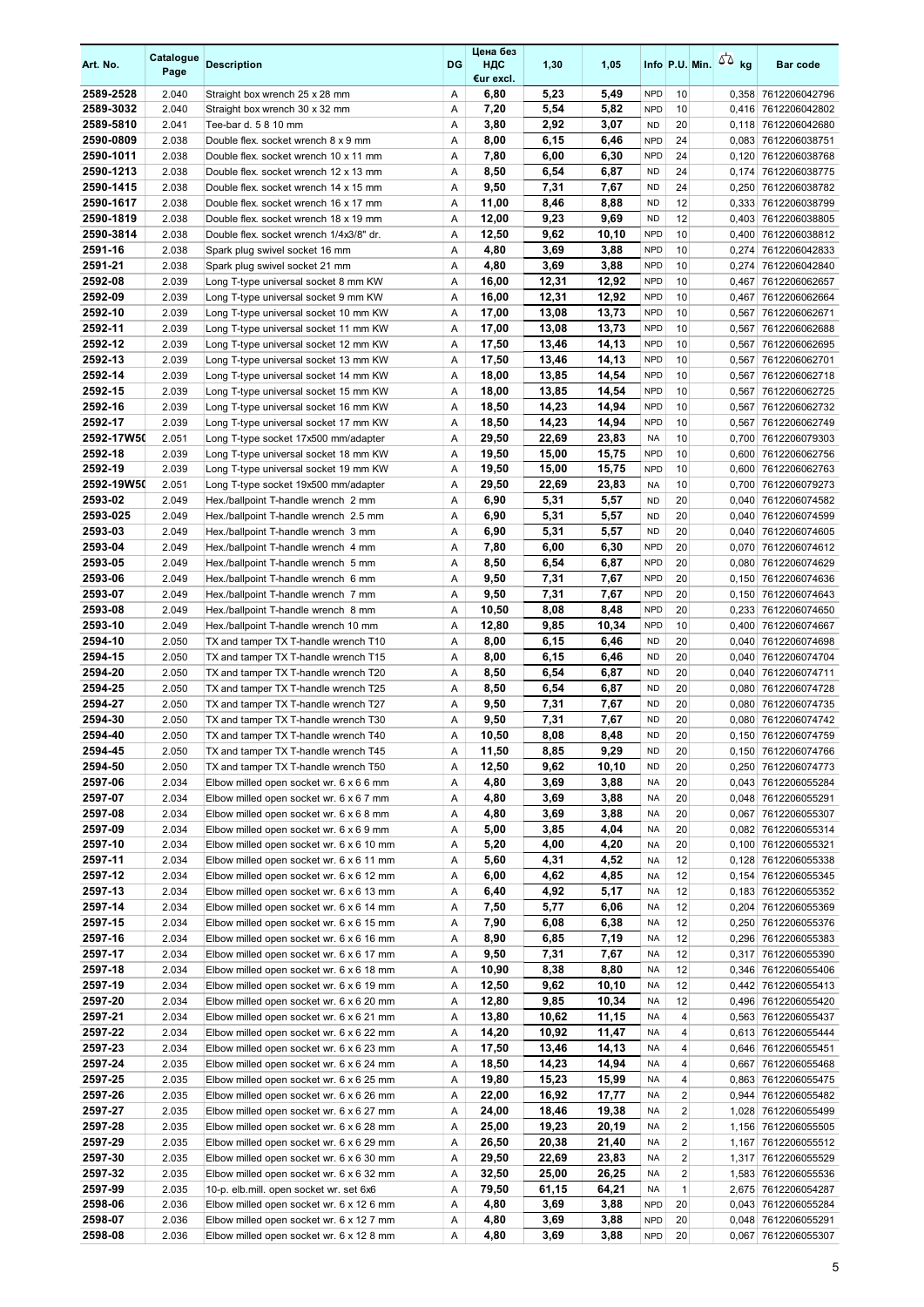| Art. No.           | Catalogue<br>Page | <b>Description</b>                                                                     | DG             | Цена без<br>ндс<br>€ur excl. | 1,30           | 1,05           |                          |                         |          | Info P.U. Min. $\sqrt{2}$ kg | Bar code                                   |
|--------------------|-------------------|----------------------------------------------------------------------------------------|----------------|------------------------------|----------------|----------------|--------------------------|-------------------------|----------|------------------------------|--------------------------------------------|
| 2598-09            | 2.036             | Elbow milled open socket wr. 6 x 12 9 mm                                               | Α              | 5,00                         | 3,85           | 4,04           | <b>NPD</b>               | 20                      |          |                              | 0,082 7612206055314                        |
| 2598-10            | 2.036             | Elbow milled open socket wr. 6 x 12 10 mm                                              | Α              | 5,20                         | 4,00           | 4,20           | <b>NPD</b>               | 20                      |          |                              | 0,100 7612206055321                        |
| 2598-11            | 2.036             | Elbow milled open socket wr. 6 x 12 11 mm                                              | $\overline{A}$ | 5,60                         | 4,31           | 4,52           | <b>NPD</b>               | 12                      |          |                              | 0,128 7612206055338                        |
| 2598-12            | 2.036             | Elbow milled open socket wr. 6 x 12 12 mm                                              | Α              | 6,00                         | 4,62           | 4,85           | <b>NPD</b>               | 12                      |          |                              | 0,154 7612206055345                        |
| 2598-13            | 2.036             | Elbow milled open socket wr. 6 x 12 13 mm                                              | Α              | 6,40                         | 4,92           | 5,17           | <b>NPD</b>               | 12                      |          |                              | 0,183 7612206055352                        |
| 2598-14            | 2.036             | Elbow milled open socket wr. 6 x 12 14 mm                                              | Α              | 7,50                         | 5,77           | 6,06           | <b>NPD</b>               | 12                      |          | 0,204                        | 7612206055369                              |
| 2598-15            | 2.036             | Elbow milled open socket wr. 6 x 12 15 mm                                              | Α              | 7,90                         | 6,08           | 6,38           | <b>ND</b>                | 12                      |          |                              | 0,250 7612206055376                        |
| 2598-16            | 2.036             | Elbow milled open socket wr. 6 x 12 16 mm                                              | Α              | 8,90                         | 6,85           | 7,19           | <b>NPD</b>               | 12                      |          |                              | 0,296 7612206055383                        |
| 2598-17            | 2.036             | Elbow milled open socket wr. 6 x 12 17 mm                                              | Α              | 9,50                         | 7,31           | 7,67           | <b>NPD</b>               | 12                      |          |                              | 0,317 7612206055390                        |
| 2598-18            | 2.036             | Elbow milled open socket wr. 6 x 12 18 mm                                              | Α              | 10,90                        | 8,38           | 8,80           | <b>NPD</b>               | 12                      |          |                              | 0,346 7612206055406                        |
| 2598-19            | 2.036             | Elbow milled open socket wr. 6 x 12 19 mm                                              | Α              | 12,50                        | 9,62           | 10,10          | <b>NPD</b>               | 12                      |          |                              | 0,442 7612206055413                        |
| 2598-20            | 2.036             | Elbow milled open socket wr. 6 x 12 20 mm                                              | Α              | 12,80                        | 9,85           | 10,34          | <b>NPD</b>               | 12                      |          |                              | 0,496 7612206055420                        |
| 2598-21<br>2598-22 | 2.036<br>2.036    | Elbow milled open socket wr. 6 x 12 21 mm                                              | Α              | 13,80                        | 10,62<br>10,92 | 11,15<br>11,47 | <b>NPD</b><br><b>NPD</b> | 4<br>4                  |          |                              | 0,563 7612206055437                        |
| 2598-23            | 2.036             | Elbow milled open socket wr. 6 x 12 22 mm<br>Elbow milled open socket wr. 6 x 12 23 mm | Α<br>Α         | 14,20<br>17,50               | 13,46          | 14,13          | <b>ND</b>                | 4                       |          |                              | 0,613 7612206055444<br>0,646 7612206055451 |
| 2598-24            | 2.037             | Elbow milled open socket wr. 6 x 12 24 mm                                              | Α              | 18,50                        | 14,23          | 14,94          | <b>NPD</b>               | 4                       |          |                              | 0,667 7612206055468                        |
| 2598-25            | 2.037             | Elbow milled open socket wr. 6 x 12 25 mm                                              | Α              | 19,80                        | 15,23          | 15,99          | <b>NPD</b>               | 4                       |          |                              | 0,863 7612206055475                        |
| 2598-26            | 2.037             | Elbow milled open socket wr. 6 x 12 26 mm                                              | Α              | 22,00                        | 16,92          | 17,77          | <b>NPD</b>               | $\overline{2}$          |          | 0,944                        | 7612206055482                              |
| 2598-27            | 2.037             | Elbow milled open socket wr. 6 x 12 27 mm                                              | Α              | 24,00                        | 18,46          | 19,38          | <b>NPD</b>               | $\overline{2}$          |          |                              | 1,028 7612206055499                        |
| 2598-28            | 2.037             | Elbow milled open socket wr. 6 x 12 28 mm                                              | Α              | 25,00                        | 19,23          | 20,19          | <b>ND</b>                | $\overline{\mathbf{c}}$ |          |                              | 1,156 7612206055505                        |
| 2598-29            | 2.037             | Elbow milled open socket wr. 6 x 12 29 mm                                              | Α              | 26,50                        | 20,38          | 21,40          | <b>NPD</b>               | $\overline{2}$          |          |                              | 1,167 7612206055512                        |
| 2598-30            | 2.037             | Elbow milled open socket wr. 6 x 12 30 mm                                              | Α              | 29,50                        | 22,69          | 23,83          | <b>NPD</b>               | $\overline{2}$          |          |                              | 1,317 7612206055529                        |
| 2598-32            | 2.037             | Elbow milled open socket wr. 6 x 12 32 mm                                              | A              | 32,50                        | 25,00          | 26,25          | <b>NPD</b>               | $\overline{2}$          |          |                              | 1,583 7612206055536                        |
| 2598-34            | 2.037             | Elbow milled open socket wr. 6 x 12 34 mm                                              | Α              | 39,50                        | 30,38          | 31,90          | <b>NPD</b>               | $\overline{2}$          |          |                              | 1,625 7612206055543                        |
| 2598-99            | 2.037             | 10-p. elb.mill. open socket wr. set 6x12                                               | Α              | 79,50                        | 61,15          | 64,21          | <b>NPD</b>               | $\mathbf{1}$            |          |                              | 2,675 7612206054287                        |
| 2599-01            | 2.042             | 9-p. straight box wr. set 6-22mm/t-bar                                                 | Α              | 79,50                        | 61,15          | 64,21          | <b>NPD</b>               | $\mathbf{1}$            |          |                              | 1,500 7612206055550                        |
| 2599-02            | 2.042             | 6-p. straight box wr. set 21-32mm/t-bar                                                | Α              | 85,00                        | 65,38          | 68,65          | <b>NPD</b>               | $\mathbf{1}$            |          |                              | 2,800 7612206055567                        |
| 2599-0607          | 2.041             | Straight box wrench 6 x 7 mm                                                           | Α              | 6,50                         | 5,00           | 5,25           | <b>NPD</b>               | 20                      |          | 0,037                        | 7612206042697                              |
| 2599-0809          | 2.041             | Straight box wrench 8 x 9 mm                                                           | Α              | 7,00                         | 5,38           | 5,65           | <b>NPD</b>               | 20                      |          |                              | 0,055 7612206042703                        |
| 2599-1011          | 2.041             | Straight box wrench 10 x 11 mm                                                         | Α              | 7,50                         | 5,77           | 6,06           | <b>NPD</b>               | 15                      |          |                              | 0,072 7612206042710                        |
| 2599-1012          | 2.041             | Tee-bar d. 10-12 mm for 2599-20-32                                                     | Α              | 5,80                         | 4,46           | 4,68           | <b>NPD</b>               | 20                      |          |                              | 0,118 7612206077606                        |
| 2599-1213          | 2.041             | Straight box wrench 12 x 13 mm                                                         | Α              | 8,80                         | 6,77           | 7,11           | <b>NPD</b>               | 10                      |          |                              | 0,135 7612206042727                        |
| 2599-1415          | 2.041             | Straight box wrench 14 x 15 mm                                                         | Α              | 10,00                        | 7,69           | 8,08           | <b>NPD</b>               | 10                      |          |                              | 0,165 7612206042734                        |
| 2599-1617          | 2.041             | Straight box wrench 16 x 17 mm                                                         | Α              | 11,00                        | 8,46           | 8,88           | <b>NPD</b>               | 6                       |          |                              | 0,050 7612206042741                        |
| 2599-1819          | 2.041             | Straight box wrench 18 x 19 mm                                                         | Α              | 13,80                        | 10,62          | 11,15          | <b>NPD</b>               | 6                       |          |                              | 0,297 7612206042758                        |
| 2599-2022          | 2.041             | Straight box wrench 20 x 22 mm                                                         | Α              | 14,80                        | 11,38          | 11,95          | <b>NPD</b>               | 5                       |          |                              | 0.330 7612206042765                        |
| 2599-2123          | 2.041             | Straight box wrench 21 x 23 mm                                                         | Α              | 16,80                        | 12,92          | 13,57          | <b>NPD</b>               | 5                       |          |                              | 0,365 7612206042772                        |
| 2599-2427          | 2.041             | Straight box wrench 24 x 27 mm                                                         | Α              | 18,80                        | 14,46          | 15,18          | <b>NPD</b>               | 4                       |          |                              | 0,602 7612206042789                        |
| 2599-2528          | 2.041             | Straight box wrench 25 x 28 mm                                                         | Α              | 20,80                        | 16,00          | 16,80          | <b>NPD</b>               | 4                       |          |                              | 0,602 7612206042796                        |
| 2599-3032          | 2.041             | Solid straight box wrench 30 x 32 mm                                                   | Α              | 25,80                        | 19,85          | 20,84          | <b>NPD</b>               | 4                       |          |                              | 0,852 7612206055680                        |
| 2599-3457          | 2.041             | Tee-bar d. 3.5-7.5 mm for 2599-06-19                                                   | Α              | 4,80                         | 3,69           | 3,88           | <b>ND</b>                | 20                      |          |                              | 0,118 7612206071475                        |
| 2661               | 3.029             | 1/4" Torg bit 25 mm 6 mm                                                               | A              | 0,70                         | 0,54           | 0,57           | <b>ND</b>                | 10                      | 10       |                              | 0,005 7612206037600                        |
| 2662               | 3.029             | 1/4" Torq bit 25 mm 8 mm                                                               | Α              | 0,70                         | 0,54           | 0,57           | <b>ND</b>                | 10                      | 10       |                              | 0,005 7612206037617                        |
| 2663               | 3.029             | 1/4" Torg bit 25 mm 10 mm                                                              | Α              | 1,00                         | 0,77           | 0,81           | <b>NPD</b>               | 10                      | 10       |                              | 0,005 7612206037624                        |
| 2665               | 3.031             | 1/4" Spanner bit 25 mm 4 mm                                                            | Α              | 0,70                         | 0,54           | 0,57           | <b>ND</b>                | 10                      | 10       |                              | 0,005 7612206037631                        |
| 2667               | 3.031             | 1/4" Spanner bit 25 mm 6 mm                                                            | Α              | 0,70                         | 0,54           | 0,57           | <b>ND</b>                | 10                      | 10       |                              | 0,005 7612206037648                        |
| 2668               | 3.031             | 1/4" Spanner bit 25 mm 8 mm                                                            | Α              | 0,70                         | 0,54           | 0,57           | <b>ND</b>                | 10                      | 10       |                              | 0,005 7612206037655                        |
| 2669               | 3.031             | 1/4" Spanner bit 25 mm 10 mm                                                           | Α              | 1,00                         | 0,77           | 0,81           | <b>NPD</b>               | 10                      | 10       |                              | 0,005 7612206037662                        |
| 2671               | 3.029             | 1/4" Tri-Wing bit 25 mm No. 1                                                          | Α              | 0,70                         | 0,54           | 0,57           | <b>ND</b>                | 10                      | 10       |                              | 0,005 7612206037679                        |
| 2672               | 3.029             | 1/4" Tri-Wing bit 25 mm No. 2                                                          | Α              | 0,70                         | 0,54           | 0,57           | <b>ND</b>                | 10                      | 10       |                              | 0,005 7612206037686                        |
| 2673               | 3.029             | 1/4" Tri-Wing bit 25 mm No. 3                                                          | Α              | 0,70                         | 0,54           | 0,57           | <b>ND</b>                | 10                      | 10       |                              | 0,005 7612206037693                        |
| 2674               | 3.029             | 1/4" Tri-Wing bit 25 mm No. 4                                                          | Α              | 0,70                         | 0,54           | 0,57           | <b>ND</b>                | 10                      | 10       |                              | 0,005 7612206037709                        |
| 2676               | 3.030             | 1/4" hexagonal tamper bit 25 mm 2 mm                                                   | Α              | 0,70                         | 0,54           | 0,57           | ND                       | 10                      | 10       |                              | 0,005 7612206037716                        |
| 2677               | 3.030             | 1/4" hexagonal tamper bit 25 mm 2.5 mm                                                 | Α              | 0,70                         | 0,54           | 0,57           | <b>ND</b>                | 10                      | 10       |                              | 0,005 7612206037723                        |
| 2678               | 3.030             | 1/4" hexagonal tamper bit 25 mm 3 mm                                                   | Α              | 0,70                         | 0,54           | 0,57           | <b>ND</b>                | 10                      | 10       |                              | 0,005 7612206037730                        |
| 2679               | 3.030             | 1/4" hexagonal tamper bit 25 mm 4 mm                                                   | Α              | 0,70                         | 0,54           | 0,57           | ND                       | 10                      | 10       |                              | 0,005 7612206037747                        |
| 2680               | 3.030             | 1/4" hexagonal tamper bit 25 mm 5 mm                                                   | Α              | 0,70                         | 0,54           | 0,57           | <b>ND</b>                | 10                      | 10       |                              | 0,005 7612206037754                        |
| 2681               | 3.030             | 1/4" hexagonal tamper bit 25 mm 6 mm                                                   | Α              | 0,70                         | 0,54           | 0,57           | <b>ND</b>                | 10                      | 10       |                              | 0,005 7612206037761                        |
| 2683               | 3.030             | 1/4" hexagonal tamper bit 25 mm 5/32"                                                  | Α              | 0,70                         | 0,54           | 0,57           | <b>ND</b>                | 10                      | 10       |                              | 0,005 7612206037778                        |
| 2684<br>2685       | 3.030<br>3.030    | 1/4" hexagonal tamper bit 25 mm 9/64"<br>1/4" hexagonal tamper bit 25 mm 1/8"          | Α<br>Α         | 0,70<br>0,70                 | 0,54<br>0,54   | 0,57<br>0,57   | <b>ND</b><br><b>ND</b>   | 10<br>10                | 10<br>10 |                              | 0,005 7612206037785                        |
| 2686               | 3.030             | 1/4" hexagonal tamper bit 25 mm 7/64"                                                  | Α              | 0,70                         | 0,54           | 0,57           | <b>ND</b>                | 10                      | 10       |                              | 0,005 7612206037792<br>0,005 7612206037808 |
| 2687               | 3.030             | 1/4" hexagonal tamper bit 25 mm 13/32"                                                 | Α              | 0,70                         | 0,54           | 0,57           | <b>ND</b>                | 10                      | 10       |                              | 0,005 7612206037815                        |
| 2688               | 3.030             | 1/4" hexagonal tamper bit 25 mm 5/64"                                                  | Α              | 0,70                         | 0,54           | 0,57           | <b>ND</b>                | 10                      | 10       |                              | 0,005 7612206037822                        |
| 2689               | 3.030             | 1/4" Robertson bit 25 mm R1                                                            | Α              | 0,70                         | 0,54           | 0,57           | <b>ND</b>                | 10                      | 10       |                              | 0,005 7612206042147                        |
| 2690               | 3.031             | 1/4" Robertson bit 50 mm R1                                                            | Α              | 1,00                         | 0,77           | 0,81           | <b>NPD</b>               | 10                      | 10       |                              | 0,011 7612206042154                        |
| 2694               | 2.020 / 3.043     | 10 mm x 1/4" bit-adapter                                                               | Α              | 4,00                         | 3,08           | 3,23           | <b>NPD</b>               | 100                     |          |                              | 0,011 7612206008624                        |
| 2696               | 3.030             | 1/4" Robertson bit 25 mm R2                                                            | Α              | 0,70                         | 0,54           | 0,57           | ND                       | 10                      | 10       |                              | 0,005 7612206044783                        |
| 2697               | 3.031             | 1/4" Robertson bit 50 mm R2                                                            | Α              | 1,20                         | 0,92           | 0,97           | <b>NPD</b>               | 10                      | 10       |                              | 0,011 7612206044790                        |
| 2700               | 3.045             | Mini bit-ratchet 1/4" dr.                                                              | Α              | 6,00                         | 4,62           | 4,85           | <b>NPD</b>               | 30                      |          |                              | 0,075 7612206038744                        |
| 2701               | 3.025             | 1/4" Phillips bit 25 mm Nr. 1                                                          | Α              | 0,40                         | 0,31           | 0,32           | <b>NPD</b>               | 10                      | 10       |                              | 0,005 7612206009256                        |
| 2702               | 3.025             | 1/4" Phillips bit 25 mm Nr. 2                                                          | Α              | 0,40                         | 0,31           | 0,32           | <b>NPD</b>               | 10                      | 10       |                              | 0,005 7612206009263                        |
| 2703               | 3.025             | 1/4" Phillips bit 25 mm Nr. 3                                                          | Α              | 0,40                         | 0,31           | 0,32           | <b>NPD</b>               | 10                      | 10       |                              | 0,005 7612206009270                        |
| 2704               | 3.025             | 1/4" Phillips bit 25 mm Nr. 4                                                          | Α              | 0,40                         | 0,31           | 0,32           | <b>NPD</b>               | 10                      | 10       |                              | 0,005 7612206009287                        |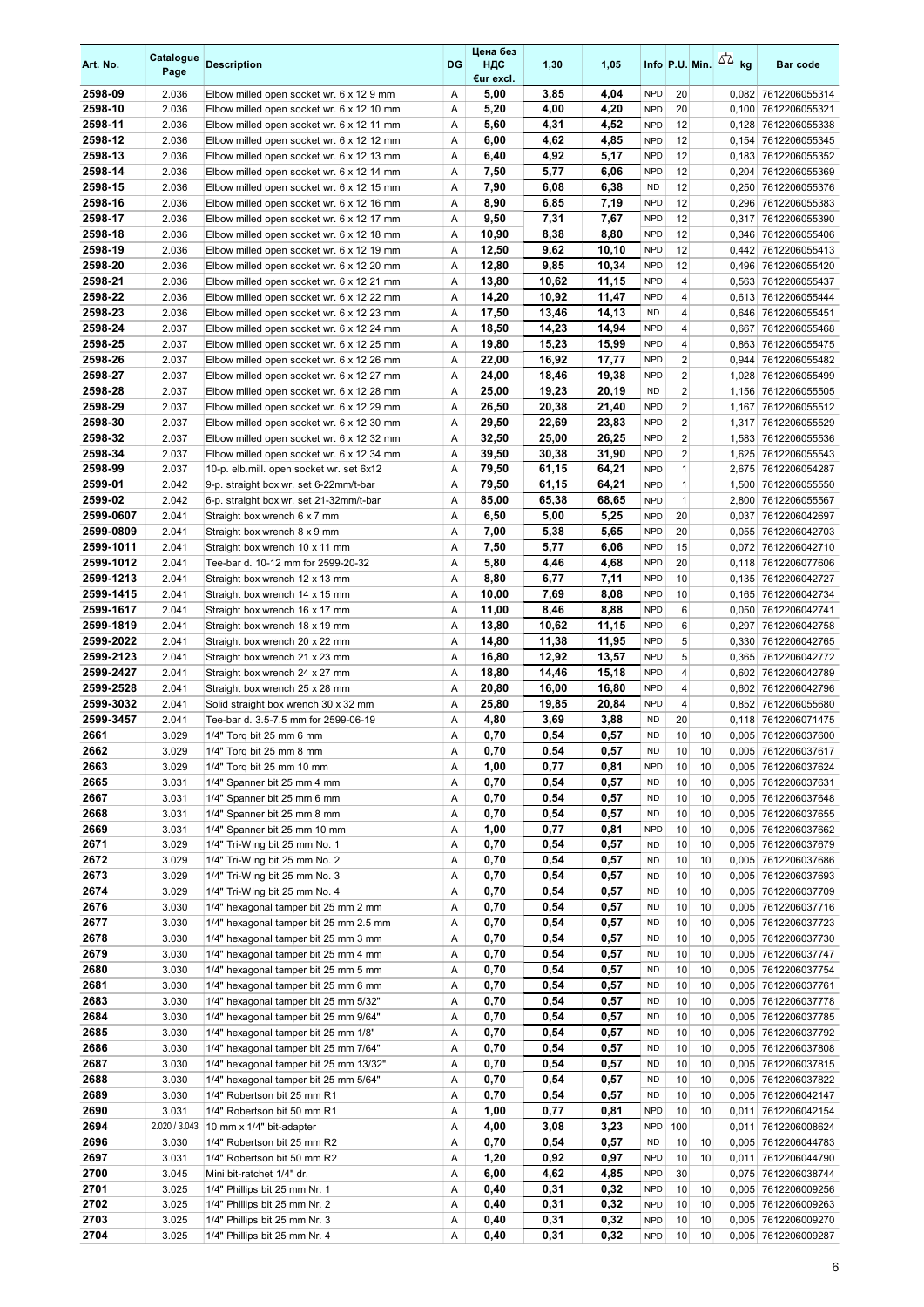| Art. No.     | Catalogue<br>Page | <b>Description</b>                              | DG     | Цена без<br>ндс<br>€ur excl. | 1,30         | 1,05         |                        |          |          | Info P.U. Min. $\sqrt{2}$ kg | <b>Bar code</b>                            |
|--------------|-------------------|-------------------------------------------------|--------|------------------------------|--------------|--------------|------------------------|----------|----------|------------------------------|--------------------------------------------|
| 2705         | 3.025             | 1/4" Phillips bit 25 mm Nr. 0                   | Α      | 0,40                         | 0,31         | 0,32         | <b>NPD</b>             | 10       | 10       |                              | 0,005 7612206068703                        |
| 2711         | 3.025             | 1/4" Pozidriv bit 25 mm Nr. 1                   | Α      | 0,40                         | 0,31         | 0,32         | <b>NPD</b>             | 10       | 10       |                              | 0,005 7612206009294                        |
| 2712         | 3.025             | 1/4" Pozidriv bit 25 mm Nr. 2                   | Α      | 0,40                         | 0,31         | 0,32         | <b>NPD</b>             | 10       | 10       |                              | 0,005 7612206009300                        |
| 2713         | 3.025             | 1/4" Pozidriv bit 25 mm Nr. 3                   | Α      | 0,40                         | 0,31         | 0,32         | <b>NPD</b>             | 10       | 10       |                              | 0,005 7612206009317                        |
| 2714         | 3.025             | 1/4" Pozidriv bit 25 mm Nr. 4                   | Α      | 0,40                         | 0,31         | 0,32         | <b>NPD</b>             | 10       | 10       |                              | 0,005 7612206009324                        |
| 2721         | 3.024             | 1/4" slotted bit 25 mm 4.0 x 0.5 mm             | Α      | 0,40                         | 0,31         | 0,32         | <b>NPD</b>             | 10       | 10       |                              | 0,005 7612206009331                        |
| 2722         | 3.024             | 1/4" slotted bit 25 mm 4.5 x 0.6 mm             | Α      | 0,40                         | 0,31         | 0,32         | <b>NPD</b>             | 10       | 10       |                              | 0,005 7612206009348                        |
| 2723         | 3.024             | 1/4" slotted bit 25 mm 5.5 x 0.8 mm             | Α      | 0,40                         | 0,31         | 0,32         | <b>NPD</b>             | 10       | 10       |                              | 0,005 7612206009355                        |
| 2724         | 3.024             | 1/4" slotted bit 25 mm 6.0 x 1.0 mm             | Α      | 0,40                         | 0,31         | 0,32         | <b>NPD</b>             | 10       | 10       |                              | 0,005 7612206009362                        |
| 2725         | 3.024             | 1/4" slotted bit 25 mm 6.5 x 1.2 mm             | Α      | 0,40                         | 0,31         | 0,32         | <b>NPD</b>             | 10       | 10       |                              | 0,005 7612206009379                        |
| 2726         | 3.024             | 1/4" slotted bit 25 mm 8.0 x 1.6 mm             | Α      | 0,60                         | 0,46         | 0,48         | <b>NPD</b>             | 10       | 10       |                              | 0,005 7612206009386                        |
| 2730         | 3.026             | 1/4" TX bit 25 mm T8                            | Α      | 0,40                         | 0,31         | 0,32         | <b>NPD</b>             | 10       | 10       |                              | 0,005 7612206045438                        |
| 2731         | 3.026             | 1/4" TX bit 25 mm T10                           | Α      | 0,40                         | 0,31         | 0,32         | <b>NPD</b>             | 10       | 10       |                              | 0,005 7612206009393                        |
| 2732         | 3.026             | 1/4" TX bit 25 mm T15                           | Α      | 0,40                         | 0,31         | 0,32         | <b>NPD</b>             | 10       | 10       |                              | 0,005 7612206009409                        |
| 2733         | 3.026             | 1/4" TX bit 25 mm T20                           | Α      | 0,40                         | 0,31         | 0,32         | <b>NPD</b>             | 10       | 10       |                              | 0,005 7612206009416                        |
| 2734         | 3.026             | 1/4" TX bit 25 mm T25                           | Α      | 0,40                         | 0,31         | 0,32         | <b>NPD</b>             | 10       | 10       |                              | 0,005 7612206009423                        |
| 2735         | 3.026             | 1/4" TX bit 25 mm T30                           | Α      | 0,40                         | 0,31         | 0,32         | <b>NPD</b>             | 10       | 10       |                              | 0,005 7612206009430                        |
| 2736         | 3.026             | 1/4" TX bit 25 mm T40                           | Α      | 0,40                         | 0,31         | 0,32         | <b>NPD</b>             | 10       | 10       |                              | 0,005 7612206009447                        |
| 2737         | 3.026             | 1/4" TX bit 25 mm T27                           | Α      | 0,40                         | 0,31         | 0,32         | <b>NPD</b>             | 10       | 10       |                              | 0,005 7612206040457                        |
| 2741         | 3.028             | 1/4" hexagonal bit 25 mm 3 mm                   | Α      | 0,40                         | 0,31         | 0,32         | <b>NPD</b>             | 10       | 10       |                              | 0,005 7612206009454                        |
| 2742         | 3.028             | 1/4" hexagonal bit 25 mm 4 mm                   | Α      | 0,40                         | 0,31         | 0,32         | <b>NPD</b>             | 10       | 10       |                              | 0,005 7612206009461                        |
| 2743         | 3.028             | 1/4" hexagonal bit 25 mm 5 mm                   | Α      | 0,40                         | 0,31         | 0,32         | <b>NPD</b>             | 10       | 10       |                              | 0,005 7612206009478                        |
| 2744         | 3.028             | 1/4" hexagonal bit 25 mm 6 mm                   | Α      | 0,40                         | 0,31         | 0,32         | <b>NPD</b>             | 10       | 10       |                              | 0,005 7612206009485                        |
| 2745         | 3.028             | 1/4" hexagonal bit 25 mm 7 mm                   | Α      | 0,40                         | 0,31         | 0,32         | <b>NPD</b>             | 10       | 10       |                              | 0,005 7612206009492                        |
| 2746         | 3.028             | 1/4" hexagonal bit 25 mm 8 mm                   | Α      | 0,60                         | 0,46         | 0,48         | <b>NPD</b>             | 10       | 10       |                              | 0,005 7612206009508                        |
| 2749         | 3.028             | 1/4" tamper TX bit T8                           | Α      | 0,60                         | 0,46         | 0,48         | <b>NPD</b>             | 10       | 10       |                              | 0,005 7612206041515                        |
| 2750         | 3.044             | 1/4" magnetic bit-holder                        | Α      | 3,80                         | 2,92         | 3,07         | <b>NPD</b>             | 25       |          |                              | 0,028 7612206009515                        |
| 2750-1       | 3.044             | 1/4" magnetic bit-holder 60 mm                  | Α      | 4,50                         | 3,46         | 3,63         | <b>NPD</b>             | 5        | 5        | 0,040                        | 7612206074179                              |
| 2751         | 3.028             | 1/4" tamper TX bit T10                          | Α      | 0,55                         | 0,42         | 0,44         | <b>ND</b>              | 10       | 10       |                              | 0,005 7612206009522                        |
| 2752         | 3.028             | 1/4" tamper TX bit T15                          | Α      | 0,55                         | 0,42         | 0,44         | <b>ND</b>              | 10       | 10       |                              | 0,005 7612206009539                        |
| 2753<br>2754 | 3.028<br>3.028    | 1/4" tamper TX bit T20                          | Α<br>Α | 0,55<br>0,55                 | 0,42<br>0,42 | 0,44<br>0,44 | <b>ND</b><br><b>ND</b> | 10<br>10 | 10<br>10 |                              | 0,005 7612206009546                        |
| 2755         | 3.028             | 1/4" tamper TX bit T25<br>1/4" tamper TX bitT27 | Α      | 0,55                         | 0,42         | 0,44         | <b>ND</b>              | 10       | 10       |                              | 0,005 7612206009553<br>0,005 7612206009560 |
| 2756         | 3.028             | 1/4" tamper TX bit T30                          | Α      | 0,55                         | 0,42         | 0,44         | <b>ND</b>              | 10       | 10       |                              | 0,005 7612206009577                        |
| 2757         | 3.028             | 1/4" tamper TX bit T40                          | Α      | 0,55                         | 0,42         | 0,44         | <b>ND</b>              | 10       | 10       |                              | 0,005 7612206009584                        |
| 2758         | 3.045             | 7-p. 1/4" tamper TX bit set T10-40              | Α      | 3,50                         | 2,69         | 2,83         | <b>ND</b>              | 50       |          |                              | 0,042 7612206009591                        |
| 2760         | 1.099 / 3.043     | 1/4" dr. coupler for bits 1/4"                  | Α      | 2,80                         | 2,15         | 2,26         | <b>NPD</b>             | 80       |          |                              | 0,013 7612206009607                        |
| 2761         | 1.110 / 3.043     | 3/8" dr. coupler for bits 1/4"                  | Α      | 3,80                         | 2,92         | 3,07         | <b>NPD</b>             | 40       |          |                              | 0,032 7612206009614                        |
| 2764         | 3.044             | Long magnetic bit-holder stainless st.          | Α      | 5,50                         | 4,23         | 4,44         | <b>NPD</b>             | 50       |          |                              | 0,046 7612206038539                        |
| 2765         | 3.044             | 1/4" magnetic quick release bit-holder          | Α      | 6,50                         | 5,00         | 5,25         | <b>NPD</b>             | 50       |          |                              | 0,030 7612206030397                        |
| 2765-1       | 3.044             | 1/4" magnetic quick release bit-holder          | Α      | 7,50                         | 5,77         | 6,06         | <b>NPD</b>             | 5        |          |                              | 0,048 7612206074162                        |
| 2768         | 3.045             | 1/4" angle-screwing attachment                  | A      | 12,50                        | 9,62         | 10,10        | <b>ND</b>              | 50       |          |                              | 0,155 7612206046695                        |
| 2770         | 3.043             | 1/4" adapter bit for sockets 1/4" dr.           | Α      | 0,80                         | 0,62         | 0,65         | <b>NPD</b>             | 50       |          |                              | 0,005 7612206009621                        |
| 2778         | 3.052             | 138-p. 1/4" HYPER-Bit box                       | Α      | 29,50                        | 22,69        | 23,83        | <b>ND</b>              | 12       |          |                              | 1,333 7612206068673                        |
| 2780         | 3.046             | 11-p. 1/4" bit box TX                           | Α      | 8,50                         | 6,54         | 6,87         | <b>NPD</b>             | 20       |          |                              | 0,033 7612206009638                        |
| 2783         | 3.046             | 11-p. 1/4" universal bit box                    | Α      | 8,50                         | 6,54         | 6,87         | <b>NPD</b>             | 20       |          |                              | 0,033 7612206009645                        |
| 2786         | 3.046             | 19-p. 1/4" MAGNUM bit box                       | Α      | 12,50                        | 9,62         | 10,10        | <b>ND</b>              | 10       |          |                              | 0,220 7612206009652                        |
| 2790         | 3.046             | 19-p. 1/4" MAGNUM bit box 50 mm                 | Α      | 18,00                        | 13,85        | 14,54        | <b>ND</b>              | 10       |          |                              | 0,340 7612206009669                        |
| 2801         | 3.025             | 1/4" Phillips bit 50 mm Nr. 1                   | Α      | 0,65                         | 0,50         | 0,53         | <b>ND</b>              | 10       | 10       |                              | 0,011 7612206009720                        |
| 2802         | 3.025             | 1/4" Phillips bit 50 mm Nr. 2                   | Α      | 0,65                         | 0,50         | 0,53         | <b>ND</b>              | 10       | 10       |                              | 0,011 7612206009737                        |
| 2803         | 3.025             | 1/4" Phillips bit 50 mm Nr. 3                   | Α      | 0,65                         | 0,50         | 0,53         | <b>ND</b>              | 10       | 10       |                              | 0,011 7612206009744                        |
| 2804         | 3.025             | 1/4" Phillips bit 50 mm Nr. 4                   | Α      | 0,65                         | 0,50         | 0,53         | <b>ND</b>              | 10       | 10       |                              | 0,011 7612206009751                        |
| 2811         | 3.026             | 1/4" Pozidriv bit 50 mm Nr. 1                   | Α      | 0,65                         | 0,50         | 0,53         | <b>ND</b>              | 10       | 10       |                              | 0,011 7612206009768                        |
| 2812         | 3.026             | 1/4" Pozidriv bit 50 mm Nr. 2                   | Α      | 0,65                         | 0,50         | 0,53         | <b>ND</b>              | 10       | 10       |                              | 0,011 7612206009775                        |
| 2813         | 3.026             | 1/4" Pozidriv bit 50 mm Nr. 3                   | Α      | 0,65                         | 0,50         | 0,53         | <b>ND</b>              | 10       | 10       |                              | 0,011 7612206009782                        |
| 2814         | 3.026             | 1/4" Pozidriv bit 50 mm Nr. 4                   | Α      | 0,65                         | 0,50         | 0,53         | <b>ND</b>              | 10       | 10       |                              | 0,011 7612206009799                        |
| 2821         | 3.024             | 1/4" slotted bit 50 mm 4.0 x 0.5 mm             | Α      | 0,65                         | 0,50         | 0,53         | <b>ND</b>              | 10       | 10       |                              | 0,011 7612206009805                        |
| 2822         | 3.024             | 1/4" slotted bit 50 mm 4.5 x 0.6 mm             | Α      | 0,65                         | 0,50         | 0,53         | <b>ND</b>              | 10       | 10       |                              | 0,011 7612206009812                        |
| 2823         | 3.024             | 1/4" slotted bit 50 mm 5.5 x 0.8 mm             | Α      | 0,65                         | 0,50         | 0,53         | <b>ND</b>              | 10       | 10       |                              | 0,011 7612206009829                        |
| 2824         | 3.024             | 1/4" slotted bit 50 mm 6.0 x 1.0 mm             | Α      | 0,65                         | 0,50         | 0,53         | <b>ND</b>              | 10       | 10       |                              | 0,011 7612206009836                        |
| 2825         | 3.024             | 1/4" slotted bit 50 mm 6.5 x 1.2 mm             | Α      | 0,65                         | 0,50         | 0,53         | <b>ND</b>              | 10       | 10       |                              | 0,011 7612206009843                        |
| 2826         | 3.024             | 1/4" slotted bit 50 mm 8.0 x 1.6 mm             | Α      | 0,95                         | 0,73         | 0,77         | <b>NPD</b>             | 10       | 10       |                              | 0,011 7612206009850                        |
| 2831         | 3.027             | 1/4" TX bit 50 mm T10                           | Α      | 0,65                         | 0,50         | 0,53         | <b>ND</b>              | 10       | 10       |                              | 0,011 7612206009867                        |
| 2832         | 3.027             | 1/4" TX bit 50 mm T15                           | Α      | 0,65                         | 0,50         | 0,53         | <b>ND</b>              | 10       | 10       |                              | 0,011 7612206009874                        |
| 2833         | 3.027             | 1/4" TX bit 50 mm T20                           | Α      | 0,65                         | 0,50         | 0,53         | <b>ND</b>              | 10       | 10       |                              | 0,011 7612206009881                        |
| 2834         | 3.027             | 1/4" TX bit 50 mm T25                           | Α      | 0,65                         | 0,50         | 0,53         | <b>ND</b>              | 10       | 10       |                              | 0,011 7612206009898                        |
| 2835         | 3.027             | 1/4" TX bit 50 mm T30                           | Α      | 0,65                         | 0,50         | 0,53         | <b>ND</b>              | 10       | 10       |                              | 0,011 7612206009904                        |
| 2836         | 3.027             | 1/4" TX bit 50 mm T40                           | Α      | 0,65                         | 0,50         | 0,53         | <b>ND</b>              | 10       | 10       |                              | 0,011 7612206009911                        |
| 2837         | 3.027             | 1/4" TX bit 50 mm T27                           | Α      | 0,65                         | 0,50         | 0,53         | <b>ND</b>              | 10       | 10       |                              | 0,011 7612206040464                        |
| 2841         | 3.029             | 1/4" hexagonal bit 50 mm 3 mm                   | Α      | 0,65                         | 0,50         | 0,53         | <b>ND</b>              | 10       | 10       |                              | 0,011 7612206009928                        |
| 2842         | 3.029             | 1/4" hexagonal bit 50 mm 4 mm                   | Α      | 0,65                         | 0,50         | 0,53         | <b>ND</b>              | 10       | 10       |                              | 0,011 7612206009935                        |
| 2843         | 3.029             | 1/4" hexagonal bit 50 mm 5 mm                   | Α      | 0,65                         | 0,50         | 0,53         | <b>ND</b>              | 10       | 10       | 0,011                        | 7612206009942                              |
| 2844         | 3.029             | 1/4" hexagonal bit 50 mm 6 mm                   | Α      | 0,65                         | 0,50         | 0,53         | <b>ND</b>              | 10       | 10       | 0,011                        | 7612206009959                              |
| 2845         | 3.029             | 1/4" hexagonal bit 50 mm 7 mm                   | Α      | 0,65                         | 0,50         | 0,53         | <b>ND</b>              | 10       | 10       |                              | 0,011 7612206009966                        |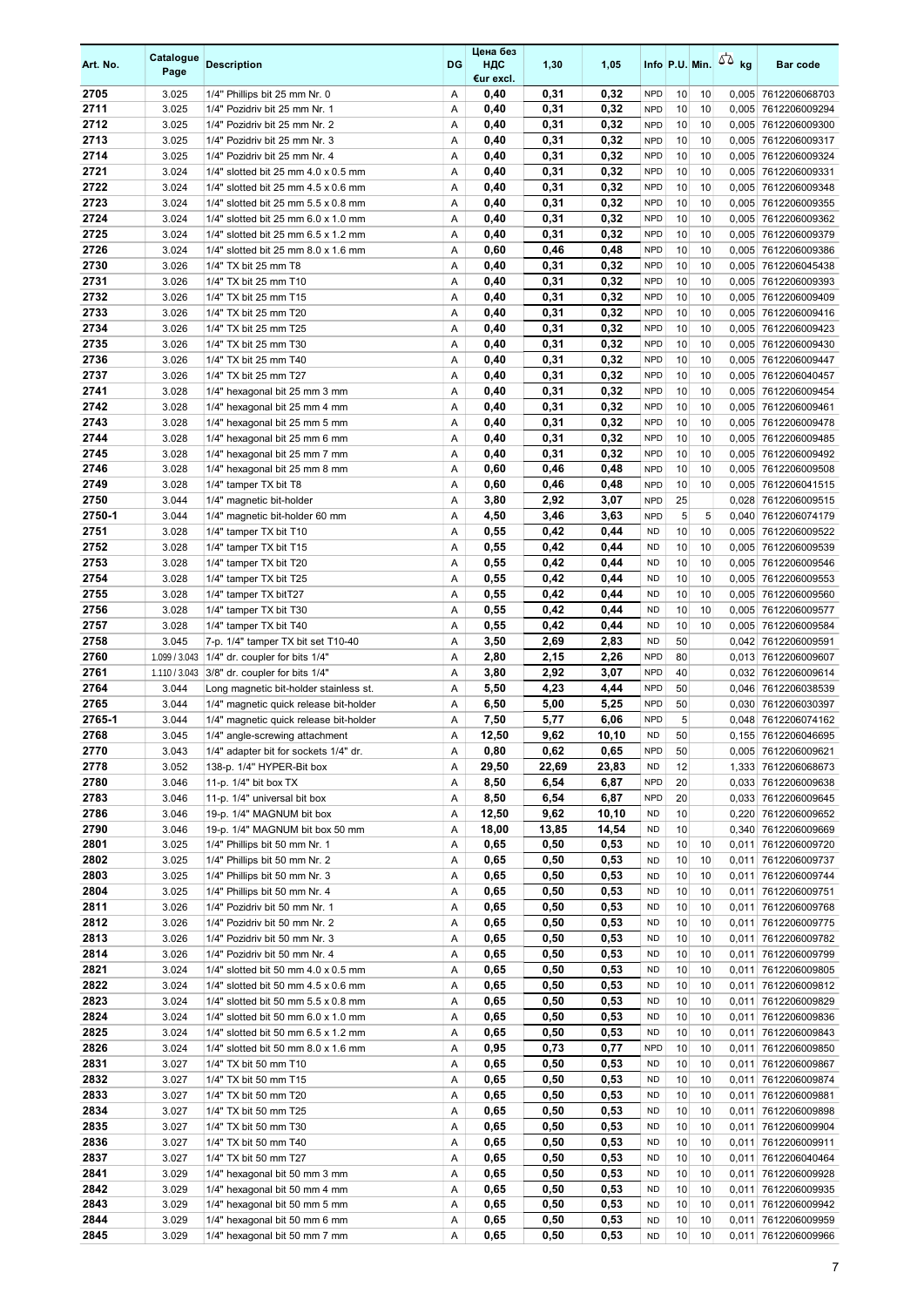| Art. No.           | Catalogue<br>Page | <b>Description</b>                           | DG     | Цена без<br>ндс<br>€ur excl. | 1,30           | 1,05           |                         |                    |    | Info P.U. Min. $\sqrt{2}$ kg | <b>Bar code</b>                             |
|--------------------|-------------------|----------------------------------------------|--------|------------------------------|----------------|----------------|-------------------------|--------------------|----|------------------------------|---------------------------------------------|
| 2846               | 3.029             | 1/4" hexagonal bit 50 mm 8 mm                | Α      | 0,95                         | 0,73           | 0,77           | <b>NPD</b>              | 10                 | 10 |                              | 0,011 7612206009973                         |
| 2850               | 3.043             | 1/4" Adapt.-bit 50 mm for sock. 1/4" dr.     | Α      | 1,30                         | 1,00           | 1,05           | <b>ND</b>               | 10                 | 10 |                              | 0,011 7612206009980                         |
| 2860               | 3.043             | 1/4" Adapt.-bit 50 mm for sock. 3/8" dr.     | A      | 2,50                         | 1,92           | 2,02           | <b>ND</b>               | 25                 |    |                              | 0,024 7612206043625                         |
| 2861               | 3.027             | 1/4" TX bit 75 mm T10                        | Α      | 1,00                         | 0,77           | 0,81           | <b>SO</b>               | 10                 | 10 |                              | 0,016 7612206045476                         |
| 2862               | 3.027             | 1/4" TX bit 75 mm T15                        | Α      | 1,00                         | 0,77           | 0,81           | <b>SO</b>               | 10                 | 10 |                              | 0,016 7612206045483                         |
| 2863               | 3.027             | 1/4" TX bit 75 mm T20                        | Α      | 1,00                         | 0,77           | 0,81           | <b>SO</b>               | 10                 | 10 |                              | 0,016 7612206045490                         |
| 2864               | 3.027             | 1/4" TX bit 75 mm T25                        | Α      | 1,00                         | 0,77           | 0,81           | <b>SO</b>               | 10                 | 10 |                              | 0,016 7612206045506                         |
| 2865               | 3.027             | 1/4" TX bit 75 mm T27                        | Α      | 1,00                         | 0,77           | 0,81           | <b>SO</b>               | 10                 | 10 |                              | 0,016 7612206045513                         |
| 2866               | 3.027             | 1/4" TX bit 75 mm T30                        | Α      | 1,00                         | 0,77           | 0,81           | <b>SO</b>               | 10                 | 10 |                              | 0,016 7612206045520                         |
| 2867               | 3.027             | 1/4" TX bit 75 mm T40                        | Α      | 1,00                         | 0,77           | 0,81           | <b>SO</b>               | 10                 | 10 |                              | 0,016 7612206045537                         |
| 2939               | 7.006             | Electronic mini digital level                | Α      | 44,00                        | 33,85          | 35,54          | <b>NA</b>               | 20                 |    |                              | 0,078 7612206081375                         |
| 2950               | 9.015             | Stainless magnetic tray 150x40x40 mm         | Α      | 6,80                         | 5,23           | 5,49           | <b>ND</b>               | 36                 |    |                              | 0,417 7612206031882                         |
| 2951               | 9.015             | Stainless magnetic tray 240x140x40 mm        | Α      | 11,50                        | 8,85           | 9,29           | <b>ND</b>               | 24                 |    |                              | 0,792 7612206031899                         |
| 2952<br>2961       | 9.015<br>6.009    | Stainless magnetic tray 270x290x29 mm        | Α<br>Α | 22,00                        | 16,92          | 17,77<br>79,15 | <b>NA</b><br><b>NPD</b> | 12<br>$\mathbf{1}$ |    |                              | 1,667 7612206078610                         |
| 2962               | 6.009             | Steel vise 4"/100 mm<br>Steel vise 5"/125 mm | Α      | 98,00<br>118,00              | 75,38<br>90,77 | 95,31          | <b>NPD</b>              | $\mathbf{1}$       |    |                              | 8,300 7612206027120<br>11,600 7612206027137 |
| 2963               | 6.009             | Steel vise 6"/150 mm                         | Α      | 138,00                       | 106,15         | 111,46         | <b>NPD</b>              | $\mathbf{1}$       |    |                              | 15,300 7612206027144                        |
| 2964               | 6.009             | Steel vise 8"/200 mm                         | Α      | 188,00                       | 144,62         | 151,85         | <b>NPD</b>              | $\mathbf{1}$       |    |                              | 21,700 7612206031912                        |
| 2970               | 7.005             | Vernier caliper 150 mm/0.05 mm x 1/128"      | Α      | 18,00                        | 13,85          | 14,54          | <b>NPD</b>              | 10                 |    |                              | 0,340 7612206014342                         |
| 2971               | 7.005             | Digital caliper 100 mm/0-4"                  | Α      | 25,00                        | 19,23          | 20,19          | <b>NPD</b>              | 10                 |    |                              | 0,240 7612206072861                         |
| 2972               | 7.005             | Digital caliper 150 mm/0-6"                  | Α      | 29,50                        | 22,69          | 23,83          | <b>NPD</b>              | 10                 |    |                              | 0,360 7612206027304                         |
| 2974               | 7.007             | Feeler gauge 10 blades 0.05-0.8 mm           | Α      | 5,00                         | 3,85           | 4,04           | <b>NPD</b>              | 20                 |    |                              | 0,052 7612206062572                         |
| 2975               | 7.006             | Outside micrometer 0-25 mm                   | Α      | 19,50                        | 15,00          | 15,75          | <b>ND</b>               | 10                 |    |                              | 0,300 7612206028837                         |
| 2976               | 7.005             | Steel ruler 300 mm                           | Α      | 4,00                         | 3,08           | 3,23           | <b>ND</b>               | 10                 |    |                              | 0,070 7612206062589                         |
| 2977               | 7.006             | Protractor                                   | Α      | 8,50                         | 6,54           | 6,87           | <b>NPD</b>              | 10                 |    | 0,090                        | 7612206014359                               |
| 2978               | 7.005             | Square 100 x 70 mm                           | Α      | 13,50                        | 10,38          | 10,90          | <b>NPD</b>              | 10                 |    |                              | 0,120 7612206062596                         |
| 2979               | 7.006             | 4-pc. precision measuring tool set           | Α      | 59,50                        | 45,77          | 48,06          | <b>ND</b>               | 5                  |    |                              | 0,800 7612206027328                         |
| 2980               | 7.006             | 4-pc. precision measuring tool set           | A      | 68,00                        | 52,31          | 54,92          | <b>NA</b>               | 5                  |    |                              | 0,800 7612206089234                         |
| 2990               | 9.013             | Electrician tool belt pouch                  | Α      | 18,00                        | 13,85          | 14,54          | <b>NA</b>               | 50                 |    |                              | 0,250 7612206078382                         |
| 2995               | 9.012             | Prof. ABS tool case                          | D      | 138,00                       | 106,15         | 111,46         | <b>NPD</b>              | $\mathbf{1}$       |    |                              | 8,667 7612206059459                         |
| 2998               | 9.012             | Prof. ABS tool case                          | D      | 98,00                        | 75,38          | 79,15          | <b>NPD</b>              | $\mathbf{1}$       |    | 6,000                        | 7612206072724                               |
| 3004               | 1.083             | Flip ratchet handle 1/4" dr. hanger          | Α      | 13,80                        | 10,62          | 11,15          | <b>NPD</b>              | 12                 |    |                              | 0,162 7612206005524                         |
| 3004B              | 1.083             | Flip Ratchet handle 1/4" dr.                 | Α      | 13,00                        | 10,00          | 10,50          | <b>NPD</b>              | 12                 |    |                              | 0,127 7612206075428                         |
| 3005               | 1.068             | 36-p. 1/4" dr. socket wrench set             | Α      | 49,50                        | 38,08          | 39,98          | <b>NPD</b>              | 10                 |    | 0,990                        | 7612206002622                               |
| 3006               | 1.084             | Mini ratchet handle 1/4" dr. 72 teeth        | Α      | 19,50                        | 15,00          | 15,75          | <b>NPD</b>              | 50                 |    |                              | 0,068 7612206072755                         |
| 3014               | 1.083             | Flip ratchet handle 3/8" dr. hanger          | Α      | 17,80                        | 13,69          | 14,38          | <b>NPD</b>              | 6                  |    |                              | 0,281 7612206005548                         |
| 3014B              | 1.083             | Flip Ratchet handle 3/8" dr.                 | Α      | 17,00                        | 13,08          | 13,73          | <b>NPD</b>              | 6                  |    |                              | 0,235 7612206075435                         |
| 3024               | 1.083             | Flip ratchet handle 1/2" dr. hanger          | Α      | 23,80                        | 18,31          | 19,22          | <b>NPD</b>              | 6                  |    |                              | 0,688 7612206005517                         |
| 3024B              | 1.083             | Flip Ratchet handle 1/2" dr.                 | Α      | 23,00                        | 17,69          | 18,58          | <b>NPD</b>              | 6                  |    |                              | 0,604 7612206075442                         |
| 3057               | 3.056             | 11-p. bolt twister set CMbd 2-16 mm          | Α      | 69,50                        | 53,46          | 56,13          | NA                      | 12                 |    |                              | 1,125 7612206081726                         |
| 3057-02            | 3.056             | Bolt twister 2 mm                            | Α      | 5,80                         | 4,46           | 4,68           | NA                      | 20                 |    |                              | 0,050 7612206081740                         |
| 3057-03            | 3.056             | Bolt twister 3 mm                            | A      | 5,80                         | 4,46           | 4.68           | <b>NA</b>               | 20                 |    |                              | 0,050 7612206081757                         |
| 3057-04            | 3.056             | Bolt twister 4 mm                            | Α      | 5,80                         | 4,46           | 4,68           | NA                      | 20                 |    |                              | 0,050 7612206081764                         |
| 3057-05            | 3.056             | Bolt twister 5 mm                            | Α      | 5,80                         | 4,46           | 4,68           | NA                      | 20                 |    |                              | 0,050 7612206081771                         |
| 3057-06            | 3.056             | Bolt twister 6 mm                            | Α      | 5,80                         | 4,46           | 4,68           | NA                      | 20                 |    |                              | 0,067 7612206081788                         |
| 3057-07            | 3.056             | Bolt twister 7 mm                            | Α      | 5,80                         | 4,46           | 4,68           | NA                      | 20                 |    |                              | 0,067 7612206081795                         |
| 3057-08            | 3.056             | Bolt twister 8 mm                            | Α      | 7,00                         | 5,38           | 5,65           | NA                      | 20                 |    |                              | 0,107 7612206081801                         |
| 3057-10<br>3057-12 | 3.056             | Bolt twister 10 mm<br>Bolt twister 12 mm     | Α<br>Α | 7,00                         | 5,38           | 5,65<br>6,06   | NA<br><b>NA</b>         | 20<br>20           |    |                              | 0,117 7612206081818                         |
| 3057-14            | 3.056<br>3.056    | Bolt twister 14 mm                           | Α      | 7,50<br>7,50                 | 5,77<br>5,77   | 6,06           | <b>NA</b>               | 20                 |    |                              | 0,138 7612206081825<br>0,157 7612206081832  |
| 3057-16            | 3.056             | Bolt twister 16 mm                           | Α      | 7,50                         | 5,77           | 6,06           | NA                      | 20                 |    |                              | 0,177 7612206081849                         |
| 3058               | 3.058             | 11-p. twist socket set CMbd 10-19 mm         | Α      | 95,00                        | 73,08          | 76,73          | <b>NA</b>               | 20                 |    |                              | 0,825 7612206081733                         |
| 3058-10            | 3.057             | Twist socket 1/2" dr. 10 mm                  | Α      | 9,50                         | 7,31           | 7,67           | NA                      | 20                 |    |                              | 0,058 7612206081856                         |
| 3058-11            | 3.057             | Twist socket 1/2" dr. 11 mm                  | Α      | 9,50                         | 7,31           | 7,67           | NA                      | 20                 |    |                              | 0,058 7612206081863                         |
| 3058-12            | 3.057             | Twist socket 1/2" dr. 12 mm                  | Α      | 9,50                         | 7,31           | 7,67           | NA                      | 20                 |    |                              | 0,058 7612206081870                         |
| 3058-13            | 3.057             | Twist socket 1/2" dr. 13 mm                  | Α      | 9,80                         | 7,54           | 7,92           | NA                      | 20                 |    |                              | 0,058 7612206081887                         |
| 3058-14            | 3.057             | Twist socket 1/2" dr. 14 mm                  | Α      | 10,50                        | 8,08           | 8,48           | NA                      | 20                 |    |                              | 0,083 7612206081894                         |
| 3058-15            | 3.057             | Twist socket 1/2" dr. 15 mm                  | Α      | 10,50                        | 8,08           | 8,48           | <b>NA</b>               | 20                 |    |                              | 0,083 7612206081900                         |
| 3058-16            | 3.057             | Twist socket 1/2" dr. 16 mm                  | Α      | 10,50                        | 8,08           | 8,48           | <b>NA</b>               | 20                 |    |                              | 0,083 7612206081917                         |
| 3058-17            | 3.057             | Twist socket 1/2" dr. 17 mm                  | Α      | 10,80                        | 8,31           | 8,72           | NA                      | 20                 |    |                              | 0,092 7612206081924                         |
| 3058-19            | 3.057             | Twist socket 1/2" dr. 19 mm                  | Α      | 11,50                        | 8,85           | 9,29           | <b>NA</b>               | 20                 |    |                              | 0,104 7612206081931                         |
| 3059               | 3.055             | 6-p. Screw extractor set CMbd No. 1-6        | Α      | 12,50                        | 9,62           | 10,10          | <b>ND</b>               | 12                 |    |                              | 0,250 7612206039123                         |
| 3059-1             | 3.055             | Screw extractor No. 1 M3-M6                  | Α      | 1,30                         | 1,00           | 1,05           | <b>ND</b>               | 10                 |    |                              | 0,009 7612206037525                         |
| 3059-2             | 3.055             | Screw extractor No. 2 M6-M8                  | Α      | 1,40                         | 1,08           | 1,13           | <b>ND</b>               | 10                 |    |                              | 0,009 7612206037532                         |
| 3059-3             | 3.055             | Screw extractor No. 3 M8-M11                 | Α      | 1,60                         | 1,23           | 1,29           | <b>ND</b>               | 10                 |    |                              | 0,009 7612206037549                         |
| 3059-4             | 3.055             | Screw extractor No. 4 M11-M14                | Α      | 1,80                         | 1,38           | 1,45           | <b>ND</b>               | 10                 |    |                              | 0,034 7612206037556                         |
| 3059-5             | 3.055             | Screw extractor No. 5 M14-M18                | Α      | 2,50                         | 1,92           | 2,02           | ND                      | 6                  |    |                              | 0,034 7612206037563                         |
| 3059-6             | 3.055             | Screw extractor No. 6 M18-M24                | Α      | 4,80                         | 3,69           | 3,88           | <b>ND</b>               | 6                  |    |                              | 0,034 7612206037570                         |
| 3060               | 3.057             | 4-p. Stud puller set                         | Α      | 44,00                        | 33,85          | 35,54          | <b>NPD</b>              | 20                 |    |                              | 1,150 7612206035699                         |
| 3060-06            | 3.057             | Stud puller 6 mm                             | Α      | 11,50                        | 8,85           | 9,29           | <b>NPD</b>              | 10                 |    |                              | 0,120 7612206035972                         |
| 3060-08            | 3.057             | Stud puller 8 mm                             | Α      | 11,50                        | 8,85           | 9,29           | <b>NPD</b>              | 10                 |    |                              | 0,120 7612206035989                         |
| 3060-10            | 3.057             | Stud puller 10 mm                            | Α      | 12,50                        | 9,62           | 10,10          | <b>NPD</b>              | 10                 |    |                              | 0,140 7612206035996                         |
| 3060-12            | 3.057             | Stud puller 12 mm                            | Α      | 12,50                        | 9,62           | 10,10          | <b>NPD</b>              | 10                 |    |                              | 0,140 7612206036009                         |
| 3080               | 1.081             | 12-p. 1/2" dr. impact socket wrench set      | Α      | 44,00                        | 33,85          | 35,54          | <b>NPD</b>              | 10                 |    |                              | 2,500 7612206007290                         |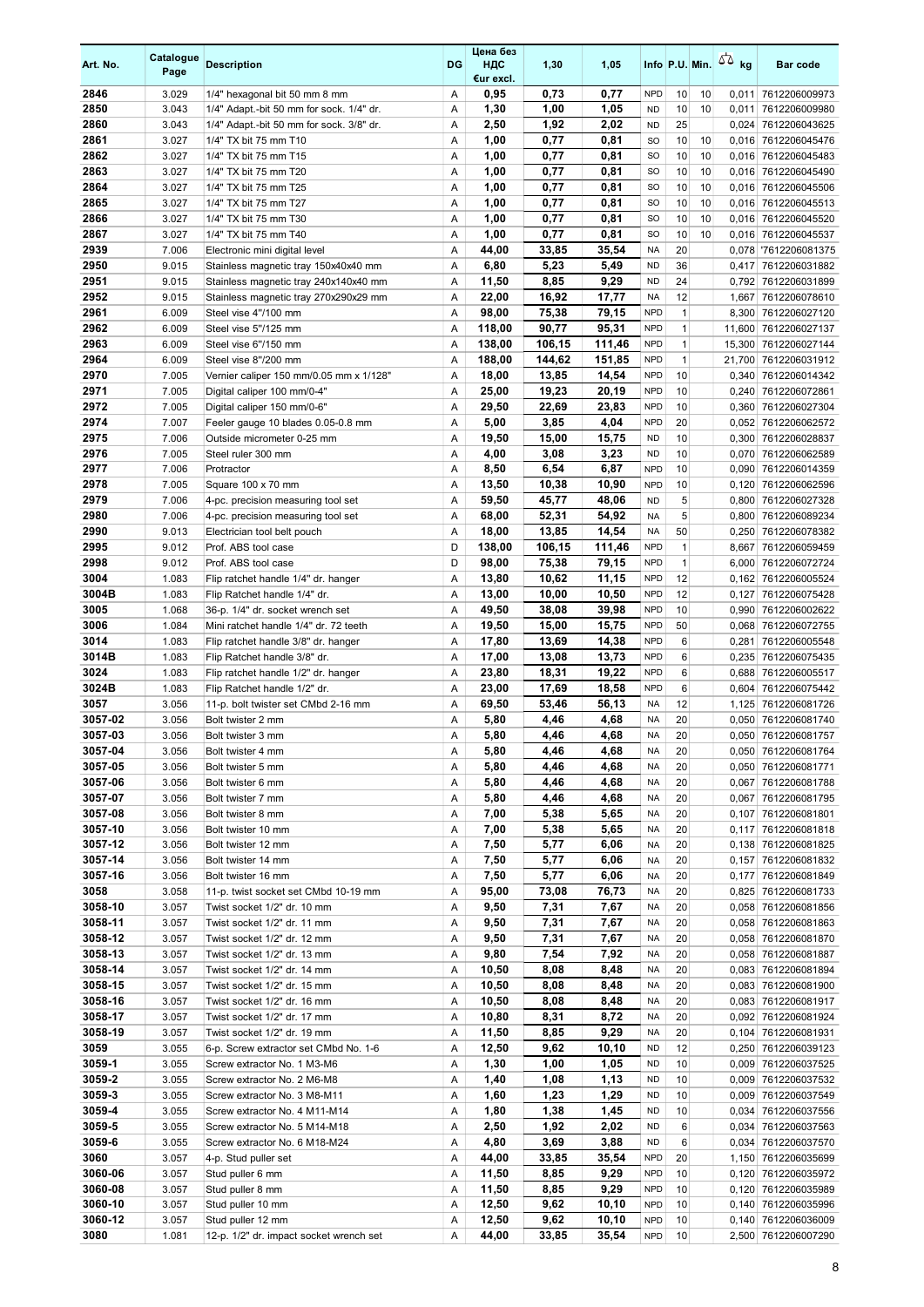| Art. No.               | Catalogue<br>Page              | <b>Description</b>                                                                   | <b>DG</b> | Цена без<br>ндс<br>€ur excl. | 1,30         | 1,05         |                        | Info P.U. Min. $\sqrt{2}$ kg |       | <b>Bar code</b>                            |
|------------------------|--------------------------------|--------------------------------------------------------------------------------------|-----------|------------------------------|--------------|--------------|------------------------|------------------------------|-------|--------------------------------------------|
| 3081                   | 1.081                          | 3-p. 1/2" dr. impact deep socket wr. set                                             | Α         | 19,80                        | 15,23        | 15,99        | <b>NPD</b>             | 20                           |       | 0,800 7612206035644                        |
| 3083                   | 1.081                          | 4-p. 1/2" univ. imp. socket set w/sleeve                                             | Α         | 38,00                        | 29,23        | 30,69        | <b>NA</b>              | 20                           |       | 1,015 7612206083669                        |
| 3090                   |                                | 1.072 / 9.016 Magnetic aluminium socket rail 115 mm                                  | A         | 7,50                         | 5,77         | 6,06         | <b>NA</b>              | 10                           | 0,089 | 7612206086233                              |
| 3091                   | 1.072 / 9.016                  | Magnetic aluminium socket rail 185 mm                                                | Α         | 9,50                         | 7,31         | 7,67         | <b>NA</b>              | 10                           |       | 0,125 7612206086240                        |
| 3092                   | 1.072 / 9.016                  | Magnetic aluminium socket rail 240 mm                                                | Α         | 11,50                        | 8,85         | 9,29         | <b>NA</b>              | 10                           |       | 0,154 7612206086257                        |
| 3093                   | 1.072 / 9.016                  | Magnetic aluminium socket rail 300 mm                                                | Α         | 14,50                        | 11,15        | 11,71        | <b>NA</b>              | 10                           |       | 0,193 7612206086264                        |
| 3094                   | 1.072 / 9.016                  | 10 socket rail clips 1/4" MAGALU                                                     | Α         | 1,50                         | 1,15         | 1,21         | <b>NA</b>              | 10                           |       | 0,013 7612206086271                        |
| 3094B                  | 1.072 / 9.016                  | Socket rail clips 1/4" MAGALU, bulk                                                  | Α         | 0,14                         | 0,11         | 0,11         | <b>NA</b>              | 500                          | 0,001 | 7612206086301                              |
| 3095                   | 1.072 / 9.016                  | 10 socket rail clips 3/8" MAGALU                                                     | Α         | 1,65                         | 1,27         | 1,33         | <b>NA</b>              | 10                           |       | 0,018 7612206086288                        |
| 3095B<br>3096          | 1.072 / 9.016<br>1.072 / 9.016 | Socket rail clips 3/8" MAGALU, bulk<br>10 socket rail clips 1/2" MAGALU              | Α<br>Α    | 0,15<br>1,80                 | 0,12<br>1,38 | 0,12<br>1,45 | <b>NA</b><br><b>NA</b> | 250<br>10                    | 0,001 | 7612206086318<br>0.023 7612206086295       |
| 3096B                  | 1.072 / 9.016                  | Socket rail clips 1/2" MAGALU, bulk                                                  | Α         | 0,17                         | 0,13         | 0,14         | <b>NA</b>              | 250                          |       | 0,002 7612206086325                        |
| 3097                   | 1.080 / 9.016                  | 250 mm rail + 16 1/4" dr. clips                                                      | Α         | 4,00                         | 3,08         | 3,23         | <b>ND</b>              | 8                            | 0,044 | 7612206006637                              |
| 3098                   |                                | 1.080 / 9.016 250 mm rail + 16 3/8" dr. clips                                        | Α         | 5,00                         | 3,85         | 4,04         | <b>ND</b>              | 8                            |       | 0,056 7612206006644                        |
| 3099                   |                                | 1.080 / 9.016 250 mm rail + 10 1/2" dr. clips                                        | Α         | 5,00                         | 3,85         | 4,04         | <b>ND</b>              | 8                            |       | 0,051 7612206006620                        |
| 3176                   | 3.023                          | 26-pc. precision bit-screwdriver set                                                 | Α         | 28,00                        | 21,54        | 22,62        | <b>NPD</b>             | 12                           | 0,267 | 7612206041607                              |
| 3176-0-0               | 3.020                          | Prec. screwdriver-bit Phillips No. 0                                                 | Α         | 1,30                         | 1,00         | 1,05         | <b>ND</b>              | 10                           |       | 0,010 7612206044813                        |
| 3176-0-00              | 3.020                          | Prec. screwdriver-bit Phillips No. 00                                                | Α         | 1,30                         | 1,00         | 1,05         | <b>ND</b>              | 10                           | 0,010 | 7612206044806                              |
| 3176-0-000             | 3.020                          | Prec. screwdriver-bit Phillips No. 000                                               | Α         | 1,30                         | 1,00         | 1,05         | <b>ND</b>              | 10                           |       | 0,010 7612206076388                        |
| 3176-0-1               | 3.020                          | Prec. screwdriver-bit Phillips No. 1                                                 | Α         | 1,30                         | 1,00         | 1,05         | <b>ND</b>              | 10                           | 0,010 | 7612206076395                              |
| 3176-1-0               | 3.020                          | Prec. screwdriver-bit Pozidriv No. 0                                                 | Α         | 1,30                         | 1,00         | 1,05         | <b>ND</b>              | 10                           | 0,010 | 7612206044837                              |
| 3176-1-00              | 3.020                          | Prec. screwdriver-bit Pozidriv No. 00                                                | Α         | 1,30                         | 1,00         | 1,05         | <b>ND</b>              | 10                           |       | 0,010 7612206044820                        |
| 3176-1-000             | 3.020                          | Prec. screwdriver-bit Pozidriv No. 000                                               | Α         | 1,30                         | 1,00         | 1,05         | <b>ND</b>              | 10                           |       | 0,010 7612206076401                        |
| 3176-1-1               | 3.020                          | Prec. screwdriver-bit Pozidriv No. 1                                                 | Α         | 1,30                         | 1,00         | 1,05         | <b>ND</b>              | 10                           | 0,010 | 7612206076418                              |
| 3176-2-08<br>3176-2-10 | 3.019<br>3.019                 | Prec. screwdriver-bit slotted 0.3x0.8 mm<br>Prec. screwdriver-bit slotted 0.4x1.0 mm | Α<br>Α    | 1,30<br>1,30                 | 1,00<br>1,00 | 1,05<br>1,05 | <b>ND</b><br><b>ND</b> | 10<br>10                     |       | 0,010 7612206076425<br>0,010 7612206076432 |
| 3176-2-15              | 3.019                          | Prec. screwdriver-bit slotted 0.4x1.5 mm                                             | Α         | 1,30                         | 1,00         | 1,05         | <b>ND</b>              | 10                           |       | 0,010 7612206076449                        |
| 3176-2-18              | 3.019                          | Prec. screwdriver-bit slotted 0.4x1.8 mm                                             | Α         | 1,30                         | 1,00         | 1.05         | <b>ND</b>              | 10                           | 0,010 | 7612206076456                              |
| 3176-2-20              | 3.019                          | Prec. screwdriver-bit slotted 0.5x2.0 mm                                             | Α         | 1,30                         | 1,00         | 1,05         | <b>ND</b>              | 10                           | 0,010 | 7612206044844                              |
| 3176-2-25              | 3.019                          | Prec. screwdriver-bit slotted 0.5x2.5 mm                                             | Α         | 1,30                         | 1,00         | 1,05         | <b>ND</b>              | 10                           |       | 0,010 7612206044851                        |
| 3176-2-30              | 3.019                          | Prec. screwdriver-bit slotted 0.6x3.0 mm                                             | Α         | 1,30                         | 1,00         | 1,05         | <b>ND</b>              | 10                           | 0,010 | 7612206044868                              |
| 3176-2-40              | 3.019                          | Prec. screwdriver-bit slotted 0.65x4.0mm                                             | Α         | 1,30                         | 1,00         | 1,05         | <b>ND</b>              | 10                           |       | 0,010 7612206044875                        |
| 3176-3-03              | 3.020                          | Prec. screwdriver-bit TX T3                                                          | Α         | 1,30                         | 1,00         | 1,05         | <b>ND</b>              | 10                           |       | 0,010 7612206076463                        |
| 3176-3-04              | 3.020                          | Prec. screwdriver-bit TX T4                                                          | Α         | 1,30                         | 1,00         | 1,05         | <b>ND</b>              | 10                           | 0,010 | 7612206076470                              |
| 3176-3-05              | 3.020                          | Prec. screwdriver-bit TX T5                                                          | Α         | 1,30                         | 1,00         | 1,05         | <b>ND</b>              | 10                           | 0,010 | 7612206076487                              |
| 3176-3-06              | 3.020                          | Prec. screwdriver-bit TX T6                                                          | Α         | 1,30                         | 1,00         | 1,05         | <b>ND</b>              | 10                           |       | 0,010 7612206044882                        |
| 3176-3-07              | 3.020                          | Prec. screwdriver-bit TX T7                                                          | Α         | 1,30                         | 1,00         | 1,05         | <b>ND</b>              | 10                           |       | 0,010 7612206044899                        |
| 3176-3-08              | 3.020                          | Prec. screwdriver-bit TX T8                                                          | Α         | 1,30                         | 1,00         | 1,05         | <b>ND</b>              | 10                           | 0,010 | 7612206044905                              |
| 3176-3-09<br>3176-3-10 | 3.020<br>3.021                 | Prec. screwdriver-bit TX T9<br>Prec. screwdriver-bit TX T10                          | Α<br>Α    | 1,30<br>1,30                 | 1,00<br>1,00 | 1,05<br>1,05 | <b>ND</b><br><b>ND</b> | 10<br>10                     |       | 0,010 7612206044912<br>0,010 7612206044929 |
| 3176-3-15              | 3.021                          | Prec. screwdriver-bit TX T15                                                         | Α         | 1,30                         | 1,00         | 1,05         | <b>ND</b>              | 10                           | 0,010 | 7612206076494                              |
| 3176-4-07              | 3.021                          | Prec. screwdriver-bit hex. 0.7 mm                                                    | A         | 1,30                         | 1,00         | 1.05         | <b>ND</b>              | 10                           |       | 0.010 7612206076562                        |
| 3176-4-09              | 3.021                          | Prec. screwdriver-bit hex. 0.9 mm                                                    | Α         | 1,30                         | 1,00         | 1,05         | <b>ND</b>              | 10                           |       | 0,010 7612206076579                        |
| 3176-4-13              | 3.021                          | Prec. screwdriver-bit hex. 1.3 mm                                                    | Α         | 1,30                         | 1,00         | 1,05         | <b>ND</b>              | 10                           |       | 0,010 7612206076586                        |
| 3176-4-15              | 3.021                          | Prec. screwdriver-bit hex. 1.5 mm                                                    | Α         | 1,30                         | 1,00         | 1,05         | <b>ND</b>              | 10                           |       | 0,010 7612206044936                        |
| 3176-4-20              | 3.021                          | Prec. screwdriver-bit hex. 2.0 mm                                                    | Α         | 1,30                         | 1,00         | 1,05         | <b>ND</b>              | 10                           |       | 0,010 7612206044943                        |
| 3176-4-25              | 3.021                          | Prec. screwdriver-bit hex. 2.5 mm                                                    | Α         | 1,30                         | 1,00         | 1,05         | <b>ND</b>              | 10                           |       | 0,010 7612206044950                        |
| 3176-4-30              | 3.021                          | Prec. screwdriver-bit hex. 3.0 mm                                                    | Α         | 1,30                         | 1,00         | 1,05         | <b>ND</b>              | 10                           |       | 0,010 7612206076593                        |
| 3176-5-06              | 3.021                          | Prec. screwdriver-bit tamper TX T6                                                   | Α         | 1,30                         | 1,00         | 1,05         | <b>ND</b>              | 10                           |       | 0,010 7612206076500                        |
| 3176-5-07              | 3.021                          | Prec. screwdriver-bit tamper TX T7                                                   | Α         | 1,30                         | 1,00         | 1,05         | <b>ND</b>              | 10                           |       | 0,010 7612206076517                        |
| 3176-5-08              | 3.021                          | Prec. screwdriver-bit tamper TX T8                                                   | Α         | 1,30                         | 1,00         | 1,05         | <b>ND</b>              | 10                           |       | 0,010 7612206076524                        |
| 3176-5-09              | 3.021                          | Prec. screwdriver-bit tamper TX T9                                                   | Α         | 1,30                         | 1,00         | 1,05         | <b>ND</b>              | 10                           |       | 0,010 7612206076531                        |
| 3176-5-10              | 3.021                          | Prec. screwdriver-bit tamper TX T10                                                  | Α         | 1,30                         | 1,00         | 1,05         | <b>ND</b>              | 10                           |       | 0,010 7612206076548                        |
| 3176-5-15<br>3176-6-15 | 3.021<br>3.022                 | Prec. screwdriver-bit tamper TX T15<br>Prec. screwdr.-bit hex. ballpt. 1.5 mm        | Α<br>Α    | 1,30<br>1,30                 | 1,00<br>1,00 | 1,05<br>1,05 | <b>ND</b><br><b>ND</b> | 10<br>10                     |       | 0,010 7612206076555<br>0,010 7612206044967 |
| 3176-6-20              | 3.022                          | Prec. screwdr.-bit hex. ballpt. 2.0 mm                                               | Α         | 1,30                         | 1,00         | 1,05         | <b>ND</b>              | 10                           |       | 0,010 7612206044974                        |
| 3176-6-25              | 3.022                          | Prec. Screwdr.-bit hex. ballpt. 2.5 mm                                               | Α         | 1,30                         | 1,00         | 1,05         | <b>ND</b>              | 10                           |       | 0,010 7612206044981                        |
| 3176-7-20              | 3.022                          | Prec. screwdriver-bit tamper hex. 2.0 mm                                             | Α         | 1,30                         | 1,00         | 1,05         | <b>ND</b>              | 10                           |       | 0,010 7612206076609                        |
| 3176-7-25              | 3.022                          | Prec. screwdriver-bit tamper hex. 2.5 mm                                             | Α         | 1,30                         | 1,00         | 1,05         | <b>ND</b>              | 10                           |       | 0,010 7612206076616                        |
| 3176-7-30              | 3.022                          | Prec. screwdriver-bit tamper hex. 3.0 mm                                             | Α         | 1,30                         | 1,00         | 1,05         | <b>ND</b>              | 10                           |       | 0,010 7612206076623                        |
| 3176-50                | 3.022                          | Prec. screwdriver-bit-holder                                                         | Α         | 4,80                         | 3,69         | 3,88         | <b>NPD</b>             | 10                           |       | 0,025 7612206044288                        |
| 3176-50V               | 3.022                          | Prec. screwdriver-bit-holder, isolated                                               | Α         | 5,00                         | 3,85         | 4,04         | <b>NPD</b>             | 10                           |       | 0,026 7612206069434                        |
| 3176-51                | 3.023                          | Prec. screwdriver-bit-holder                                                         | Α         | 4,80                         | 3,69         | 3,88         | <b>NPD</b>             | 10                           |       | 0,030 7612206076630                        |
| 3176-70                | 3.022                          | Prec. screwdr.-socket adapter 1/4"x22 mm                                             | Α         | 1,60                         | 1,23         | 1,29         | <b>ND</b>              | 10                           |       | 0,020 7612206044998                        |
| 3177                   | 3.018                          | 8-p. precision screwdriver set                                                       | Α         | 19,50                        | 15,00        | 15,75        | <b>ND</b>              | 12                           |       | 0,271 7612206041614                        |
| 3177-0                 | 3.017                          | Prec. screwdr. Phillips No. 0 x 75 mm                                                | Α         | 2,50                         | 1,92         | 2,02         | <b>ND</b>              | 10                           |       | 0,007 7612206044301                        |
| 3177-00                | 3.017                          | Prec. screwdr. Phillips No. 00 x 75 mm                                               | Α         | 2,50                         | 1,92         | 2,02         | <b>ND</b>              | 10                           |       | 0,007 7612206044295                        |
| 3177-1<br>3177-15      | 3.017<br>3.017                 | Prec. screwdriver Phillips No. 1 x 75 mm<br>Prec. screwdriver slotted 1.6 x 40 mm    | Α<br>Α    | 2,50<br>2,50                 | 1,92<br>1,92 | 2,02<br>2,02 | <b>ND</b><br><b>ND</b> | 10<br>10                     |       | 0,007 7612206044318<br>0,007 7612206044325 |
| 3177-20                | 3.017                          | Prec. screwdriver slotted 2.0 x 75 mm                                                | Α         | 2,50                         | 1,92         | 2,02         | <b>ND</b>              | 10                           |       | 0,007 7612206044332                        |
| 3177-24                | 3.017                          | Prec. screwdriver slotted 2.4 x 75 mm                                                | Α         | 2,50                         | 1,92         | 2,02         | <b>ND</b>              | 10                           |       | 0,007 7612206044349                        |
| 3177-30                | 3.017                          | Prec. screwdriver slotted 3.0 x 75 mm                                                | Α         | 2,50                         | 1,92         | 2,02         | <b>ND</b>              | 10                           |       | 0,007 7612206044356                        |
| 3177-35                | 3.017                          | Prec. screwdriver slotted 3.5 x 75 mm                                                | Α         | 2,50                         | 1,92         | 2,02         | <b>ND</b>              | 10                           |       | 0,007 7612206044363                        |
| 3177-40                | 3.017                          | Prec. screwdriver slotted 4.0 x 75 mm                                                | Α         | 2,50                         | 1,92         | 2,02         | <b>ND</b>              | 10                           |       | 0,007 7612206044370                        |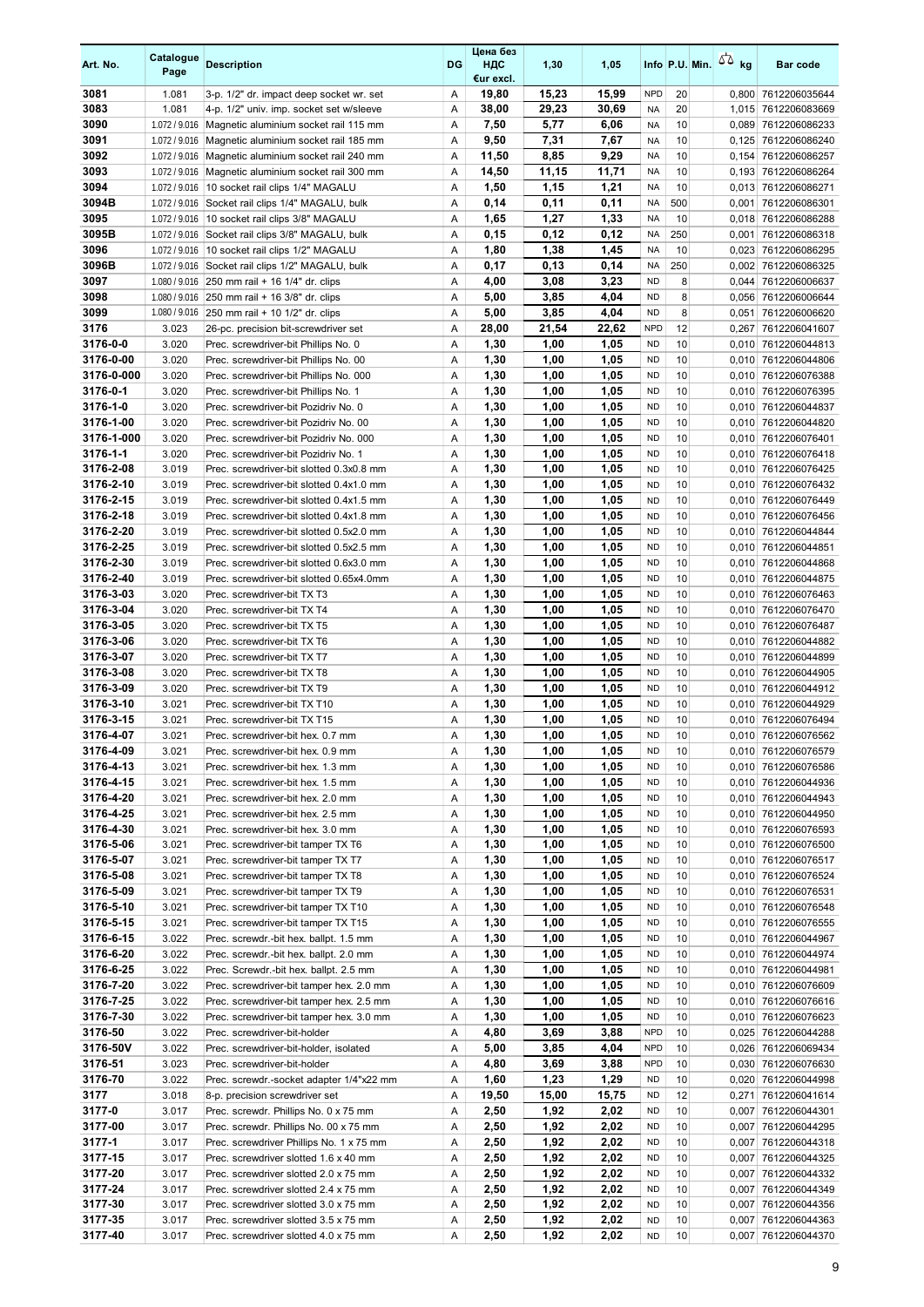| Art. No.              | Catalogue<br>Page | <b>Description</b>                                                         | DG     | Цена без<br>НДС<br>€ur excl. | 1,30          | 1,05           |                          |              | Info P.U. Min. $\sqrt{2}$ kg | <b>Bar code</b>                            |
|-----------------------|-------------------|----------------------------------------------------------------------------|--------|------------------------------|---------------|----------------|--------------------------|--------------|------------------------------|--------------------------------------------|
| 3178                  | 3.019             | 8-p. TX-precision screwdr. set                                             | Α      | 19,50                        | 15,00         | 15,75          | <b>ND</b>                | 12           | 0,271                        | 7612206041621                              |
| 3178-0                | 3.017             | Prec. screwdriver Pozidriv No. 0 x 75 mm                                   | Α      | 2,50                         | 1,92          | 2,02           | <b>ND</b>                | 10           | 0,007                        | 7612206044394                              |
| 3178-1                | 3.018             | Prec. screwdriver Pozidriv No. 1 x 75 mm                                   | Α      | 2,50                         | 1,92          | 2,02           | <b>ND</b>                | 10           | 0,007                        | 7612206044400                              |
| 3178-05               | 3.018             | Prec. screwdriver TX T5 x 40 mm                                            | Α      | 2,50                         | 1,92          | 2,02           | <b>ND</b>                | 10           |                              | 0,007 7612206044417                        |
| 3178-06               | 3.018             | Prec. screwdriver TX T6 x 40 mm                                            | Α      | 2,50                         | 1,92          | 2,02           | <b>ND</b>                | 10           |                              | 0,007 7612206044424                        |
| 3178-07<br>3178-08    | 3.018<br>3.018    | Prec. screwdriver TX T7 x 40 mm                                            | Α<br>Α | 2,50                         | 1,92<br>1,92  | 2,02<br>2,02   | <b>ND</b><br><b>ND</b>   | 10<br>10     | 0,007                        | 7612206044431<br>0,007 7612206044448       |
| 3178-09               | 3.017             | Prec. screwdriver TX T8 x 40 mm<br>Prec. screwdriver tamper TX T9 x 75 mm  | Α      | 2,50<br>2,50                 | 1,92          | 2,02           | <b>NPD</b>               | 10           | 0,007                        | 7612206044455                              |
| 3178-10               | 3.018             | Prec. screwdriver tamper TX T10 x 75 mm                                    | Α      | 2,50                         | 1,92          | 2,02           | <b>NPD</b>               | 10           |                              | 0,007 7612206044462                        |
| 3178-15               | 3.018             | Prec. screwdriver tamper TX T15 x 75 mm                                    | Α      | 2,50                         | 1,92          | 2,02           | <b>NPD</b>               | 10           | 0,007                        | 7612206044479                              |
| 3178-20               | 3.018             | Prec. screwdriver tamper TX T20 x 75 mm                                    | Α      | 2,50                         | 1,92          | 2,02           | <b>NPD</b>               | 10           | 0,007                        | 7612206044486                              |
| 3179                  | 3.023             | 22-pc. precision bit-screwdriver set                                       | Α      | 22,00                        | 16,92         | 17,77          | <b>ND</b>                | 12           |                              | 0,417 7612206059923                        |
| 3188                  | 3.060             | 4-in-1 Magnetic pick-up set                                                | Α      | 19,80                        | 15,23         | 15,99          | <b>NPD</b>               | 12           |                              | 0,125 7612206028356                        |
| 3190                  | 3.060             | Prof. magnetic pick-up-/LED/mirror-set                                     | Α      | 68,00                        | 52,31         | 54,92          | <b>NPD</b>               | $\mathbf{1}$ |                              | 0,467 7612206073493                        |
| 3195                  | 3.060             | 21" Heavy duty flex. magnetic pick-up                                      | Α      | 15,00                        | 11,54         | 12,12          | <b>NPD</b>               | 12           |                              | 0,313 7612206030540                        |
| 3196                  | 3.060             | Telescope magnetic pick up 2 kg                                            | Α      | 7,50                         | 5,77          | 6,06           | <b>ND</b>                | 50           |                              | 0,035 7612206031967                        |
| 3197                  | 3.060             | Flex. telescope magnetic pick up 1.6 kg                                    | Α      | 9,80                         | 7,54          | 7,92           | <b>ND</b>                | 50           |                              | 0,055 7612206077712                        |
| 3200                  | 1.082             | Ratchet handle 1/4" dr. ergokraft hanger                                   | Α      | 22,80                        | 17,54         | 18,42          | <b>NPD</b><br><b>NPD</b> | 12           |                              | 0,165 7612206041430                        |
| 3200B<br>3200E        | 1.082<br>1.085    | Ratchet handle 1/4" dr. ergokraft<br>Repair-kit for 3200                   | Α<br>Α | 22,00<br>6,50                | 16,92<br>5,00 | 17,77<br>5,25  | <b>NPD</b>               | 12<br>40     |                              | 0,138 7612206075657<br>0,020 7612206041485 |
| 3204                  | 1.084             | Stubby ratchet handle 1/4" dr. ergokraft                                   | Α      | 22,80                        | 17,54         | 18,42          | <b>NPD</b>               | 12           |                              | 0.120 7612206044189                        |
| 3206                  | 1.082             | Ratchet handle 1/4" dr. COMPO hanger                                       | Α      | 14,80                        | 11,38         | 11,95          | <b>NPD</b>               | 10           |                              | 0,114 7612206071536                        |
| 3206B                 | 1.082             | Ratchet handle 1/4" dr. COMPO                                              | A      | 14,00                        | 10,77         | 11,31          | <b>NPD</b>               | 25           |                              | 0,104 7612206071536                        |
| 3206E                 | 1.085             | Repair-kit for 3206                                                        | Α      | 8,00                         | 6,15          | 6,46           | <b>NA</b>                | 50           |                              | 0,086 7612206081382                        |
| 3207                  | 1.083             | Heavy duty flex head ratchet handle 1/4"                                   | Α      | 19,50                        | 15,00         | 15,75          | <b>NA</b>                | 10           |                              | 0,378 7612206083294                        |
| 3210                  | 1.082             | Ratchet handle 3/8" dr. ergokraft hanger                                   | Α      | 28,80                        | 22,15         | 23,26          | <b>NPD</b>               | 6            |                              | 0,352 7612206041447                        |
| 3210B                 | 1.082             | Ratchet handle 3/8" dr. ergokraft                                          | Α      | 28,00                        | 21,54         | 22,62          | <b>NPD</b>               | 6            |                              | 0,302 7612206075664                        |
| 3210E                 | 1.085             | Repair-kit for 3210                                                        | A      | 8,50                         | 6,54          | 6,87           | <b>NPD</b>               | 25           |                              | 0,044 7612206041492                        |
| 3214                  | 1.084             | Stubby ratchet handle 3/8" dr. ergokraft                                   | Α      | 28,80                        | 22,15         | 23,26          | <b>SO</b>                | 6            |                              | 0,236 7612206044196                        |
| 3216                  | 1.082             | Ratchet handle 3/8" dr. COMPO hanger                                       | Α      | 18,80                        | 14,46         | 15,18          | <b>NPD</b>               | 6            |                              | 0,275 7612206071543                        |
| 3216B<br>3216E        | 1.082<br>1.085    | Ratchet handle 3/8" dr. COMPO<br>Repair-kit for 3216                       | Α<br>Α | 18,00<br>9,00                | 13,85<br>6,92 | 14,54<br>7,27  | <b>NA</b><br><b>NA</b>   | 12<br>50     | 0,271                        | 7612206071543<br>0,086 7612206081399       |
| 3217                  | 1.083             | Heavy duty flex head ratchet handle 3/8"                                   | Α      | 24,00                        | 18,46         | 19,38          | <b>NA</b>                | 5            |                              | 0,590 7612206083300                        |
| 3220                  | 1.082             | Ratchet handle 1/2" dr. ergokraft hanger                                   | Α      | 35,80                        | 27,54         | 28,92          | <b>NPD</b>               | 6            |                              | 0,642 7612206041454                        |
| 3220B                 | 1.082             | Ratchet handle 1/2" dr. ergokraft                                          | Α      | 35,00                        | 26,92         | 28,27          | <b>NPD</b>               | 6            |                              | 0,613 7612206075671                        |
| 3220E                 | 1.085             | Repair-kit for 3220                                                        | Α      | 10,80                        | 8,31          | 8,72           | <b>NPD</b>               | 10           | 0,087                        | 7612206041508                              |
| 3226                  | 1.082             | Ratchet handle 1/2" dr. COMPO hanger                                       | Α      | 23,80                        | 18,31         | 19,22          | <b>NPD</b>               | 6            |                              | 0,500 7612206071550                        |
| 3226B                 | 1.082             | Ratchet handle 1/2" dr. COMPO                                              | Α      | 23,00                        | 17,69         | 18,58          | <b>NPD</b>               | 6            |                              | 0,500 7612206071550                        |
| 3226E                 | 1.085             | Repair-kit for 3226                                                        | Α      | 10,50                        | 8,08          | 8,48           | <b>NA</b>                | 50           |                              | 0,086 7612206081405                        |
| 3227                  | 1.083             | Heavy duty flex head ratchet handle 1/2"                                   | Α      | 29,50                        | 22,69         | 23,83          | <b>NA</b>                | 5            |                              | 1.080 7612206083317                        |
| 3227EX                | 1.083             | H.d. ext. flex. head ratchet handle 1/2"                                   | Α      | 48,00                        | 36,92         | 38,77          | <b>NA</b>                | 5            |                              | 1,400 7612206083331                        |
| 3232                  | 1.086             | Clicker torque wrench 1/4" 4-20 Nm                                         | A      | 78,00                        | 60.00         | 63.00          | <b>NA</b>                | 24           |                              | 0.808 7612206075831                        |
| 3232E<br>3233         | 1.088             | Repair kit for torque wrench 1/4"<br>Clicker torque wrench 3/8" 10-60 Nm   | Α      | 9,00                         | 6,92          | 7,27           | NA                       | 25           |                              | 0,057 7612206077798                        |
| 3233-34E              | 1.086<br>1.088    | Repair kit for torque wrench 3/8"                                          | Α<br>Α | 84,00<br>10,00               | 64,62<br>7,69 | 67,85<br>8,08  | <b>NA</b><br><b>NA</b>   | 20<br>70     |                              | 1,095 7612206076203<br>0,057 7612206077804 |
| 3234                  | 1.086             | Clicker torque wrench 3/8" 25-125 Nm                                       | Α      | 89,50                        | 68,85         | 72,29          | <b>NA</b>                | 16           |                              | 1,281 7612206076210                        |
| 3235                  | 1.086             | Clicker torque wrench 1/2" 40-200 Nm                                       | Α      | 98,00                        | 75,38         | 79,15          | <b>NA</b>                | 16           |                              | 1,400 7612206076227                        |
| 3235-36E              | 1.088             | Repair kit for torque wrench 1/2"                                          | Α      | 15,00                        | 11,54         | 12,12          | <b>NA</b>                | 30           |                              | 0,100 7612206077828                        |
| 3236                  | 1.086             | Clicker torque wrench 1/2" 65-335 Nm                                       | Α      | 108,00                       | 83,08         | 87,23          | <b>NA</b>                | 12           |                              | 1,617 7612206076234                        |
| 3237                  | 1.086             | Clicker torque wrench 3/4" 160-800 Nm                                      | Α      | 498,00                       | 383,08        | 402,23         | <b>NA</b>                | $\mathbf{1}$ |                              | 7,000 7612206076241                        |
| 3237E                 | 1.088             | Repair kit for torque wrench 3/4"                                          | Α      | 60,00                        | 46,15         | 48,46          | NA                       | 16           |                              | 0,057 7612206077842                        |
| 3240MOD               | 8.018             | 24-pcs. drill, tap + die case modulo                                       | Α      | 78,00                        | 60,00         | 63,00          | <b>NPD</b>               | 10           |                              | 1,100 7612206056434                        |
| 3242MOD               | 8.018             | 8-p. die with holder set M2-M12                                            | Α      | 88,00                        | 67,69         | 71,08          | <b>ND</b>                | 3            |                              | 1,089 7612206066365                        |
| 3245MOD               | 8.019             | Drill, tap + die case modulo                                               | Α      | 128,00                       | 98,46         | 103,38         | <b>NPD</b>               | 5            |                              | 2,200 7612206053099                        |
| 3281-160<br>3281-180  | 4.003<br>4.003    | ergokraft combination pliers 160 mm<br>ergokraft combination pliers 180 mm | Α<br>Α | 12,80<br>13,80               | 9,85<br>10,62 | 10,34          | <b>NPD</b><br><b>NPD</b> | 6<br>6       |                              | 0,208 7612206043076<br>0,317 7612206040891 |
| 3281-180V             | 4.008             | ergokraft VDE combination pliers 180 mm                                    | Α      | 18,80                        | 14,46         | 11,15<br>15,18 | <b>NPD</b>               | 12           |                              | 0,331 7612206069182                        |
| 3281-200              | 4.003             | ergokraft combination pliers 200 mm                                        | Α      | 15,50                        | 11,92         | 12,52          | <b>ND</b>                | 6            |                              | 0,417 7612206043083                        |
| 3282-140              | 4.004             | ergokraft side cutting nippers 140 mm                                      | Α      | 11,80                        | 9,08          | 9,53           | <b>NPD</b>               | 6            |                              | 0,167 7612206040907                        |
| 3282-160              | 4.004             | ergokraft side cutting nippers 160 mm                                      | Α      | 12,80                        | 9,85          | 10,34          | <b>NPD</b>               | 6            |                              | 0,183 7612206040914                        |
| 3282-160V             | 4.008             | ergokraft VDE side cutting nippers 160mm                                   | Α      | 17,80                        | 13,69         | 14,38          | <b>NPD</b>               | 12           |                              | 0,263 7612206069199                        |
| 3283-180              | 4.004             | ergokraft h.d. side cutting nipper 180mm                                   | Α      | 13,90                        | 10,69         | 11,23          | <b>ND</b>                | 6            |                              | 0,267 7612206043090                        |
| 3284-160              | 4.005             | ergokraft front cutting nippers 160 mm                                     | Α      | 14,50                        | 11,15         | 11,71          | <b>ND</b>                | 6            |                              | 0,150 7612206043106                        |
| 3285-160              | 4.005             | ergokraft long nose pliers 160 mm                                          | Α      | 12,50                        | 9,62          | 10,10          | <b>ND</b>                | 6            |                              | 0,150 7612206043113                        |
| 3285-200              | 4.005             | ergokraft long nose pliers 200 mm                                          | Α      | 13,80                        | 10,62         | 11,15          | <b>ND</b>                | 6            |                              | 0,200 7612206040921                        |
| 3285-200V<br>3286-200 | 4.009             | ergokraft VDE long nose pliers 200 mm                                      | Α      | 18,80                        | 14,46         | 15,18          | <b>NPD</b>               | 12<br>6      |                              | 0,281 7612206069205                        |
| 3287-160              | 4.006<br>4.006    | ergokraft long nose pliers 45° 200<br>ergokraft flat nose pliers 160 mm    | Α<br>Α | 14,50<br>12,50               | 11,15<br>9,62 | 11,71<br>10,10 | <b>ND</b><br><b>ND</b>   | 6            |                              | 0,200 7612206040938<br>0,150 7612206043120 |
| 3288-160              | 4.007             | ergokraft round nose pliers 160 mm                                         | Α      | 13,50                        | 10,38         | 10,90          | <b>ND</b>                | 6            |                              | 0,167 7612206043137                        |
| 3289-160              | 4.007             | ergokraft wire stripping pliers 160 mm                                     | Α      | 14,50                        | 11,15         | 11,71          | <b>ND</b>                | 6            |                              | 0,183 7612206040945                        |
| 3289-160V             | 4.010             | ergokraft VDEwire stripping pliers 160mm                                   | Α      | 17,80                        | 13,69         | 14,38          | <b>NPD</b>               | 12           |                              | 0,223 7612206069212                        |
| 3290-230              | 4.029             | Crimping and wire stripping pliers                                         | Α      | 19,50                        | 15,00         | 15,75          | <b>NA</b>                | 12           |                              | 0,338 7612206083683                        |
| 3291                  | 4.030             | Ratchet lever crimping pliers case                                         | Α      | 55,00                        | 42,31         | 44,42          | <b>NA</b>                | 10           |                              | 1,130 7612206084406                        |
| 3291-220              | 4.030             | Ratchet lever crimping pliers w/o jaw                                      | Α      | 29,50                        | 22,69         | 23,83          | <b>NA</b>                | 30           |                              | 0,473 7612206084413                        |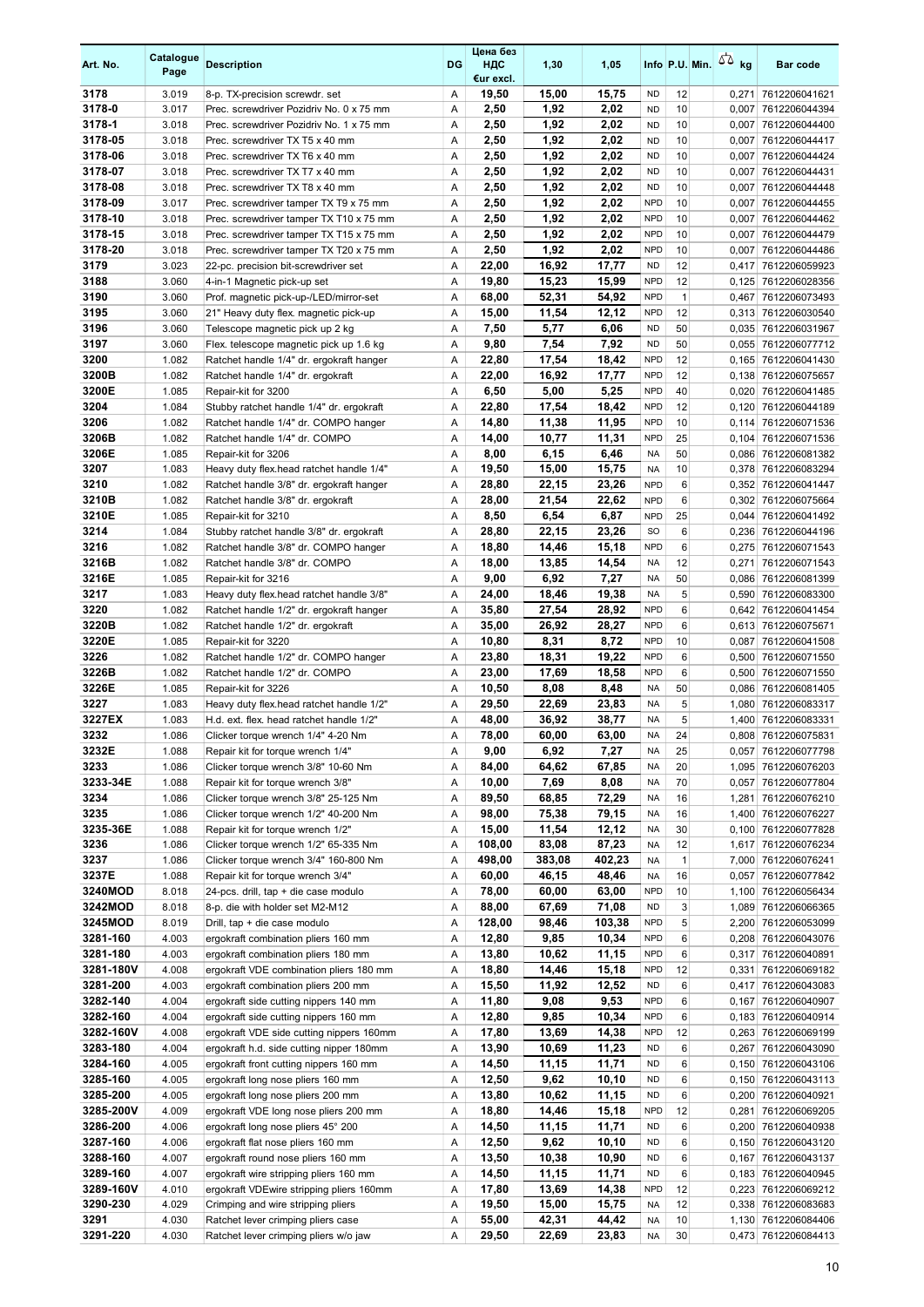| Art. No.             | Catalogue<br>Page | <b>Description</b>                                                                 | DG     | Цена без<br>ндс<br>€ur excl. | 1,30           | 1,05           |                          |                      | Info P.U. Min. $\sqrt{2}$ kg | <b>Bar code</b>                            |
|----------------------|-------------------|------------------------------------------------------------------------------------|--------|------------------------------|----------------|----------------|--------------------------|----------------------|------------------------------|--------------------------------------------|
| 3291-01              | 4.030             | Jaw for crimping insulated terminals                                               | Α      | 15,00                        | 11,54          | 12,12          | NA                       | 100                  |                              | 0,053 7612206084437                        |
| 3291-02              | 4.030             | Jaw for crimping non-Insulated terminals                                           | Α      | 15,00                        | 11,54          | 12,12          | <b>NA</b>                | 100                  |                              | 0,049 7612206084444                        |
| 3291-03<br>3291-04   | 4.030<br>4.030    | Jaw for crimping open barrel terminals                                             | Α<br>Α | 15,00<br>15,00               | 11,54<br>11,54 | 12.12<br>12,12 | <b>NA</b><br><b>NA</b>   | 120<br>120           |                              | 0,070 7612206084451                        |
| 3291-05              | 4.030             | Jaw for cord-end terminal (small size)<br>Jaw for RG type coaxial cable connector  | Α      | 15,00                        | 11,54          | 12,12          | <b>NA</b>                | 120                  |                              | 0,070 7612206084468<br>0,070 7612206084475 |
| 3291-06              | 4.030             | Jaw for cord-end terminal (for large size)                                         | Α      | 15,00                        | 11,54          | 12,12          | <b>NA</b>                | 120                  |                              | 0,070 7612206084482                        |
| 3291-07              | 4.030             | Jaw for 4 position 4 contact connector                                             | Α      | 15,00                        | 11,54          | 12,12          | <b>NA</b>                | 120                  |                              | 0,070 7612206084499                        |
| 3291-08              | 4.030             | Jaw for 6 position 6 contact connector                                             | Α      | 15,00                        | 11,54          | 12,12          | <b>NA</b>                | 120                  |                              | 0,070 7612206084505                        |
| 3291-09              | 4.030             | Jaw for 8 position 8 contact connector                                             | Α      | 15,00                        | 11,54          | 12,12          | <b>NA</b>                | 120                  |                              | 0,070 7612206084512                        |
| 3291-10              | 4.030             | Jaw for huge open barrel terminals                                                 | Α      | 15,00                        | 11,54          | 12,12          | <b>NA</b>                | 120                  | 0,070                        | 7612206084529                              |
| 3292                 | 4.007             | ergokraft 4-p. pliers set                                                          | Α      | 49,50                        | 38,08          | 39,98<br>9,53  | <b>ND</b>                | 6<br>6               | 1,167                        | 7612206066204                              |
| 3292-150<br>3292-175 | 4.021<br>4.021    | 6" Long nose locking grip pliers Cr-Mo<br>7" Curved locking pliers Cr-Mo           | Α<br>Α | 11,80<br>13,50               | 9,08<br>10,38  | 10,90          | <b>ND</b><br><b>NPD</b>  | 6                    |                              | 0,222 7612206042024<br>0,396 7612206042000 |
| 3292-250             | 4.021             | 10" vise grip pliers Cr-Mo                                                         | Α      | 14,80                        | 11,38          | 11,95          | <b>NPD</b>               | 6                    |                              | 0,583 7612206042017                        |
| 3301                 | 5.002             | Retractable quick change utility knife                                             | Α      | 9,80                         | 7,54           | 7,92           | <b>NPD</b>               | 8                    |                              | 0,313 7612206028479                        |
| 3302                 | 5.002             | Universal safety cutter                                                            | Α      | 5,00                         | 3,85           | 4,04           | <b>ND</b>                | 12                   | 0,177                        | 7612206028707                              |
| 3303                 | 5.002             | 5-pc. trapezoid blade-set for 3301/3302                                            | Α      | 1,00                         | 0,77           | 0,81           | <b>ND</b>                | 24                   |                              | 0,035 7612206028592                        |
| 3303H                | 5.002             | 5-pc. hook trapezoid blade-set 3301/3302                                           | Α      | 1,80                         | 1,38           | 1,45           | <b>NA</b>                | 4                    |                              | 0,030 7612206089722                        |
| 3304                 | 5.002             | Jackknife with trapezoid blade                                                     | Α      | 6,80                         | 5,23           | 5,49           | <b>NA</b>                | 12                   |                              | 0,153 7612206082846                        |
| 3305<br>3306         | 5.009<br>5.009    | 12" Hacksaw frame bi-metal blade<br>12" Hacksaw frame bi-metal blade               | Α<br>Α | 16,80<br>28,00               | 12,92<br>21,54 | 13,57<br>22,62 | <b>NPD</b><br><b>NA</b>  | 6<br>6               | 0,521                        | 7612206040235<br>0,833 7612206059657       |
| 3308-1               | 5.009             | Straight hacksaw blade holder ergokraft                                            | Α      | 9,50                         | 7,31           | 7,67           | <b>NA</b>                | 6                    |                              | 0,144 7612206072649                        |
| 3308-2               | 5.009             | Straight aluminum hacksaw blade holder                                             | Α      | 7,50                         | 5,77           | 6,06           | <b>NA</b>                | 6                    |                              | 0,189 7612206072656                        |
| 3309                 | 5.010             | 6" Junior hacksaw frame                                                            | Α      | 4,80                         | 3,69           | 3,88           | <b>ND</b>                | 10                   |                              | 0,150 7612206028820                        |
| 3310                 | 5.002             | Snap-off cutter with auto-lock 9 mm                                                | Α      | 2,20                         | 1,69           | 1,78           | <b>ND</b>                | 12                   |                              | 0,052 7612206056595                        |
| 3311                 | 5.003             | Snap-off cutter with safety-lock 9 mm                                              | Α      | 1,50                         | 1,15           | 1,21           | <b>ND</b>                | 60                   |                              | 0,013 7612206029889                        |
| 3311LOGO             | 5.003             | Snap-off cutter for customer logo edging                                           | Α      | 2,50                         | 1,92           | 2,02           | <b>ND</b>                | 36                   |                              | 0,031 7612206059855                        |
| 3312                 | 5.003             | Snap-off cutter with auto-lock 18 mm                                               | Α      | 5,50                         | 4,23           | 4,44           | <b>ND</b>                | 12                   |                              | 0,219 7612206029896                        |
| 3313<br>3314         | 5.003<br>5.004    | 10-pc. snap-off-blade-set 9 mm x 0.4 mm<br>10-pc. snap-off-blade-set 18 mm x 0.5mm | Α<br>Α | 1,25<br>1,60                 | 0,96<br>1,23   | 1,01<br>1,29   | <b>NPD</b><br><b>ND</b>  | 24<br>24             |                              | 0,033 7612206027816<br>0,073 7612206027823 |
| 3315                 | 5.003             | Snap-off cutter with wheel-lock 18 mm                                              | Α      | 3,50                         | 2,69           | 2,83           | <b>NPD</b>               | 12                   |                              | 0,132 7612206056601                        |
| 3316-18              | 5.009             | Hacksaw blade HSS bimetal 300 mm 18 t.                                             | Α      | 1,20                         | 0,92           | 0,97           | <b>ND</b>                | 100                  |                              | 0,020 7612206077613                        |
| 3316-24              | 5.009             | Hacksaw blade HSS bimetal 300 mm 24 t.                                             | Α      | 1,20                         | 0,92           | 0,97           | <b>ND</b>                | 100                  |                              | 0,020 7612206077620                        |
| 3316-32              | 5.009             | Hacksaw blade HSS bimetal 300 mm 32 t.                                             | Α      | 1,20                         | 0,92           | 0,97           | <b>ND</b>                | 100                  |                              | 0,020 7612206077637                        |
| 3317                 | 5.003             | Snap-off cutter, metal body 9 mm                                                   | Α      | 2,50                         | 1,92           | 2,02           | <b>ND</b>                | 12                   |                              | 0,104 7612206069106                        |
| 3318                 | 5.003             | Snap-off cutter, metal body 18 mm                                                  | Α      | 4,50                         | 3,46           | 3,63           | <b>ND</b>                | 12                   |                              | 0,198 7612206069090                        |
| 3319<br>3321         | 5.010             | Spare-blade for junior hacksaw 150 mm                                              | Α      | 0,50                         | 0,38           | 0,40<br>7,11   | <b>ND</b><br><b>ND</b>   | 50<br>30             |                              | 0,003 7612206032933                        |
| 3322                 | 5.004<br>5.004    | Foldable electrician knife<br>Multi-function tool with knife                       | Α<br>Α | 8,80<br>25,00                | 6,77<br>19,23  | 20,19          | <b>NA</b>                | 36                   |                              | 0,058 7612206069441<br>0,417 7612206088268 |
| 3323                 | 5.004             | KW foldaway stainless steel knife                                                  | A      | 12,50                        | 9,62           | 10,10          | <b>NA</b>                | 72                   |                              | 0,167 7612206088275                        |
| 3331-032             | 6.010             | Flexible scraper 32 mm                                                             | Α      | 8,00                         | 6,15           | 6,46           | <b>NA</b>                | 5                    |                              | 0,128 7612206081139                        |
| 3331-050             | 6.010             | Flexible scraper 50 mm                                                             | Α      | 9,00                         | 6,92           | 7,27           | <b>NA</b>                | 5                    |                              | 0.132 7612206081146                        |
| 3331-063             | 6.010             | Flexible scraper 63 mm                                                             | Α      | 10,00                        | 7,69           | 8,08           | <b>NA</b>                | 5                    |                              | 0,140 7612206081153                        |
| 3331-075             | 6.010             | Flexible scraper 75 mm                                                             | Α      | 10,80                        | 8,31           | 8,72           | <b>NA</b>                | 5                    |                              | 0,144 7612206081160                        |
| 3331-100<br>3331-125 | 6.010<br>6.010    | Flexible scraper 100 mm<br>Flexible scraper 125 mm                                 | Α<br>Α | 12,00<br>13,80               | 9,23<br>10,62  | 9,69<br>11,15  | <b>NA</b><br><b>NA</b>   | 5<br>5               |                              | 0,148 7612206081177<br>0,160 7612206081184 |
| 3332-032             | 6.011             | Striking scraper/chisel 32 mm                                                      | Α      | 11,50                        | 8,85           | 9,29           | <b>NA</b>                | 5                    |                              | 0,172 7612206081207                        |
| 3332-075             | 6.011             | Striking scraper/chisel 75 mm                                                      | Α      | 12,50                        | 9,62           | 10,10          | <b>NA</b>                | 5                    |                              | 0,208 7612206081214                        |
| 3333-032             | 6.011             | Striking offset scraper/chisel 32 mm                                               | Α      | 11,50                        | 8,85           | 9,29           | <b>NA</b>                | 5                    |                              | 0,172 7612206081221                        |
| 3333-075             | 6.011             | Striking offset scraper/chisel 75 mm                                               | Α      | 12,50                        | 9,62           | 10,10          | <b>NA</b>                | 5                    |                              | 0,208 7612206081238                        |
| 3334-01              | 6.012             | Straight body seam splitter                                                        | Α      | 26,00                        | 20,00          | 21,00          | <b>NA</b>                | 5                    |                              | 0,240 7612206081252                        |
| 3334-02              | 6.012             | 30° degree offset body seam splitter                                               | Α      | 27,00                        | 20,77          | 21,81          | <b>NA</b>                | 5                    |                              | 0,240 7612206081269                        |
| 3334-03<br>3335      | 6.012<br>6.010    | 90° degree offset body seam splitter<br>3-p. flexible scraper set                  | Α<br>Α | 28,00<br>28,00               | 21,54<br>21,54 | 22,62<br>22,62 | NA<br>NA                 | 5<br>5               |                              | 0,240 7612206081276<br>0,560 7612206081191 |
| 3336                 | 6.011             | 3-p. striking scraper/chisel set                                                   | Α      | 35,00                        | 26,92          | 28,27          | <b>NA</b>                | 5                    |                              | 0,700 7612206081245                        |
| 3337-10              | 6.013             | Flexible ratchet pry bar 10"-250 mm                                                | Α      | 35,00                        | 26,92          | 28,27          | NA                       | 10                   |                              | 0,405 7612206081450                        |
| 3337-12              | 6.013             | Flexible ratchet pry bar 12"-300 mm                                                | Α      | 38,00                        | 29,23          | 30,69          | NA                       | 10                   |                              | 0,533 7612206081467                        |
| 3337-15              | 6.013             | Flexible ratchet pry bar 15"-375 mm                                                | Α      | 42,00                        | 32,31          | 33,92          | <b>NA</b>                | 10                   |                              | 0,667 7612206081474                        |
| 3337-18              | 6.013             | Index ratchet pry bar 18"-450 mm                                                   | Α      | 65,00                        | 50,00          | 52,50          | <b>NA</b>                | 4                    |                              | 1,738 7612206086400                        |
| 3337-18-30           | 6.013             | Telescope index ratchet pry bar 18-30"                                             | Α      | 88,00                        | 67,69          | 71,08          | <b>NA</b>                | 5                    |                              | 1,930 7612206086424                        |
| 3337-24<br>3337SET   | 6.013<br>6.013    | Index ratchet pry bar 24"-600 mm                                                   | Α<br>B | 75,00<br>98,00               | 57,69<br>75,38 | 60,58<br>79,15 | <b>NA</b><br><b>NA</b>   | $\overline{4}$<br>10 |                              | 2,038 7612206086417<br>0,761 7612206081474 |
| 3340                 | 7.007             | Flexible ratchet pry bar 15"-375 mm<br>Magnifying glass 2.2 x                      | Α      | 7,80                         | 6,00           | 6,30           | <b>NA</b>                | 9                    |                              | 0,189 7612206081498                        |
| 3350                 | 6.006             | 6-pcs. pin punch set                                                               | Α      | 22,00                        | 16,92          | 17,77          | <b>NP</b>                | 10                   |                              | 1,600 7612206011976                        |
| 3350-2               | 6.006             | Pin punch 2 mm x 115 mm                                                            | Α      | 2,80                         | 2,15           | 2,26           | <b>NPD</b>               | 10                   |                              | 0,033 7612206038058                        |
| 3350-3               | 6.006             | Pin punch 3 mm x 125 mm                                                            | Α      | 2,80                         | 2,15           | 2,26           | <b>NPD</b>               | 30                   |                              | 0,037 7612206038065                        |
| 3350-4               | 6.006             | Pin punch 4 mm x 150 mm                                                            | Α      | 3,00                         | 2,31           | 2,42           | <b>NPD</b>               | 10                   |                              | 0,042 7612206038072                        |
| 3350-5               | 6.006             | Pin punch 5 mm x 165 mm                                                            | Α      | 3,50                         | 2,69           | 2,83           | <b>NPD</b>               | 30                   |                              | 0,073 7612206038089                        |
| 3350-6<br>3350-8     | 6.006             | Pin punch 6 mm x 180 mm<br>Pin punch 8 mm x 180 mm                                 | Α      | 4,20<br>4,50                 | 3,23<br>3,46   | 3,39<br>3,63   | <b>NPD</b><br><b>NPD</b> | 10<br>10             |                              | 0,140 7612206038096                        |
| 3355                 | 6.006<br>6.007    | 5-pcs. taper punch set                                                             | Α<br>Α | 12,80                        | 9,85           | 10,34          | <b>NPD</b>               | 30                   |                              | 0,153 7612206038102<br>0,317 7612206011976 |
| 3355-2               | 6.006             | Taper punch 2 mm x 120 mm                                                          | Α      | 2,40                         | 1,85           | 1,94           | <b>NPD</b>               | 20                   |                              | 0,057 7612206038119                        |
| 3355-3               | 6.006             | Taper punch 3 mm x 120 mm                                                          | Α      | 2,40                         | 1,85           | 1,94           | <b>NPD</b>               | 10                   |                              | 0,057 7612206038126                        |
| 3355-4               | 6.006             | Taper punch 4 mm x 120 mm                                                          | Α      | 2,40                         | 1,85           | 1,94           | <b>NPD</b>               | 20                   |                              | 0,060 7612206038133                        |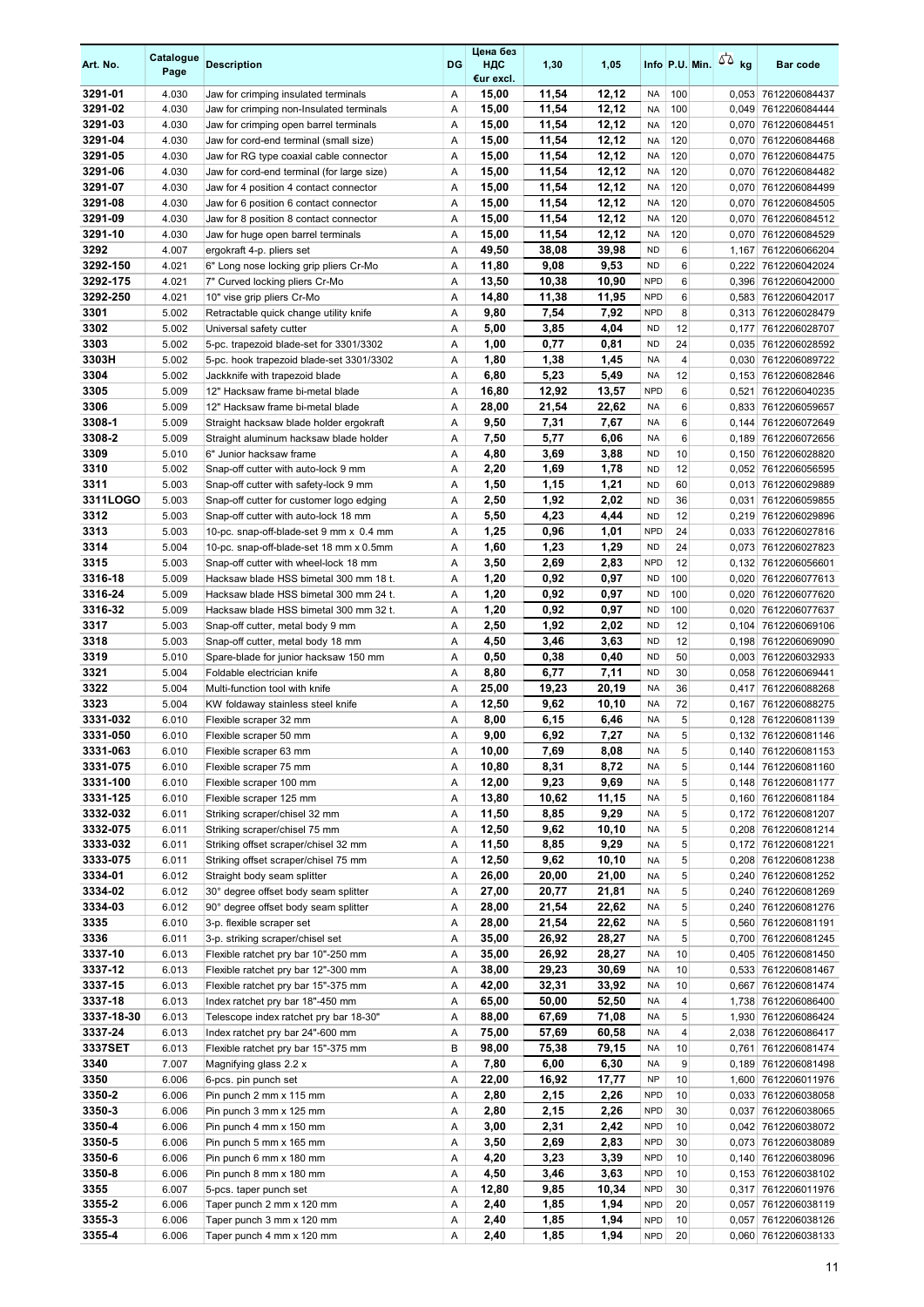| Art. No.            | Catalogue<br>Page | <b>Description</b>                                             | DG     | Цена без<br>НДС<br>€ur excl. | 1,30          | 1,05          |                          |              | Info P.U. Min. $55$ kg | <b>Bar code</b>                            |
|---------------------|-------------------|----------------------------------------------------------------|--------|------------------------------|---------------|---------------|--------------------------|--------------|------------------------|--------------------------------------------|
| 3355-5              | 6.007             | Taper punch 5 mm x 120 mm                                      | Α      | 2,40                         | 1,85          | 1,94          | <b>NPD</b>               | 20           |                        | 0,060 7612206038140                        |
| 3355-6              | 6.007             | Taper punch 6 mm x 120 mm                                      | Α      | 2,40                         | 1,85          | 1,94          | <b>NPD</b>               | 20           |                        | 0,063 7612206038157                        |
| 3358-1              | 6.007             | Center punch No. 1, 100 mm                                     | A      | 2,40                         | 1,85          | 1,94          | <b>NPD</b>               | 20           |                        | 0,033 7612206038164                        |
| 3358-2              | 6.007             | Center punch No. 2, 120 mm                                     | Α      | 2,80                         | 2,15          | 2,26          | <b>NPD</b>               | 20           |                        | 0,057 7612206038171                        |
| 3359                | 6.008             | Automatic center punch                                         | Α      | 7,80                         | 6,00          | 6,30          | <b>NA</b>                | 10           |                        | 0,120 7612206081092                        |
| 3359E               | 6.008             | Spare tip/spring for 3359                                      | Α      | 0,95                         | 0,73          | 0,77          | <b>NA</b>                | 10           |                        | 0,005 7612206081597                        |
| 3365-12             | 6.007             | Cold chisel 12 mm x 130 mm, eight point                        | Α      | 4,80                         | 3,69          | 3,88          | <b>NPD</b>               | 20           |                        | 0,070 7612206038188                        |
| 3365-18             | 6.007             | Cold chisel 18 mm x 165 mm, eight point                        | Α      | 5,80                         | 4,46          | 4,68          | <b>NPD</b>               | 10           |                        | 0,160 7612206038195                        |
| 3368-5              | 6.007             | Cape chisel 5 mm x 130 mm                                      | A      | 4,80                         | 3,69          | 3,88          | <b>ND</b>                | 20           |                        | 0,063 7612206038201                        |
| 3368-7              | 6.007             | Cape chisel 7 mm x 165 mm                                      | Α      | 5,80                         | 4,46          | 4,68          | <b>NP</b>                | 10           |                        | 0,153 7612206038218                        |
| 3370                | 6.008             | 5-p. pin punch + chisel set                                    | Α      | 19,50                        | 15,00         | 15,75         | <b>NPD</b>               | 10           |                        | 0,350 7612206011983                        |
| 3374                | 6.008             | 17-p. deluxe punch + chisel set                                | A      | 65,00                        | 50,00         | 52,50         | <b>NP</b>                | 10           |                        | 1,800 7612206046190                        |
| 3380-18             | 6.008             | Cold chisel 18 mm                                              | Α      | 4,80                         | 3,69          | 3,88          | <b>NPD</b><br><b>NPD</b> | 10<br>10     |                        | 0,110 7612206038317                        |
| 3380-22<br>3400-50  | 6.008<br>2.007    | Cold chisel 22 mm<br>4-p. CLICKRAFT set 10-13-17-19 mm         | Α<br>Α | 6,80<br>48,00                | 5,23<br>36,92 | 5,49<br>38,77 | <b>NPD</b>               | 10           |                        | 0,230 7612206038324<br>0,890 7612206071338 |
| 3400-53             | 2.008             | 12-p. CLICKRAFT ratchet wrench set                             | A      | 129,50                       | 99,62         | 104,60        | <b>NPD</b>               | 6            | 1,767                  | 7612206074933                              |
| 3400-54             | 2.008             | 12-p. CLICKRAFT ratchet wrench set                             | Α      | 128,00                       | 98,46         | 103,38        | <b>NA</b>                | 10           |                        | 1,650 7612206089524                        |
| 3401-08             | 2.010             | D-CLICKRAFT comb. ratchet wrench 8 mm                          | Α      | 12,00                        | 9,23          | 9,69          | <b>NA</b>                | 10           | 0,081                  | 7612206081962                              |
| 3401-09             | 2.010             | D-CLICKRAFT comb. ratchet wrench 9 mm                          | Α      | 12,00                        | 9,23          | 9,69          | <b>NA</b>                | 10           |                        | 0,078 7612206081979                        |
| 3401-10             | 2.010             | D-CLICKRAFT comb. ratchet wrench 10 mm                         | Α      | 12,00                        | 9,23          | 9,69          | <b>NA</b>                | 10           |                        | 0,089 7612206081986                        |
| 3401-11             | 2.010             | D-CLICKRAFT comb. ratchet wrench 11 mm                         | Α      | 12,50                        | 9,62          | 10,10         | <b>NA</b>                | 10           |                        | 0,108 7612206081993                        |
| 3401-12             | 2.010             | D-CLICKRAFT comb. ratchet wrench 12 mm                         | Α      | 13,00                        | 10,00         | 10,50         | <b>NA</b>                | 10           | 0,121                  | 7612206082006                              |
| 3401-13             | 2.010             | D-CLICKRAFT comb. ratchet wrench 13 mm                         | A      | 13,50                        | 10,38         | 10,90         | <b>NA</b>                | 10           |                        | 0,130 7612206082013                        |
| 3401-14             | 2.010             | D-CLICKRAFT comb. ratchet wrench 14 mm                         | Α      | 15,00                        | 11,54         | 12,12         | <b>NA</b>                | 10           |                        | 0,156 7612206082020                        |
| 3401-15             | 2.010             | D-CLICKRAFT comb. ratchet wrench 15 mm                         | Α      | 15,50                        | 11.92         | 12,52         | <b>NA</b>                | 10           | 0,177                  | 7612206082037                              |
| 3401-16             | 2.010             | D-CLICKRAFT comb. ratchet wrench 16 mm                         | Α      | 16,50                        | 12,69         | 13,33         | <b>NA</b>                | 10           |                        | 0,224 7612206082044                        |
| 3401-17             | 2.010             | D-CLICKRAFT comb. ratchet wrench 17 mm                         | Α      | 17,50                        | 13,46         | 14,13         | <b>NA</b>                | 10           |                        | 0,242 7612206082051                        |
| 3401-18             | 2.010             | D-CLICKRAFT comb. ratchet wrench 18 mm                         | A      | 17,50                        | 13,46         | 14,13         | <b>NA</b>                | 10           | 0,294                  | 7612206082068                              |
| 3401-19             | 2.010             | D-CLICKRAFT comb. ratchet wrench 19 mm                         | Α      | 18,50                        | 14,23         | 14,94         | <b>NA</b>                | 10           |                        | 0,320 7612206082075                        |
| 3401-51             | 2.010             | 6-p. D-CLICKRAFT set 8-19 mm pouch                             | Α      | 78,00                        | 60,00         | 63,00         | <b>NA</b>                | 6            |                        | 0,483 7612206082099                        |
| 3401-52             | 2.010             | 8-p. D-CLICKRAFT set 8-19 mm pouch                             | Α      | 98,00                        | 75,38         | 79,15         | <b>NA</b>                | 6            |                        | 0,483 7612206082105                        |
| 3401-53             | 2.011             | 12-p. D-CLICKRAFT ratchet wrench set                           | Α      | 148,00                       | 113,85        | 119,54        | <b>NA</b>                | $\mathbf{1}$ |                        | 1,767 7612206082112                        |
| 3401-54             | 2.011             | 12-p. D-CLICKRAFT ratchet wrench case                          | Α      | 138,00                       | 106,15        | 111,46        | <b>NA</b>                | 5            |                        | 1,650 7612206089616                        |
| 3402-08             | 2.019             | CLICKRAFT >< comb. ratchet wrench 8 mm                         | A      | 20,00                        | 15,38         | 16,15         | <b>NA</b>                | 10           |                        | 0,050 7612206082501                        |
| 3402-09             | 2.019             | CLICKRAFT >< comb. ratchet wrench 9 mm                         | Α      | 20,50                        | 15,77         | 16,56         | <b>NA</b>                | 10           |                        | 0,058 7612206082518                        |
| 3402-10             | 2.019             | CLICKRAFT >< comb. ratchet wrench 10 mm                        | Α      | 21,00                        | 16,15         | 16,96         | <b>NA</b>                | 10           |                        | 0,070 7612206082525                        |
| 3402-11             | 2.019             | CLICKRAFT >< comb. ratchet wrench 11 mm                        | Α      | 21,50                        | 16,54         | 17,37         | <b>NA</b>                | 10           |                        | 0,086 7612206082532                        |
| 3402-12             | 2.019             | CLICKRAFT >< comb. ratchet wrench 12 mm                        | Α      | 22,00                        | 16,92         | 17,77         | <b>NA</b>                | 10           |                        | 0,114 7612206082549                        |
| 3402-13             | 2.019             | CLICKRAFT >< comb. ratchet wrench 13 mm                        | Α      | 22,50                        | 17,31         | 18,17         | <b>NA</b>                | 10           |                        | 0,129 7612206082556                        |
| 3402-14             | 2.019             | CLICKRAFT >< comb. ratchet wrench 14 mm                        | Α      | 23,00                        | 17,69         | 18,58         | <b>NA</b>                | 10           |                        | 0.161 7612206082563                        |
| 3402-15             | 2.019             | CLICKRAFT >< comb. ratchet wrench 15 mm                        | A      | 23,50                        | 18,08         | 18,98         | <b>NA</b>                | 10           |                        | 0,188 7612206082570                        |
| 3402-16             | 2.019             | CLICKRAFT >< comb. ratchet wrench 16 mm                        | A      | 25,00                        | 19.23         | 20,19         | <b>NA</b>                | 10           |                        | 0.218 7612206082587                        |
| 3402-17             | 2.019             | CLICKRAFT >< comb. ratchet wrench 17 mm                        | Α      | 26,00                        | 20,00         | 21,00         | NA                       | 10           |                        | 0,252 7612206082594                        |
| 3402-18             | 2.019             | CLICKRAFT >< comb. ratchet wrench 18 mm                        | Α      | 27,00                        | 20,77         | 21,81         | <b>NA</b>                | 10           |                        | 0,283 7612206082600                        |
| 3402-19             | 2.019             | CLICKRAFT >< comb. ratchet wrench 19 mm                        | Α      | 28,00                        | 21,54         | 22,62         | <b>NA</b>                | 10           |                        | 0,323 7612206082617                        |
| 3403-08             | 2.015             | CLICKRAFT flex. ratchet wrench 8 mm                            | Α      | 12,50                        | 9,62          | 10,10         | <b>NPD</b>               | 10           |                        | 0,068 7612206050432                        |
| 3403-08S            | 2.017             | CK Stubby flex. ratchet wrench 8 mm                            | Α      | 13,50                        | 10,38         | 10,90         | ND                       | 10           |                        | 0.055 7612206068116                        |
| 3403-09             | 2.015             | CLICKRAFT flex. ratchet wrench 9 mm                            | Α      | 12,50                        | 9,62          | 10,10         | <b>NPD</b>               | 10           |                        | 0,078 7612206050449                        |
| 3403-10             | 2.015             | CLICKRAFT flex. ratchet wrench 10 mm                           | Α      | 12,50                        | 9,62          | 10,10         | <b>NPD</b>               | 10           |                        | 0,090 7612206048743                        |
| 3403-10S            | 2.017             | CK Stubby flex. ratchet wrench 10 mm                           | Α      | 13,50                        | 10,38         | 10,90         | ND                       | 10           |                        | 0,064 7612206068123                        |
| 3403-11             | 2.015             | CLICKRAFT flex. ratchet wrench 11 mm                           | Α      | 13,00                        | 10,00         | 10,50         | <b>NPD</b>               | 10           |                        | 0,099 7612206048750                        |
| 3403-11S            | 2.017             | CK Stubby flex. ratchet wrench 11 mm                           | Α      | 14,00                        | 10,77         | 11,31         | <b>ND</b>                | 10           |                        | 0,079 7612206068130                        |
| 3403-12             | 2.015             | CLICKRAFT flex. ratchet wrench 12 mm                           | Α      | 13,50                        | 10,38         | 10,90         | <b>NPD</b>               | 10           |                        | 0,118 7612206048767                        |
| 3403-12S            | 2.017             | CK Stubby flex. ratchet wrench 12 mm                           | Α      | 15,00                        | 11,54         | 12,12         | ND                       | 10           |                        | 0,090 7612206068147                        |
| 3403-13             | 2.015             | CLICKRAFT flex. ratchet wrench 13 mm                           | Α      | 15,00                        | 11,54         | 12,12         | <b>NPD</b>               | 10           |                        | 0,132 7612206048774                        |
| 3403-13S            | 2.017             | CK Stubby flex. ratchet wrench 13 mm                           | Α      | 15,50                        | 11,92         | 12,52         | ND                       | 10           |                        | 0,105 7612206068154                        |
| 3403-14             | 2.015             | CLICKRAFT flex. ratchet wrench 14 mm                           | Α      | 15,50                        | 11,92         | 12,52         | <b>NPD</b>               | 10           |                        | 0,152 7612206048781                        |
| 3403-14S            | 2.017             | CK Stubby flex. ratchet wrench 14 mm                           | Α      | 16,00                        | 12,31         | 12,92         | ND                       | 10           |                        | 0,120 7612206068161                        |
| 3403-15             | 2.015             | CLICKRAFT flex. ratchet wrench 15 mm                           | Α      | 17,00                        | 13,08         | 13,73         | <b>NPD</b>               | 10           |                        | 0,172 7612206048798                        |
| 3403-16             | 2.015             | CLICKRAFT flex. ratchet wrench 16 mm                           | Α      | 18,00                        | 13,85         | 14,54         | <b>NPD</b>               | 10           |                        | 0,210 7612206048804                        |
| 3403-17             | 2.015             | CLICKRAFT flex. ratchet wrench 17 mm                           | Α      | 19,00                        | 14,62         | 15,35         | <b>NPD</b>               | 10           |                        | 0,240 7612206048811                        |
| 3403-18             | 2.015             | CLICKRAFT flex. ratchet wrench 18 mm                           | Α      | 20,00                        | 15,38         | 16,15         | <b>NPD</b>               | 10           |                        | 0,270 7612206048828                        |
| 3403-19             | 2.015             | CLICKRAFT flex. ratchet wrench 19 mm                           | Α      | 21,00                        | 16,15         | 16,96         | <b>NPD</b>               | 10           |                        | 0,300 7612206048835                        |
| 3403-20             | 2.015             | CLICKRAFT flex. ratchet wrench 20 mm                           | Α      | 32,00                        | 24,62         | 25,85         | ND                       | 20           |                        | 0,470 7612206057738                        |
| 3403-21             | 2.015             | CLICKRAFT flex. ratchet wrench 21 mm                           | Α      | 32,00                        | 24,62         | 25,85         | <b>ND</b>                | 20           |                        | 0,470 7612206057745                        |
| 3403-22             | 2.015             | CLICKRAFT flex. ratchet wrench 22 mm                           | Α      | 33,00                        | 25,38         | 26,65         | <b>NPD</b>               | 20           |                        | 0,470 7612206057752                        |
| 3403-24             | 2.015             | CLICKRAFT flex. ratchet wrench 24 mm                           | Α      | 37,00                        | 28,46         | 29,88         | <b>NPD</b>               | 10           |                        | 0,675 7612206057769                        |
| 3403-51             | 2.016             | 6-p. flex. CLICKRAFT set 8-19 mm                               | Α      | 98,00                        | 75,38         | 79,15         | <b>NPD</b>               | 6            |                        | 0,900 7612206058285                        |
| 3403-52             | 2.016             | 8-p. flex. CLICKRAFT set 8-19 mm                               | Α      | 128,00                       | 98,46         | 103,38        | <b>NPD</b>               | 6            |                        | 1,183 7612206060264                        |
| 3403-53             | 2.016             | 12-p. CLICKRAFT flex. ratchet wrench set                       | Α      | 188,00                       | 144,62        | 151,85        | ND                       | 6            |                        | 1,767 7612206074957                        |
| 3403-54             | 2.016             | 12-p. CLICKRAFT flex. ratchet wrench set                       | Α      | 168,00                       | 129,23        | 135,69        | NA                       | 5            |                        | 1,950 7612206089548                        |
| 3403-59<br>3404-4x2 | 2.017             | 6-p. Stubby flex. CLICKRAFT-set                                | Α      | 98,00                        | 75,38         | 79,15         | ND<br>ND                 | 10<br>5      |                        | 0,650 7612206068178                        |
| 3404-08             | 2.014<br>2.011    | 8-in-2 rev. CLICKRAFT set<br>Rev. CLICKRAFT comb. ratchet 8 mm | Α<br>Α | 49,50<br>11,00               | 38,08<br>8,46 | 39,98<br>8,88 | <b>NPD</b>               | 10           |                        | 0,493 7612206071956<br>0,063 7612206044509 |
|                     |                   |                                                                |        |                              |               |               |                          |              |                        |                                            |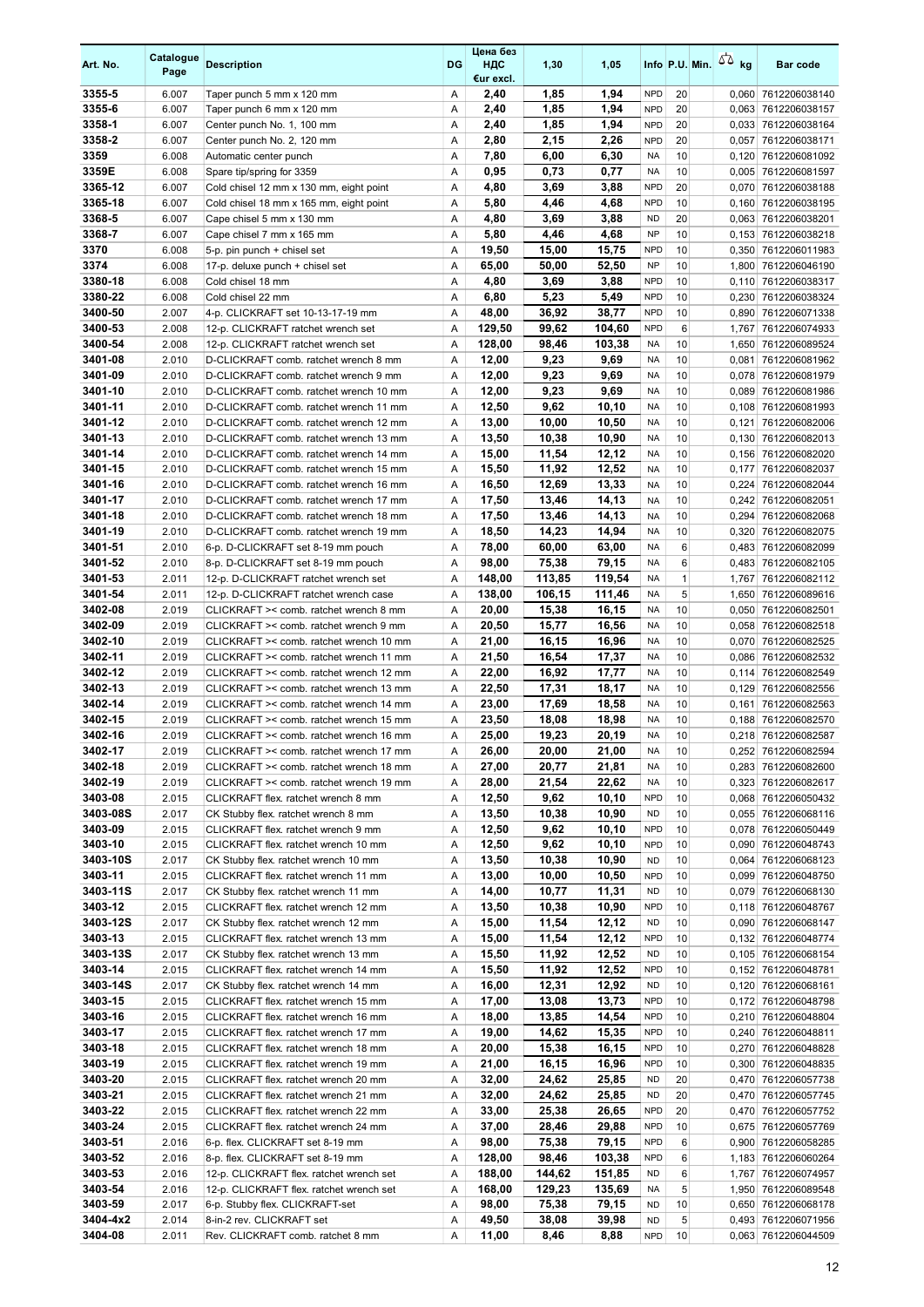| Art. No.             | Catalogue<br>Page | <b>Description</b>                                                                 | DG     | Цена без<br>НДС<br>€ur excl. | 1,30            | 1,05            |                          |          | Info P.U. Min. $55$ kg | <b>Bar code</b>                            |
|----------------------|-------------------|------------------------------------------------------------------------------------|--------|------------------------------|-----------------|-----------------|--------------------------|----------|------------------------|--------------------------------------------|
| 3404-0813            | 2.014             | 4-in-1 rev. CLICKRAFT 8x10, 12x13 mm                                               | A      | 24,50                        | 18,85           | 19,79           | <b>NPD</b>               | 10       |                        | 0,120 7612206071963                        |
| 3404-09              | 2.011             | Rev. CLICKRAFT comb. ratchet 9 mm                                                  | Α      | 11,50                        | 8,85            | 9,29            | <b>NPD</b>               | 10       |                        | 0,070 7612206044516                        |
| 3404-10<br>3404-11   | 2.011             | Rev. CLICKRAFT comb. ratchet 10 mm                                                 | Α      | 12,00                        | 9,23            | 9,69            | <b>NPD</b>               | 10       |                        | 0,083 7612206044523                        |
| 3404-12              | 2.011<br>2.012    | Rev. CLICKRAFT comb. ratchet 11 mm<br>Rev. CLICKRAFT comb. ratchet 12 mm           | A<br>Α | 12,50<br>13,00               | 9,62<br>10,00   | 10,10<br>10,50  | <b>NPD</b><br><b>NPD</b> | 10<br>10 |                        | 0,080 7612206044530<br>0,091 7612206044547 |
| 3404-13              | 2.012             | Rev. CLICKRAFT comb. ratchet 13 mm                                                 | Α      | 13,50                        | 10,38           | 10,90           | <b>NPD</b>               | 10       |                        | 0,124 7612206044554                        |
| 3404-14              | 2.012             | Rev. CLICKRAFT comb. ratchet 14 mm                                                 | Α      | 15,00                        | 11,54           | 12,12           | <b>NPD</b>               | 10       |                        | 0,139 7612206044561                        |
| 3404-15              | 2.012             | Rev. CLICKRAFT comb. ratchet 15 mm                                                 | A      | 15,50                        | 11,92           | 12,52           | <b>NPD</b>               | 10       |                        | 0,139 7612206044578                        |
| 3404-16              | 2.012             | Rev. CLICKRAFT comb. ratchet 16 mm                                                 | A      | 16,50                        | 12,69           | 13,33           | <b>NPD</b>               | 10       | 0,194                  | 7612206044585                              |
| 3404-1619            | 2.014             | 4-in-1 rev. CLICKRAFT 16x17, 18x19 mm                                              | Α      | 29,50                        | 22,69           | 23,83           | <b>ND</b>                | 12       |                        | 0.422 7612206071970                        |
| 3404-17              | 2.012             | Rev. CLICKRAFT comb. ratchet 17 mm                                                 | Α      | 17,00                        | 13,08           | 13,73           | <b>NPD</b>               | 10       |                        | 0,196 7612206044592                        |
| 3404-18              | 2.012             | Rev. CLICKRAFT comb. ratchet 18 mm                                                 | Α      | 17,50                        | 13,46           | 14,13           | <b>NPD</b>               | 10       |                        | 0,260 7612206044608                        |
| 3404-19              | 2.012             | Rev. CLICKRAFT comb. ratchet 19 mm                                                 | Α      | 18,50                        | 14,23           | 14,94           | <b>NP</b>                | 10       |                        | 0,272 7612206044615                        |
| 3404-20              | 2.012             | Rev. CLICKRAFT comb. ratchet 20 mm                                                 | Α      | 26,00                        | 20,00           | 21,00           | <b>ND</b>                | 10       |                        | 0,440 7612206057776                        |
| 3404-21              | 2.012             | Rev. CLICKRAFT comb. ratchet 21 mm                                                 | Α      | 28,00                        | 21,54           | 22,62           | <b>NPD</b>               | 10       |                        | 0,440 7612206057783                        |
| 3404-22<br>3404-24   | 2.012<br>2.012    | Rev. CLICKRAFT comb. ratchet 22 mm<br>Rev. CLICKRAFT comb. ratchet 24 mm           | A<br>Α | 28,00<br>32,00               | 21,54<br>24,62  | 22,62<br>25,85  | <b>NPD</b><br><b>NPD</b> | 10<br>10 |                        | 0,440 7612206057790<br>0,605 7612206057806 |
| 3404-50              | 2.012             | 4-pcs. rev. CLICKRAFT set                                                          | Α      | 55,00                        | 42,31           | 44,42           | <b>NPD</b>               | 10       |                        | 0.660 7612206073806                        |
| 3404-51              | 2.013             | 6-p. rev. CLICKRAFT set 8-19 mm pouch                                              | A      | 88,00                        | 67,69           | 71,08           | <b>NPD</b>               | 6        |                        | 1,025 7612206044622                        |
| 3404-51612           | 2.014             | 4-in-1 rev.CLICKRAFT 5/16x3/8,7/16x1/2"                                            | Α      | 24,50                        | 18,85           | 19,79           | <b>ND</b>                | 10       | 0,120                  | 7612206071987                              |
| 3404-52              | 2.013             | 8-p. rev. CLICKRAFT set 8-19 mm pouch                                              | Α      | 111,00                       | 85,38           | 89,65           | <b>NPD</b>               | 6        |                        | 0.250 7612206060257                        |
| 3404-53              | 2.013             | 12-p. CLICKRAFT rev. ratchet wrench set                                            | Α      | 158,00                       | 121,54          | 127,62          | <b>ND</b>                | 6        | 2,100                  | 7612206074940                              |
| 3404-54              | 2.013             | 12-p. CLICKRAFT rev. ratchet wrench set                                            | Α      | 148,00                       | 113.85          | 119,54          | <b>NA</b>                | 5        |                        | 2,050 7612206089531                        |
| 3404-91634           | 2.014             | 4-in-1 rev.CLICKRAFT 9/16x5/8,11/16x3/4"                                           | Α      | 29,50                        | 22,69           | 23,83           | <b>NA</b>                | 12       |                        | 0.422 7612206071994                        |
| 3405                 | 2.006             | CLICKRAFT comb. ratchet wrench 5.5 mm                                              | Α      | 9,80                         | 7,54            | 7,92            | <b>NPD</b>               | 10       |                        | 0.052 7612206045056                        |
| 3406                 | 2.006             | CLICKRAFT comb. ratchet wrench 6 mm                                                | A      | 9,80                         | 7,54            | 7,92            | <b>NPD</b>               | 10       |                        | 0.052 7612206044684                        |
| 3407                 | 2.006             | CLICKRAFT comb. ratchet wrench 7 mm                                                | Α      | 9,80                         | 7,54            | 7,92            | <b>NPD</b>               | 10       |                        | 0,048 7612206044691                        |
| 3408                 | 2.006             | CLICKRAFT comb. ratchet wrench 8 mm                                                | Α      | 9,80                         | 7,54            | 7,92            | <b>NPD</b><br><b>NPD</b> | 10       |                        | 0,058 7612206031417                        |
| 3409<br>3410         | 2.006<br>2.006    | CLICKRAFT comb. ratchet wrench 9 mm<br>CLICKRAFT comb. ratchet wrench 10 mm        | Α<br>Α | 9,80<br>9,80                 | 7,54<br>7,54    | 7,92<br>7,92    | <b>NPD</b>               | 10<br>10 |                        | 0,065 7612206031424<br>0,077 7612206031431 |
| 3411                 | 2.006             | CLICKRAFT comb. ratchet wrench 11 mm                                               | Α      | 10,50                        | 8,08            | 8,48            | <b>NPD</b>               | 10       | 0,084                  | 7612206031448                              |
| 3412                 | 2.006             | CLICKRAFT comb. ratchet wrench 12 mm                                               | Α      | 11,00                        | 8,46            | 8,88            | <b>NPD</b>               | 10       |                        | 0,099 7612206031455                        |
| 3413                 | 2.006             | CLICKRAFT comb. ratchet wrench 13 mm                                               | Α      | 11,00                        | 8,46            | 8,88            | <b>ND</b>                | 10       |                        | 0,114 7612206031462                        |
| 3414                 | 2.006             | CLICKRAFT comb. ratchet wrench 14 mm                                               | Α      | 12,00                        | 9,23            | 9,69            | <b>NPD</b>               | 10       |                        | 0,128 7612206031479                        |
| 3415                 | 2.006             | CLICKRAFT comb. ratchet wrench 15 mm                                               | Α      | 12,00                        | 9,23            | 9,69            | <b>NPD</b>               | 10       |                        | 0,140 7612206031486                        |
| 3416                 | 2.006             | CLICKRAFT comb. ratchet wrench 16 mm                                               | Α      | 13,00                        | 10,00           | 10,50           | <b>NPD</b>               | 10       |                        | 0,172 7612206031493                        |
| 3417                 | 2.006             | CLICKRAFT comb. ratchet wrench 17 mm                                               | A      | 13,50                        | 10,38           | 10,90           | <b>NPD</b>               | 10       |                        | 0,192 7612206031509                        |
| 3418                 | 2.006             | CLICKRAFT comb. ratchet wrench 18 mm                                               | Α      | 14,00                        | 10,77           | 11,31           | <b>NPD</b>               | 10       |                        | 0,230 7612206031516                        |
| 3419                 | 2.006             | CLICKRAFT comb. ratchet wrench 19 mm                                               | Α      | 15,00                        | 11,54           | 12,12           | <b>NPD</b>               | 10<br>6  |                        | 0,238 7612206031523                        |
| 3420<br>3421         | 2.006<br>2.006    | CLICKRAFT comb. ratchet wrench 20 mm<br>CLICKRAFT comb. ratchet wrench 21 mm       | A<br>Α | 23,00<br>23,00               | 17,69<br>17,69  | 18,58<br>18,58  | <b>NPD</b><br><b>NPD</b> | 6        |                        | 0,389 7612206044707<br>0,389 7612206041751 |
| 3422                 | 2.006             | CLICKRAFT comb. ratchet wrench 22 mm                                               | A      | 24,00                        | 18,46           | 19.38           | <b>NPD</b>               | 6        |                        | 0,389 7612206041768                        |
| 3424                 | 2.007             | CLICKRAFT comb. ratchet wrench 24 mm                                               | Α      | 28,00                        | 21,54           | 22,62           | <b>NPD</b>               | 6        |                        | 0,550 7612206036542                        |
| 3427                 | 2.007             | 6-p. CLICKRAFT set 8-19 mm pouch                                                   | Α      | 69,50                        | 53,46           | 56,13           | <b>NPD</b>               | 6        |                        | 0,900 7612206038225                        |
| 3427M                | 2.007             | CLICKRAFT comb. ratchet wrench 27 mm                                               | Α      | 34,00                        | 26,15           | 27,46           | <b>NPD</b>               | 8        |                        | 0,738 7612206044714                        |
| 3428                 | 2.007             | 8-p. CLICKRAFT set 8-19 mm pouch                                                   | Α      | 88,00                        | 67,69           | 71,08           | <b>NPD</b>               | 6        |                        | 0,983 7612206060240                        |
| 3430                 | 2.009             | 8-p. CLICKRAFT set inch                                                            | Α      | 108,00                       | 83,08           | 87,23           | ND                       | 6        |                        | 1,117 7612206038232                        |
| 3430M                | 2.007             | CLICKRAFT comb. ratchet wrench 30 mm                                               | Α      | 36,00                        | 27,69           | 29,08           | <b>NPD</b>               | 8        |                        | 0,944 7612206044721                        |
| 3431                 | 2.009             | CLICKRAFT comb. ratchet wrench 5/16"                                               | Α      | 10,50                        | 8,08            | 8,48            | <b>NPD</b>               | 10       |                        | 0,058 7612206036580                        |
| 3432                 | 2.009             | CLICKRAFT comb. ratchet wrench 3/8"                                                | Α      | 11,00                        | 8,46            | 8,88            | <b>NPD</b>               | 10<br>8  |                        | 0,077 7612206036597                        |
| 3432M<br>3433        | 2.007<br>2.009    | CLICKRAFT comb. ratchet wrench 32 mm<br>CLICKRAFT comb. ratchet wrench 7/16"       | Α<br>Α | 39,50<br>12,00               | 30,38<br>9,23   | 31,90<br>9,69   | <b>NPD</b><br><b>NPD</b> | 10       |                        | 1,144 7612206044738<br>0,084 7612206036603 |
| 3434                 | 2.009             | CLICKRAFT comb. ratchet wrench 1/2"                                                | Α      | 13,00                        | 10,00           | 10,50           | <b>NPD</b>               | 10       |                        | 0,114 7612206036610                        |
| 3434M                | 2.007             | CLICKRAFT comb. ratchet wrench 34 mm                                               | Α      | 49,50                        | 38,08           | 39,98           | <b>NPD</b>               | 4        |                        | 1,358 7612206059916                        |
| 3435                 | 2.009             | CLICKRAFT comb. ratchet wrench 9/16"                                               | Α      | 14,00                        | 10,77           | 11,31           | <b>NPD</b>               | 10       |                        | 0,128 7612206036627                        |
| 3436                 | 2.009             | CLICKRAFT comb. ratchet wrench 5/8"                                                | Α      | 14,50                        | 11,15           | 11,71           | <b>NPD</b>               | 10       |                        | 0,172 7612206036634                        |
| 3437                 | 2.009             | CLICKRAFT comb. ratchet wrench 11/16"                                              | Α      | 17,00                        | 13,08           | 13,73           | <b>NPD</b>               | 10       |                        | 0,192 7612206036641                        |
| 3438                 | 2.009             | CLICKRAFT comb. ratchet wrench 3/4"                                                | Α      | 17,50                        | 13,46           | 14,13           | <b>NPD</b>               | 10       |                        | 0,238 7612206036658                        |
| 3440                 | 2.017             | CLICKRAFT double ring ratchet wr. 8x10                                             | Α      | 18,00                        | 13,85           | 14,54           | <b>NPD</b>               | 10       |                        | 0,073 7612206036665                        |
| 3441                 | 2.017             | CLICKRAFT double ring ratchet wr. 8x9                                              | Α      | 17,50                        | 13,46           | 14,13           | <b>NPD</b>               | 10       |                        | 0,060 7612206036672                        |
| 3442<br>3443         | 2.017             | CLICKRAFT double ring ratchet wr. 10x11                                            | Α      | 18,50                        | 14,23           | 14,94           | <b>NPD</b>               | 10       |                        | 0,079 7612206036689                        |
| 3444                 | 2.017<br>2.017    | CLICKRAFT double ring ratchet wr. 12x13<br>CLICKRAFT double ring ratchet wr. 14x15 | Α<br>Α | 19,50<br>20,50               | 15,00<br>15,77  | 15,75<br>16,56  | <b>NPD</b><br><b>NPD</b> | 10<br>10 |                        | 0,100 7612206036696<br>0,137 7612206036702 |
| 3445                 | 2.017             | CLICKRAFT double ring ratchet wr. 16x18                                            | Α      | 22,00                        | 16,92           | 17,77           | <b>NPD</b>               | 10       |                        | 0,184 7612206036719                        |
| 3446                 | 2.017             | CLICKRAFT double ring ratchet wr. 17x19                                            | Α      | 23,00                        | 17,69           | 18,58           | <b>NPD</b>               | 10       |                        | 0,218 7612206036726                        |
| 3447                 | 2.017             | CLICKRAFT double ring ratchet wr. 10x13                                            | Α      | 18,50                        | 14,23           | 14,94           | <b>NPD</b>               | 10       |                        | 0,100 7612206056427                        |
| 3450-0809            | 2.018             | CK double flex. ratchet wrench 8x9 mm                                              | Α      | 25,00                        | 19,23           | 20,19           | <b>ND</b>                | 10       |                        | 0,111 7612206068352                        |
| 3450-1011            | 2.018             | CK double flex. ratchet wrench 10x11 mm                                            | Α      | 26,00                        | 20,00           | 21,00           | <b>ND</b>                | 10       |                        | 0,141 7612206068369                        |
| 3450-1214            | 2.018             | CK double flex. ratchet wrench 12x14 mm                                            | Α      | 28,50                        | 21,92           | 23,02           | <b>ND</b>                | 10       |                        | 0,200 7612206068376                        |
| 3450-1315            | 2.018             | CK double flex. ratchet wrench 13x15 mm                                            | Α      | 29,50                        | 22,69           | 23,83           | <b>ND</b>                | 10       |                        | 0,240 7612206068383                        |
| 3450-1618            | 2.018             | CK double flex. ratchet wrench 16x18 mm                                            | Α      | 32,50                        | 25,00           | 26,25           | <b>ND</b>                | 10       |                        | 0,300 7612206068390                        |
| 3450-1719<br>3450-51 | 2.018             | CK double flex. ratchet wrench 17x19 mm<br>6-p. Double-flex. CLICKRAFT-set         | Α<br>Α | 34,00<br>185,00              | 26,15           | 27,46<br>149,42 | ND<br><b>NPD</b>         | 10<br>3  |                        | 0,340 7612206068406<br>1,008 7612206068888 |
| 3452                 | 2.018<br>2.018    | Double ring CLICKRAFT set 10x13-17x19                                              | Α      | 29,50                        | 142,31<br>22,69 | 23,83           | SO                       | 10       |                        | 0,350 7612206053075                        |
|                      |                   |                                                                                    |        |                              |                 |                 |                          |          |                        |                                            |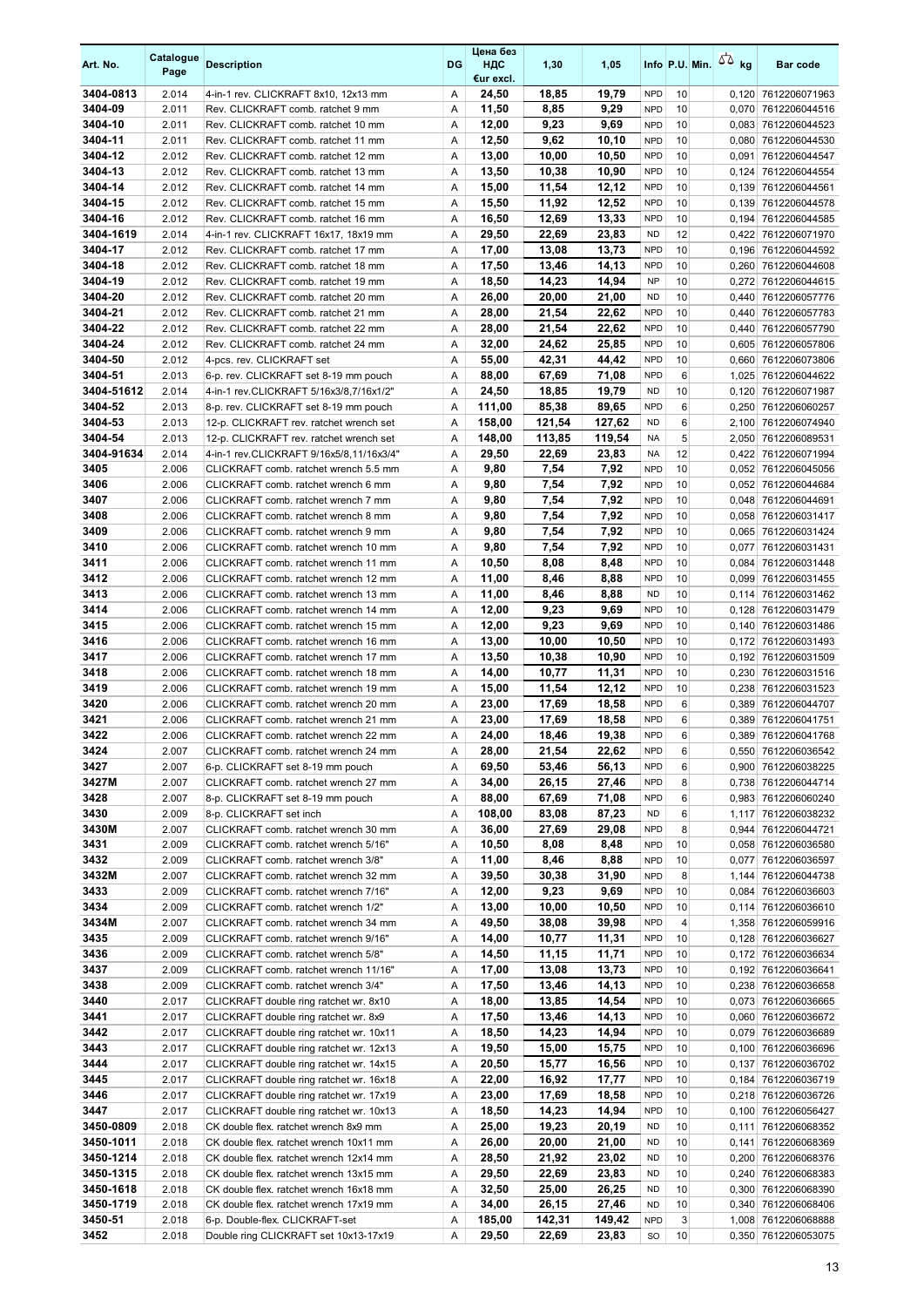| Art. No.           | Catalogue<br>Page | <b>Description</b>                                                                   | <b>DG</b> | Цена без<br>ндс<br>€ur excl. | 1,30           | 1,05           |                          |                    | Info P.U. Min. $\sqrt{2}$ kg | <b>Bar code</b>                            |
|--------------------|-------------------|--------------------------------------------------------------------------------------|-----------|------------------------------|----------------|----------------|--------------------------|--------------------|------------------------------|--------------------------------------------|
| 3455               | 2.018             | 3-p. double ring CLICKRAFT case 8-19 mm                                              | Α         | 58,00                        | 44,62          | 46,85          | <b>ND</b>                | 5                  |                              | 0,493 7612206038249                        |
| 3461               | 2.021             | Double ring ratchet wrench 8x9 mm                                                    | B         | 35,00                        | 26,92          | 28,27          | <b>NPD</b>               | 10                 |                              | 0,150 7612206002066                        |
| 3462               | 2.021             | Double ring ratchet wrench 10x11 mm                                                  | B         | 38,00                        | 29,23          | 30,69          | <b>NPD</b>               | 10                 |                              | 0.150 7612206002073                        |
| 3463               | 2.021             | Double ring ratchet wrench 12x14 mm                                                  | B         | 44,00                        | 33,85          | 35,54          | <b>NPD</b>               | 10                 |                              | 0,050 7612206002080                        |
| 3464               | 2.021             | Double ring ratchet wrench 13x17 mm                                                  | B         | 49,50                        | 38,08          | 39,98          | <b>NPD</b>               | 10                 |                              | 0,317 7612206002097                        |
| 3465<br>3466       | 2.021<br>2.021    | Double ring ratchet wrench 15x16 mm                                                  | B<br>B    | 55,00<br>65,00               | 42,31<br>50,00 | 44,42<br>52,50 | <b>NPD</b><br><b>NPD</b> | 10<br>6            |                              | 0,333 7612206002103<br>0,556 7612206002110 |
| 3467               | 2.021             | Double ring ratchet wrench 19x22 mm<br>Double ring ratchet wrench 21x23 mm           | B         | 75,00                        | 57,69          | 60,58          | <b>NPD</b>               | 6                  |                              | 0,611 7612206002127                        |
| 3468               | 2.021             | Double ring ratchet wrench 24x27 mm                                                  | B         | 88,00                        | 67,69          | 71,08          | <b>NPD</b>               | 6                  |                              | 0,778 7612206002134                        |
| 3469               | 2.021             | Double ring ratchet wrench 30x32 mm                                                  | B         | 111,00                       | 85,38          | 89,65          | <b>NPD</b>               | 6                  |                              | 1,000 7612206002141                        |
| 3470               | 2.020             | 4-pc. CLICKRAFT TX ratchet wrench set                                                | Α         | 89,50                        | 68,85          | 72,29          | <b>NPD</b>               | 5                  |                              | 0,669 7612206039710                        |
| 3471               | 2.020             | CLICKRAFT TX ratchet wrench E6 x E8                                                  | Α         | 19,80                        | 15,23          | 15,99          | <b>NP</b>                | 10                 |                              | 0,072 7612206039635                        |
| 3472               | 2.020             | CLICKRAFT TX ratchet wrench E10 x E12                                                | Α         | 21,80                        | 16,77          | 17,61          | <b>NP</b>                | 10                 |                              | 0,089 7612206039642                        |
| 3473               | 2.020             | CLICKRAFT TX ratchet wrench E14 x E18                                                | Α         | 24,50                        | 18,85          | 19,79          | <b>NP</b>                | 10                 |                              | 0,145 7612206039659                        |
| 3474               | 2.020             | CLICKRAFT TX ratchet wrench E20 x E24                                                | Α         | 26,50                        | 20,38          | 21,40          | <b>NP</b>                | 10                 |                              | 0,234 7612206039666                        |
| 3480               | 2.028             | Double offset ring spanner m. pol. 6x7mm                                             | Α         | 3,90                         | 3,00<br>3,31   | 3,15           | <b>NP</b>                | 12<br>12           |                              | 0,054 7612206038935                        |
| 3481<br>3482       | 2.028<br>2.028    | Double offset ring spanner m. pol. 8x9mm<br>Double offset ring span. m. pol. 10x11mm | Α<br>Α    | 4,30<br>4,90                 | 3,77           | 3,47<br>3,96   | <b>NP</b><br><b>NP</b>   | 12                 | 0,071<br>0,101               | 7612206036986<br>7612206036993             |
| 3483               | 2.028             | Double offset ring span. m. pol. 12x13mm                                             | Α         | 5,40                         | 4,15           | 4,36           | <b>NP</b>                | 12                 |                              | 0,146 7612206037006                        |
| 3484               | 2.028             | Double offset ring span. m. pol. 14x15mm                                             | Α         | 5,90                         | 4,54           | 4,77           | <b>NP</b>                | 12                 |                              | 0,178 7612206037013                        |
| 3485               | 2.028             | Double offset ring span. m. pol. 16x17mm                                             | Α         | 6,90                         | 5,31           | 5,57           | <b>NP</b>                | 12                 | 0,217                        | 7612206037020                              |
| 3486               | 2.028             | Double offset ring span. m. pol. 18x19mm                                             | Α         | 7,90                         | 6,08           | 6,38           | <b>NP</b>                | 12                 | 0,261                        | 7612206037037                              |
| 3487               | 2.028             | Double offset ring span. m. pol. 20x22mm                                             | Α         | 8,80                         | 6,77           | 7,11           | <b>NP</b>                | 12                 |                              | 0,314 7612206037044                        |
| 3488               | 2.028             | Double offset ring span. m. pol. 21x23mm                                             | Α         | 9,80                         | 7,54           | 7,92           | <b>NP</b>                | 12                 | 0,347                        | 7612206037051                              |
| 3489               | 2.028             | Double offset ring span. m. pol. 24x27mm                                             | Α         | 10,90                        | 8,38           | 8,80           | <b>NP</b>                | 6                  |                              | 0,499 7612206037068                        |
| 3490               | 2.028             | Double offset ring span. m. pol. 25x28mm                                             | Α         | 13,90                        | 10,69          | 11,23          | <b>NP</b>                | 6                  |                              | 0,456 7612206037075                        |
| 3491               | 2.028             | Double offset ring span. m. pol. 30x32mm                                             | Α         | 16,90                        | 13,00          | 13,65          | <b>NP</b>                | 4                  |                              | 0,646 7612206037082                        |
| 3492<br>3497       | 2.028<br>2.028    | Double offset ring span. m. pol. 36x41mm                                             | A         | 26,00<br>48,00               | 20,00<br>36,92 | 21,00<br>38,77 | NA<br><b>NA</b>          | 18<br>$\mathbf{1}$ |                              | 1,167 7612206081696                        |
| 3497R              | 2.029             | 8-p. double off. ring spanner set 6-22mm<br>8-p. double off.ring sp.set 6-22mm pouch | Α<br>Α    | 55,00                        | 42,31          | 44,42          | <b>NP</b>                | $\mathbf{1}$       |                              | 1,342 7612206037167<br>1,467 7612206077668 |
| 3498               | 2.029             | 4-p. double off. ring spanner set 21-32                                              | A         | 48,00                        | 36,92          | 38,77          | NA                       | $\mathbf{1}$       |                              | 1,948 7612206037174                        |
| 3498R              | 2.029             | 4-p.double off.ring sp.set 21-32mm pouch                                             | Α         | 52,00                        | 40,00          | 42,00          | <b>NP</b>                | $\mathbf{1}$       |                              | 2,103 7612206077675                        |
| 3501-05            | 2.030             | COMBI Combination wrench m. pol. 5.5 mm                                              | Α         | 3,50                         | 2,69           | 2,83           | <b>NA</b>                | 24                 |                              | 0,028 7612206082136                        |
| 3501-06            | 2.030             | COMBI Combination wrench m. pol. 6 mm                                                | Α         | 3,50                         | 2,69           | 2,83           | <b>NA</b>                | 24                 |                              | 0,028 7612206082143                        |
| 3501-07            | 2.030             | COMBI Combination wrench m. pol. 7 mm                                                | A         | 3,50                         | 2,69           | 2,83           | <b>NA</b>                | 24                 |                              | 0,028 7612206082150                        |
| 3501-08            | 2.030             | COMBI Combination wrench m. pol. 8 mm                                                | Α         | 3,50                         | 2,69           | 2,83           | <b>NA</b>                | 24                 |                              | 0,043 7612206082167                        |
| 3501-09            | 2.030             | COMBI Combination wrench m. pol. 9 mm                                                | Α         | 3,80                         | 2,92           | 3,07           | <b>NA</b>                | 24                 |                              | 0,054 7612206082174                        |
| 3501-10            | 2.030             | COMBI Combination wrench m. pol. 10 mm                                               | Α         | 3,80                         | 2,92           | 3,07           | NA                       | 24                 |                              | 0,065 7612206082181                        |
| 3501-11<br>3501-12 | 2.030<br>2.030    | COMBI Combination wrench m. pol. 11 mm<br>COMBI Combination wrench m. pol. 12 mm     | Α<br>Α    | 4,00<br>4,20                 | 3,08<br>3,23   | 3,23<br>3,39   | <b>NA</b><br><b>NA</b>   | 24<br>24           |                              | 0,074 7612206082198<br>0,084 7612206082204 |
| 3501-13            | 2.030             | COMBI Combination wrench m. pol. 13 mm                                               | Α         | 4,40                         | 3,38           | 3,55           | <b>NA</b>                | 24                 |                              | 0,089 7612206082211                        |
| 3501-14            | 2.030             | COMBI Combination wrench m. pol. 14 mm                                               | A         | 5,40                         | 4,15           | 4.36           | <b>NA</b>                | 24                 |                              | 0.118 7612206082228                        |
| 3501-15            | 2.030             | COMBI Combination wrench m. pol. 15 mm                                               | Α         | 5,80                         | 4,46           | 4,68           | NA                       | 12                 |                              | 0,148 7612206082235                        |
| 3501-16            | 2.030             | COMBI Combination wrench m. pol. 16 mm                                               | Α         | 6,50                         | 5,00           | 5,25           | NA                       | 12                 |                              | 0,168 7612206082242                        |
| 3501-17            | 2.030             | COMBI Combination wrench m. pol. 17 mm                                               | Α         | 6,60                         | 5,08           | 5,33           | NA                       | 12                 |                              | 0,188 7612206082259                        |
| 3501-18            | 2.030             | COMBI Combination wrench m. pol. 18 mm                                               | Α         | 7,50                         | 5,77           | 6,06           | NA                       | 12                 |                              | 0,231 7612206082266                        |
| 3501-19            | 2.030             | COMBI Combination wrench m. pol. 19 mm                                               | Α         | 8,00                         | 6,15           | 6,46           | NA                       | 12                 |                              | 0,231 7612206082273                        |
| 3501-20            | 2.030             | COMBI Combination wrench m. pol. 20 mm                                               | Α         | 9,20                         | 7,08           | 7,43           | NA                       | 6                  |                              | 0,267 7612206082280                        |
| 3501-21<br>3501-22 | 2.030<br>2.030    | COMBI Combination wrench m. pol. 21 mm<br>COMBI Combination wrench m. pol. 22 mm     | Α         | 10,20<br>11,50               | 7,85<br>8,85   | 8,24<br>9,29   | NA                       | 6<br>6             |                              | 0,317 7612206082297                        |
| 3501-24            | 2.030             | COMBI Combination wrench m. pol. 24 mm                                               | Α<br>Α    | 13,00                        | 10,00          | 10,50          | NA<br>NA                 | 6                  |                              | 0,347 7612206082303<br>0,463 7612206082310 |
| 3501-27            | 2.030             | COMBI Combination wrench m. pol. 27 mm                                               | Α         | 18,50                        | 14,23          | 14,94          | NA                       | 6                  |                              | 0,625 7612206082327                        |
| 3501-30            | 2.030             | COMBI Combination wrench m. pol. 30 mm                                               | Α         | 21,50                        | 16,54          | 17,37          | NA                       | 6                  |                              | 0,892 7612206082334                        |
| 3501-32            | 2.030             | COMBI Combination wrench m. pol. 32 mm                                               | Α         | 25,00                        | 19,23          | 20,19          | NA                       | 6                  |                              | 1,042 7612206082341                        |
| 3501-57            | 2.031             | 18-p. COMBI comb. wr. set 5.5-22 mm                                                  | Α         | 98,00                        | 75,38          | 79,15          | NA                       | 5                  |                              | 2,600 7612206082358                        |
| 3501-57R           | 2.031             | 18-p. COMBI comb. wr. set 5.5-22 mm                                                  | Α         | 108,00                       | 83,08          | 87,23          | NA                       | 5                  |                              | 2,600 7612206082365                        |
| 3501-58            | 2.031             | 4-p. COMBI comb. wr. set 24-32 mm                                                    | Α         | 78,00                        | 60,00          | 63,00          | NA                       | 6                  |                              | 3,167 7612206082372                        |
| 3501-58R           | 2.031             | 4-p. COMBI comb. wr. set 24-32 mm                                                    | Α         | 85,00                        | 65,38          | 68,65          | NA                       | 5                  |                              | 2,600 761220608238                         |
| 3505<br>3506       | 2.021             | Combination wrench mirror pol. 5.5 mm                                                | Α         | 3,20                         | 2,46           | 2,58           | <b>NPD</b><br><b>NPD</b> | 10<br>10           |                              | 0,033 7612206038829                        |
| 3507               | 2.021<br>2.021    | Combination wrench mirror pol. 6 mm<br>Combination wrench mirror pol. 7 mm           | Α<br>Α    | 3,20<br>3,20                 | 2,46<br>2,46   | 2,58<br>2,58   | <b>NPD</b>               | 10                 |                              | 0,033 7612206007429<br>0,043 7612206007436 |
| 3508               | 2.021             | Combination wrench mirror pol. 8 mm                                                  | Α         | 3,20                         | 2,46           | 2,58           | <b>NPD</b>               | 10                 |                              | 0,043 7612206040471                        |
| 3509               | 2.021             | Combination wrench mirror pol. 9 mm                                                  | Α         | 3,20                         | 2,46           | 2,58           | <b>NPD</b>               | 10                 |                              | 0,063 7612206040488                        |
| 3510               | 2.021             | Combination wrench mirror pol. 10 mm                                                 | Α         | 3,40                         | 2,62           | 2,75           | ND                       | 10                 |                              | 0,063 7612206040495                        |
| 3511               | 2.021             | Combination wrench mirror pol. 11 mm                                                 | Α         | 3,70                         | 2,85           | 2,99           | <b>NPD</b>               | 10                 |                              | 0,073 7612206040501                        |
| 3512               | 2.022             | Combination wrench mirror pol. 12 mm                                                 | Α         | 4,00                         | 3,08           | 3,23           | <b>NPD</b>               | 10                 |                              | 0,115 7612206040518                        |
| 3513               | 2.022             | Combination wrench mirror pol. 13 mm                                                 | Α         | 4,20                         | 3,23           | 3,39           | <b>NPD</b>               | 10                 |                              | 0,115 7612206040525                        |
| 3514               | 2.022             | Combination wrench mirror pol. 14 mm                                                 | Α         | 4,50                         | 3,46           | 3,63           | <b>NPD</b>               | 10                 |                              | 0,127 7612206040532                        |
| 3515               | 2.022             | Combination wrench mirror pol. 15 mm                                                 | Α         | 4,80                         | 3,69           | 3,88           | <b>NPD</b>               | 10                 |                              | 0,170 7612206040549                        |
| 3516<br>3517       | 2.022<br>2.022    | Combination wrench mirror pol. 16 mm<br>Combination wrench mirror pol. 17 mm         | Α<br>Α    | 5,30<br>5,80                 | 4,08<br>4,46   | 4,28<br>4,68   | <b>NPD</b><br>ND         | 10<br>10           |                              | 0,170 7612206040556<br>0,210 7612206040563 |
| 3518               | 2.022             | Combination wrench mirror pol. 18 mm                                                 | Α         | 6,90                         | 5,31           | 5,57           | <b>NPD</b>               | 10                 |                              | 0,210 7612206040570                        |
| 3519               | 2.022             | Combination wrench mirror pol. 19 mm                                                 | Α         | 6,90                         | 5,31           | 5,57           | <b>NPD</b>               | 10                 |                              | 0,250 7612206040587                        |
| 3520               | 2.022             | Combination wrench mirror pol. 20 mm                                                 | Α         | 7,60                         | 5,85           | 6,14           | <b>NPD</b>               | 10                 |                              | 0,325 7612206007566                        |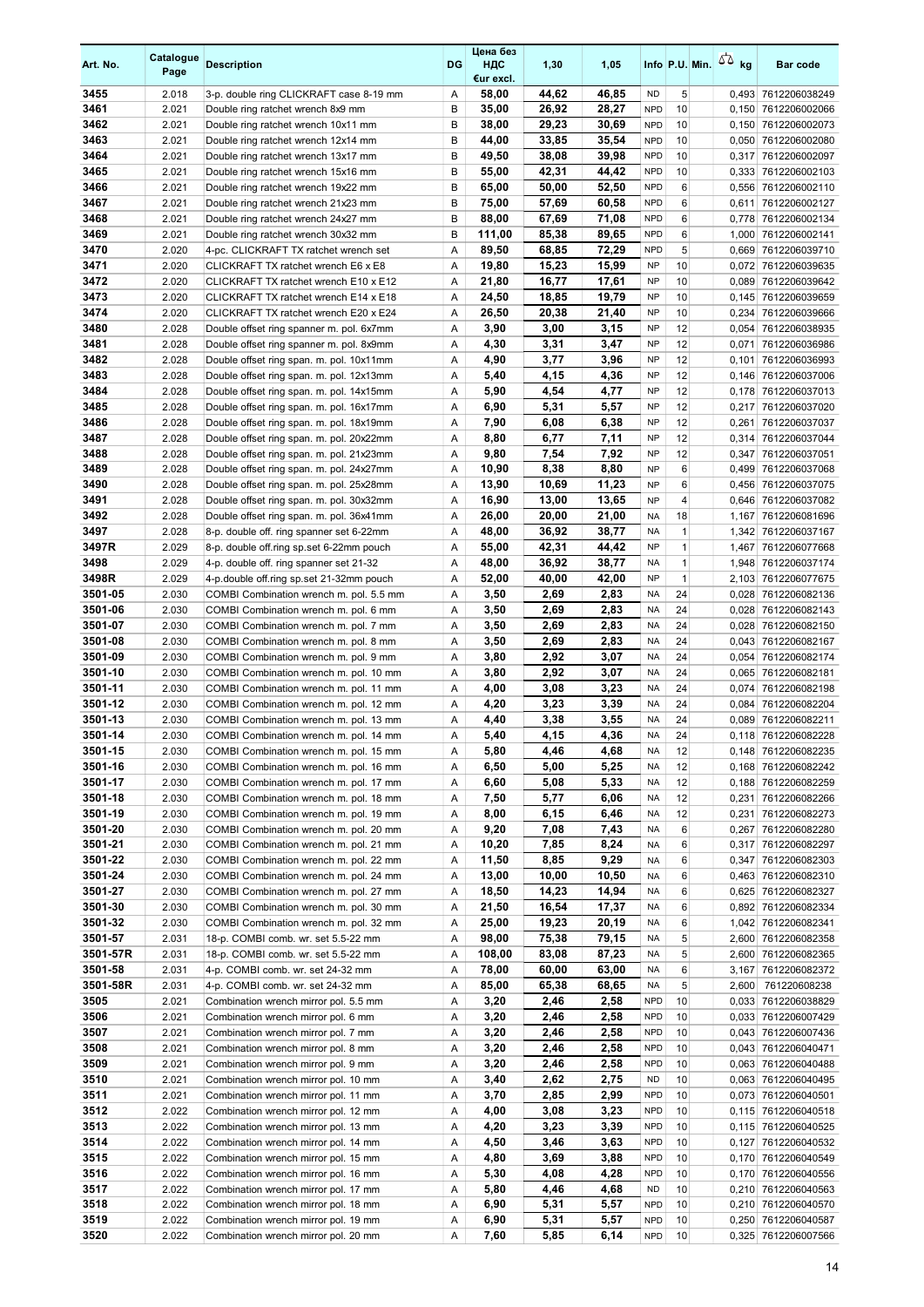| Art. No.             | Catalogue<br>Page | <b>Description</b>                                                                 | DG     | Цена без<br>ндс<br>€ur excl. | 1,30           | 1,05           |                          |          | Info P.U. Min. $55$ kg | <b>Bar code</b>                            |
|----------------------|-------------------|------------------------------------------------------------------------------------|--------|------------------------------|----------------|----------------|--------------------------|----------|------------------------|--------------------------------------------|
| 3521                 | 2.022             | Combination wrench mirror pol. 21 mm                                               | Α      | 7,80                         | 6,00           | 6,30           | <b>NPD</b>               | 10       |                        | 0,325 7612206007573                        |
| 3522                 | 2.022             | Combination wrench mirror pol. 22 mm                                               | Α      | 8,50                         | 6,54           | 6,87           | <b>NPD</b>               | 10       |                        | 0,350 7612206040594                        |
| 3523                 | 2.022             | Combination wrench mirror pol. 23 mm                                               | Α      | 9,50                         | 7,31           | 7,67           | <b>NPD</b>               | 5        |                        | 0,350 7612206044745                        |
| 3524                 | 2.022             | Combination wrench mirror pol. 24 mm                                               | Α      | 9,90                         | 7,62           | 8,00           | <b>ND</b>                | 5        |                        | 0,420 7612206007597                        |
| 3525                 | 2.022             | Combination wrench mirror pol. 25 mm                                               | Α      | 12,50                        | 9,62           | 10,10          | <b>NPD</b>               | 5        |                        | 0,430 7612206044752                        |
| 3526<br>3527         | 2.022<br>2.022    | Combination wrench mirror pol. 26 mm<br>Combination wrench mirror pol. 27 mm       | Α<br>Α | 13,50<br>14,50               | 10,38<br>11,15 | 10,90<br>11,71 | <b>NP</b><br>ND.         | 5<br>5   |                        | 0,430 7612206044769<br>0,500 7612206007603 |
| 3528                 | 2.022             | Combination wrench mirror pol. 28 mm                                               | Α      | 16,50                        | 12,69          | 13,33          | <b>ND</b>                | 5        |                        | 0,683 7612206044776                        |
| 3530                 | 2.022             | Combination wrench mirror pol. 30 mm                                               | Α      | 17,50                        | 13,46          | 14,13          | <b>ND</b>                | 5        |                        | 0,733 7612206007610                        |
| 3532                 | 2.022             | Combination wrench mirror pol. 32 mm                                               | Α      | 19,50                        | 15,00          | 15,75          | <b>ND</b>                | 5        |                        | 0,833 7612206007627                        |
| 3534                 | 2.022             | Combination wrench mirror pol. 34 mm                                               | Α      | 25,50                        | 19,62          | 20,60          | NA                       | 20       |                        | 0,675 7612206081603                        |
| 3536                 | 2.023             | Combination wrench mirror pol. 36 mm                                               | Α      | 29,50                        | 22,69          | 23,83          | <b>NA</b>                | 20       |                        | 1,070 7612206081610                        |
| 3538                 | 2.023             | Combination wrench mirror pol. 38 mm                                               | Α      | 32,50                        | 25,00          | 26,25          | <b>NA</b>                | 20       |                        | 1,090 7612206081627                        |
| 3541                 | 2.023             | Combination wrench mirror pol. 41 mm                                               | Α      | 39,50                        | 30,38          | 31,90          | <b>NA</b>                | 12       |                        | 1,517 7612206081634                        |
| 3545                 | 2.032             | 4-p. E-TX-wrench set E6-E24                                                        | Α      | 35,00                        | 26,92          | 28,27          | <b>NPD</b>               | 5        |                        | 0,415 7612206037181                        |
| 3546                 | 2.032             | TORX wrench E6 x E8                                                                | Α      | 6,80                         | 5,23           | 5,49           | <b>NPD</b>               | 100      |                        | 0,017 7612206037198                        |
| 3546M<br>3547        | 2.023<br>2.032    | Combination wrench mirror pol. 46 mm<br>TORX wrench E10 x E12                      | Α<br>Α | 49,50<br>7,20                | 38,08<br>5,54  | 39,98<br>5,82  | <b>NA</b><br><b>NPD</b>  | 12<br>50 |                        | 1,833 7612206081641<br>7612206037204       |
| 3548                 | 2.032             | TORX wrench E14 x E18                                                              | Α      | 7,80                         | 6,00           | 6,30           | <b>NPD</b>               | 30       | 0,037                  | 0,065 7612206037211                        |
| 3549                 | 2.032             | TORX wrench E20 x E24                                                              | Α      | 9,80                         | 7,54           | 7,92           | <b>NPD</b>               | 10       |                        | 0,163 7612206037228                        |
| 3550                 | 2.023             | 13-p. comb. wr. set mirror-pol. 8-22 mm                                            | Α      | 49,50                        | 38,08          | 39,98          | <b>NPD</b>               | 12       |                        | 1,408 7612206042321                        |
| 3550M                | 2.023             | Combination wrench mirror pol. 50 mm                                               | Α      | 59,50                        | 45,77          | 48,06          | NA                       | 10       |                        | 2,180 7612206081658                        |
| 3556                 | 2.023             | 10-p. comb. wr. set mirror-pol. 8-19 mm                                            | Α      | 44,00                        | 33,85          | 35,54          | <b>NPD</b>               | 6        |                        | 1,017 7612206042338                        |
| 3557                 | 2.023             | 18-p. comb. wr. set mirr.-pol. 5.5-22 mm                                           | Α      | 69,50                        | 53,46          | 56,13          | <b>NPD</b>               | 6        |                        | 2,417 7612206040600                        |
| 3557R                | 2.023             | 18-p. comb. wr. set 5.5-22 mm w/pouch                                              | A      | 79,50                        | 61,15          | 64,21          | <b>NPD</b>               | 6        | 2,611                  | 7612206077644                              |
| 3558                 | 2.024             | 4-p. comb. wr. set mirr.-pol. 24-32 mm                                             | Α      | 49,50                        | 38,08          | 39,98          | <b>NPD</b>               | 6        |                        | 2,533 7612206028219                        |
| 3558R                | 2.024             | 4-p. comb. wr. set 24-32 mm w/pouch                                                | Α      | 58,00                        | 44,62          | 46,85          | <b>NPD</b>               | 6        |                        | 2,663 7612206077651                        |
| 3560                 | 2.026             | Double end spanner mirror pol. 6 x 7 mm                                            | A      | 2,60                         | 2,00           | 2,10           | <b>NPD</b>               | 100      |                        | 0,022 7612206007771                        |
| 3561<br>3562         | 2.026<br>2.026    | Double end spanner mirror pol. 8 x 9 mm                                            | Α<br>Α | 2,80                         | 2,15<br>2,31   | 2,26<br>2,42   | <b>NPD</b><br><b>NPD</b> | 80<br>40 |                        | 0,028 7612206007788                        |
| 3563                 | 2.026             | Double end span. mirror pol. 10 x 11 mm<br>Double end span. mirror pol. 12 x 13 mm | Α      | 3,00<br>3,30                 | 2,54           | 2,67           | <b>NPD</b>               | 30       |                        | 0,048 7612206007795<br>0,069 7612206007801 |
| 3564                 | 2.026             | Double end span. mirror pol. 14 x 15 mm                                            | Α      | 3,80                         | 2,92           | 3,07           | <b>NPD</b>               | 20       |                        | 0,099 7612206007818                        |
| 3565                 | 2.026             | Double end span. mirror pol. 16 x 17 mm                                            | Α      | 4,50                         | 3,46           | 3,63           | <b>NPD</b>               | 20       |                        | 0,126 7612206007825                        |
| 3566                 | 2.026             | Double end span. mirror pol. 18 x 19 mm                                            | Α      | 5,30                         | 4,08           | 4,28           | <b>NPD</b>               | 10       |                        | 0,185 7612206007832                        |
| 3567                 | 2.026             | Double end span. mirror pol. 21 x 22 mm                                            | Α      | 6,50                         | 5,00           | 5,25           | <b>NPD</b>               | 10       |                        | 0,269 7612206007849                        |
| 3568                 | 2.026             | Double end span. mirror pol. 24 x 27 mm                                            | Α      | 9,80                         | 7,54           | 7,92           | <b>NPD</b>               | 10       |                        | 0,360 7612206007856                        |
| 3569                 | 2.026             | Double end span. mirror pol. 30 x 32 mm                                            | Α      | 12,80                        | 9,85           | 10,34          | <b>NPD</b>               | 8        |                        | 0,658 7612206007863                        |
| 3570                 | 2.026             | 8-p. double end spanner set pol. 6-22 mm                                           | Α      | 28,00                        | 21,54          | 22,62          | <b>NPD</b>               | 12       |                        | 0,992 7612206008433                        |
| 3570R                | 2.026             | 8-p. double end spanner set pol. 6-22 mm                                           | Α      | 36,00                        | 27,69          | 29,08          | <b>NPD</b>               | 6        |                        | 2,003 7612206077644                        |
| 3571<br>3572         | 2.027<br>2.027    | Ind. angle wrench 4" 100 mm with scale                                             | Α<br>Α | 10,50<br>11,00               | 8,08<br>8,46   | 8,48<br>8,88   | <b>NPD</b><br><b>NPD</b> | 20<br>12 | 0,177                  | 0,067 7612206043663<br>7612206042390       |
| 3573                 | 2.027             | Ind. angle wrench 6" 150 mm with scale<br>Ind. angle wrench 8" 200 mm with scale   | A      | 13,50                        | 10,38          | 10,90          | <b>NPD</b>               | 12       |                        | 0,314 7612206042406                        |
| 3574                 | 2.027             | Ind. angle wrench 10" 250 mm with scale                                            | Α      | 17,50                        | 13,46          | 14,13          | <b>NPD</b>               | 12       |                        | 0,528 7612206042413                        |
| 3575                 | 2.027             | Ind. angle wrench 12" 300 mm with scale                                            | Α      | 24,00                        | 18,46          | 19,38          | <b>NPD</b>               | 6        |                        | 0,792 7612206042420                        |
| 3576                 | 2.027             | Ind. angle wrench 15" 375 mm with scale                                            | Α      | 49,50                        | 38,08          | 39,98          | <b>NPD</b>               | 5        |                        | 1,200 7612206043670                        |
| 3579                 | 2.026             | Double end span. mirror pol. 36 x 41 mm                                            | Α      | 22,00                        | 16,92          | 17,77          | NA                       | 18       |                        | 0,928 7612206076272                        |
| 3580                 | 2.033             | 7-pc. flare nut wrench set mirror pol.                                             | Α      | 39,50                        | 30,38          | 31,90          | <b>NPD</b>               | 20       |                        | 0,875 7612206038935                        |
| 3580-00              | 2.032             | Flare nut wrench 9 x 11 mm mirror pol.                                             | Α      | 5,80                         | 4,46           | 4,68           | <b>NPD</b>               | 24       |                        | 0,085 7612206047081                        |
| 3580-01              | 2.032             | Flare nut wrench 10 x 12 mm mirror pol.                                            | Α      | 5,80                         | 4,46           | 4,68           | <b>NPD</b>               | 24       |                        | 0,085 7612206038942                        |
| 3580-02              | 2.032             | Flare nut wrench 13 x 14 mm mirror pol.                                            | Α      | 6,50                         | 5,00           | 5,25           | <b>NPD</b>               | 24       |                        | 0,128 7612206038959                        |
| 3580-03<br>3580-04   | 2.032<br>2.032    | Flare nut wrench 15 x 17 mm mirror pol.<br>Flare nut wrench 3/8x7/16" mirror pol.  | Α<br>Α | 6,80<br>5,80                 | 5,23<br>4,46   | 5,49<br>4,68   | <b>NPD</b><br><b>NPD</b> | 24<br>24 |                        | 0,248 7612206038966<br>0,085 7612206038973 |
| 3580-05              | 2.032             | Flare nut wrench 1/2x9/16" mirror pol.                                             | Α      | 6,50                         | 5,00           | 5,25           | <b>NPD</b>               | 24       |                        | 0,117 7612206038980                        |
| 3580-06              | 2.032             | Flare nut wrench 5/8x11/16" mirror pol.                                            | Α      | 6,80                         | 5,23           | 5,49           | <b>NPD</b>               | 24       |                        | 0,248 7612206038997                        |
| 3581                 | 2.033             | 7-pc. Flex. flare nut wrench set                                                   | Α      | 108,00                       | 83,08          | 87,23          | <b>NPD</b>               | 20       |                        | 1,135 7612206077439                        |
| 3581-01              | 2.033             | Flex. flare nut wrench 9 x 11 mm                                                   | Α      | 14,80                        | 11,38          | 11,95          | <b>NPD</b>               | 15       |                        | 0,101 7612206077361                        |
| 3581-02              | 2.033             | Flex. flare nut wrench 10 x 12 mm                                                  | Α      | 15,50                        | 11,92          | 12,52          | <b>NPD</b>               | 15       |                        | 0,116 7612206077378                        |
| 3581-03              | 2.033             | Flex. flare nut wrench 13 x 14 mm                                                  | Α      | 16,80                        | 12,92          | 13,57          | <b>NPD</b>               | 10       |                        | 0,114 7612206077385                        |
| 3581-04              | 2.033             | Flex. flare nut wrench 15 x 17 mm                                                  | Α      | 18,80                        | 14,46          | 15,18          | <b>NPD</b>               | 10       |                        | 0,256 7612206077392                        |
| 3581-12              | 2.033             | Flex. flare nut wrench 3/8"x7/16"                                                  | Α      | 15,50                        | 11,92          | 12,52          | <b>NPD</b>               | 15       |                        | 0,116 7612206077408                        |
| 3581-13<br>3581-14   | 2.033<br>2.033    | Flex. flare nut wrench 1/2"x9/16"<br>Flex. flare nut wrench 5/8"x11/16"            | Α<br>Α | 16,80<br>18,80               | 12,92<br>14,46 | 13,57<br>15,18 | <b>NPD</b><br><b>NPD</b> | 10<br>10 |                        | 0,114 7612206077415<br>0,256 7612206077422 |
| 3582                 | 2.027             | DUO Quick touch adj. wrench 200 mm                                                 | Α      | 36,00                        | 27,69          | 29,08          | NA                       | 6        |                        | 0,365 7612206086394                        |
| 3584                 | 2.052             | 25-p. QUICK+FLEX universal wrench set                                              | Α      | 166,00                       | 127,69         | 134,08         | NA                       | 15       |                        | 1,867 7612206086486                        |
| 3584-1               | 2.052             | 13-p. QUICK+FLEX universal wrench set                                              | Α      | 98,00                        | 75,38          | 79,15          | NA                       | 15       |                        | 1,353 7612206086462                        |
| 3584-2               | 2.052             | 12-p. QUICK+FLEX universal wrench set                                              | Α      | 68,00                        | 52,31          | 54,92          | NA                       | 12       |                        | 0,514 7612206086479                        |
| 3584-G08             | 2.053             | Open end head for QUICK+FLEX 8 mm                                                  | Α      | 5,00                         | 3,85           | 4,04           | NA                       | 15       |                        | 0,044 7612206086493                        |
| 3584-G09             | 2.053             | Open end head for QUICK+FLEX 9 mm                                                  | Α      | 5,00                         | 3,85           | 4,04           | <b>NA</b>                | 15       |                        | 0,044 7612206086509                        |
| 3584-G10             | 2.053             | Open end head for QUICK+FLEX 10 mm                                                 | Α      | 5,20                         | 4,00           | 4,20           | NA                       | 15       |                        | 0,044 7612206086516                        |
| 3584-G11             | 2.053             | Open end head for QUICK+FLEX 11 mm                                                 | Α      | 5,20                         | 4,00           | 4,20           | NA                       | 15       |                        | 0,044 7612206086523                        |
| 3584-G12             | 2.053             | Open end head for QUICK+FLEX 12 mm                                                 | Α      | 5,40                         | 4,15           | 4,36           | <b>NA</b>                | 15       |                        | 0,044 7612206086530                        |
| 3584-G13<br>3584-G14 | 2.053<br>2.053    | Open end head for QUICK+FLEX 13 mm<br>Open end head for QUICK+FLEX 14 mm           | Α<br>Α | 5,40<br>5,40                 | 4,15<br>4,15   | 4,36<br>4,36   | NA<br>NA                 | 15<br>15 |                        | 0,044 7612206086547<br>0,044 7612206086554 |
| 3584-G15             | 2.053             | Open end head for QUICK+FLEX 15 mm                                                 | Α      | 5,40                         | 4,15           | 4,36           | NA                       | 10       |                        | 0,044 7612206086561                        |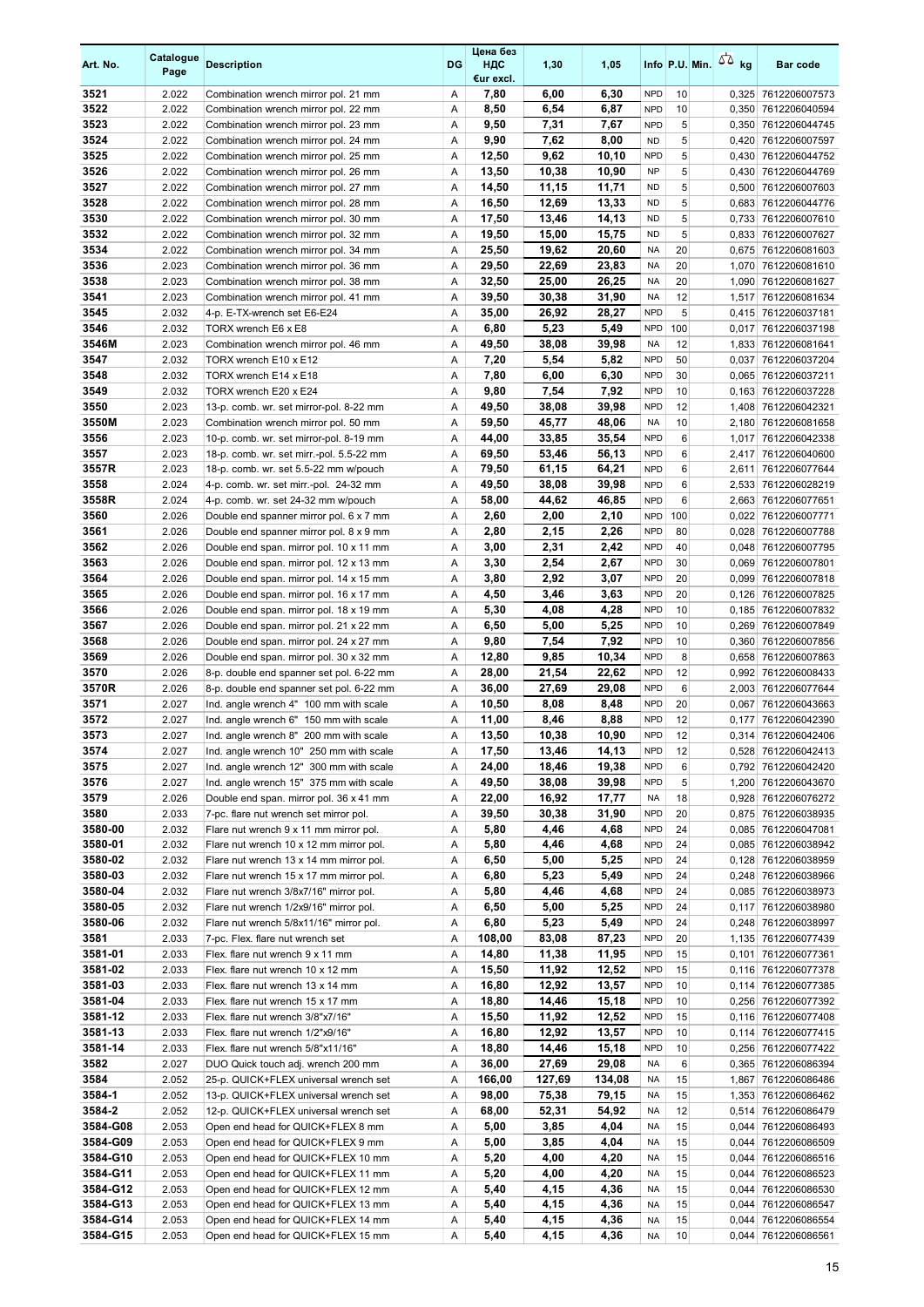| Art. No.             | Catalogue<br>Page | <b>Description</b>                                                           | <b>DG</b> | Цена без<br>ндс<br>€ur excl. | 1,30           | 1,05          |                          |          | Info P.U. Min. $\sqrt{2}$ kg | Bar code                                   |
|----------------------|-------------------|------------------------------------------------------------------------------|-----------|------------------------------|----------------|---------------|--------------------------|----------|------------------------------|--------------------------------------------|
| 3584-G16             | 2.053             | Open end head for QUICK+FLEX 16 mm                                           | Α         | 5,80                         | 4,46           | 4,68          | <b>NA</b>                | 10       | 0,044                        | 7612206086578                              |
| 3584-G17             | 2.053             | Open end head for QUICK+FLEX 17 mm                                           | Α         | 5,80                         | 4,46           | 4,68          | <b>NA</b>                | 10       |                              | 0,044 7612206086585                        |
| 3584-G18             | 2.053             | Open end head for QUICK+FLEX 18 mm                                           | Α         | 6,00                         | 4,62           | 4,85          | <b>NA</b>                | 10       | 0,044                        | 7612206086592                              |
| 3584-G19<br>3584-R08 | 2.053             | Open end head for QUICK+FLEX 19 mm                                           | Α         | 6,00                         | 4,62<br>3,54   | 4,85<br>3,72  | <b>NA</b><br><b>NA</b>   | 10<br>15 |                              | 0,044 7612206086608                        |
| 3584-R09             | 2.053<br>2.053    | Ring head for QUICK+FLEX 8 mm<br>Ring head for QUICK+FLEX 9 mm               | Α<br>Α    | 4,60<br>4,60                 | 3,54           | 3,72          | <b>NA</b>                | 15       | 0,031                        | 0.031 7612206086615<br>7612206086622       |
| 3584-R10             | 2.053             | Ring head for QUICK+FLEX 10 mm                                               | Α         | 4,80                         | 3,69           | 3,88          | <b>NA</b>                | 15       | 0,031                        | 7612206086639                              |
| 3584-R11             | 2.054             | Ring head for QUICK+FLEX 11 mm                                               | Α         | 4,80                         | 3,69           | 3,88          | <b>NA</b>                | 15       |                              | 0,031 7612206086646                        |
| 3584-R12             | 2.054             | Ring head for QUICK+FLEX 12 mm                                               | Α         | 5,00                         | 3,85           | 4,04          | <b>NA</b>                | 15       | 0,031                        | 7612206086653                              |
| 3584-R13             | 2.054             | Ring head for QUICK+FLEX 13 mm                                               | Α         | 5,00                         | 3,85           | 4,04          | <b>NA</b>                | 15       | 0,031                        | 7612206086660                              |
| 3584-R14             | 2.054             | Ring head for QUICK+FLEX 14 mm                                               | Α         | 5,00                         | 3,85           | 4,04          | <b>NA</b>                | 15       | 0,031                        | 7612206086677                              |
| 3584-R15             | 2.054             | Ring head for QUICK+FLEX 15 mm                                               | Α         | 5,00                         | 3,85           | 4,04          | <b>NA</b>                | 10       | 0,031                        | 7612206086684                              |
| 3584-R16             | 2.054             | Ring head for QUICK+FLEX 16 mm                                               | Α         | 5,40                         | 4,15           | 4,36          | <b>NA</b>                | 10       | 0,031                        | 7612206086691                              |
| 3584-R17             | 2.054             | Ring head for QUICK+FLEX 17 mm                                               | Α         | 5,40                         | 4,15           | 4,36          | <b>NA</b>                | 10       |                              | 0,031 7612206086707                        |
| 3584-R18             | 2.054             | Ring head for QUICK+FLEX 18 mm                                               | Α         | 5,60                         | 4,31           | 4,52          | <b>NA</b>                | 10       | 0,031                        | 7612206086714                              |
| 3584-R19             | 2.054             | Ring head for QUICK+FLEX 19 mm                                               | Α         | 5,60                         | 4,31           | 4,52<br>14,54 | <b>NA</b>                | 10<br>54 | 0,031                        | 7612206086721                              |
| 3584-U14<br>3584-U38 | 2.054<br>2.054    | QUICK+FLEX ratchet head 1/4" dr.<br>QUICK+FLEX ratchet head 3/8" dr.         | Α<br>Α    | 18,00<br>20,80               | 13,85<br>16,00 | 16,80         | <b>NA</b><br><b>NA</b>   | 54       |                              | 0,139 7612206086721<br>0,200 7612206086738 |
| 3585                 | 2.025             | 13-pc. comb. spanner set SAE mirror pol.                                     | Α         | 69,50                        | 53,46          | 56,13         | <b>NPD</b>               | 6        | 2,167                        | 7612206007764                              |
| 3585R                | 2.025             | 18-p. comb. wr. set 5.5-22 mm w/pouch                                        | Α         | 75,50                        | 58,08          | 60,98         | <b>NA</b>                | 6        |                              | 2,186 7612206077644                        |
| 3587                 | 2.024             | Combination wrench mirror pol. 1/4"                                          | Α         | 3,50                         | 2,69           | 2,83          | <b>ND</b>                | 40       |                              | 0,028 7612206074087                        |
| 3588                 | 2.024             | Combination wrench mirror pol. 5/16"                                         | Α         | 3,80                         | 2,92           | 3,07          | <b>NPD</b>               | 40       |                              | 0,033 7612206074094                        |
| 3589                 | 2.024             | Combination wrench mirror pol. 3/8"                                          | Α         | 4,00                         | 3,08           | 3,23          | <b>ND</b>                | 50       |                              | 0,041 7612206007634                        |
| 3590                 | 2.024             | Combination wrench mirror pol. 7/16"                                         | Α         | 4,50                         | 3,46           | 3,63          | <b>NPD</b>               | 40       |                              | 0.057 7612206007641                        |
| 3591                 | 2.024             | Combination wrench mirror pol. 1/2"                                          | Α         | 5,00                         | 3,85           | 4,04          | <b>ND</b>                | 25       |                              | 0,070 7612206007658                        |
| 3592                 | 2.024             | Combination wrench mirror pol. 9/16"                                         | Α         | 5,80                         | 4,46           | 4,68          | <b>NPD</b>               | 20       |                              | 0,095 7612206007665                        |
| 3593                 | 2.024             | Combination wrench mirror pol. 5/8"                                          | Α         | 6,80                         | 5,23           | 5,49          | <b>NPD</b>               | 15       | 0,121                        | 7612206007672                              |
| 3594                 | 2.025             | Combination wrench mirror pol. 11/16"                                        | Α         | 7,80                         | 6,00           | 6,30          | <b>NPD</b>               | 10       |                              | 0,148 7612206007689                        |
| 3595                 | 2.025             | Combination wrench mirror pol. 3/4"                                          | Α         | 9,50                         | 7,31           | 7,67          | <b>NPD</b>               | 10       |                              | 0,202 7612206007696                        |
| 3596<br>3597         | 2.025<br>2.025    | Combination wrench mirror pol. 13/16"<br>Combination wrench mirror pol. 7/8" | Α<br>Α    | 10,00<br>11,50               | 7,69<br>8,85   | 8,08<br>9,29  | <b>NPD</b><br><b>NPD</b> | 15<br>15 |                              | 0,235 7612206007702<br>0,276 7612206007719 |
| 3598                 | 2.025             | Combination wrench mirror pol. 15/16"                                        | Α         | 12,50                        | 9,62           | 10,10         | <b>NPD</b>               | 10       |                              | 0,319 7612206007726                        |
| 3599                 | 2.025             | Combination wrench mirror pol. 1"                                            | Α         | 17,50                        | 13,46          | 14,13         | <b>NPD</b>               | 10       |                              | 0,443 7612206007733                        |
| 3601                 | 2.043             | 9-p. hex key wrench set 1.5-10 mm                                            | Α         | 6,80                         | 5,23           | 5,49          | <b>NPD</b>               | 12       |                              | 0,292 7612206015493                        |
| 3601-1.5             | 2.042             | Hex key 1.5 mm                                                               | Α         | 0,22                         | 0,17           | 0,18          | <b>NPD</b>               | 20       | 0,001                        | 7612206015509                              |
| 3601-2               | 2.042             | Hex key 2 mm                                                                 | Α         | 0,30                         | 0,23           | 0,24          | <b>NPD</b>               | 20       |                              | 0,002 7612206015523                        |
| 3601-2.5             | 2.042             | Hex key 2.5 mm                                                               | Α         | 0,33                         | 0,25           | 0,27          | <b>NPD</b>               | 20       |                              | 0,003 7612206015530                        |
| 3601-3               | 2.042             | Hex key 3 mm                                                                 | Α         | 0,39                         | 0,30           | 0,32          | <b>NPD</b>               | 20       |                              | 0,005 7612206015547                        |
| 3601-4               | 2.042             | Hex key 4 mm                                                                 | Α         | 0,55                         | 0,42           | 0,44          | <b>NPD</b>               | 20       |                              | 0,010 7612206015554                        |
| 3601-5               | 2.042             | Hex key 5 mm                                                                 | Α         | 0,66                         | 0,51           | 0,53          | <b>NPD</b>               | 20       |                              | 0,019 7612206015561                        |
| 3601-6<br>3601-8     | 2.042<br>2.042    | Hex key 6 mm<br>Hex key 8 mm                                                 | Α<br>Α    | 0,85<br>1,25                 | 0,65<br>0,96   | 0,69<br>1.01  | <b>NPD</b><br><b>NPD</b> | 20<br>20 |                              | 0.031 7612206015578<br>0,061 7612206015585 |
| 3601-10              | 2.042             | Hex key 10 mm                                                                | Α         | 1,90                         | 1,46           | 1,53          | <b>NPD</b>               | 20       |                              | 0,103 7612206015516                        |
| 3602                 | 2.043             | 10-p. Ballpoint hex. key wrench set long                                     | Α         | 13,50                        | 10,38          | 10,90         | <b>NPD</b>               | 10       |                              | 0,383 7612206015592                        |
| 3602-1.5             | 2.043             | Ballpoint hex key 1.5 mm                                                     | Α         | 0,77                         | 0,59           | 0,62          | <b>NPD</b>               | 20       |                              | 0,002 7612206058292                        |
| 3602-2               | 2.043             | Ballpoint hex key 2 mm                                                       | Α         | 0,77                         | 0,59           | 0,62          | <b>NPD</b>               | 20       | 0,001                        | 7612206058308                              |
| 3602-2.5             | 2.043             | Ballpoint hex key 2.5 mm                                                     | Α         | 1,00                         | 0,77           | 0,81          | <b>NPD</b>               | 20       |                              | 0,004 7612206058315                        |
| 3602-3               | 2.043             | Ballpoint hex key 3 mm                                                       | Α         | 1,10                         | 0,85           | 0,89          | <b>NPD</b>               | 20       |                              | 0,007 7612206058322                        |
| 3602-4               | 2.043             | Ballpoint hex key 4 mm                                                       | Α         | 1,20                         | 0,92           | 0,97          | <b>NPD</b>               | 20       |                              | 0,015 7612206058339                        |
| 3602-5               | 2.043             | Ballpoint hex key 5 mm                                                       | Α         | 1,32                         | 1,02           | 1,07          | <b>NPD</b>               | 20       |                              | 0,026 7612206058346                        |
| 3602-6               | 2.043             | Ballpoint hex key 6 mm                                                       | Α         | 1,65                         | 1,27           | 1,33          | <b>NPD</b>               | 20       |                              | 0,043 7612206058353                        |
| 3602-7               | 2.043             | Ballpoint hex key 7 mm                                                       | Α         | 1,98                         | 1,52           | 1,60          | <b>NPD</b>               | 20       |                              | 0,064 7612206058360                        |
| 3602-8<br>3602-10    | 2.043<br>2.043    | Ballpoint hex key 8 mm<br>Ballpoint hex key 10 mm                            | Α<br>Α    | 2,20<br>2,60                 | 1,69<br>2,00   | 1,78<br>2,10  | <b>NPD</b><br><b>ND</b>  | 20<br>20 |                              | 0,088 7612206058377<br>0,153 7612206058384 |
| 3603                 | 2.045             | 9-p. SAE ballpoint hex key wrench set                                        | Α         | 19,50                        | 15,00          | 15,75         | <b>NPD</b>               | 6        |                              | 0,528 7612206015691                        |
| 3603-1/16            | 2.045             | Ballpoint hex key 1/16"                                                      | Α         | 0,88                         | 0,68           | 0,71          | <b>NPD</b>               | 20       |                              | 0,002 7612206015707                        |
| 3603-5/64            | 2.045             | Ballpoint hex key 5/64"                                                      | Α         | 1,05                         | 0,81           | 0,85          | <b>NPD</b>               | 20       |                              | 0,003 7612206015783                        |
| 3603-3/32            | 2.045             | Ballpoint hex key 3/32"                                                      | Α         | 1,10                         | 0,85           | 0,89          | <b>NPD</b>               | 20       |                              | 0,005 7612206015745                        |
| 3603-1/8             | 2.045             | Ballpoint hex key 1/8"                                                       | Α         | 1,20                         | 0,92           | 0,97          | <b>NPD</b>               | 20       |                              | 0,008 7612206015721                        |
| 3603-5/32            | 2.045             | Ballpoint hex key 5/32"                                                      | Α         | 1,55                         | 1,19           | 1,25          | <b>NPD</b>               | 20       |                              | 0,019 7612206015776                        |
| 3603-3/16            | 2.045             | Ballpoint hex key 3/16"                                                      | Α         | 1,75                         | 1,35           | 1,41          | <b>NPD</b>               | 20       |                              | 0,031 7612206015738                        |
| 3603-1/4             | 2.045             | Ballpoint hex key 1/4"                                                       | Α         | 2,20                         | 1,69           | 1,78          | <b>NPD</b>               | 20       |                              | 0,051 7612206015714                        |
| 3603-5/16            | 2.045             | Ballpoint hex key 5/16"                                                      | Α         | 3,10                         | 2,38           | 2,50          | <b>NPD</b>               | 20       |                              | 0,103 7612206015769                        |
| 3603-3/8<br>3604     | 2.045             | Ballpoint hex key 3/8"                                                       | Α         | 3,30                         | 2,54           | 2,67          | <b>NPD</b><br><b>NP</b>  | 20       |                              | 0,185 7612206015752                        |
| 3604-1.5             | 2.044<br>2.044    | 10-p. Ballpoint hex. key wrench set XXL<br>Ballpoint hex key 1.5 mm          | Α<br>Α    | 19,50<br>0,77                | 15,00<br>0,59  | 15,75<br>0,62 | <b>NP</b>                | 6<br>20  |                              | 0,528 7612206045469<br>0,002 7612206015608 |
| 3604-2               | 2.044             | Ballpoint hex key 2 mm                                                       | Α         | 0,95                         | 0,73           | 0,77          | <b>NP</b>                | 20       |                              | 0,003 7612206015622                        |
| 3604-2.5             | 2.044             | Ballpoint hex key 2.5 mm                                                     | Α         | 0,99                         | 0,76           | 0,80          | <b>NP</b>                | 20       |                              | 0,005 7612206015639                        |
| 3604-3               | 2.044             | Ballpoint hex key 3 mm                                                       | Α         | 1,10                         | 0,85           | 0,89          | <b>NP</b>                | 20       |                              | 0,008 7612206015646                        |
| 3604-4               | 2.044             | Ballpoint hex key 4 mm                                                       | Α         | 1,32                         | 1,02           | 1,07          | NP                       | 20       |                              | 0,019 7612206015653                        |
| 3604-5               | 2.044             | Ballpoint hex key 5 mm                                                       | Α         | 1,65                         | 1,27           | 1,33          | <b>NP</b>                | 20       |                              | 0,031 7612206015660                        |
| 3604-6               | 2.044             | Ballpoint hex key 6 mm                                                       | Α         | 2,20                         | 1,69           | 1,78          | NP                       | 20       | 0,051                        | 7612206015677                              |
| 3604-7               | 2.044             | Ballpoint hex key 7 mm                                                       | Α         | 2,65                         | 2,04           | 2,14          | <b>NP</b>                | 20       | 0,070                        | 7612206035866                              |
| 3604-8               | 2.044             | Ballpoint hex key 8 mm                                                       | Α         | 2,75                         | 2,12           | 2,22          | <b>NP</b>                | 20       |                              | 0,103 7612206015684                        |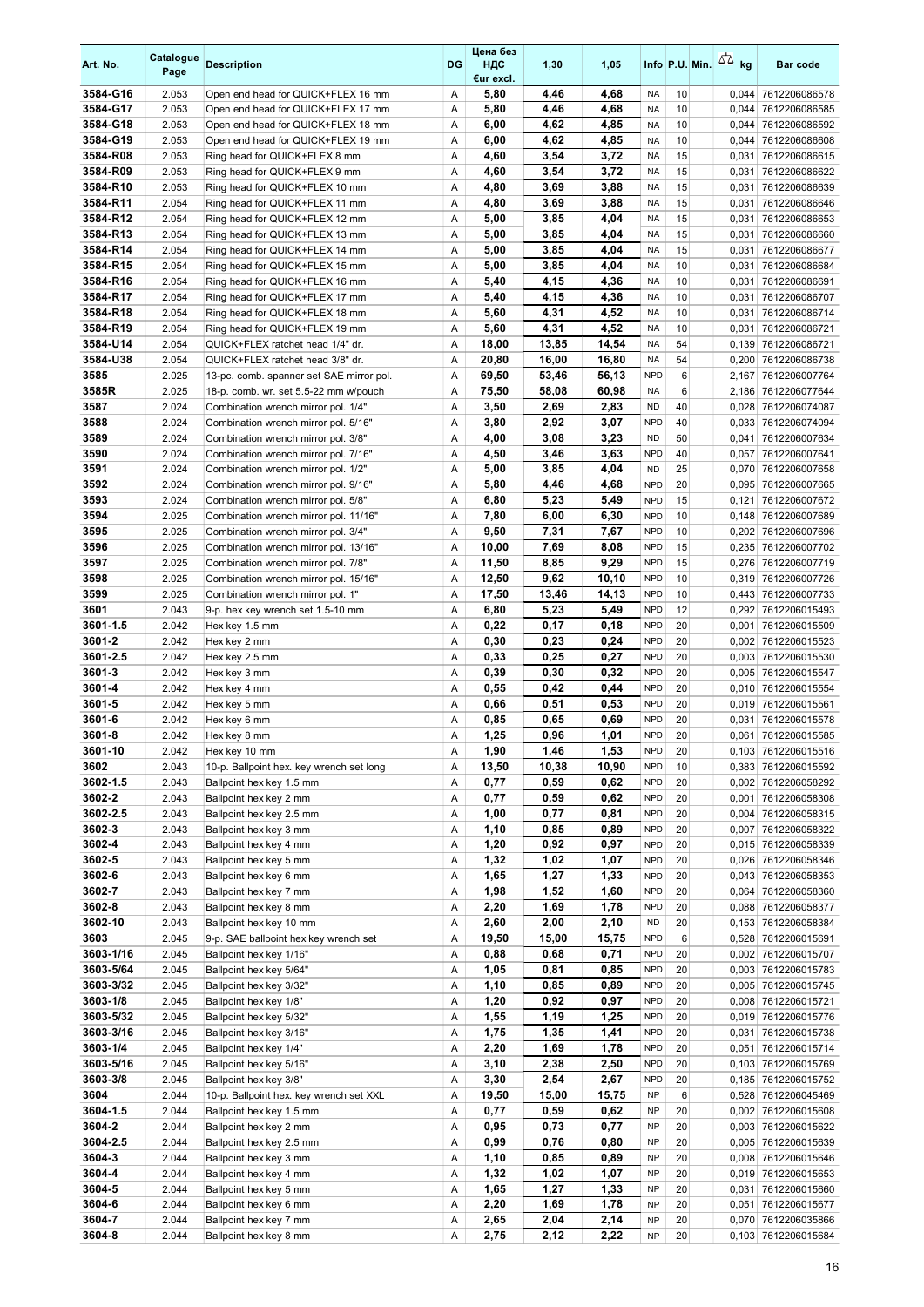| Art. No.           | Catalogue<br>Page | <b>Description</b>                                             | <b>DG</b> | Цена без<br>ндс<br>€ur excl. | 1,30         | 1,05         |                          | Info P.U. Min. | 50 <sub>kg</sub> | Bar code                                   |
|--------------------|-------------------|----------------------------------------------------------------|-----------|------------------------------|--------------|--------------|--------------------------|----------------|------------------|--------------------------------------------|
| 3604-10            | 2.044             | Ballpoint hex key 10 mm                                        | Α         | 3,30                         | 2,54         | 2,67         | <b>NP</b>                | 20             |                  | 0,185 7612206015615                        |
| 3605               | 2.046             | 9-p. TX key wrench set                                         | Α         | 13,50                        | 10,38        | 10,90        | <b>NPD</b>               | 6              |                  | 0,500 7612206062770                        |
| 3605-10            | 2.046             | TX key T10                                                     | Α         | 1,32                         | 1,02         | 1,07         | <b>NPD</b>               | 10             |                  | 0,004 7612206066266                        |
| 3605-15            | 2.046             | TX key T15                                                     | Α         | 1,43                         | 1,10         | 1,16         | <b>NPD</b>               | 10             |                  | 0,006 7612206066273                        |
| 3605-20            | 2.046             | TX key T20                                                     | Α         | 1,55                         | 1,19         | 1,25         | <b>NPD</b>               | 10             |                  | 0,009 7612206066280                        |
| 3605-25            | 2.046             | TX key T25                                                     | Α         | 1,87                         | 1,44         | 1,51         | <b>NPD</b>               | 10             |                  | 0,013 7612206066297                        |
| 3605-27            | 2.046             | TX key T27                                                     | Α         | 1,98                         | 1,52         | 1,60         | <b>NPD</b>               | 10             |                  | 0,013 7612206066303                        |
| 3605-30            | 2.046             | TX key T30                                                     | Α         | 2,20                         | 1,69         | 1,78         | <b>NPD</b>               | 10             |                  | 0,023 7612206066310                        |
| 3605-40            | 2.046             | TX key T40                                                     | Α         | 2,50                         | 1,92         | 2,02         | <b>NPD</b>               | 10             |                  | 0,032 7612206066327                        |
| 3605-45<br>3605-50 | 2.046<br>2.046    | TX key T45<br>TX key T50                                       | Α<br>Α    | 2,75<br>3,50                 | 2,12<br>2,69 | 2,22<br>2,83 | <b>NPD</b><br><b>NPD</b> | 10<br>10       | 0,067            | 0,045 7612206066334<br>7612206066341       |
| 3606               | 2.045             | 10-pc. hex key wrench set 3-17 mm                              | Α         | 45,00                        | 34,62        | 36,35        | <b>NPD</b>               | 8              |                  | 2,625 7612206032339                        |
| 3606-12            | 2.044             | Ballpoint hex key 12 mm                                        | Α         | 6,00                         | 4,62         | 4,85         | <b>NPD</b>               | 10             |                  | 0,317 7612206035873                        |
| 3606-14            | 2.044             | Ballpoint hex key 14 mm                                        | Α         | 8,50                         | 6,54         | 6,87         | <b>NPD</b>               | 10             |                  | 0,475 7612206035880                        |
| 3606-17            | 2.044             | Ballpoint hex key 17 mm                                        | Α         | 12,50                        | 9,62         | 10,10        | <b>NPD</b>               | 5              |                  | 0,760 7612206042482                        |
| 3607               | 2.047             | 9-pc. TX-key set T10-T50 mirror pol.                           | Α         | 19,50                        | 15,00        | 15,75        | <b>NPD</b>               | 6              |                  | 0,500 7612206032346                        |
| 3607-10            | 2.046             | TX key mirror pol. T10                                         | Α         | 1,45                         | 1,12         | 1,17         | <b>NPD</b>               | 20             |                  | 0,002 7612206041348                        |
| 3607-15            | 2.046             | TX key mirror pol. T15                                         | Α         | 1,55                         | 1,19         | 1,25         | <b>NPD</b>               | 20             | 0,003            | 7612206041355                              |
| 3607-20            | 2.046             | TX key mirror pol. T20                                         | Α         | 1,65                         | 1,27         | 1,33         | <b>NPD</b>               | 20             |                  | 0,005 7612206041362                        |
| 3607-25            | 2.047             | TX key mirror pol. T25                                         | Α         | 2,10                         | 1,62         | 1,70         | <b>NPD</b>               | 20             |                  | 0,008 7612206041379                        |
| 3607-27            | 2.047             | TX key mirror pol. T27                                         | Α         | 2,20                         | 1,69         | 1,78         | <b>NPD</b>               | 20             |                  | 0,019 7612206041386                        |
| 3607-30            | 2.047             | TX key mirror pol. T30                                         | Α         | 2,40                         | 1,85         | 1,94         | <b>NPD</b>               | 20             | 0,031            | 7612206041393                              |
| 3607-40            | 2.047             | TX key mirror pol. T40                                         | Α         | 2,75                         | 2,12         | 2,22         | <b>NPD</b>               | 20             |                  | 0,051 7612206041409                        |
| 3607-45            | 2.047             | TX key mirror pol. T45                                         | Α         | 3,10                         | 2,38         | 2,50         | <b>NPD</b>               | 20             |                  | 0,103 7612206041416                        |
| 3607-50            | 2.047             | TX key mirror pol. T50                                         | Α         | 3,85                         | 2,96         | 3,11         | <b>NPD</b>               | 20             |                  | 0,185 7612206041423                        |
| 3608               | 2.048             | 9-pc. ballpoint TX-key set T10-T50                             | Α         | 22,00                        | 16,92        | 17,77        | <b>NPD</b>               | 12             |                  | 0,375 7612206046473                        |
| 3608-10<br>3608-15 | 2.047<br>2.047    | Ballpoint TX-key T10                                           | Α<br>Α    | 1,95<br>1,95                 | 1,50<br>1,50 | 1,58<br>1,58 | <b>NPD</b><br><b>NPD</b> | 10<br>10       |                  | 0,007 7612206059732<br>0,010 7612206059749 |
| 3608-20            | 2.047             | Ballpoint TX-key T15<br>Ballpoint TX-key T20                   | Α         | 1,95                         | 1,50         | 1,58         | <b>NPD</b>               | 10             |                  | 0,013 7612206059756                        |
| 3608-25            | 2.047             | Ballpoint TX-key T25                                           | Α         | 2,20                         | 1,69         | 1,78         | <b>NPD</b>               | 10             |                  | 0,018 7612206059763                        |
| 3608-27            | 2.047             | Ballpoint TX-key T27                                           | Α         | 2,55                         | 1,96         | 2,06         | <b>NPD</b>               | 10             |                  | 0,026 7612206059770                        |
| 3608-30            | 2.047             | Ballpoint TX-key T30                                           | Α         | 2,65                         | 2,04         | 2,14         | <b>NPD</b>               | 10             |                  | 0,033 7612206059787                        |
| 3608-40            | 2.048             | Ballpoint TX-key T40                                           | Α         | 3,10                         | 2,38         | 2,50         | <b>NPD</b>               | 10             |                  | 0,050 7612206059794                        |
| 3608-45            | 2.048             | Ballpoint TX-key T45                                           | Α         | 3,50                         | 2,69         | 2,83         | <b>NPD</b>               | 10             |                  | 0,075 7612206077446                        |
| 3608-50            | 2.048             | Ballpoint TX-key T50                                           | Α         | 3,95                         | 3,04         | 3,19         | <b>NPD</b>               | 10             |                  | 0,100 7612206077453                        |
| 3609               | 2.049             | 9-pc. tamper TX-key set T10-T50                                | Α         | 19,50                        | 15,00        | 15,75        | <b>NPD</b>               | 6              |                  | 0,500 7612206069991                        |
| 3609-10            | 2.048             | Tamper TX key mirror pol. T10                                  | Α         | 2,10                         | 1,62         | 1,70         | <b>NPD</b>               | 20             |                  | 0,002 7612206070003                        |
| 3609-15            | 2.048             | Tamper TX key mirror pol. T15                                  | Α         | 2,20                         | 1,69         | 1,78         | <b>NPD</b>               | 20             |                  | 0,003 7612206070010                        |
| 3609-20            | 2.048             | Tamper TX key mirror pol. T20                                  | Α         | 2,30                         | 1,77         | 1,86         | <b>NPD</b>               | 20             |                  | 0,005 7612206070027                        |
| 3609-25            | 2.048             | Tamper TX key mirror pol. T25                                  | Α         | 2,40                         | 1,85         | 1,94         | <b>NPD</b>               | 20             |                  | 0,008 7612206070034                        |
| 3609-27            | 2.048             | Tamper TX key mirror pol. T27                                  | Α         | 2,55                         | 1,96         | 2,06         | <b>NPD</b>               | 20             |                  | 0,019 7612206070041                        |
| 3609-30<br>3609-40 | 2.048             | Tamper TX key mirror pol. T30<br>Tamper TX key mirror pol. T40 | A         | 2,75                         | 2,12         | 2.22         | <b>NPD</b><br><b>NPD</b> | 20             |                  | 0,031 7612206070058                        |
| 3609-45            | 2.048<br>2.048    | Tamper TX key mirror pol. T45                                  | Α<br>Α    | 3,10<br>3,30                 | 2,38<br>2,54 | 2,50<br>2,67 | <b>NPD</b>               | 20<br>20       |                  | 0,051 7612206070065<br>0,103 7612206070072 |
| 3609-50            | 2.048             | Tamper TX key mirror pol. T50                                  | Α         | 4,20                         | 3,23         | 3,39         | <b>NPD</b>               | 20             |                  | 0,185 7612206070089                        |
| 3609S              | 2.049             | 7-p. Stubby tamper TX key wrench set                           | Α         | 12,80                        | 9,85         | 10,34        | <b>NPD</b>               | 12             |                  | 0,111 7612206040181                        |
| 3623               | 2.051             | 8-p. foldable hex. key wr. set 1.5-8 mm                        | Α         | 9,80                         | 7,54         | 7,92         | <b>NA</b>                | 6              |                  | 0,200 7612206088299                        |
| 3624               | 2.051             | 8-p. foldable TX wr. set T9-T40                                | Α         | 11,50                        | 8,85         | 9,29         | <b>NA</b>                | 6              |                  | 0,200 7612206088305                        |
| 3634               | 3.014             | ergokraft T-handle for bits 1/4"                               | Α         | 7,50                         | 5,77         | 6,06         | <b>NPD</b>               | 12             |                  | 0,111 7612206041591                        |
| 3636-2             | 3.015             | Ballpoint T-screwdriver 2 mm x 100 mm                          | Α         | 4,80                         | 3,69         | 3,88         | <b>NPD</b>               | 10             |                  | 0,060 7612206043977                        |
| 3636-2.5           | 3.015             | Ballpoint T-screwdriver 2.5 mm x 100 mm                        | Α         | 4,95                         | 3,81         | 4,00         | <b>NPD</b>               | 10             |                  | 0,080 7612206043984                        |
| 3636-3             | 3.015             | Ballpoint T-screwdriver 3 mm x 100 mm                          | Α         | 5,20                         | 4,00         | 4,20         | <b>NPD</b>               | 10             |                  | 0,100 7612206043991                        |
| 3636-4             | 3.015             | Ballpoint T-screwdriver 4 mm x 150 mm                          | Α         | 5,40                         | 4,15         | 4,36         | <b>NPD</b>               | 10             |                  | 0,030 7612206044004                        |
| 3636-5             | 3.015             | Ballpoint T-screwdriver 5 mm x 150 mm                          | Α         | 5,80                         | 4,46         | 4,68         | <b>NPD</b>               | 10             |                  | 0,040 7612206044011                        |
| 3636-6             | 3.015             | Ballpoint T-screwdriver 6 mm x 150 mm                          | Α         | 6,00                         | 4,62         | 4,85         | <b>NPD</b>               | 10             |                  | 0,040 7612206044028                        |
| 3636-7             | 3.015             | Ballpoint T-screwdriver 7 mm x 150 mm                          | Α         | 6,60                         | 5,08         | 5,33         | <b>NPD</b>               | 10             |                  | 0,150 7612206044035                        |
| 3636-8             | 3.015             | Ballpoint T-screwdriver 8 mm x 200 mm                          | Α         | 7,20                         | 5,54         | 5,82         | <b>NPD</b>               | 10             |                  | 0,210 7612206044042                        |
| 3636-10            | 3.015             | Ballpoint T-screwdriver 10 mm x 200 mm                         | Α         | 8,50                         | 6,54         | 6,87         | <b>NPD</b>               | 10             |                  | 0,350 7612206044059                        |
| 3636-12            | 3.015             | Ballpoint T-screwdriver 12 mm x 200 mm                         | Α         | 10,50                        | 8,08         | 8,48         | <b>NPD</b>               | 10             |                  | 0,400 7612206044066                        |
| 3637-10            | 3.016             | TX T-screwdriver T10 x 100 mm                                  | Α         | 5,40                         | 4,15         | 4,36         | <b>NPD</b>               | 10             |                  | 0,060 7612206044080                        |
| 3637-15<br>3637-20 | 3.016             | TX T-screwdriver T15 x 100 mm                                  | Α         | 5,50                         | 4,23         | 4,44         | <b>NPD</b>               | 10<br>10       |                  | 0,080 7612206044097                        |
| 3637-25            | 3.016<br>3.016    | TX T-screwdriver T20 x 100 mm<br>TX T-screwdriver T25 x 150 mm | Α<br>Α    | 5,80<br>6,30                 | 4,46<br>4,85 | 4,68<br>5,09 | <b>NPD</b><br><b>NPD</b> | 10             |                  | 0,100 7612206044103<br>0,030 7612206044110 |
| 3637-27            | 3.016             | TX T-screwdriver T27 x 150 mm                                  | Α         | 6,50                         | 5,00         | 5,25         | <b>NPD</b>               | 10             |                  | 0,040 7612206044127                        |
| 3637-30            | 3.016             | TX T-screwdriver T30 x 150 mm                                  | Α         | 7,20                         | 5,54         | 5,82         | <b>NPD</b>               | 10             |                  | 0,040 7612206044134                        |
| 3637-40            | 3.016             | TX T-screwdriver T40 x 200 mm                                  | Α         | 7,80                         | 6,00         | 6,30         | <b>NPD</b>               | 10             |                  | 0,200 7612206044141                        |
| 3637-45            | 3.016             | TX T-screwdriver T45 x 200 mm                                  | Α         | 8,20                         | 6,31         | 6,62         | <b>NP</b>                | 10             |                  | 0,350 7612206044158                        |
| 3637-50            | 3.016             | TX T-screwdriver T50 x 200 mm                                  | Α         | 9,80                         | 7,54         | 7,92         | <b>NPD</b>               | 10             |                  | 0,400 7612206044165                        |
| 3637-55            | 3.016             | TX T-screwdriver T55 x 200 mm                                  | Α         | 10,80                        | 8,31         | 8,72         | <b>NPD</b>               | 10             |                  | 0,417 7612206044172                        |
| 3691               | 2.020             | 2 quick release adapters 1/4"x10mm                             | Α         | 9,50                         | 7,31         | 7,67         | <b>NPD</b>               | 10             |                  | 0,035 7612206039857                        |
| 3692               | 2.020             | Quick release adapter 3/8"x13mm                                | Α         | 7,80                         | 6,00         | 6,30         | <b>NPD</b>               | 10             |                  | 0,045 7612206039864                        |
| 3693               | 2.020             | Quick release adapter 1/2"x19mm                                | Α         | 9,50                         | 7,31         | 7,67         | <b>NP</b>                | 10             |                  | 0,080 7612206039871                        |
| 3750               | 3.044             | 1/4" magnetic fixing bit-holder                                | Α         | 7,00                         | 5,38         | 5,65         | NPD                      | 25             |                  | 0,025 7612206043373                        |
| 3760               | 3.044             | 5/16" magnetic fixing bit-holder                               | Α         | 9,50                         | 7,31         | 7,67         | SO.                      | 20             |                  | 0,055 7612206045100                        |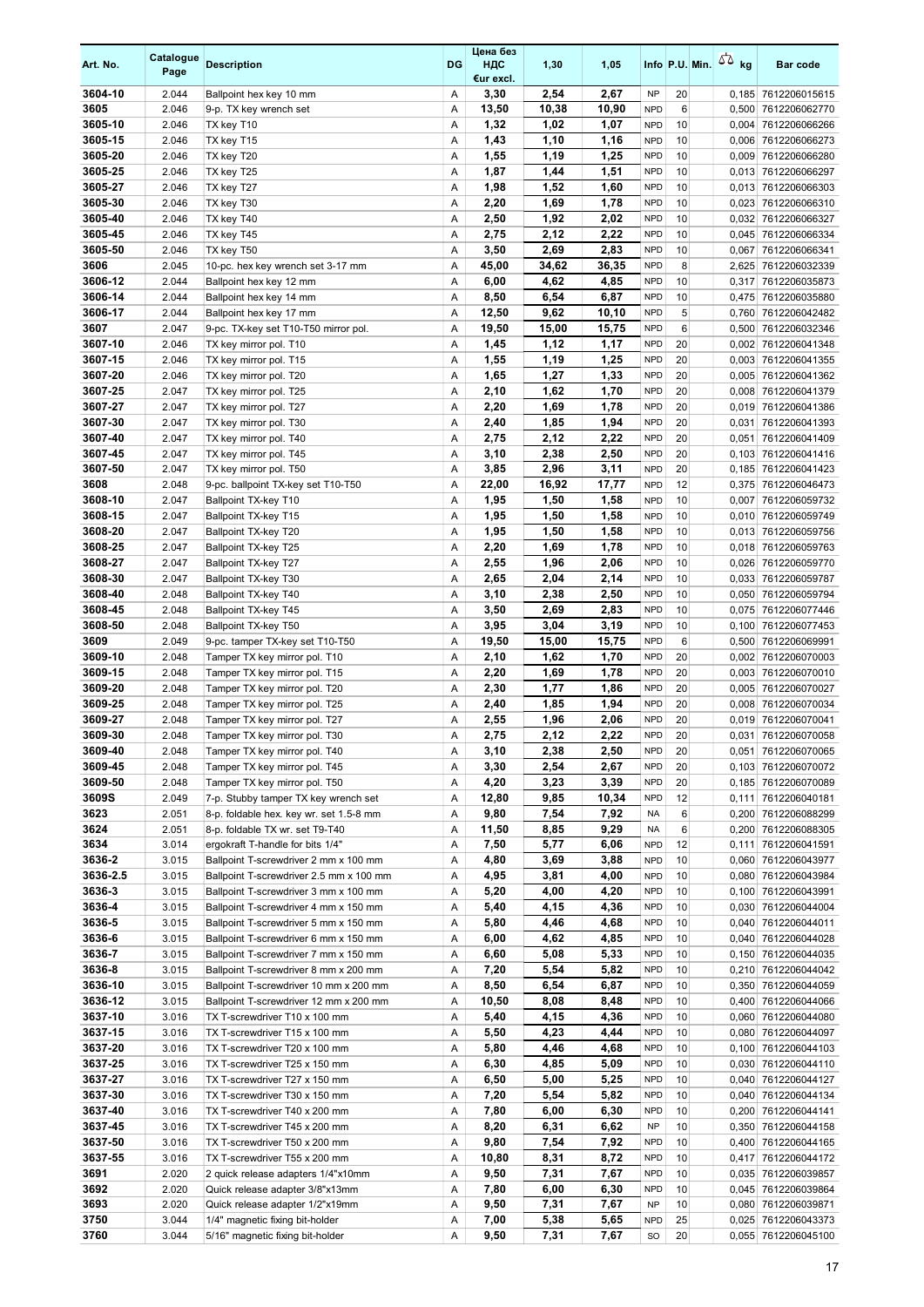| Art. No.           | Catalogue<br>Page | <b>Description</b>                                                                                          | DG     | Цена без<br>НДС<br>€ur excl. | 1,30             | 1,05             |                          |                         | Info P.U. Min. $55$ kg | Bar code                                    |
|--------------------|-------------------|-------------------------------------------------------------------------------------------------------------|--------|------------------------------|------------------|------------------|--------------------------|-------------------------|------------------------|---------------------------------------------|
| 3765               | 3.044             | 1/4" magn. quick rel. bit-holder w/stop                                                                     | Α      | 8,50                         | 6,54             | 6,87             | <b>NPD</b>               | 10                      |                        | 0,037 7612206037341                         |
| 3766               | 3.044             | 1/4" magn. quick rel. bit-holder 150 mm                                                                     | Α      | 8,80                         | 6,77             | 7,11             | <b>NA</b>                | 24                      |                        | 0,084 7612206083348                         |
| 3767               | 3.044             | 1/4" magn. quick rel. bit-holder 300 mm                                                                     | Α      | 11,80                        | 9,08             | 9,53             | <b>NA</b>                | 12                      |                        | 0,148 7612206083355                         |
| 3768               | 3.044             | 1/4" magn. quick rel. bit-holder 450 mm                                                                     | Α      | 16,80                        | 12,92            | 13,57            | <b>NA</b>                | 8                       |                        | 0,213 7612206083362                         |
| 3769               | 3.044             | 1/4" magn. quick rel. bit-holder 600 mm                                                                     | Α      | 21,80                        | 16,77            | 17,61            | <b>NA</b>                | 6                       |                        | 0,287 7612206083379                         |
| 3777<br>3778       | 3.048<br>3.052    | 61-p. 1/4" GLOBAL-Bit box                                                                                   | Α      | 29,50                        | 22,69            | 23,83<br>79,96   | <b>ND</b><br><b>NPD</b>  | 8<br>$\mathbf{1}$       |                        | 0,542 7612206070362                         |
| 3782-1             | 3.050             | 138-p. 1/4" torque screwdriver bit box<br>36-p. 1/4" ALUBit box                                             | Α<br>Α | 99,00<br>25,00               | 76,15<br>19,23   | 20,19            | <b>NPD</b>               | 10                      |                        | 1,583 7612206072809<br>0,350 7612206071406  |
| 3782-2             | 3.050             | 38-p. 1/4" ALUBit box                                                                                       | Α      | 26,00                        | 20,00            | 21,00            | <b>SO</b>                | 10                      |                        | 0.363 7612206071413                         |
| 3782-3             | 3.051             | 35-p. 1/4" ALUBit box w/bit ratchet                                                                         | Α      | 39,50                        | 30,38            | 31,90            | SO.                      | 10                      |                        | 0,388 7612206071420                         |
| 3782-4             | 3.051             | 20-p. 1/4" ALUBit- and socket-box                                                                           | Α      | 38,00                        | 29,23            | 30,69            | <b>SO</b>                | 10                      |                        | 0,363 7612206071437                         |
| 3782-5             | 3.051             | 43-p. precision ALUBit box 4 mm                                                                             | Α      | 38,00                        | 29,23            | 30,69            | SO.                      | 10                      |                        | 0,225 7612206071444                         |
| 3782-5-50          | 3.023             | Prec. screwdriver-bit-holder for 3782-5                                                                     | Α      | 4,50                         | 3,46             | 3,63             | <b>NA</b>                | 100                     |                        | 0,028 7612206080675                         |
| 3784-07            | 3.031             | Magnetic nut setter 7 mm                                                                                    | Α      | 4,00                         | 3,08             | 3,23             | <b>NPD</b>               | 10                      |                        | 0,035 7612206039222                         |
| 3784-08            | 3.031             | Magnetic nut setter 8 mm                                                                                    | Α      | 4,00                         | 3,08             | 3,23             | <b>NPD</b>               | 10                      |                        | 0,035 7612206039239                         |
| 3784-10            | 3.031             | Magnetic nut setter 10 mm                                                                                   | Α      | 4,00                         | 3,08             | 3,23             | <b>NPD</b>               | 10                      |                        | 0,040 7612206039246                         |
| 3784-13            | 3.031             | Magnetic nut setter 13 mm                                                                                   | A      | 4,00                         | 3,08             | 3,23             | <b>NPD</b>               | 10                      |                        | 0,053 7612206039253                         |
| 3784-M6<br>3784-M8 | 3.032<br>3.032    | Bit-holder with thread M6                                                                                   | Α      | 4,00                         | 3,08<br>3,08     | 3,23<br>3,23     | <b>NPD</b><br><b>NPD</b> | 10<br>10                |                        | 0,053 7612206039260                         |
| 3784-M10           | 3.032             | Bit-holder with thread M8<br>Bit-holder with thread M10                                                     | Α<br>Α | 4,00<br>4,00                 | 3,08             | 3,23             | <b>NPD</b>               | 10                      |                        | 0,053 7612206039277<br>0,053 7612206039284  |
| 3784-M12           | 3.032             | Bit-holder with thread M12                                                                                  | Α      | 4,00                         | 3,08             | 3,23             | <b>NPD</b>               | 10                      |                        | 0,053 7612206039291                         |
| 3786               | 3.048             | 33-p. 1/4" SECURIBIT-Box                                                                                    | Α      | 22,00                        | 16,92            | 17,77            | <b>ND</b>                | 16                      | 0,291                  | 7612206060622                               |
| 3787               | 3.048             | 61-p. 1/4" MEGABIT box                                                                                      | Α      | 28,00                        | 21,54            | 22,62            | <b>ND</b>                | 24                      |                        | 0,542 7612206043014                         |
| 3788               | 3.047             | 33-p. 1/4" STORBIT box/q.r. holder                                                                          | Α      | 16,50                        | 12,69            | 13,33            | <b>NPD</b>               | 16                      | 0,291                  | 7612206037365                               |
| 3789               | 3.047             | 33-p. 1/4" UNIBIT box/q.r. holder                                                                           | Α      | 18,00                        | 13,85            | 14,54            | <b>NPD</b>               | 16                      | 0,291                  | 7612206037372                               |
| 3795               | 3.049             | 38-p. 1/4" ergokraft bit-box                                                                                | Α      | 28,00                        | 21,54            | 22,62            | <b>NA</b>                | 10                      |                        | 0,400 7612206083287                         |
| 3796               | 3.047             | 33-p. 1/4" INOXBIT box/q.r. holder                                                                          | Α      | 33,00                        | 25,38            | 26,65            | <b>NA</b>                | 16                      | 0,291                  | 7612206089586                               |
| 3798               | 3.045             | Stubby bit-ratchet handle 1/4" dr.                                                                          | Α      | 22,00                        | 16,92            | 17,77            | <b>NPD</b>               | 12                      |                        | 0,120 7612206048132                         |
| 3799               | 3.045             | Bit-ratchet handle 1/4" dr. 72 teeth                                                                        | Α      | 19,50                        | 15,00            | 15,75            | <b>ND</b>                | 50                      |                        | 0,035 7612206068185                         |
| 3834               | 10.004            | Stubby air impact wrench 744Nm 1/2" dr.                                                                     | B      | 158,00                       | 121,54           | 127,62           | <b>NA</b>                | 50                      |                        | 1,900 7612206088169                         |
| 3835<br>3836K      | 10.004            | Ind. stubby air impact wrench 1/2" dr.<br>24-p. 1/2" dr. air impact wrench case                             | B<br>B | 198,00<br>348,00             | 152,31<br>267,69 | 159,92<br>281,08 | <b>NA</b><br><b>SO</b>   | 10<br>10                |                        | 1,800 7612206083652<br>7,150 7612206072342  |
| 3837               | 10.004            | Industrial air impact wrench 1/2" dr.                                                                       | B      | 228,00                       | 175,38           | 184,15           | <b>NA</b>                | $\overline{\mathbf{c}}$ |                        | 2,225 7612206087841                         |
| 3837K              | 10.005            | 24-p. 1/2" dr. air impact wrench case                                                                       | B      | 348,00                       | 267,69           | 281,08           | <b>NA</b>                | 8                       |                        | 9,500 7612206087926                         |
| 3886               | 10.013            | Alcaline battery-charger AA, AAA                                                                            | Α      | 38,00                        | 29,23            | 30,69            | <b>NA</b>                | $\overline{2}$          |                        | 0,519 7612206083645                         |
| 3887               | 3.061             | Li-Ion cordless bit driver 3.6 V                                                                            | Α      | 38,00                        | 29,23            | 30,69            | <b>NA</b>                | 8                       |                        | 0,850 7612206084055                         |
| 3888AB             | 10.002            | Cordless impact wrench 14.8 V                                                                               | D      | 158,00                       | 121,54           | 127,62           | <b>NPD</b>               | 15                      |                        | 1,033 7612206077811                         |
| 3888AK             |                   | 3.064 / 10.002 Li-Ion battery 14.8 V 3 Ah for 3888                                                          | D      | 148,00                       | 113,85           | 119,54           | <b>NPD</b>               | 10                      |                        | 1,850 7612206077835                         |
| 3888AL             |                   | 3.064 / 10.002 2-hour charger 14.8 V for 3888                                                               | D      | 78,00                        | 60,00            | 63.00            | <b>NPD</b>               | 20                      |                        | 0,650 7612206077859                         |
| 3888K              | 10.002            | Cordl. impact wr. set 14.8V 3Ah 230 Nm                                                                      | D      | 395,00                       | 303,85           | 319,04           | <b>ND</b>                | $\overline{2}$          |                        | 4,500 7612206077781                         |
| 3888Z1             | 10.002            | 1/2" dr. hook-socket for scissor jack                                                                       | D      | 6,00                         | 4,62             | 4,85             | <b>NPD</b>               | 100                     |                        | 0,190 7612206077866                         |
| 3889AB<br>3889K    |                   | 3.064 / 10.002 Cordless impact bit-driver 14.8 V<br>3.064 / 10.002 Cordl. impact bit-driver set 14.8V 230Nm | D<br>D | 158,00<br>395,00             | 121,54<br>303,85 | 127,62<br>319,04 | <b>NPD</b><br><b>ND</b>  | 15                      |                        | 1,033 7612206078368                         |
| 3892-2             | 3.062             | Cordl.drill 14.4V 2-sp. 1 hr.ch. 2 batt.                                                                    | B      | 118,00                       | 90,77            | 95,31            | <b>ND</b>                | 2<br>4                  |                        | 4,275 7612206077941<br>5,000 7612206069809  |
| 3892AB             | 3.062             | Cordless drill 14.4 V, 2-sp. w/o battery                                                                    | B      | 38,00                        | 29,23            | 30,69            | <b>NPD</b>               | 10                      |                        | 1,260 7612206069830                         |
| 3892AK             | 3.062             | Ni-Mh battery 14.4 V for 3892                                                                               | B      | 35,00                        | 26,92            | 28,27            | <b>NPD</b>               | 25                      |                        | 0,656 7612206069847                         |
| 3892AL             | 3.062             | 1-hour charger 14.4 V for 3892                                                                              | B      | 22,00                        | 16,92            | 17,77            | <b>NPD</b>               | 10                      |                        | 1,360 7612206069854                         |
| 3892BF             | 3.062             | Keyless chuck 10 mm for 3892                                                                                | B      | 5,50                         | 4,23             | 4,44             | <b>NPD</b>               | 15                      |                        | 0,213 7612206069861                         |
| 3894               | 10.012            | Rech. LED light 3.6 V 21+5 LED Li-On                                                                        | Α      | 39,50                        | 30,38            | 31,90            | ND                       | 20                      |                        | 0,525 7612206073141                         |
| 3895               | 10.012            | Rechargeable Li-On LED light 3.6 V KW                                                                       | Α      | 39,50                        | 30,38            | 31,90            | <b>ND</b>                | 28                      |                        | 0,418 7612206075374                         |
| 3895LS             | 10.012            | Charger-base/wall-holder for 3895                                                                           | Α      | 9,50                         | 7,31             | 7,67             | <b>NA</b>                | 40                      |                        | 0,150 7612206078825                         |
| 3896               | 10.011            | Fluor. bonnet light KW 30 W 230 V                                                                           | B      | 128,00                       | 98,46            | 103,38           | <b>NA</b>                | 6                       |                        | 3,667 7612206083638                         |
| 3896LED            | 10.011            | 120 LED bonnet light 1950 mAh                                                                               | B      | 198,00                       | 152,31           | 159,92           | NA                       | 6                       | 3,667                  | 7612206087032                               |
| 3897<br>3907-1     | 10.011<br>9.004   | Rech. Jumbo LED light 4 x 1 W Li-On<br>6-drawer tool cabinet hightech                                       | Α<br>D | 89,50<br>498,00              | 68,85<br>383,08  | 72,29<br>402,23  | <b>NA</b><br><b>NPD</b>  | 4<br>$\mathbf{1}$       |                        | 1,500 7612206086905<br>60,800 7612206072281 |
| 3907-4911          | 1.003 / 9.004     | 191-p tool-assortment COMPLETO with 3907                                                                    | B      | 1 048,00                     | 806,15           | 846,46           | <b>NPD</b>               | $\mathbf{1}$            |                        | 82,400 7612206077194                        |
| 3908               | 9.005             | 8-drawer tool cabinet hightech                                                                              | D      | 598,00                       | 460,00           | 483,00           | <b>NPD</b>               | $\mathbf{1}$            |                        | 74,800 7612206070140                        |
| 3908-4911          |                   | 1.003 / 9.005 191-p tool-assortment COMPLETO with 3908                                                      | B      | 1 148,00                     | 883,08           | 927,23           | <b>NPD</b>               | $\mathbf{1}$            |                        | 96,400 7612206077699                        |
| 3909               | 9.005             | 11-drawer tool cabinet hightech                                                                             | D      | 698,00                       | 536,92           | 563,77           | <b>NPD</b>               | $\mathbf{1}$            |                        | 86,100 7612206070157                        |
| 3909-4911          |                   | 1.003 / 9.005   191-p tool-assortment COMPLETO with 3909                                                    | B      | 1 248,00                     | 960,00           | 1 008,00         | <b>NPD</b>               | $\mathbf{1}$            |                        | 107,700 7612206077224                       |
| 3910               | 9.006             | 8-drawer tool cabinet hightech Largo                                                                        | D      | 998,00                       | 767,69           | 806,08           | <b>NPD</b>               | $\mathbf{1}$            |                        | 141,500 7612206072311                       |
| 3910-4911          | 1.003 / 9.006     | 191-p tool-assortment COMPLETO with 3910                                                                    | B      | 1 548,00                     | 1 190,77         | 1 250,31         | <b>NPD</b>               | $\mathbf{1}$            |                        | 163,100 7612206077231                       |
| 3912               | 9.010             | Multi-purpose three shelf trolley                                                                           | B      | 178,00                       | 136,92           | 143,77           | NA                       | 1                       |                        | 13,740 7612206086332                        |
| 3913               | 9.010             | Multi-purpose three shelf trolley                                                                           | B<br>D | 228,00                       | 175,38           | 184,15           | NA<br><b>NPD</b>         | $\mathbf{1}$<br>100     |                        | 13,740 7612206086332                        |
| 3918<br>3919       | 9.007<br>9.007    | Rubber mat for drawers 2903/3903<br>Drawer divider insert "U" 409x132x50 mm                                 | D      | 4,50<br>8,80                 | 3,46<br>6,77     | 3,63<br>7,11     | <b>NPD</b>               | 2                       |                        | 0,086 7612206043250<br>0,075 7612206043267  |
| 3920               | 9.007             | Drawer divider 129x50 mm                                                                                    | D      | 1,25                         | 0,96             | 1,01             | <b>NPD</b>               | $\overline{2}$          |                        | 0,065 7612206043274                         |
| 3921               | 9.007             | Drawer compartment flat                                                                                     | D      | 16,00                        | 12,31            | 12,92            | <b>NPD</b>               | 20                      |                        | 1,175 7612206062602                         |
| 3922               | 9.007             | Drawer compartment deep                                                                                     | D      | 22,00                        | 16,92            | 17,77            | <b>NPD</b>               | 10                      |                        | 1,550 7612206062619                         |
| 3923               | 9.009             | Outside basket incl. drop dish                                                                              | D      | 28,00                        | 21,54            | 22,62            | <b>NPD</b>               | 10                      |                        | 0,550 7612206062626                         |
| 3924               | 9.009             | Universal basket with holder                                                                                | D      | 38,00                        | 29,23            | 30,69            | <b>NPD</b>               | 6                       |                        | 1,417 7612206062633                         |
| 3925               | 9.009             | Holding device for cleaning cloth rolls                                                                     | D      | 22,00                        | 16,92            | 17,77            | <b>NPD</b>               | 10                      |                        | 0,800 7612206062640                         |
| 3926               | 9.009             | Wooden plate for 3910                                                                                       | D      | 29,50                        | 22,69            | 23,83            | <b>NPD</b>               | 5                       |                        | 2,800 7612206073479                         |
| 3927               | 9.009             | Side table for tool-cabinets                                                                                | D      | 48,00                        | 36,92            | 38,77            | <b>ND</b>                | 3                       |                        | 5,500 7612206082662                         |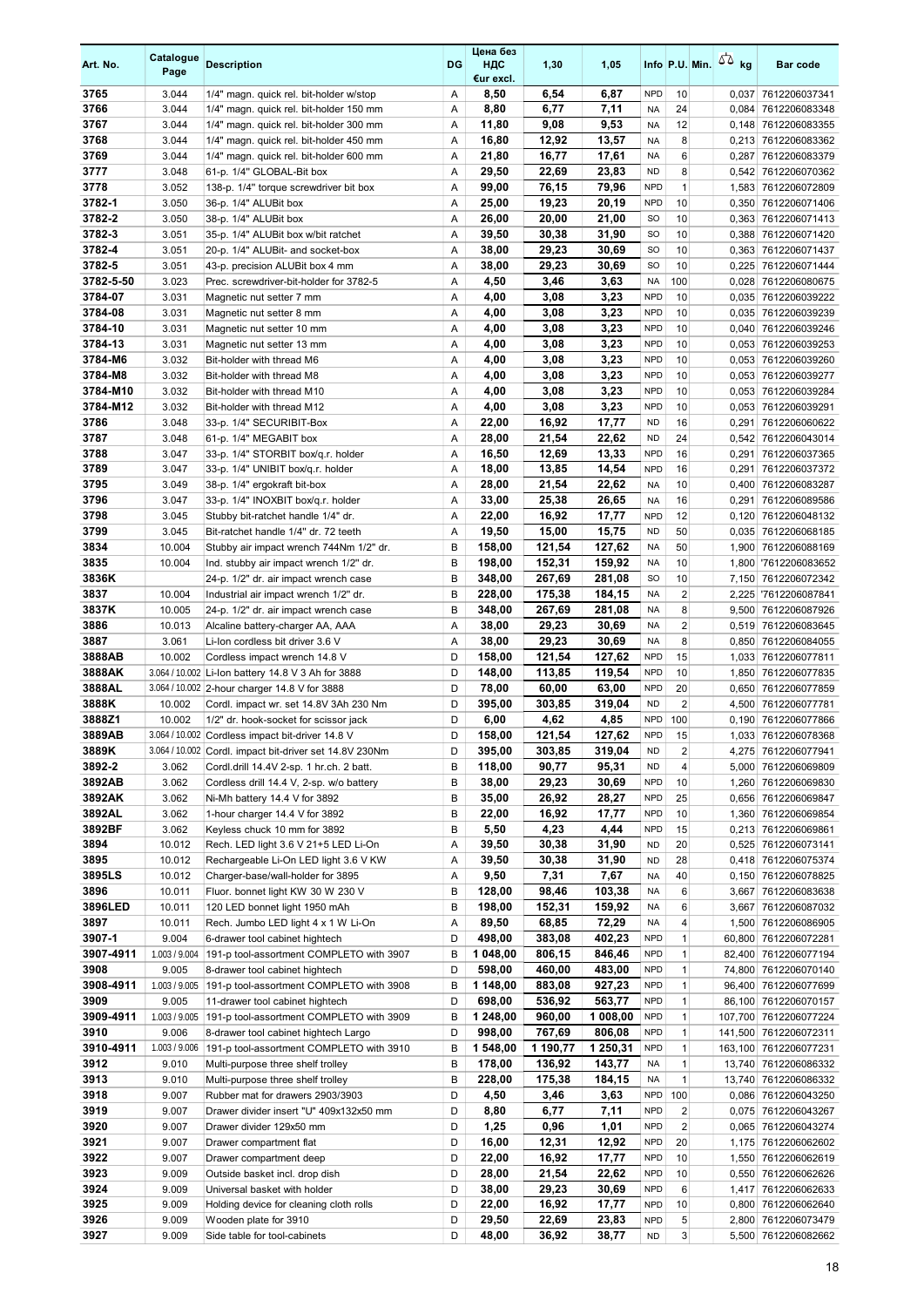| Art. No.     | Catalogue<br>Page | <b>Description</b>                                                                | DG     | Цена без<br>ндс<br>€ur excl. | 1,30           | 1,05           |                          |                | Info P.U. Min. $\sqrt{2}$ kg | <b>Bar code</b>                             |
|--------------|-------------------|-----------------------------------------------------------------------------------|--------|------------------------------|----------------|----------------|--------------------------|----------------|------------------------------|---------------------------------------------|
| 3928         | 9.011             | Drawer for trolley tool cart                                                      | B      | 58,00                        | 44,62          | 46,85          | <b>NA</b>                | $\mathbf{1}$   |                              | 6,000 7612206086448                         |
| 3929         | 10.005            | Magnetic holder for pneumatic tools                                               | D      | 65,00                        | 50,00          | 52,50          | <b>NA</b>                | 10             |                              | 2,100 7612206086844                         |
| 3950         | 9.013             | Metal tool chest 5 compart. 53x20x20 cm                                           | D      | 39,50                        | 30,38          | 31,90          | <b>ND</b>                | $\mathbf{1}$   |                              | 6,800 7612206035859                         |
| 3952         | 9.013             | Metal tool chest 5 compart. 43x20x20 cm                                           | D      | 36,00                        | 27,69          | 29,08          | <b>NA</b>                | $\mathbf{1}$   |                              | 6,100 7612206089227                         |
| 3960-120     | 6.009             | Industrial steel vise 120 mm                                                      | D      | 138.00                       | 106,15         | 111,46         | <b>NA</b>                | $\mathbf{1}$   |                              | 11,500 7612206070164                        |
| 3960-140     | 6.009             | Industrial steel vise 140 mm                                                      | D      | 198,00                       | 152,31         | 159,92         | <b>NA</b>                | $\mathbf{1}$   |                              | 19,700 7612206070171                        |
| 3965-125     | 6.009             | Industrial steel vise 125 mm                                                      | D      | 128,00                       | 98,46          | 103,38         | <b>NA</b>                | $\mathbf{1}$   |                              | 7,500 7612206070300                         |
| 3965-150     | 6.009             | Industrial steel vise 150 mm                                                      | D      | 168,00                       | 129,23         | 135,69         | <b>NA</b>                | $\mathbf{1}$   |                              | 11,500 7612206070317                        |
| 3966         | 7.007             | Craftsman pencil 175 mm, round                                                    | Α      | 0,40                         | 0,31           | 0,32           | <b>ND</b>                | 144            |                              | 0,005 7612206069465                         |
| 3970         | 7.007             | 9" Torpedo level with magnet                                                      | Α      | 6,50                         | 5,00           | 5,25           | <b>ND</b>                | 100            |                              | 0,145 7612206069472                         |
| 3975         | 10.006            | 2 t hydraulic bottle jack                                                         | B<br>B | 18,00                        | 13,85          | 14,54<br>22,62 | <b>NA</b>                | 6              |                              | 2,700 7612206088022                         |
| 3976<br>3977 | 10.006            | 6 t hydraulic bottle jack                                                         | B      | 28,00                        | 21,54          |                | <b>NA</b><br><b>NA</b>   | 4<br>3         |                              | 4,800 7612206088039                         |
| 3978         | 10.006<br>10.006  | 12 t hydraulic bottle jack                                                        | B      | 48,00<br>68,00               | 36,92<br>52,31 | 38,77<br>54,92 | <b>NA</b>                | $\overline{2}$ |                              | 7,500 7612206088046<br>11,800 7612206088053 |
| 3979         | 10.006            | 20 t hydraulic bottle jack<br>Pair of 3 t Jack stand 280-420 mm                   | B      | 39,50                        | 30,38          | 31,90          | <b>NA</b>                | $\mathbf{1}$   |                              | 8,000 7612206088060                         |
| 3981         | 10.005            | 2.5 t hydraulic garage jack                                                       | B      | 248,00                       | 190,77         | 200,31         | <b>NA</b>                | $\mathbf{1}$   |                              | 28,200 7612206072748                        |
| 3985         | 10.007            | Aluminium work platform                                                           | B      | 88,00                        | 67,69          | 71,08          | NA                       | $\mathbf{1}$   |                              | 9,500 7612206086455                         |
| 3990         | 10.006            | Creeper with adjustable head-cushion                                              | B      | 58,00                        | 44,62          | 46,85          | <b>ND</b>                | $\mathbf{1}$   | 7,800                        | 7612206072274                               |
| 3991         | 10.006            | Plastic creeper with 6 wheels                                                     | B      | 55,00                        | 42,31          | 44,42          | <b>NA</b>                | $\mathbf{1}$   |                              | 6,200 7612206072267                         |
| 3996ET       | 1.036             | Electrician tool set with belt pouch                                              | Α      | 138,00                       | 106,15         | 111,46         | <b>NA</b>                | 6              |                              | 2,300 7612206078566                         |
| 3998         | 1.039             | 159-p. prof. ABS tool case                                                        | D      | 348,00                       | 267,69         | 281,08         | <b>ND</b>                | $\mathbf{1}$   |                              | 15,500 7612206072946                        |
| 3998VSM      | 1.039             | 159-p. prof. ABS tool case                                                        | D      | 348,00                       | 267,69         | 281,08         | <b>NA</b>                | $\mathbf{1}$   |                              | 15,500 7612206087193                        |
| 4000         | 1.082             | Ratchet handle 1/4" dr. hightech hanger                                           | Α      | 24,80                        | 19,08          | 20,03          | <b>NPD</b>               | 12             |                              | 0,173 7612206075794                         |
| 4000B        | 1.082             | Ratchet handle 1/4" dr. hightech                                                  | Α      | 24,00                        | 18,46          | 19,38          | <b>NPD</b>               | 12             | 0,157                        | 7612206075398                               |
| 4002         | 1.066             | 17-p. GearRatchet socket wrench set                                               | Α      | 48,00                        | 36,92          | 38,77          | <b>NPD</b>               | 10             |                              | 0,675 7612206057233                         |
| 4005         | 1.068             | 28-p. COMBI socket wrench set 1/4" dr.                                            | Α      | 38,00                        | 29,23          | 30,69          | <b>NA</b>                | 10             |                              | 0,550 7612206072731                         |
| 4009         | 1.082             | Ratchet handle 1/4" dr. eXtreme hanger                                            | Α      | 24,80                        | 19,08          | 20,03          | <b>NPD</b>               | 12             |                              | 0,149 7612206062497                         |
| 4009B        | 1.082             | Ratchet handle 1/4" dr. eXtreme                                                   | A      | 24,00                        | 18,46          | 19,38          | <b>NPD</b>               | 12             |                              | 0,133 7612206075688                         |
| 4009E        | 1.085             | Repair-kit for 4009                                                               | Α      | 9,80                         | 7,54           | 7,92           | <b>NPD</b>               | 40             |                              | 0,020 7612206071901                         |
| 4010         | 1.082             | Ratchet handle 3/8" dr. hightech hanger                                           | Α      | 32,80                        | 25,23          | 26,49          | <b>NPD</b>               | 6              |                              | 0,350 7612206075800                         |
| 4010B        | 1.082             | Ratchet handle 3/8" dr. hightech                                                  | Α      | 32,00                        | 24,62          | 25,85          | <b>NPD</b>               | 6              |                              | 0,350 7612206075404                         |
| 4012         | 1.066             | 14-p. GearRatchet socket wrench set                                               | Α      | 68,00                        | 52,31          | 54,92          | <b>NP</b>                | 5              |                              | 1,200 7612206048842                         |
| 4019         | 1.082             | Ratchet handle 3/8" dr. eXtreme hanger                                            | Α      | 29,80                        | 22,92          | 24,07          | <b>NPD</b>               | 6              |                              | 0,352 7612206062503                         |
| 4019B        | 1.082             | Ratchet handle 3/8" dr. eXtreme                                                   | Α      | 29,00                        | 22,31          | 23,42          | <b>NPD</b>               | 6              |                              | 0,329 7612206075695                         |
| 4019E        | 1.085             | Repair-kit for 4019                                                               | Α      | 11,80                        | 9,08           | 9,53           | <b>NPD</b>               | 25             |                              | 0,044 7612206071918                         |
| 4020         | 1.082             | Ratchet handle 1/2" dr. hightech                                                  | Α      | 38,80                        | 29,85          | 31,34          | <b>NPD</b>               | 6              |                              | 0.613 7612206075817                         |
| 4020B        | 1.082             | Ratchet handle 1/2" dr. hightech                                                  | Α      | 38,00                        | 29,23          | 30,69          | <b>NPD</b>               | 6              |                              | 0,613 7612206075411                         |
| 4022         | 1.067             | 13-p. GearRatchet socket wrench set 30mm                                          | Α      | 128,00                       | 98,46          | 103,38         | <b>NPD</b>               | 4              |                              | 2,875 7612206070201                         |
| 4029         | 1.082             | Ratchet handle 1/2" dr. eXtreme hanger                                            | Α      | 35,80                        | 27,54          | 28,92          | <b>NPD</b>               | 6              |                              | 0,642 7612206062510                         |
| 4029B        | 1.082             | Ratchet handle 1/2" dr. eXtreme                                                   | Α      | 35,00                        | 26,92          | 28,27          | <b>NPD</b>               | 6              |                              | 0,508 7612206075701                         |
| 4029E        | 1.085             | Repair-kit for 4029                                                               | Α      | 13,80                        | 10,62          | 11,15          | <b>NPD</b>               | 10             |                              | 0,087 7612206071925                         |
| 4031         | 1.056             | 42-p. 1/4" dr. eXtreme socket wr. set                                             | A      | 79,50                        | 61,15          | 64,21          | <b>NPD</b>               | 5              |                              | 1,370 7612206066211                         |
| 4033         | 1.056             | 40-p. 1/4" dr. eXtreme socket wr. set                                             | Α      | 48,00                        | 36,92          | 38,77          | <b>ND</b>                | 10             |                              | 0,675 7612206061025                         |
| 4041         | 1.057             | 62-p. 3/8" dr. eXtreme socket wr. set                                             | Α      | 129,50                       | 99,62          | 104,60         | <b>NPD</b>               | $\overline{c}$ |                              | 4,125 7612206066228                         |
| 4045<br>4046 | 1.057<br>1.069    | 37-p. 1/4+3/8" dr. eXtreme socket wr.set                                          | Α      | 98,00<br>94,00               | 75,38<br>72,31 | 79,15<br>75,92 | <b>NPD</b><br><b>NPD</b> | 5<br>5         |                              | 1,600 7612206062527                         |
| 4050         | 1.037             | 37-p. 1/4+3/8" dr. eXtreme socket wr.set<br>157-p. aluminium industrial tool case | Α<br>D | 444,00                       | 341,54         | 358,62         | <b>NPD</b>               | $\mathbf{1}$   |                              | 1,600 7612206062527<br>14,500 7612206060325 |
| 4050VSM      | 1.037             | 157-p. aluminium industrial tool case                                             | D      | 444,00                       | 341,54         | 358,62         | NA                       | $\mathbf{1}$   |                              | 14,500 7612206087209                        |
| 4051         | 1.038             | 158-p. aluminium industrial tool case                                             | D      | 388,00                       | 298,46         | 313,38         | <b>NPD</b>               | $\mathbf{1}$   |                              | 14,500 7612206071932                        |
| 4051VSM      | 1.038             | 158-p. aluminium industrial tool case                                             | D      | 388,00                       | 298,46         | 313,38         | <b>NPD</b>               | $\mathbf{1}$   |                              | 14,500 7612206087216                        |
| 4055         | 1.040             | 109-p. aluminium socket wr. + tool case                                           | D      | 198,00                       | 152,31         | 159,92         | <b>NPD</b>               | $\mathbf{1}$   |                              | 10,500 7612206071512                        |
| 4061         | 1.058             | 107-p.1/4+1/2" dr. eXtreme socket wr.set                                          | Α      | 248,00                       | 190,77         | 200,31         | <b>NPD</b>               | $\overline{2}$ |                              | 7,150 7612206066235                         |
| 4070         | 3.054             | TRIBIT ratchet handle 1/4" + 5/16" dr.                                            | Α      | 29,50                        | 22,69          | 23,83          | <b>NPD</b>               | 10             |                              | 0,044 7612206072533                         |
| 4072         | 3.055             | 55-p. 1/4"+5/16" dr. Tribit set                                                   | Α      | 55,00                        | 42,31          | 44,42          | <b>NPD</b>               | 12             |                              | 0,725 7612206072298                         |
| 4080-38      | 1.087             | Digital torque wrench 3/8" 27-135 Nm                                              | Α      | 298,00                       | 229,23         | 240,69         | <b>NA</b>                | 6              |                              | 2,750 7612206083706                         |
| 4080-12      | 1.087             | Digital torque wrench 1/2" 40-200 Nm                                              | Α      | 298,00                       | 229,23         | 240,69         | <b>NA</b>                | 6              |                              | 2,750 7612206083713                         |
| 4081-14      | 1.087             | Digital torque adapter 1/4" 6-30 Nm                                               | Α      | 78,00                        | 60,00          | 63,00          | NA                       | 48             |                              | 0,323 7612206083720                         |
| 4081-38      | 1.087             | Digital torque adapter 3/8" 27-135 Nm                                             | Α      | 78,00                        | 60,00          | 63,00          | <b>NA</b>                | 48             |                              | 0,323 7612206083737                         |
| 4081-12      | 1.087             | Digital torque adapter 1/2" 40-200 Nm                                             | Α      | 78,00                        | 60,00          | 63,00          | <b>NA</b>                | 48             |                              | 0,323 7612206083744                         |
| 4081-34      | 1.087             | Digital torque adapter 3/4" 100-500 Nm                                            | Α      | 148,00                       | 113,85         | 119,54         | <b>NA</b>                | 24             |                              | 0,813 7612206087735                         |
| 4099         | 9.013             | ABS-storage case for small parts                                                  | Α      | 12,00                        | 9,23           | 9,69           | <b>NPD</b>               | 5              |                              | 0,650 7612206072113                         |
| 4110-1       | 3.003             | Slotted ergokraft screwdriver 0.5 x 3 mm                                          | Α      | 2,20                         | 1,69           | 1,78           | <b>NPD</b>               | 10             |                              | 0,035 7612206054874                         |
| 4110-2       | 3.003             | Slotted ergokraft screwdr. 0.8 x 4.0 mm                                           | Α      | 2,30                         | 1,77           | 1,86           | <b>NPD</b>               | 10             |                              | 0,037 7612206054881                         |
| 4110-3       | 3.003             | Slotted ergokraft screwdr. 0.9 x 5.0 mm                                           | Α      | 3,30                         | 2,54           | 2,67           | <b>NPD</b>               | 10             |                              | 0,070 7612206054898                         |
| 4110-4       | 3.003             | Slotted ergokraft screwdr. 1.1 x 6.0 mm                                           | Α      | 3,90                         | 3,00           | 3,15           | <b>NPD</b>               | 10             |                              | 0,101 7612206054904                         |
| 4110-5       | 3.003             | Slotted ergokraft screwdr. 1.2 x 8.0 mm                                           | Α      | 4,90                         | 3,77           | 3,96           | <b>NPD</b>               | 10             |                              | 0,150 7612206054911                         |
| 4110-6       | 3.003             | Slotted ergokraft screwdr. 1.6 x 10 mm                                            | Α      | 5,90                         | 4,54           | 4,77           | <b>NPD</b>               | 10             |                              | 0,205 7612206054928                         |
| 4112-2       | 3.003             | Slo. ergokraft Stubby screwdr. 0.8x4.0mm                                          | Α      | 3,20                         | 2,46           | 2,58           | <b>NPD</b>               | 10             |                              | 0,043 7612206054935                         |
| 4115-0       | 3.003             | ergokraft screwdriver Phillips No. 0                                              | Α      | 2,00                         | 1,54           | 1,62           | <b>NPD</b>               | 10             |                              | 0,035 7612206054942                         |
| 4115-1       | 3.003             | ergokraft screwdriver Phillips No. 1                                              | Α      | 3,20                         | 2,46           | 2,58           | PR                       | 10             |                              | 0,065 7612206054959                         |
| 4115-2       | 3.003             | ergokraft screwdriver Phillips No. 2                                              | Α      | 3,30                         | 2,54           | 2,67           | <b>NPD</b>               | 10             |                              | 0,090 7612206054966                         |
| 4115-3       | 3.003             | ergokraft screwdriver Phillips No. 3                                              | Α      | 4,60                         | 3,54           | 3,72           | <b>NPD</b>               | 10             |                              | 0,150 7612206054973                         |
| 4117-2       | 3.004             | ergokraft Phillips Stubby screwdr. No. 2                                          | Α      | 3,00                         | 2,31           | 2,42           | <b>NPD</b>               | 10             |                              | 0,043 7612206054980                         |
| 4120-0       | 3.004             | ergokraft screwdriver Pozidriv No. 0                                              | Α      | 2,00                         | 1,54           | 1,62           | <b>NPD</b>               | 10             |                              | 0,035 7612206054997                         |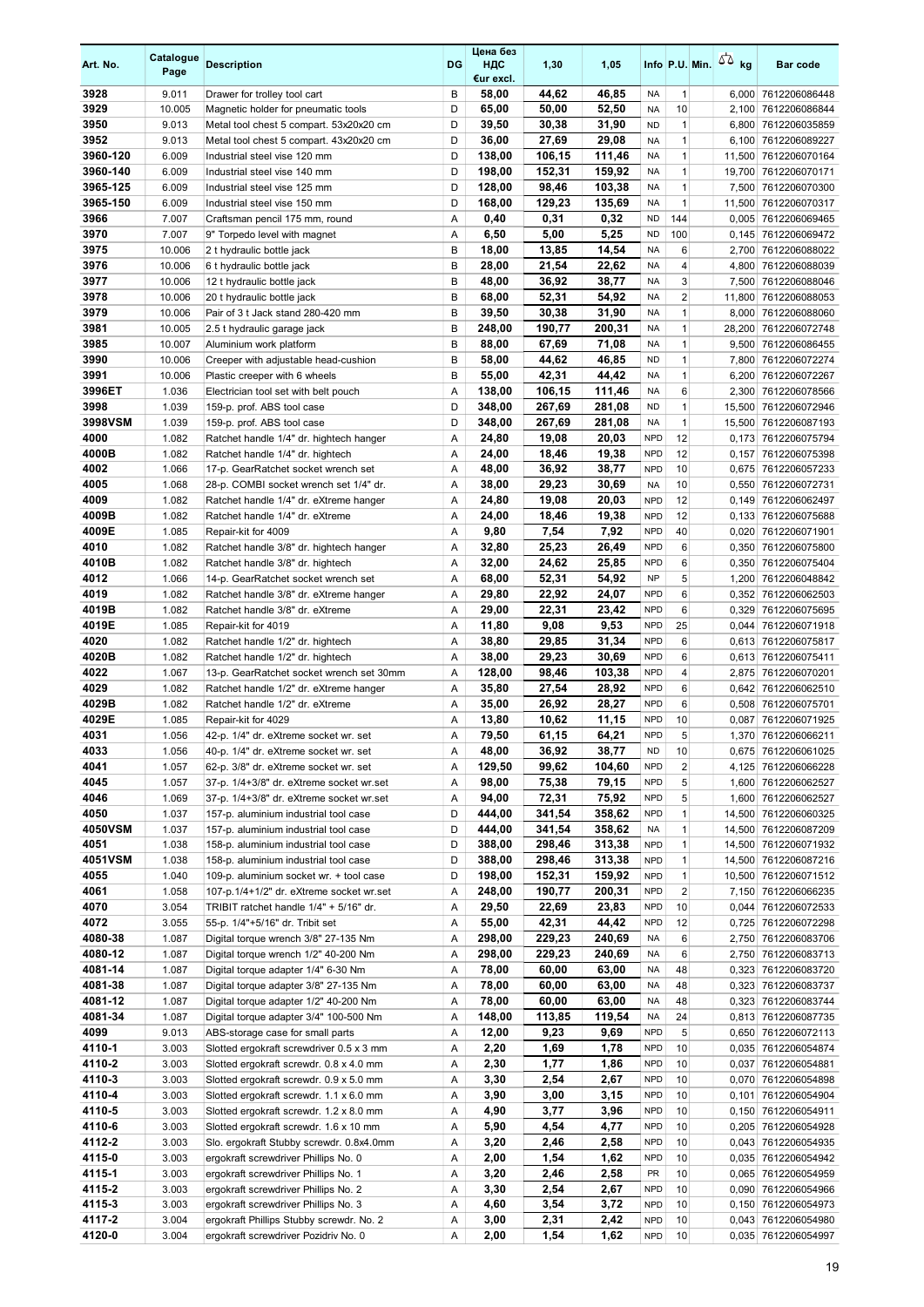| Art. No.              | Catalogue<br>Page | <b>Description</b>                                                                  | DG     | Цена без<br>ндс<br>€ur excl. | 1,30           | 1,05           |                          |          | Info P.U. Min. $55$ kg | <b>Bar code</b>                            |
|-----------------------|-------------------|-------------------------------------------------------------------------------------|--------|------------------------------|----------------|----------------|--------------------------|----------|------------------------|--------------------------------------------|
| 4120-1                | 3.004             | ergokraft screwdriver Pozidriv No. 1                                                | Α      | 3,20                         | 2,46           | 2,58           | <b>NPD</b>               | 10       |                        | 0,026 7612206055000                        |
| 4120-2                | 3.004             | ergokraft screwdriver Pozidriv No. 2                                                | Α      | 3,30                         | 2,54           | 2,67           | <b>NPD</b>               | 10       |                        | 0,036 7612206055017                        |
| 4120-3                | 3.004             | ergokraft screwdriver Pozidriv No. 3                                                | Α      | 4,60                         | 3,54           | 3,72           | <b>NPD</b>               | 10       |                        | 0,150 7612206055024                        |
| 4125-08               | 3.004             | ergokraft TX screwdriver T8                                                         | Α      | 2,30                         | 1,77           | 1,86           | <b>NPD</b>               | 10       |                        | 0,035 7612206055031                        |
| 4125-10<br>4125-15    | 3.004<br>3.004    | ergokraft TX screwdriver T10<br>ergokraft TX screwdriver T15                        | Α<br>Α | 3,20<br>3,20                 | 2,46<br>2,46   | 2,58<br>2,58   | <b>NPD</b><br><b>NPD</b> | 10<br>10 |                        | 0,065 7612206055048<br>0,075 7612206055055 |
| 4125-20               | 3.004             | ergokraft TX screwdriver T20                                                        | Α      | 3,20                         | 2,46           | 2,58           | <b>NPD</b>               | 10       |                        | 0.075 7612206055062                        |
| 4125-25               | 3.004             | ergokraft TX screwdriver T25                                                        | Α      | 3,40                         | 2,62           | 2,75           | <b>NPD</b>               | 10       |                        | 0,090 7612206055079                        |
| 4125-27               | 3.004             | ergokraft TX screwdriver T27                                                        | Α      | 3,40                         | 2,62           | 2,75           | <b>NPD</b>               | 10       |                        | 0,090 7612206055086                        |
| 4125-30               | 3.004             | ergokraft TX screwdriver T30                                                        | Α      | 3,40                         | 2,62           | 2,75           | <b>NPD</b>               | 10       |                        | 0,090 7612206055093                        |
| 4125-40               | 3.004             | ergokraft TX screwdriver T40                                                        | Α      | 4,40                         | 3,38           | 3,55           | <b>NPD</b>               | 10       |                        | 0,110 7612206055109                        |
| 4126-08               | 3.005             | ergokraft tamper TX screwdriver T8                                                  | Α      | 2,50                         | 1,92           | 2,02           | <b>NPD</b>               | 10       |                        | 0,035 7612206055116                        |
| 4126-10               | 3.005             | ergokraft tamper TX screwdriver T10                                                 | Α      | 3,40                         | 2,62           | 2,75           | <b>NPD</b>               | 10       |                        | 0,065 7612206055123                        |
| 4126-15               | 3.005             | ergokraft tamper TX screwdriver T15                                                 | Α      | 3,40                         | 2,62           | 2,75           | <b>NPD</b>               | 10       |                        | 0,075 7612206055130                        |
| 4126-20               | 3.005             | ergokraft tamper TX screwdriver T20                                                 | Α      | 3,40                         | 2,62           | 2,75           | <b>NPD</b>               | 10       |                        | 0,075 7612206055147                        |
| 4126-25               | 3.005             | ergokraft tamper TX screwdriver T25                                                 | Α      | 3,50                         | 2,69           | 2,83           | <b>NPD</b>               | 10       |                        | 0,090 7612206055154                        |
| 4126-27<br>4126-30    | 3.005<br>3.005    | ergokraft tamper TX screwdriver T27<br>ergokraft tamper TX screwdriver T30          | Α<br>Α | 3,50<br>3,50                 | 2,69<br>2,69   | 2,83<br>2,83   | <b>NPD</b><br><b>NPD</b> | 10<br>10 |                        | 0,090 7612206055161<br>0,090 7612206055178 |
| 4126-40               | 3.005             | ergokraft tamper TX screwdriver T40                                                 | Α      | 4,60                         | 3,54           | 3,72           | <b>NPD</b>               | 10       |                        | 0,110 7612206055185                        |
| 4127-055              | 3.008             | ergokraft socket nut driver 5.5 mm                                                  | Α      | 6,00                         | 4,62           | 4,85           | <b>NPD</b>               | 5        |                        | 0,100 7612206074841                        |
| 4127-06               | 3.008             | ergokraft socket nut driver 6 mm                                                    | Α      | 6,20                         | 4,77           | 5,01           | <b>NPD</b>               | 5        |                        | 0,100 7612206074858                        |
| 4127-07               | 3.008             | ergokraft socket nut driver 7 mm                                                    | Α      | 6,30                         | 4,85           | 5,09           | <b>NPD</b>               | 5        |                        | 0,100 7612206074865                        |
| 4127-08               | 3.008             | ergokraft socket nut driver 8 mm                                                    | Α      | 6,90                         | 5,31           | 5,57           | <b>NPD</b>               | 5        |                        | 0,200 7612206074872                        |
| 4127-10               | 3.008             | ergokraft socket nut driver 10 mm                                                   | Α      | 7,20                         | 5,54           | 5,82           | <b>NPD</b>               | 5        |                        | 0,206 7612206074896                        |
| 4127-11               | 3.008             | ergokraft socket nut driver 11 mm                                                   | Α      | 7,30                         | 5,62           | 5,90           | <b>NPD</b>               | 5        |                        | 0,219 7612206074902                        |
| 4127-12               | 3.008             | ergokraft socket nut driver 12 mm                                                   | Α      | 7,50                         | 5,77           | 6,06           | <b>NPD</b>               | 5        |                        | 0,231 7612206074919                        |
| 4127-13               | 3.008             | ergokraft socket nut driver 13 mm                                                   | Α      | 7,50                         | 5,77           | 6,06           | <b>NPD</b>               | 5        |                        | 0,231 7612206074926                        |
| 4128                  | 3.008             | ergokraft magnetic bit-holder 1/4"                                                  | Α      | 5,50                         | 4,23           | 4,44           | <b>NPD</b>               | 10       |                        | 0,120 7612206055192                        |
| 4130<br>4131          | 3.008<br>3.012    | ergokraft magnetic bit-holder 5/16"<br>12 in 1 Bit ratchet driver handle 55 mm      | Α<br>Α | 10,50<br>19,50               | 8,08<br>15,00  | 8,48<br>15,75  | <b>NPD</b><br><b>ND</b>  | 12<br>12 | 0,264                  | 7612206067928<br>0,333 7612206071949       |
| 4131B                 | 3.012             | Bit ratchet driver handle 55 mm                                                     | Α      | 12,00                        | 9,23           | 9,69           | <b>ND</b>                | 25       |                        | 0,156 7612206072007                        |
| 4132                  | 3.012             | 10 in 1 PH+PZ screwdriver                                                           | Α      | 12,50                        | 9,62           | 10,10          | <b>NA</b>                | 12       |                        | 0,219 7612206081702                        |
| 4160                  | 3.006             | 7-p. ergokraft screwdr. set slotted/PH                                              | Α      | 24,00                        | 18,46          | 19,38          | <b>NPD</b>               | 24       |                        | 0.654 7612206055208                        |
| 4161                  | 3.006             | 7-p. ergokraft screwdr. set slotted/PZ                                              | Α      | 24,00                        | 18,46          | 19,38          | <b>NPD</b>               | 24       |                        | 0,654 7612206055215                        |
| 4162                  | 3.005             | 5-p. ergokraft screwdr. set slotted/PH                                              | Α      | 14,50                        | 11,15          | 11,71          | <b>NPD</b>               | 24       |                        | 0,417 7612206072076                        |
| 4163                  | 3.005             | 5-p. ergokraft screwdr. set slotted/PZ                                              | Α      | 14,50                        | 11,15          | 11,71          | <b>NPD</b>               | 24       |                        | 0,417 7612206072083                        |
| 4165                  | 3.006             | 8-p. ergokraft TX screwdr. set                                                      | Α      | 26,50                        | 20,38          | 21,40          | <b>NPD</b>               | 12       |                        | 0,613 7612206055222                        |
| 4166                  | 3.006             | 8-p. ergokraft tamper TX screwdr. set                                               | Α      | 27,50                        | 21.15          | 22,21          | <b>NPD</b>               | 12       |                        | 0,613 7612206055239                        |
| 4168                  | 3.007             | 24-p. ergokraft screwdriver/bit-set                                                 | Α      | 58,00                        | 44,62          | 46,85          | <b>NPD</b>               | 5        |                        | 3,700 7612206059381                        |
| 4201-165<br>4201-180  | 4.003<br>4.003    | KW hightech comb. pliers 165 mm                                                     | Α<br>Α | 17,80                        | 13,69          | 14,38<br>15,27 | <b>NPD</b><br><b>NPD</b> | 6<br>6   |                        | 0,233 7612206054300<br>0,267 7612206054317 |
| 4201-200P             | 4.003             | KW hightech comb. pliers 180 mm<br>KW hightech comb. pliers 45° 180 mm              | A      | 18,90<br>35,00               | 14,54<br>26,92 | 28,27          | <b>NA</b>                | 6        |                        | 0.318 7612206083942                        |
| 4201-205              | 4.003             | KW hightech comb. pliers 205 mm                                                     | Α      | 21,00                        | 16,15          | 16,96          | <b>NPD</b>               | 6        |                        | 0,333 7612206054324                        |
| 4202-145              | 4.003             | KW hightech side cutting nippers 145 mm                                             | Α      | 19,95                        | 15,35          | 16,11          | <b>NPD</b>               | 6        |                        | 0,200 7612206054331                        |
| 4202-160              | 4.003             | KW hightech side cutting nippers 160 mm                                             | Α      | 21,00                        | 16,15          | 16,96          | <b>NPD</b>               | 6        |                        | 0,233 7612206054348                        |
| 4202-180              | 4.003             | KW hightech side cutting nippers 180 mm                                             | Α      | 25,20                        | 19,38          | 20,35          | <b>NPD</b>               | 6        |                        | 0,300 7612206054355                        |
| 4202-190              | 4.004             | KW hightech el. side cut. nipper 190 mm                                             | Α      | 30,50                        | 23,46          | 24,63          | <b>NPD</b>               | 6        |                        | 0,300 7612206054362                        |
| 4203-180              | 4.004             | KW hightech h.d. side cut. nipper 180 mm                                            | Α      | 26,50                        | 20,38          | 21,40          | <b>NPD</b>               | 6        |                        | 0,300 7612206054379                        |
| 4203-200              | 4.004             | KW hightech h.d. side cut. nipper 200 mm                                            | Α      | 29,50                        | 22,69          | 23,83          | <b>NPD</b>               | 6        |                        | 0,333 7612206054386                        |
| 4204-200              | 4.004             | KW hightech lever side cut.nipper 200 mm                                            | Α      | 30,50                        | 23,46          | 24,63          | <b>NPD</b>               | 6        |                        | 0,333 7612206054393                        |
| 4205-170<br>4205-200P | 4.005<br>4.005    | KW hightech long nose pliers 170 mm<br>KW hightech long nose pliers 45° 180 mm      | Α      | 19,95<br>38,00               | 15,35<br>29,23 | 16,11<br>30,69 | <b>NPD</b>               | 6<br>6   |                        | 0,200 7612206054409                        |
| 4205-205              | 4.005             | KW hightech long nose pliers 205 mm                                                 | Α<br>Α | 24,20                        | 18,62          | 19,55          | NA<br><b>NPD</b>         | 6        | 0,318                  | 761220608971<br>0,233 7612206054416        |
| 4206-205              | 4.005             | KW hightech long nose pliers 45° 205 mm                                             | Α      | 25,20                        | 19,38          | 20,35          | <b>NPD</b>               | 6        |                        | 0,233 7612206054423                        |
| 4207-160              | 4.006             | KW hightech flat nose pliers 160 mm                                                 | Α      | 19,00                        | 14,62          | 15,35          | <b>NPD</b>               | 6        |                        | 0,200 7612206054430                        |
| 4208-160              | 4.007             | KW hightech round nose pliers 160                                                   | Α      | 19,00                        | 14,62          | 15,35          | <b>NPD</b>               | 6        |                        | 0,167 7612206054447                        |
| 4209-160              | 4.007             | KW hightech wire stripping pliers 160 mm                                            | Α      | 22,00                        | 16,92          | 17,77          | <b>NPD</b>               | 6        |                        | 0,200 7612206054454                        |
| 4210-160              | 4.010             | KW hightech VDE cable-cutter 160 mm                                                 | Α      | 34,50                        | 26,54          | 27,87          | <b>NPD</b>               | 6        |                        | 0,233 7612206054461                        |
| 4210-210              | 4.010             | KW hightech VDE cable-cutter 210 mm                                                 | Α      | 48,80                        | 37,54          | 39,42          | <b>NPD</b>               | 6        |                        | 0,367 7612206054478                        |
| 4211-180              | 4.008             | KW hightech VDE comb. pliers 180 mm                                                 | Α      | 23,50                        | 18,08          | 18,98          | <b>NPD</b>               | 6        |                        | 0,200 7612206054485                        |
| 4212-160              | 4.008             | KW hightech VDE side cut. nipper 160 mm                                             | Α      | 27,00                        | 20,77          | 21,81          | <b>NPD</b>               | 6        |                        | 0,233 7612206054492                        |
| 4212-180<br>4213-180  | 4.008<br>4.009    | KW hightech VDE side cut. nipper 180 mm<br>KW hightech VDE h-d side cut. nipper 180 | Α<br>Α | 28,80<br>32,80               | 22,15<br>25,23 | 23,26<br>26,49 | <b>NPD</b><br><b>NPD</b> | 6<br>6   |                        | 0,300 7612206057554<br>0,300 7612206054508 |
| 4214-200              | 4.009             | KW hightech lever front cut nipper 200mm                                            | Α      | 29,80                        | 22,92          | 24,07          | NA                       | 6        |                        | 0,370 7612206089418                        |
| 4213-200              | 4.005             | KW hightech VDE h-d side cut. nipper 200                                            | Α      | 35,80                        | 27,54          | 28,92          | <b>NPD</b>               | 6        |                        | 0,367 7612206057561                        |
| 4215-205              | 4.009             | KW hightech VDE long nose pliers 205 mm                                             | Α      | 29,80                        | 22,92          | 24,07          | <b>NPD</b>               | 6        |                        | 0,233 7612206054515                        |
| 4216-205              | 4.009             | KW hightech VDE long nose pl. 45¦ 205 mm                                            | Α      | 31,80                        | 24,46          | 25,68          | <b>NPD</b>               | 6        |                        | 0,233 7612206054522                        |
| 4219-160              | 4.010             | KW hightech VDE wire strippers 160 mm                                               | Α      | 27,80                        | 21,38          | 22,45          | <b>NPD</b>               | 6        |                        | 0,200 7612206054539                        |
| 4220-250              | 4.010             | KW hightech VDE water pump pliers 250 mm                                            | Α      | 29,80                        | 22,92          | 24,07          | <b>NPD</b>               | 6        |                        | 0,100 7612206057578                        |
| 4221-180              | 4.014             | KW hightech water pump pliers 180 mm                                                | Α      | 14,80                        | 11,38          | 11,95          | <b>NPD</b>               | 6        |                        | 0,183 7612206054546                        |
| 4221-250              | 4.014             | KW hightech water pump pliers 250 mm                                                | Α      | 15,80                        | 12,15          | 12,76          | <b>NPD</b>               | 6        |                        | 0,333 7612206054553                        |
| 4221-300<br>4222-180  | 4.014<br>4.015    | KW hightech water pump pliers 300 mm<br>KW hightech water pump pliers 180 mm        | Α      | 23,80                        | 18,31          | 19,22<br>16,11 | <b>NPD</b><br><b>NPD</b> | 6<br>6   |                        | 0,133 7612206054560                        |
| 4222-250              | 4.015             | KW hightech water pump pliers 250 mm                                                | Α<br>Α | 19,95<br>23,80               | 15,35<br>18,31 | 19,22          | <b>NPD</b>               | 6        |                        | 0,178 7612206054577<br>0,317 7612206054584 |
|                       |                   |                                                                                     |        |                              |                |                |                          |          |                        |                                            |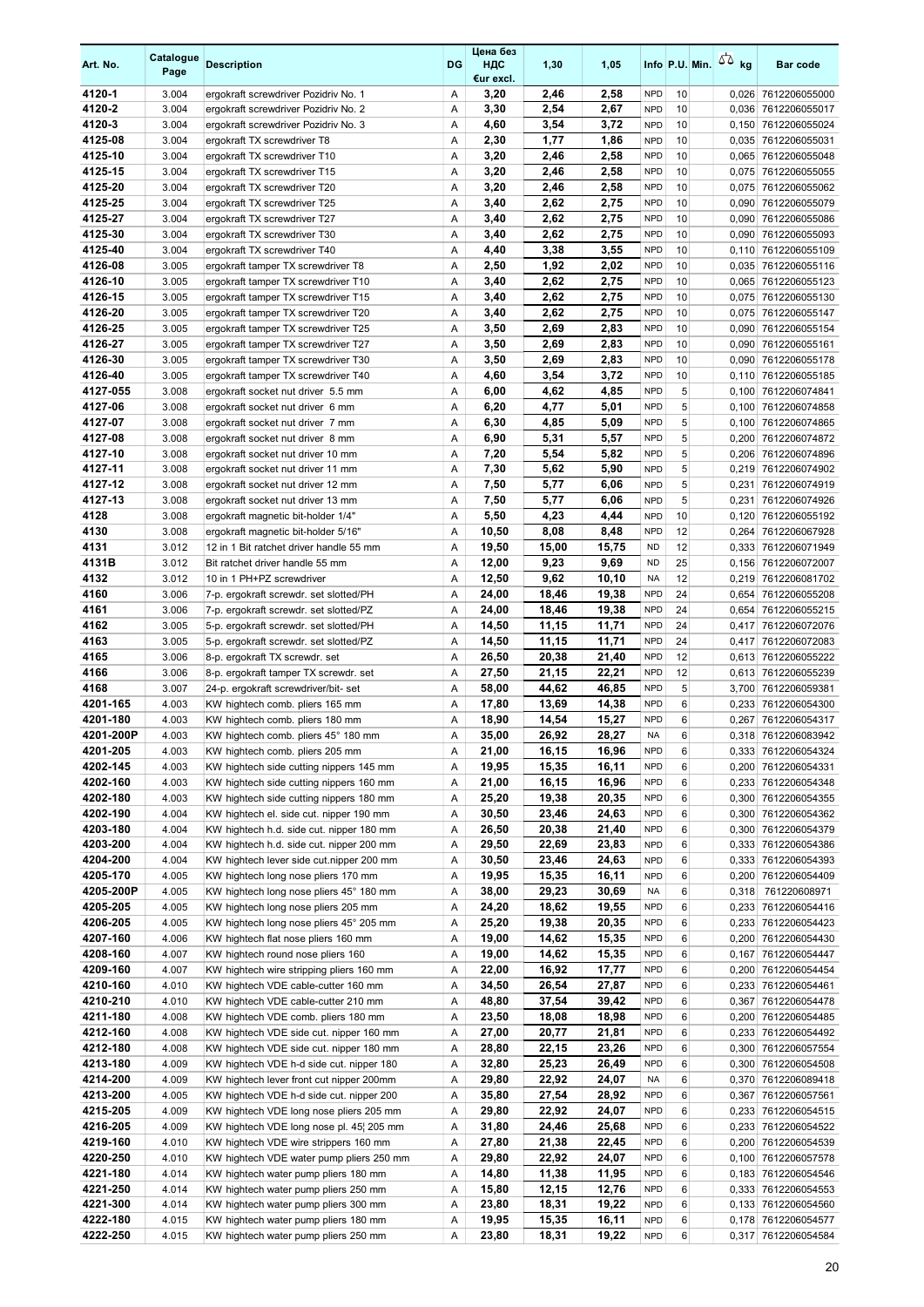| Art. No.             | Catalogue<br>Page | <b>Description</b>                                                               | DG     | Цена без<br>ндс<br>€ur excl. | 1,30           | 1,05           |                          |                              | Info P.U. Min. $55$ kg | <b>Bar code</b>                            |
|----------------------|-------------------|----------------------------------------------------------------------------------|--------|------------------------------|----------------|----------------|--------------------------|------------------------------|------------------------|--------------------------------------------|
| 4222-300             | 4.015             | KW hightech water pump pliers 300 mm                                             | Α      | 31,80                        | 24,46          | 25,68          | <b>NPD</b>               | 6                            |                        | 0,500 7612206054591                        |
| 4223-240             | 4.015             | KW hightech water pump pliers 240 mm                                             | Α      | 19,50                        | 15,00          | 15,75          | <b>NA</b>                | 6                            |                        | 0,354 7612206089425                        |
| 4224-250             | 4.015             | KW 4Grip water pump pliers 250 mm                                                | Α      | 25,50                        | 19,62          | 20,60          | <b>NA</b>                | 6                            |                        | 0,317 7612206072885                        |
| 4224-320             | 4.015             | KW 4Grip water pump pliers 320 mm                                                | Α      | 33,00                        | 25,38          | 26,65          | <b>NA</b>                | 6                            |                        | 0,667 7612206089432                        |
| 4224-400<br>4225-250 | 4.015<br>4.016    | KW 4Grip water pump pliers 400 mm<br>KW hightech fittings pliers 250 mm          | Α<br>Α | 82,80<br>33,50               | 63,69<br>25,77 | 66,88<br>27,06 | <b>NPD</b><br><b>NPD</b> | 6<br>6                       |                        | 1,278 7612206073042<br>0,383 7612206054607 |
| 4231-115             | 4.011             | KW hightech el. flat nose pliers 115 mm                                          | Α      | 25,95                        | 19,96          | 20,96          | <b>NPD</b>               | 6                            |                        | 0,083 7612206054614                        |
| 4232-115             | 4.011             | KW hightech el. round nose pliers 115 mm                                         | Α      | 25,95                        | 19,96          | 20,96          | <b>NPD</b>               | 6                            |                        | 0,083 7612206054621                        |
| 4233-115             | 4.011             | KW hightech el. chain nose pliers 115 mm                                         | Α      | 25,95                        | 19,96          | 20,96          | <b>NPD</b>               | 6                            |                        | 0,083 7612206054638                        |
| 4234-115             | 4.011             | KW hightech el. chain nose pl. 45¦115 mm                                         | Α      | 28,00                        | 21,54          | 22,62          | <b>NPD</b>               | 6                            |                        | 0,083 7612206054645                        |
| 4235-115             | 4.011             | KW hightech el. side cut. nipper 115 mm                                          | Α      | 29,00                        | 22,31          | 23,42          | <b>NPD</b>               | 6                            |                        | 0,083 7612206054652                        |
| 4241-230             | 4.014             | KW hightech tower pincers 230 mm                                                 | Α      | 16,80                        | 12,92          | 13,57          | <b>NPD</b>               | 6                            |                        | 0,083 7612206054669                        |
| 4241-260             | 4.014             | KW hightech tower pincers 260 mm                                                 | Α      | 17,80                        | 13,69          | 14,38          | <b>NPD</b>               | 6                            |                        | 0,167 7612206054676                        |
| 4241-300             | 4.014             | KW hightech tower pincers 300 mm                                                 | Α      | 24,80                        | 19,08          | 20,03          | <b>NPD</b>               | 6                            |                        | 0,533 7612206057585                        |
| 4242-180             | 4.013             | KW hightech pincers 180 mm                                                       | Α      | 13,80                        | 10,62<br>11,38 | 11,15<br>11,95 | <b>NPD</b><br><b>NPD</b> | 6                            |                        | 0,400 7612206054683                        |
| 4242-210<br>4242-250 | 4.013<br>4.013    | KW hightech pincers 210 mm<br>KW hightech pincers 250 mm                         | Α<br>Α | 14,80<br>19,50               | 15,00          | 15,75          | <b>NPD</b>               | 6<br>6                       |                        | 0,333 7612206054690<br>0,567 7612206056205 |
| 4248-220             | 4.022             | KW hightech revolving punch pliers                                               | Α      | 15,50                        | 11,92          | 12,52          | <b>NPD</b>               | 6                            |                        | 0,133 7612206054706                        |
| 4248-250             | 4.022             | KW hightech lever action rev. punch pl.                                          | Α      | 33,50                        | 25,77          | 27,06          | <b>NPD</b>               | 6                            |                        | 0,333 7612206054713                        |
| 4249-220             | 4.022             | KW hightech revolving punch eyelet pl.                                           | Α      | 22,80                        | 17,54          | 18,42          | <b>NPD</b>               | 6                            |                        | 0,100 7612206054720                        |
| 4251-175             |                   | 4.020 / 10.008 KW hightech hose clip pliers 175 mm                               | Α      | 39,50                        | 30,38          | 31,90          | <b>NPD</b>               | 6                            | 0,267                  | 7612206054737                              |
| 4252-A0              | 4.017             | KW hightech circlips pliers A0                                                   | Α      | 15,50                        | 11,92          | 12,52          | <b>NPD</b>               | 6                            |                        | 0,100 7612206057592                        |
| 4252-A1              | 4.017             | KW hightech circlips pliers A1                                                   | Α      | 14,50                        | 11,15          | 11,71          | <b>NPD</b>               | 6                            |                        | 0,250 7612206054744                        |
| 4252-A2              | 4.017             | KW hightech circlips pliers A2                                                   | Α      | 15,80                        | 12,15          | 12,76          | <b>NPD</b>               | 6                            | 0,100                  | 7612206054751                              |
| 4252-A3              | 4.017             | KW hightech circlips pliers A3                                                   | Α      | 19,00                        | 14,62          | 15,35          | <b>NPD</b>               | 6                            | 0,167                  | 7612206054768                              |
| 4252-A4<br>4253-A01  | 4.017<br>4.017    | KW hightech circlips pliers A4<br>KW hightech circlips pliers A01                | Α<br>Α | 30,50<br>16,50               | 23,46<br>12,69 | 24,63<br>13,33 | <b>NPD</b><br><b>NPD</b> | 6<br>6                       |                        | 0,500 7612206057608<br>0,100 7612206057615 |
| 4253-A11             | 4.017             | KW hightech circlips pliers A11                                                  | Α      | 15,80                        | 12,15          | 12,76          | <b>NPD</b>               | 6                            | 0,300                  | 7612206054775                              |
| 4253-A21             | 4.017             | KW hightech circlips pliers A21                                                  | Α      | 16,80                        | 12,92          | 13,57          | <b>NPD</b>               | 6                            | 0,100                  | 7612206054782                              |
| 4253-A31             | 4.017             | KW hightech circlips pliers A31                                                  | Α      | 21,00                        | 16,15          | 16,96          | <b>NPD</b>               | 6                            |                        | 0,300 7612206054799                        |
| 4253-A41             | 4.017             | KW hightech circlips pliers A41                                                  | Α      | 32,50                        | 25,00          | 26,25          | <b>NPD</b>               | 6                            | 0,500                  | 7612206057622                              |
| 4254-J0              | 4.018             | KW hightech circlips pliers J0                                                   | Α      | 13,50                        | 10,38          | 10,90          | <b>NPD</b>               | 6                            |                        | 0,100 7612206057639                        |
| 4254-J1              | 4.018             | KW hightech circlips pliers J1                                                   | Α      | 14,50                        | 11,15          | 11,71          | <b>NPD</b>               | 6                            |                        | 0,100 7612206054805                        |
| 4254-J2              | 4.018             | KW hightech circlips pliers J2                                                   | Α      | 14,80                        | 11,38          | 11,95          | <b>NPD</b>               | 6                            |                        | 0,167 7612206054812                        |
| 4254-J3              | 4.018             | KW hightech circlips pliers J3                                                   | Α      | 17,50                        | 13,46          | 14,13          | <b>NPD</b>               | 6                            |                        | 0,283 7612206054829                        |
| 4254-J4<br>4255-J01  | 4.018<br>4.019    | KW hightech circlips pliers J4<br>KW hightech circlips pliers J01                | Α<br>Α | 29,00<br>13,50               | 22,31<br>10,38 | 23,42<br>10,90 | <b>NPD</b><br><b>NPD</b> | 6<br>6                       |                        | 0,500 7612206057646<br>0,100 7612206057653 |
| 4255-J11             | 4.019             | KW hightech circlips pliers J11                                                  | Α      | 15,50                        | 11,92          | 12,52          | <b>NPD</b>               | 6                            | 0,100                  | 7612206054836                              |
| 4255-J21             | 4.019             | KW hightech circlips pliers J21                                                  | Α      | 16,50                        | 12,69          | 13,33          | <b>NPD</b>               | 6                            |                        | 0,167 7612206054843                        |
| 4255-J31             | 4.019             | KW hightech circlips pliers J31                                                  | Α      | 19,00                        | 14,62          | 15,35          | <b>NPD</b>               | 6                            |                        | 0,283 7612206054850                        |
| 4255-J41             | 4.019             | KW hightech circlips pliers J41                                                  | Α      | 29,00                        | 22,31          | 23,42          | <b>NPD</b>               | 6                            |                        | 0,500 7612206057660                        |
| 4256-240             |                   | 4.021 / 10.008 KW hightech balancing wheel pliers                                | A      | 29,00                        | 22,31          | 23.42          | <b>NPD</b>               | 6                            |                        | 0.083 7612206054867                        |
| 4261                 | 4.024             | Industrial hand rivet tool kit                                                   | B      | 68,00                        | 52,31          | 54,92          | <b>ND</b>                | 10                           |                        | 2,050 7612206077958                        |
| 4261-1<br>4261-2     | 4.024<br>4.024    | Nozzle 2.4 mm for 4261<br>Nozzle 3.2 mm for 4261                                 | B<br>В | 1,50<br>1,50                 | 1,15<br>1,15   | 1,21<br>1,21   | <b>ND</b><br><b>ND</b>   | $\mathbf{1}$<br>1            |                        | 0,004 7612206077965<br>0,004 7612206077972 |
| 4261-3               | 4.024             | Nozzle 4.0 mm for 4261                                                           | B      | 1,50                         | 1,15           | 1,21           | <b>ND</b>                | $\mathbf{1}$                 |                        | 0,005 7612206077989                        |
| 4261-4               | 4.024             | Nozzle 4.8 mm for 4261                                                           | В      | 1,50                         | 1,15           | 1,21           | <b>ND</b>                | $\mathbf{1}$                 |                        | 0,006 7612206077996                        |
| 4261-5               | 4.024             | Pair of jaws for 4261                                                            | в      | 3,50                         | 2,69           | 2,83           | <b>ND</b>                | $\mathbf{1}$                 |                        | 0,003 7612206078009                        |
| 4262                 | 4.025             | H.d. lever type hand riveter tool kit                                            | B      | 128,00                       | 98,46          | 103,38         | <b>ND</b>                | 4                            |                        | 4,375 7612206078054                        |
| 4262-1               | 4.025             | Nozzle 3.2 mm for 4262                                                           | В      | 3,00                         | 2,31           | 2,42           | <b>ND</b>                | $\mathbf{1}$                 |                        | 0,008 7612206078061                        |
| 4262-2               | 4.025             | Nozzle 4.0 mm for 4262                                                           | B      | 3,00                         | 2,31           | 2,42           | <b>ND</b>                | $\mathbf{1}$                 |                        | 0,008 7612206078078                        |
| 4262-3               | 4.025             | Nozzle 4.8/5.0 mm mm for 4262                                                    | B      | 3,00                         | 2,31           | 2,42           | <b>ND</b>                | 1                            |                        | 0,008 7612206078085                        |
| 4262-4               | 4.025             | Nozzle 6.0 mm for 4262                                                           | В      | 3,00                         | 2,31           | 2,42           | <b>ND</b>                | $\mathbf{1}$                 |                        | 0,009 7612206078092                        |
| 4262-5<br>4262-7     | 4.025<br>4.025    | Nozzle 6.4 mm for 4262<br>Pair of jaws for 4262                                  | B<br>B | 3,00<br>17,50                | 2,31<br>13,46  | 2,42<br>14,13  | <b>ND</b><br><b>ND</b>   | $\mathbf{1}$<br>$\mathbf{1}$ |                        | 0,009 7612206078108<br>0,011 7612206078122 |
| 4262-8               | 4.025             | Nozzle 4.8/5.0 mm Monobolt for 4262                                              | В      | 9,00                         | 6,92           | 7,27           | <b>ND</b>                | $\mathbf{1}$                 |                        | 0,011 7612206078139                        |
| 4262-9               | 4.025             | Nozzle 6.4mm Monobolt for 4262                                                   | B      | 9,00                         | 6,92           | 7,27           | <b>ND</b>                | $\mathbf{1}$                 |                        | 0,069 7612206078146                        |
| 4263                 | 4.026             | Industrial hand rivet nut tool kit                                               | B      | 118,00                       | 90,77          | 95,31          | <b>ND</b>                | 10                           |                        | 2,050 7612206078184                        |
| 4263-1               | 4.026             | Rivet nut nozzle M3 for 4263                                                     | B      | 1,80                         | 1,38           | 1,45           | <b>ND</b>                | $\mathbf{1}$                 |                        | 0,005 7612206078191                        |
| 4263-2               | 4.026             | Rivet nut nozzle M4 for 4263                                                     | B      | 1,80                         | 1,38           | 1,45           | ND                       | $\mathbf{1}$                 |                        | 0,005 7612206078207                        |
| 4263-3               | 4.026             | Rivet nut nozzle M5 for 4263                                                     | B      | 1,80                         | 1,38           | 1,45           | <b>ND</b>                | $\mathbf{1}$                 |                        | 0,006 7612206078214                        |
| 4263-4               | 4.026             | Rivet nut nozzle M6 for 4263                                                     | B      | 1,80                         | 1,38           | 1,45           | <b>ND</b>                | $\mathbf{1}$                 |                        | 0,007 7612206078221                        |
| 4263-5<br>4263-6     | 4.026<br>4.026    | Thread bolt M3 for 4263<br>Thread bolt M4 for 4263                               | B<br>B | 9,00<br>9,00                 | 6,92<br>6,92   | 7,27<br>7,27   | <b>ND</b><br><b>ND</b>   | $\mathbf{1}$<br>$\mathbf{1}$ |                        | 0,031 7612206078238<br>0,033 7612206078245 |
| 4263-7               | 4.026             | Thread bolt M5 for 4263                                                          | B      | 9,00                         | 6,92           | 7,27           | <b>ND</b>                | $\mathbf{1}$                 |                        | 0,035 7612206078252                        |
| 4263-8               | 4.026             | Thread bolt M6 for 4263                                                          | B      | 9,00                         | 6,92           | 7,27           | <b>ND</b>                | $\mathbf{1}$                 |                        | 0,038 7612206078269                        |
| 4264                 | 4.027             | H.d. lever hand rivet nut tool kit                                               | в      | 298,00                       | 229,23         | 240,69         | ND                       | 4                            |                        | 5,250 7612206078290                        |
| 4264-1               | 4.027             | Threaded mandrel+nose piece M4 for 4264                                          | B      | 24,00                        | 18,46          | 19,38          | <b>ND</b>                | $\mathbf{1}$                 |                        | 0,005 7612206078306                        |
| 4264-2               | 4.027             | Threaded mandrel+nose piece M5 for 4264                                          | B      | 24,00                        | 18,46          | 19,38          | <b>ND</b>                | $\mathbf{1}$                 |                        | 0,005 7612206078313                        |
| 4264-3               | 4.027             | Threaded mandrel+nose piece M6 for 4264                                          | В      | 24,00                        | 18,46          | 19,38          | <b>ND</b>                | $\mathbf{1}$                 |                        | 0,006 7612206078320                        |
| 4264-4               | 4.027             | Threaded mandrel+nose piece M8 for 4264                                          | B      | 24,00                        | 18,46          | 19,38          | <b>ND</b>                | $\mathbf{1}$                 |                        | 0,007 7612206078337                        |
| 4264-5<br>4286       | 4.027<br>4.019    | Threaded mandrel+nose piece M10 for 4264<br>4-p. KW hightech circlips pliers set | В<br>Α | 24,00<br>64,00               | 18,46<br>49,23 | 19,38<br>51,69 | <b>ND</b><br><b>ND</b>   | $\mathbf{1}$<br>$\mathbf{1}$ |                        | 0,031 7612206078344<br>0,875 7612206057714 |
| 4320                 | 5.011             | 5-p. file set                                                                    | Α      | 29,50                        | 22,69          | 23,83          | <b>NPD</b>               | 5                            |                        | 1,050 7612206057158                        |
|                      |                   |                                                                                  |        |                              |                |                |                          |                              |                        |                                            |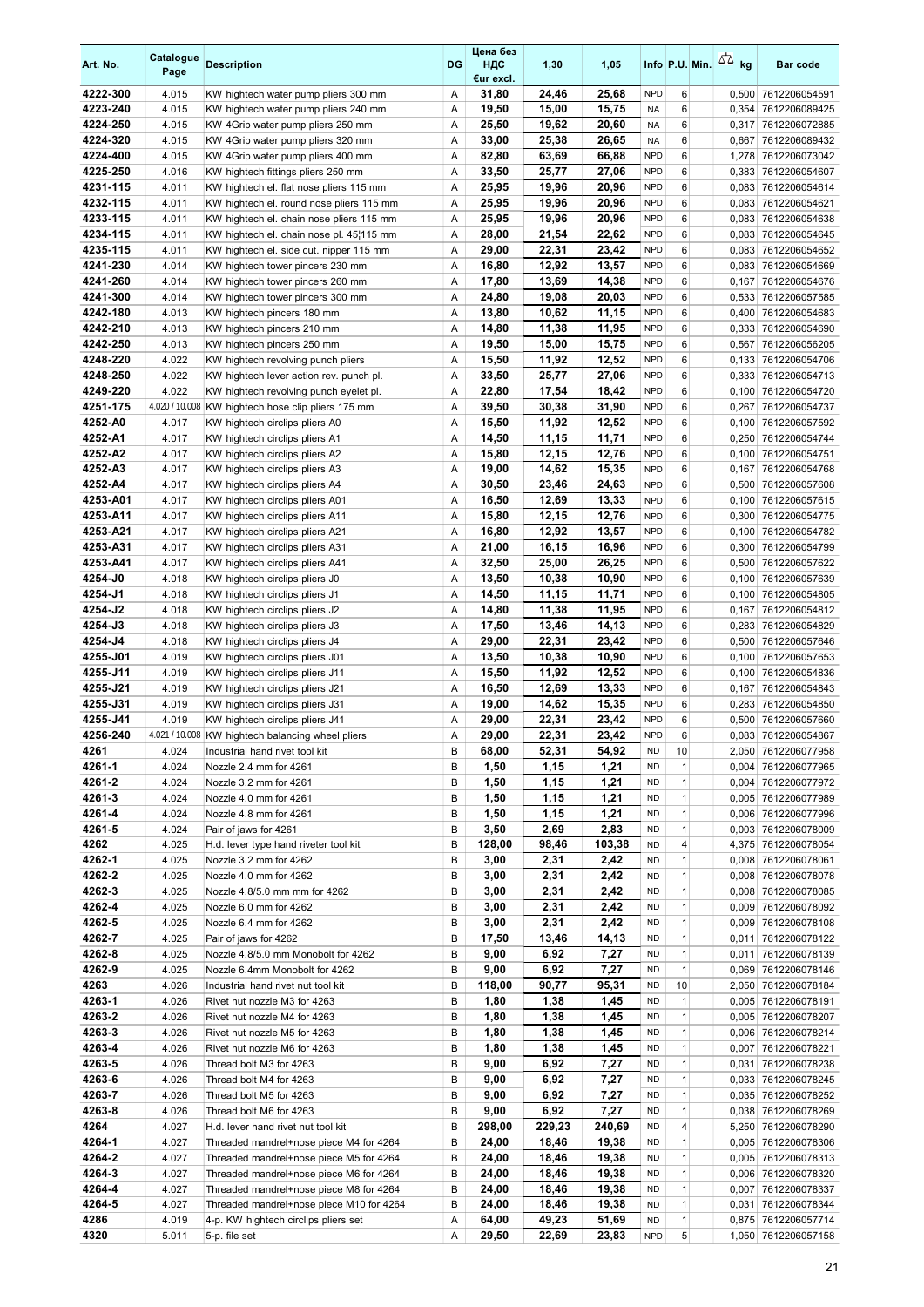| Art. No.               | Catalogue<br>Page | <b>Description</b>                                                                 | DG     | Цена без<br>ндс<br>€ur excl. | 1,30            | 1,05            |                          |                | Info P.U. Min. $\sqrt{2}$ kg | <b>Bar code</b>                            |
|------------------------|-------------------|------------------------------------------------------------------------------------|--------|------------------------------|-----------------|-----------------|--------------------------|----------------|------------------------------|--------------------------------------------|
| 4320-1                 | 5.010             | Flat file with ergokraft handle                                                    | Α      | 5,30                         | 4,08            | 4,28            | <b>NP</b>                | 6              |                              | 0,250 7612206057165                        |
| 4320-2                 | 5.010             | Half-round file with ergokraft handle                                              | A      | 6,60                         | 5,08            | 5,33            | <b>NP</b>                | 6              |                              | 0,250 7612206057172                        |
| 4320-3<br>4320-4       | 5.010             | Round file with ergokraft handle                                                   | Α      | 4,80                         | 3,69            | 3,88            | <b>NP</b><br><b>NP</b>   | 6<br>6         |                              | 0,250 7612206057189                        |
| 4320-5                 | 5.011<br>5.011    | Square file with ergokraft handle<br>Three-square file with ergokraft handle       | Α<br>A | 5,20<br>5,80                 | 4,00<br>4,46    | 4,20<br>4,68    | <b>NP</b>                | 6              |                              | 0,250 7612206057196<br>0,250 7612206057202 |
| 4321                   | 5.011             | 6-p. needle file set                                                               | Α      | 6,00                         | 4,62            | 4,85            | <b>NPD</b>               | 10             | 0,117                        | 7612206057219                              |
| 4322                   | 3.059             | 7-p. ergokraft remover and pick set                                                | Α      | 35,00                        | 26,92           | 28,27           | <b>NA</b>                | 24             |                              | 0,563 7612206082945                        |
| 4322-1                 | 3.058             | Cotter pin puller ergokraft                                                        | Α      | 6,50                         | 5,00            | 5,25            | <b>NA</b>                | 10             |                              | 0,085 7612206082952                        |
| 4322-2                 | 3.058             | Scraper awl ergokraft                                                              | A      | 6,50                         | 5,00            | 5,25            | <b>NA</b>                | 10             |                              | 0,085 7612206082969                        |
| 4322-3                 | 3.058             | Hose plucker ergokraft                                                             | Α      | 6,50                         | 5,00            | 5,25            | <b>NA</b>                | 10             | 0,085                        | 7612206082976                              |
| 4322-4                 | 3.058             | Mini full hook ergokraft                                                           | Α      | 2,50                         | 1,92            | 2,02            | <b>NA</b>                | 10             |                              | 0,030 7612206082983                        |
| 4322-5                 | 3.059             | Mini straight pick ergokraft                                                       | A      | 2,50                         | 1,92            | 2,02            | <b>NA</b>                | 10             |                              | 0,030 7612206082990                        |
| 4322-6                 | 3.059             | Mini 90° hook ergokraft                                                            | Α      | 2,50                         | 1,92            | 2,02            | <b>NA</b>                | 10             |                              | 0,030 7612206083003                        |
| 4322-7                 | 3.059             | Mini 90° small angle hook ergokraft                                                | Α      | 2,50                         | 1,92            | 2,02            | <b>NA</b>                | 10             |                              | 0,030 7612206083010                        |
| 4402-08                | 2.003             | CLICKRAFT LARGO ratchet wrench 8 mm                                                | Α      | 10,80                        | 8,31            | 8,72            | <b>NPD</b>               | 10             |                              | 0,080 7612206068185                        |
| 4402-09<br>4402-10     | 2.003<br>2.003    | CLICKRAFT LARGO ratchet wrench 9 mm<br>CLICKRAFT LARGO ratchet wrench 10 mm        | A<br>Α | 11,00<br>11,80               | 8,46<br>9,08    | 8,88<br>9,53    | <b>NPD</b><br><b>NPD</b> | 10<br>10       | 0,101                        | 0,090 7612206068000<br>7612206068017       |
| 4402-11                | 2.003             | CLICKRAFT LARGO ratchet wrench 11 mm                                               | Α      | 13,00                        | 10,00           | 10,50           | <b>NPD</b>               | 10             | 0,111                        | 7612206068024                              |
| 4402-12                | 2.003             | CLICKRAFT LARGO ratchet wrench 12 mm                                               | Α      | 13,50                        | 10,38           | 10,90           | <b>NPD</b>               | 10             |                              | 0,143 7612206068031                        |
| 4402-13                | 2.003             | CLICKRAFT LARGO ratchet wrench 13 mm                                               | Α      | 14,50                        | 11,15           | 11,71           | <b>NPD</b>               | 10             |                              | 0,163 7612206068048                        |
| 4402-14                | 2.003             | CLICKRAFT LARGO ratchet wrench 14 mm                                               | Α      | 15,00                        | 11,54           | 12,12           | <b>NPD</b>               | 10             |                              | 0,215 7612206068055                        |
| 4402-15                | 2.003             | CLICKRAFT LARGO ratchet wrench 15 mm                                               | Α      | 16,00                        | 12,31           | 12,92           | <b>NPD</b>               | 10             |                              | 0,225 7612206068062                        |
| 4402-16                | 2.003             | CLICKRAFT LARGO ratchet wrench 16 mm                                               | Α      | 18,00                        | 13,85           | 14,54           | <b>NPD</b>               | 10             |                              | 0.300 7612206068079                        |
| 4402-17                | 2.003             | CLICKRAFT LARGO ratchet wrench 17 mm                                               | Α      | 19,00                        | 14,62           | 15,35           | <b>NPD</b>               | 10             |                              | 0,320 7612206068086                        |
| 4402-18                | 2.003             | CLICKRAFT LARGO ratchet wrench 18 mm                                               | Α      | 20,00                        | 15,38           | 16,15           | <b>NPD</b>               | 10             |                              | 0,362 7612206068093                        |
| 4402-19                | 2.003             | CLICKRAFT LARGO ratchet wrench 19 mm                                               | Α      | 21,00                        | 16,15           | 16,96           | <b>NPD</b>               | 10             |                              | 0,372 7612206068109                        |
| 4402-20                | 2.003             | CLICKRAFT LARGO ratchet wrench 20 mm                                               | A      | 31,00                        | 23,85           | 25,04           | <b>NPD</b>               | 10             |                              | 0,425 7612206069946                        |
| 4402-21                | 2.003             | CLICKRAFT LARGO ratchet wrench 21 mm                                               | Α      | 32,00                        | 24,62           | 25,85           | <b>NPD</b><br><b>NPD</b> | 10             |                              | 0,435 7612206069953                        |
| 4402-22<br>4402-24     | 2.003<br>2.003    | CLICKRAFT LARGO ratchet wrench 22 mm<br>CLICKRAFT LARGO ratchet wrench 24 mm       | Α<br>Α | 35,00<br>37,50               | 26,92<br>28,85  | 28,27<br>30,29  | <b>NPD</b>               | 10<br>10       |                              | 0,445 7612206069960<br>0,630 7612206069977 |
| 4402-51                | 2.004             | 5-p. LARGO-CLICKRAFT-set                                                           | Α      | 88,00                        | 67,69           | 71,08           | <b>NPD</b>               | $\overline{4}$ |                              | 1,600 7612206068307                        |
| 4402-52                | 2.004             | 9-p. LARGO-CLICKRAFT-set                                                           | Α      | 138,00                       | 106,15          | 111,46          | <b>NPD</b>               | 4              |                              | 2,225 7612206068314                        |
| 4402-53                | 2.004             | 12-p. LARGO-CLICKRAFT-set                                                          | Α      | 178,00                       | 136,92          | 143,77          | <b>NPD</b>               | 4              |                              | 2,600 7612206068321                        |
| 4405-08                | 2.005             | CLICKRAFT LARGO 90 ratchet wrench 8 mm                                             | A      | 12,00                        | 9,23            | 9,69            | <b>NPD</b>               | 10             |                              | 0,083 7612206072144                        |
| 4405-09                | 2.005             | CLICKRAFT LARGO 90 ratchet wrench 9 mm                                             | Α      | 12,50                        | 9,62            | 10,10           | <b>NPD</b>               | 10             |                              | 0,096 7612206072151                        |
| 4405-10                | 2.005             | CLICKRAFT LARGO 90 ratchet wrench 10 mm                                            | Α      | 13,00                        | 10,00           | 10,50           | <b>NPD</b>               | 10             |                              | 0,109 7612206072168                        |
| 4405-11                | 2.005             | CLICKRAFT LARGO 90 ratchet wrench 11 mm                                            | Α      | 14,00                        | 10,77           | 11,31           | <b>NPD</b>               | 10             |                              | 0,128 7612206072175                        |
| 4405-12                | 2.005             | CLICKRAFT LARGO 90 ratchet wrench 12 mm                                            | Α      | 15,00                        | 11,54           | 12,12           | <b>NPD</b>               | 10             | 0,141                        | 7612206072182                              |
| 4405-13                | 2.005             | CLICKRAFT LARGO 90 ratchet wrench 13 mm                                            | Α      | 16,00                        | 12,31           | 12,92           | <b>NPD</b>               | 10             |                              | 0,159 7612206072199                        |
| 4405-14<br>4405-15     | 2.005<br>2.005    | CLICKRAFT LARGO 90 ratchet wrench 14 mm<br>CLICKRAFT LARGO 90 ratchet wrench 15 mm | A<br>A | 17,00<br>18,00               | 13,08<br>13,85  | 13,73<br>14,54  | <b>NPD</b><br><b>NPD</b> | 10<br>10       |                              | 0,175 7612206072205<br>0,215 7612206072212 |
| 4405-16                | 2.005             | CLICKRAFT LARGO 90 ratchet wrench 16 mm                                            | A      | 19,50                        | 15,00           | 15,75           | <b>NPD</b>               | 10             |                              | 0,224 7612206072229                        |
| 4405-17                | 2.005             | CLICKRAFT LARGO 90 ratchet wrench 17 mm                                            | Α      | 21,00                        | 16,15           | 16,96           | <b>NPD</b>               | 10             |                              | 0,264 7612206072236                        |
| 4405-18                | 2.005             | CLICKRAFT LARGO 90 ratchet wrench 18 mm                                            | Α      | 22,00                        | 16,92           | 17,77           | <b>NPD</b>               | 10             |                              | 0,278 7612206072243                        |
| 4405-19                | 2.005             | CLICKRAFT LARGO 90 ratchet wrench 19 mm                                            | Α      | 23,00                        | 17,69           | 18,58           | <b>NPD</b>               | 10             |                              | 0,362 7612206072250                        |
| 4700-0316              | 7.002             | Tape ruler w/magnet 2 sides 3 m x 16 mm                                            | Α      | 4,50                         | 3,46            | 3,63            | <b>NA</b>                | 12             |                              | 0,174 7612206081122                        |
| 4701-0316              | 7.002             | Tape ruler chrome plated 3 m x 16 mm                                               | Α      | 5,00                         | 3,85            | 4,04            | <b>ND</b>                | 12             |                              | 0,125 7612206072991                        |
| 4701-0519              | 7.002             | Tape ruler chrome plated 5 m x 19 mm                                               | Α      | 7,80                         | 6,00            | 6,30            | <b>NPD</b>               | 6              |                              | 0,250 7612206073004                        |
| 4701-0525              | 7.002             | Tape ruler chrome plated 5 m x 25 mm                                               | Α      | 9,50                         | 7,31            | 7,67            | <b>NPD</b>               | 6              |                              | 0,271 7612206074353                        |
| 4701-0825              | 7.002             | Tape ruler chrome plated 8 m x 25 mm                                               | Α      | 12,80                        | 9,85            | 10,34           | <b>NPD</b>               | 6              |                              | 0,417 7612206073011                        |
| 4701-1025              | 7.002             | Tape ruler chrome plated 10 m x 25 mm                                              | Α      | 14,50                        | 11,15           | 11,71           | <b>ND</b>                | 6              |                              | 0,472 7612206074360                        |
| 4702-0316<br>4703-0316 | 7.003<br>7.002    | Tape ruler with window 3 m x 16 mm<br>Tape ruler ABS 3 m x 16 mm                   | Α<br>Α | 7,00<br>4,50                 | 5,38<br>3,46    | 5,65<br>3,63    | <b>ND</b><br><b>NPD</b>  | 12<br>12       |                              | 0,139 7612206073028<br>0,125 7612206074377 |
| 4703-0519              | 7.002             | Tape ruler ABS 5 m x 19 mm                                                         | Α      | 6,80                         | 5,23            | 5,49            | <b>NA</b>                | 6              |                              | 0,250 7612206074384                        |
| 4703-0525              | 7.002             | Tape ruler ABS 5 m x 25 mm                                                         | Α      | 8,00                         | 6,15            | 6,46            | <b>NA</b>                | 6              |                              | 0,271 7612206074391                        |
| 4703-0825              | 7.002             | Tape ruler ABS 8 m x 25 mm                                                         | Α      | 10,50                        | 8,08            | 8,48            | NA                       | 6              |                              | 0,417 7612206074407                        |
| 4704-0319              | 7.003             | Tape ruler ABS/rubber 2sides 3 m x 19 mm                                           | Α      | 7,00                         | 5,38            | 5,65            | <b>ND</b>                | 12             |                              | 0,139 7612206074452                        |
| 4704-0525              | 7.003             | Tape ruler ABS/rubber 2sides 5 m x 25 mm                                           | Α      | 9,80                         | 7,54            | 7,92            | <b>ND</b>                | 6              |                              | 0,271 7612206074469                        |
| 4704-0825              | 7.003             | Tape ruler ABS/rubber 2sides 8 m x 25 mm                                           | Α      | 12,80                        | 9,85            | 10,34           | ND                       | 6              |                              | 0,417 7612206074476                        |
| 4705-0319              | 7.003             | Tape ruler stainless steel 3 m x 19 mm                                             | Α      | 7,50                         | 5,77            | 6,06            | ND                       | 12             |                              | 0,139 7612206074414                        |
| 4705-0519              | 7.003             | Tape ruler stainless steel 5 m x 19 mm                                             | Α      | 9,80                         | 7,54            | 7,92            | <b>ND</b>                | 6              |                              | 0,250 7612206074421                        |
| 4705-0525<br>4705-0825 | 7.003<br>7.003    | Tape ruler stainless steel 5 m x 25 mm<br>Tape ruler stainless steel 8 m x 25 mm   | Α<br>Α | 11,00<br>14,80               | 8,46<br>11,38   | 8,88<br>11,95   | <b>ND</b><br><b>ND</b>   | 6<br>6         |                              | 0,271 7612206074438<br>0,417 7612206074445 |
| 4711-3013              | 7.004             | Long steel tape 30 m                                                               | Α      | 28,00                        | 21,54           | 22,62           | <b>NPD</b>               | 6              |                              | 0,708 7612206074506                        |
| 4711-5013              | 7.004             | Long steel tape 50 m                                                               | Α      | 38,00                        | 29,23           | 30,69           | <b>NPD</b>               | 6              |                              | 1,222 7612206074513                        |
| 4712-109.5             | 7.004             | Long steel tape 10 m                                                               | Α      | 12,80                        | 9,85            | 10,34           | NPD                      | 6              |                              | 0,264 7612206074483                        |
| 4712-209.5             | 7.004             | Long steel tape 20 m                                                               | Α      | 16,80                        | 12,92           | 13,57           | ND                       | 6              |                              | 0,333 7612206074490                        |
| 4715-3013              | 7.004             | Long fiberglas tape 30 m                                                           | Α      | 22,50                        | 17,31           | 18,17           | <b>NPD</b>               | 6              |                              | 0,708 7612206074520                        |
| 4715-5013              | 7.004             | Long fiberglas tape 50 m                                                           | Α      | 29,80                        | 22,92           | 24,07           | <b>NPD</b>               | 6              |                              | 1,222 7612206074537                        |
| 4716-1013              | 7.004             | Long fiberglas tape 10 m                                                           | Α      | 11,80                        | 9,08            | 9,53            | <b>NPD</b>               | 6              |                              | 0,292 7612206074544                        |
| 4716-2013              | 7.004             | Long fiberglas tape 20 m                                                           | Α      | 14,80                        | 11,38           | 11,95           | <b>NPD</b>               | 6              |                              | 0,417 7612206074551                        |
| 4900-01B               | 1.006             | 66-p. 1/4" COMPLETO socket wrench set                                              | B      | 128,00                       | 98,46           | 103,38          | N PR<br>N PR             | 3<br>10        |                              | 2,300 7612206066907                        |
| 4900-01K<br>4900-02B   | 1.061<br>1.006    | 66-p. 1/4" COMPLETO socket wrench case<br>33-p. 3/8" COMPLETO socket wrench set    | В<br>B | 138,00<br>108,00             | 106,15<br>83,08 | 111,46<br>87,23 | N <sub>PR</sub>          | 3              |                              | 3,360 7612206076678<br>3,233 7612206066914 |
|                        |                   |                                                                                    |        |                              |                 |                 |                          |                |                              |                                            |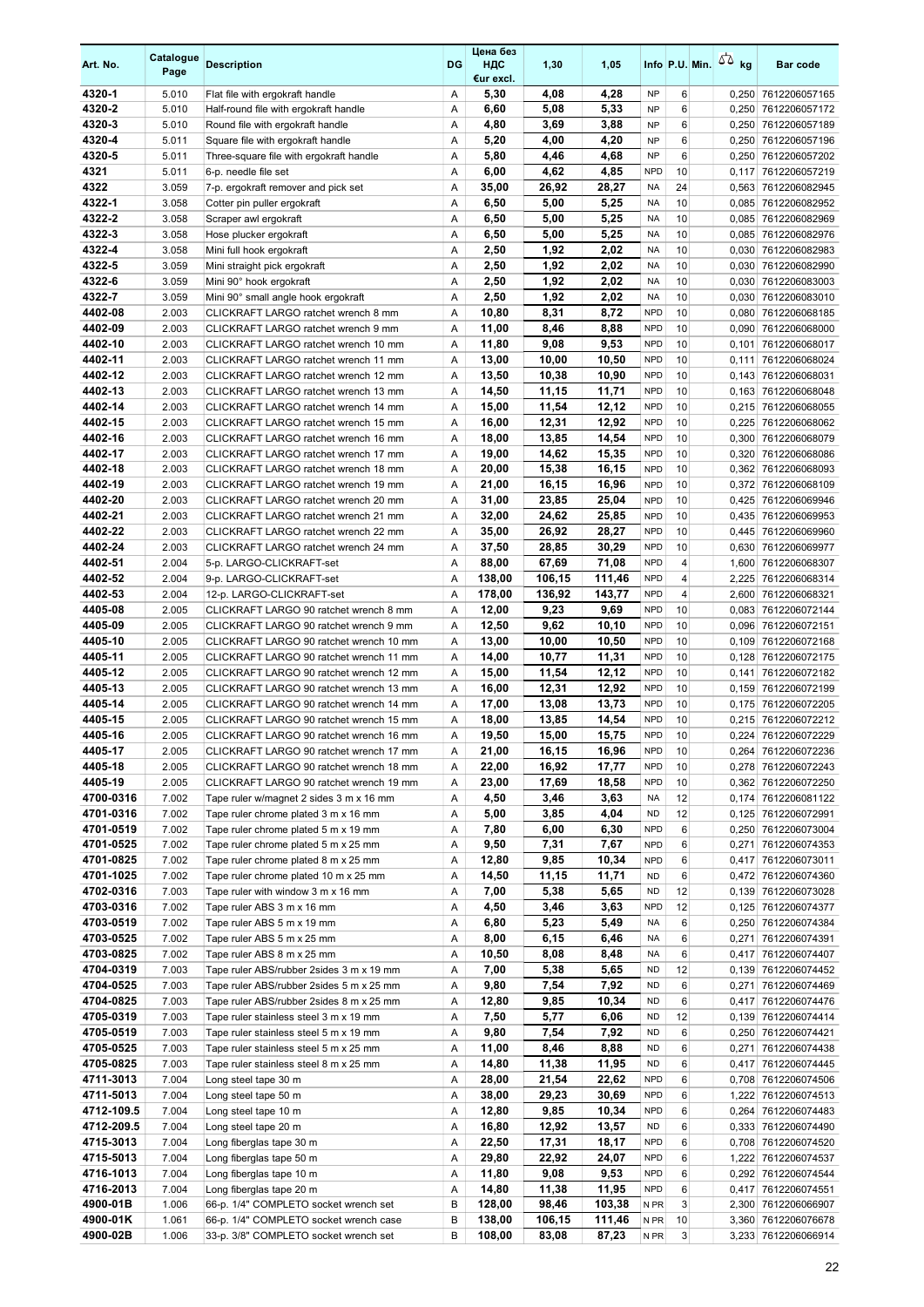| Art. No.             | Catalogue<br>Page      | <b>Description</b>                                                              | DG     | Цена без<br>НДС<br>€ur excl. | 1,30             | 1,05             |                          |         | Info P.U. Min. | $50 \text{ kg}$ | <b>Bar code</b>                            |
|----------------------|------------------------|---------------------------------------------------------------------------------|--------|------------------------------|------------------|------------------|--------------------------|---------|----------------|-----------------|--------------------------------------------|
| 4900-02K             | 1.061                  | 33-p. 3/8" COMPLETO socket wrench case                                          | в      | 118,00                       | 90,77            | 95,31            | N <sub>PR</sub>          | 10      |                |                 | 4,293 7612206076685                        |
| 4900-03B             | 1.007                  | 27-p. 1/2" COMPLETO socket wrench set                                           | B      | 128,00                       | 98,46            | 103,38           | N <sub>PR</sub>          | 3       |                |                 | 4,500 7612206066921                        |
| 4900-03K             | 1.062                  | 27-p. 1/2" COMPLETO socket wrench case                                          | B      | 138,00                       | 106,15           | 111,46           | <b>NPD</b>               | 10      |                |                 | 5,560 7612206076692                        |
| 4900-04B<br>4900-04K | 1.017<br>3.007         | 11-p. COMPLETO screwdriver set                                                  | B<br>B | 55,00<br>65,00               | 42,31<br>50,00   | 44,42<br>52,50   | <b>NPD</b><br><b>NPD</b> | 3<br>10 |                |                 | 1,500 7612206066938<br>2,560 7612206076708 |
| 4900-05B             | 1.018                  | 11-p. COMPLETO screwdriver case<br>14-p. COMPLETO screwdriver set               | B      | 58,00                        | 44,62            | 46,85            | <b>NPD</b>               | 3       |                |                 | 1,533 7612206066945                        |
| 4900-05K             | 3.007                  | 14-p. COMPLETO screwdriver case                                                 | B      | 68,00                        | 52,31            | 54,92            | <b>NPD</b>               | 10      |                |                 | 2,593 7612206076715                        |
| 4900-06B             | 1.026                  | 11-p. COMPLETO striking tool set                                                | B      | 78,00                        | 60,00            | 63,00            | <b>ND</b>                | 3       |                |                 | 2,400 7612206066952                        |
| 4900-07B             | 1.022                  | 4-p. COMPLETO pliers set                                                        | B      | 68,00                        | 52,31            | 54,92            | <b>ND</b>                | 3       |                |                 | 1,900 7612206066969                        |
| 4900-08B             | 1.023                  | 4-p. COMPLETO universal pliers set                                              | B      | 65,00                        | 50,00            | 52,50            | <b>NPD</b>               | 3       |                | 2,200           | 7612206066976                              |
| 4900-09B             | 1.024                  | 4-p. COMPLETO circlips pliers set                                               | B      | 55,00                        | 42,31            | 44.42            | <b>NPD</b>               | 3       |                |                 | 1,500 7612206066983                        |
| 4900-10B<br>4900-11B | 1.025                  | 11-p. COMPLETO file set                                                         | B<br>B | 55,00                        | 42,31            | 44,42<br>44,42   | <b>NPD</b><br><b>NPD</b> | 3<br>3  |                |                 | 1,800 7612206066990                        |
| 4900-12B             | 1.025<br>1.026         | 22-p. COMPLETO cutting tool set<br>9-p. COMPLETO measuring tool set             | B      | 55,00<br>115,00              | 42,31<br>88,46   | 92,88            | <b>NPD</b>               | 3       |                |                 | 1,900 7612206067003<br>1,800 7612206067010 |
| 4900-12K             | 7.008                  | 9-p. COMPLETO measuring tool case                                               | B      | 125,00                       | 96,15            | 100,96           | <b>ND</b>                | 10      |                |                 | 2,860 7612206076814                        |
| 4900-13B             | 1.009                  | 31-p. COMPLETO comb. wr. hex./TX key set                                        | B      | 88,00                        | 67,69            | 71,08            | <b>NPD</b>               | 3       |                |                 | 2,900 7612206067027                        |
| 4900-14B             | 1.010                  | 8-p. COMPLETO comb. wrench set                                                  | B      | 58,00                        | 44,62            | 46,85            | <b>ND</b>                | 3       |                |                 | 2,400 7612206067034                        |
| 4900-15B             | 1.014                  | 11-p. COMPLETO double offset wr. set                                            | B      | 98,00                        | 75,38            | 79,15            | <b>ND</b>                | 3       |                | 3,200           | 7612206067041                              |
| 4900-15K             | 2.029                  | 11-p. COMPLETO double offcase wr. case                                          | B      | 108,00                       | 83,08            | 87,23            | <b>ND</b>                | 10      |                |                 | 4,260 7612206076814                        |
| 4900-16B             | 1.014                  | 10-p. COMPLETO double open wrench set                                           | B      | 68,00                        | 52,31            | 54,92            | <b>NPD</b>               | 3       |                |                 | 2,800 7612206063005                        |
| 4900-17B<br>4900-17K | 1.011<br>2.008         | 19-p. COMPLETO CLICKRAFT set<br>19-p. COMPLETO CLICKRAFT case                   | B<br>B | 188,00<br>198,00             | 144,62<br>152,31 | 151,85<br>159,92 | <b>NPD</b><br><b>NA</b>  | 3<br>10 |                |                 | 2.200 7612206067065<br>3,260 7612206076838 |
| 4900-18B             | 1.015                  | 13-p. COMPLETO elb. mil. open wr. set                                           | B      | 118,00                       | 90,77            | 95,31            | <b>ND</b>                | 3       |                |                 | 4,000 7612206067072                        |
| 4900-18K             | 2.037                  | 13-p. COMPLETO elb. mil. open wr. case                                          | B      | 128,00                       | 98,46            | 103,38           | <b>NPD</b>               | 10      |                |                 | 5,060 7612206076845                        |
| 4900-19B             | 1.021                  | 85-p. COMPLETO special bit + driver set                                         | B      | 138,00                       | 106,15           | 111,46           | <b>ND</b>                | 3       |                |                 | 3,200 7612206067089                        |
| 4900-20B             | 1.009                  | 71-p. COMPLETO spec. socket + bit set                                           | B      | 128,00                       | 98,46            | 103,38           | <b>ND</b>                | 3       |                |                 | 5,000 7612206067096                        |
| 4900-21B             | 1.024                  | 5-p. COMPLETO angle wr. + pliers set                                            | B      | 78,00                        | 60,00            | 63,00            | <b>ND</b>                | 3       |                |                 | 2,500 7612206067102                        |
| 4900-23B             | 1.016                  | 19-p. COMPLETO straight box wrench set                                          | B      | 198,00                       | 152,31           | 159,92           | <b>ND</b>                | 3       |                | 3,000           | 7612206067126                              |
| 4900-25B             | 1.019                  | 7-p. COMPLETO ballpt. T-screwdriver set                                         | B      | 58,00                        | 44,62            | 46,85            | <b>ND</b>                | 3       |                |                 | 1,600 7612206067140                        |
| 4900-25K<br>4900-26B | 3.015<br>1.019         | 7-p. COMPLETO ballpt. T-screwdriver case<br>7-p. COMPLETO TX T-screwdriver set  | B<br>В | 68,00<br>58,00               | 52,31<br>44,62   | 54,92<br>46,85   | <b>ND</b><br><b>ND</b>   | 10<br>3 |                |                 | 2,660 7612206076890<br>1,400 7612206067157 |
| 4900-26K             | 3.016                  | 7-p. COMPLETO TX T-screwdriver case                                             | B      | 68,00                        | 52,31            | 54,92            | <b>ND</b>                | 10      |                |                 | 2,460 7612206076906                        |
| 4900-27B             | 1.017                  | 9-p. COMPLETO double flex socket wr. set                                        | B      | 98,00                        | 75,38            | 79,15            | <b>NPD</b>               | 3       |                |                 | 2,300 7612206067164                        |
| 4900-28B             | 1.012                  | 12-p. COMPLETO LARGO 90 CLICKRAFT set                                           | B      | 188,00                       | 144,62           | 151,85           | <b>NPD</b>               | 3       |                |                 | 2,200 7612206072137                        |
| 4900-28K             | 2.005                  | 12-p. COMPLETO LARGO 90 CLICKRAFT case                                          | B      | 198,00                       | 152,31           | 159,92           | <b>NPD</b>               | 10      |                |                 | 3,260 7612206076920                        |
| 4900-29B             | 1.007                  | 50-p. COMPLETO inch socket wr.+tool-set                                         | B      | 138,00                       | 106,15           | 111,46           | <b>NPD</b>               | 3       |                | 2,967           | 7612206074254                              |
| 4900-29K             | 1.062                  | 50-p. COMPLETO inch socket wr.+tool-case                                        | B      | 148,00                       | 113,85           | 119,54           | <b>NPD</b>               | 10      |                | 4,027           | 7612206076937                              |
| 4900-30B<br>4900-30K | 1.010 / 2.025<br>2.025 | 14-p. COMPLETO inch spanner set                                                 | B<br>B | 128,00<br>138,00             | 98,46<br>106,15  | 103,38<br>111,46 | <b>NPD</b><br><b>NPD</b> | 3<br>10 |                |                 | 3,300 7612206074261<br>4,360 7612206076944 |
| 4900-31B             | 1.018                  | 14-p. COMPLETO inch spanner case<br>8-p. COMPLETO socket nut driver set         | B      | 55,00                        | 42,31            | 44,42            | <b>NPD</b>               | 3       |                |                 | 1,533 7612206074834                        |
| 4900-31K             | 3.008                  | 8-p. COMPLETO socket nut driver case                                            | B      | 65,00                        | 50,00            | 52,50            | <b>NPD</b>               | 10      |                |                 | 2,593 7612206076951                        |
| 4900-32B             | 1.016                  | 19-p. COMPLETO special wrench set                                               | B      | 198.00                       | 152.31           | 159.92           | <b>ND</b>                | 3       |                |                 | 1.900 7612206067119                        |
| 4900-33B             | 1.021                  | 4-p. COMPLETO hightech pliers set                                               | B      | 98,00                        | 75,38            | 79,15            | <b>NPD</b>               | 3       |                |                 | 1,900 7612206077033                        |
| 4900-34B             | 1.027                  | 40-p. COMPLETO drill tap + die set                                              | B      | 188,00                       | 144,62           | 151,85           | <b>NPD</b>               | 3       |                |                 | 2,457 7612206074971                        |
| 4900-34K             | 8.019                  | 40-p. COMPLETO drill tap + die case                                             | В      | 198,00                       | 152,31           | 159,92           | <b>NPD</b>               | 10      |                |                 | 3,517 7612206075640                        |
| 4900-35B             | 1.020                  | 9-p. COMPLETO hex. T-handle wrench set                                          | B      | 78,00                        | 60,00            | 63,00            | <b>NPD</b><br><b>NPD</b> | 3       |                |                 | 1,667 7612206074674                        |
| 4900-35K<br>4900-36B | 2.050<br>1.020         | 9-p. COMPLETO hex. T-handle wrench case<br>9-p. COMPLETO TX T-handle wrench set | B<br>B | 88,00<br>78,00               | 67,69<br>60,00   | 71,08<br>63,00   | <b>NPD</b>               | 10<br>3 |                |                 | 2,727 7612206076982<br>1,667 7612206074780 |
| 4900-36K             | 2.050                  | 9-p. COMPLETO TX T-handle wrench case                                           | В      | 88,00                        | 67,69            | 71,08            | <b>NPD</b>               | 10      |                |                 | 2,727 7612206076999                        |
| 4900-37B             | 1.030 / 9.014          | COMPLETO small parts tray                                                       | B      | 22,00                        | 16,92            | 17,77            | <b>NPD</b>               | 3       |                |                 | 0,133 7612206077040                        |
| 4900-37K             | 9.014                  | COMPLETO small parts case                                                       | B      | 32,00                        | 24,62            | 25,85            | <b>NPD</b>               | 10      |                |                 | 1,193 7612206077002                        |
| 4900-38B             | 1.008                  | 33-p. COMPLETO bit-socket set                                                   | B      | 128,00                       | 98,46            | 103,38           | <b>NA</b>                | 3       |                |                 | 3,500 7612206079310                        |
| 4900-39B             | 1.027 / 8.024          | 16-p. COMPLETO hole saw tray HSS-bimet.                                         | B      | 108,00                       | 83,08            | 87,23            | NA                       | 3       |                |                 | 2,833 7612206080729                        |
| 4900-39K             | 8.024                  | 16-p. COMPLETO hole saw case HSS-bimet.                                         | B      | 118,00                       | 90,77            | 95,31            | NA                       | 10      |                |                 | 3,893 7612206081412                        |
| 4900-40B<br>4900-40K | 1.011<br>2.011         | 15-p. COMPLETO double CLICKRAFT set<br>15-p. COMPLETO double CLICKRAFT case     | B<br>B | 188,00<br>198,00             | 144,62<br>152,31 | 151,85<br>159,92 | <b>NA</b><br>NA          | 3<br>10 |                |                 | 2,200 7612206082624<br>3,260 7612206089579 |
| 4900-41B             | 1.013                  | 12-p. COMPLETO CLICKRAFT >< tray                                                | B      | 258,00                       | 198,46           | 208,38           | NA                       | 3       |                |                 | 2,267 7612206082495                        |
| 4900-41K             | 2.019                  | 12-p. COMPLETO CLICKRAFT >< case                                                | B      | 268,00                       | 206,15           | 216,46           | <b>NA</b>                | 10      |                |                 | 3,327 7612206086929                        |
| 4900-42B             | 1.023                  | 4-p. COMPLETO ergokraft VDE-pliers set                                          | B      | 88,00                        | 67,69            | 71,08            | <b>NA</b>                | 3       |                |                 | 1,900 7612206082648                        |
| 4900-43B             | 1.022                  | 4-p. COMPLETO hightech VDE-pliers set                                           | B      | 118,00                       | 90,77            | 95,31            | NA                       | 3       |                |                 | 1,900 7612206082655                        |
| 4900-44B             | 1.028                  | KRAFTWERK endoscope 300K pixel 5.5 mm                                           | D      | 585,00                       | 450,00           | 472,50           | NA                       | 3       |                |                 | 0,833 7612206086219                        |
| 4900-44K             | 7.009                  | KRAFTWERK endoscope 300K pixel 5.5 mm                                           | D      | 595,00                       | 457,69           | 480,58           | <b>NA</b>                | 10      |                |                 | 2,233 7612206086936                        |
| 4900-45B<br>4900-45K | 1.029                  | KRAFTWERK video-endoscope 300K p. 5.5 mm                                        | D      | 885,00                       | 680,77           | 714,81           | <b>NA</b><br>NA          | 3<br>10 |                |                 | 1,167 7612206086226                        |
| 4900-45-01           | 7.010<br>7.009         | KRAFTWERK video-endoscope 300K p. 5.5 mm<br>Side view mirror 45°-90°            | D<br>D | 895,00<br>48,00              | 688,46<br>36,92  | 722,88<br>38,77  | NA                       | 10      |                |                 | 2,567 7612206086943<br>0,023 7612206086349 |
| 4900-45-02           | 7.009                  | Side view mirror 35°-110°                                                       | D      | 48,00                        | 36,92            | 38,77            | <b>NA</b>                | 10      |                |                 | 0,023 7612206086356                        |
| 4900-45-03           | 7.009                  | Side view mirror 60°-120°                                                       | D      | 48,00                        | 36,92            | 38,77            | <b>NA</b>                | 10      |                |                 | 0,023 7612206086363                        |
| 4900-46B             | 1.013                  | 14-p. flex. COMPLETO CLICKRAFT set                                              | B      | 228,00                       | 175,38           | 184,15           | <b>NA</b>                | 10      |                |                 | 2,800 7612206086851                        |
| 4900-46K             | 2.016                  | 14-p. flex. COMPLETO CLICKRAFT case                                             | B      | 238,00                       | 183,08           | 192,23           | <b>NA</b>                | 10      |                |                 | 3,327 7612206089562                        |
| 4900-47B             | 1.012                  | 14-p. rev. COMPLETO CLICKRAFT set                                               | B      | 218,00                       | 167,69           | 176,08           | <b>NA</b>                | 3       |                |                 | 2,700 7612206086868                        |
| 4900-47K             | 2.014                  | 14-p. rev. COMPLETO CLICKRAFT case                                              | B      | 228,00                       | 175,38           | 184,15           | <b>NA</b>                | 10      |                |                 | 3,327 7612206089555                        |
| 4900-48B<br>4900-48K | 1.015<br>2.035         | 13-p. COMPLETO elb. mil. open wr. Set<br>13-p. COMPLETO elb. mil. open wr. case | B<br>B | 118,00<br>128,00             | 90,77<br>98,46   | 95,31<br>103,38  | NA<br>NA                 | 3<br>10 |                |                 | 4,000 7612206086875<br>5,060 7612206089623 |
| 4900-49B             | 1.008                  | 38-p. GearRatchet tray COMPLETO                                                 | B      | 178,00                       | 136,92           | 143,77           | <b>NA</b>                | 3       |                |                 | 3,300 7612206086882                        |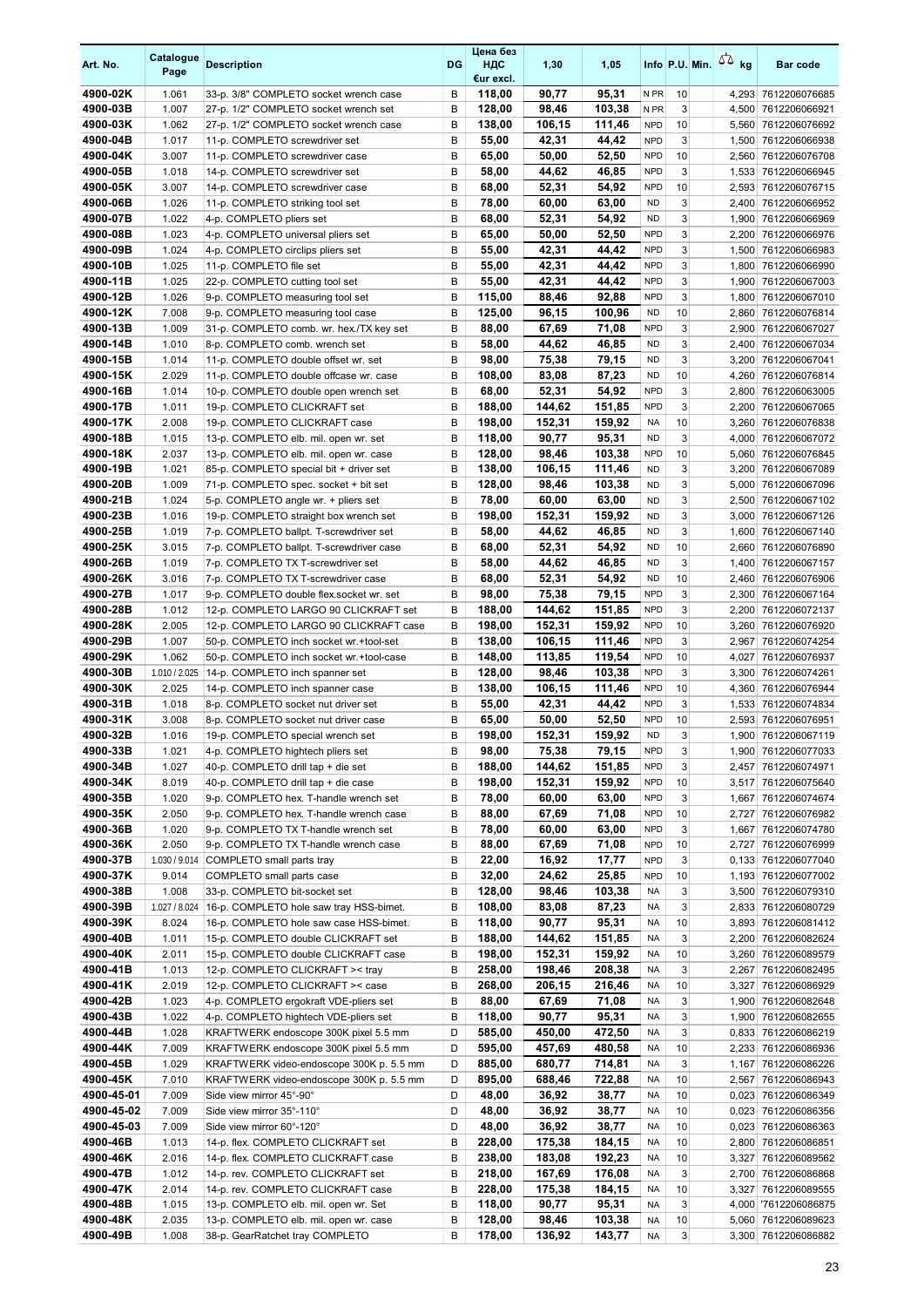| Art. No.           | Catalogue<br>Page | <b>Description</b>                                                                   | DG     | Цена без<br>НДС<br>€ur excl. | 1,30             | 1,05             |                          |                              | Info P.U. Min. $\sqrt{2}$ kg | <b>Bar code</b>                             |
|--------------------|-------------------|--------------------------------------------------------------------------------------|--------|------------------------------|------------------|------------------|--------------------------|------------------------------|------------------------------|---------------------------------------------|
| 4900-49K           | 1.067             | 38-p. GearRatchet case COMPLETO                                                      | B      | 188,00                       | 144,62           | 151,85           | <b>NA</b>                | 10                           |                              | 4,360 7612206087827                         |
| 4900-50B           | 3.011             | 13-p.COMPLETO Swiss Norm screwdriver set                                             | B      | 58,00                        | 44,62            | 46,85            | <b>NA</b>                | 3                            |                              | 1,533 7612206089593                         |
| 4900-50K           | 3.011             | 13-p.COMPLETO Swiss Norm screwdriver set                                             | B      | 68,00                        | 52,31            | 54,92            | <b>NA</b>                | 3                            |                              | 1,533 7612206089593                         |
| 4900K              | 9.014             | ABS blow mould case COMPLETO empty                                                   | B      | 22,00                        | 16,92            | 17,77            | NP/R                     | 10                           |                              | 1,400 7612206072328                         |
| 4900T              | 9.025             | COMPLETO tool case                                                                   | B      | 148,00                       | 113,85           | 119,54           | <b>NA</b>                | $\mathbf{1}$                 |                              | 6,200 7612206089630                         |
| 4900TS             | 9.025             | COMPLETO tool case                                                                   | B      | 179,50                       | 138,08           | 144,98           | <b>NA</b>                | $\mathbf{1}$                 | 7,500                        | 7612206089777                               |
| 4902-01            | 1.031             | 154-p. COMPLETO EVA socket wrench set                                                | B      | 358,00                       | 275,38           | 289,15           | <b>NA</b>                | $\mathbf{1}$                 |                              | 7,070 7612206089302                         |
| 4902-02            | 1.032             | 45-p. COMPLETO EVA wrench set                                                        | B      | 298,00                       | 229,23           | 240,69           | <b>NA</b>                | $\mathbf{1}$                 |                              | 7,440 7612206089319                         |
| 4902-03            | 1.032             | 13-p. COMPLETO EVA pliers set                                                        | B      | 198,00                       | 152,31           | 159,92           | <b>NA</b>                | $\mathbf{1}$                 |                              | 3,480 7612206089326                         |
| 4902-04            | 1.033             | 21-p. COMPLETO EVA screwdriver set                                                   | B      | 98,00                        | 75,38            | 79,15            | <b>NA</b>                | $\mathbf{1}$                 |                              | 2,230 7612206089333                         |
| 4902-05<br>4902-06 | 1.033             | 40-p.striking/measuring/cutting tool set                                             | B<br>B | 178,00                       | 136,92           | 143,77<br>111.46 | <b>NA</b>                | $\mathbf{1}$<br>$\mathbf{1}$ |                              | 3,190 7612206089340                         |
| 4902-07            | 1.034             | 35-p. COMPLETO file, saw, drill bit set EVA                                          | B      | 138,00                       | 106,15           |                  | <b>NA</b><br><b>NA</b>   | $\mathbf{1}$                 |                              | 3,120 7612206089357                         |
| 4911               | 1.034<br>1.003    | 12-pc. long T-type universal socket set<br>191-p.tool-assortment COMPLETO 3 drawers  | B      | 188,00<br>555,00             | 144,62<br>426,92 | 151,85<br>448,27 | <b>NPD</b>               | $\mathbf{1}$                 |                              | 6,470 7612206089494<br>21,600 7612206077064 |
| 4917               | 1.030             | 308-p.tool-ass. COMPLETO EVA 6 drawers                                               | B      | 1 250,00                     | 961,54           | 1 009,62         | <b>NA</b>                | $\mathbf{1}$                 |                              | 30,500 7612206089753                        |
| 4970               |                   | 4.031 / 10.010 15-pc. special ratchet pliers + tip set                               | D      | 158,00                       | 121,54           | 127,62           | <b>SO</b>                | $\overline{4}$               |                              | 3,750 7612206067973                         |
| 4971-4             | 10.007            | 2 + 3 jaws gear puller 102 mm                                                        | A      | 68,00                        | 52,31            | 54,92            | <b>NA</b>                | 16                           |                              | 1,406 7612206079280                         |
| 4971-7             | 10.007            | 2 + 3 jaws gear puller 178 mm                                                        | Α      | 128,00                       | 98,46            | 103,38           | <b>NA</b>                | $\boldsymbol{6}$             |                              | 3,083 7612206079297                         |
| 4997               | 10.013            | Flex LED light + laser pointer                                                       | Α      | 5,50                         | 4,23             | 4,44             | <b>NA</b>                | 20                           |                              | 0,068 7612206077941                         |
| 4998               | 10.013            | <b>KRAFTWERK lite, Torch light</b>                                                   | Α      | 6,00                         | 4,62             | 4,85             | <b>NPD</b>               | 30                           |                              | 0,067 7612206057301                         |
| 4999               | 10.013            | <b>KRAFTWERK LED torch light</b>                                                     | Α      | 16,80                        | 12,92            | 13,57            | <b>NPD</b>               | 20                           | 0,140                        | 7612206066150                               |
| 5001               | 1.063             | 22-p. 1/4" dr. socket wrench module                                                  | Α      | 44,00                        | 33,85            | 35,54            | <b>NPD</b>               | 10                           |                              | 0,800 7612206056281                         |
| 5002               | 3.049             | 45-p. 1/4" bit-module                                                                | Α      | 22,00                        | 16,92            | 17,77            | <b>NPD</b>               | 20                           |                              | 0,385 7612206056298                         |
| 5003               | 1.063             | 12-p. 1/4" dr. deep socket module                                                    | Α      | 19,80                        | 15,23            | 15,99            | <b>NPD</b>               | 10                           |                              | 0,515 7612206056304                         |
| 5004               | 1.064             | 12-p. 1/4" dr. bit-socket module                                                     | Α      | 22,00                        | 16,92            | 17,77            | <b>NPD</b>               | 20                           |                              | 0,260 7612206056311                         |
| 5005               | 1.064             | 12-p. 1/4" dr. bit-socket module                                                     | Α      | 22,00                        | 16,92            | 17,77            | <b>NPD</b>               | 20                           |                              | 0,255 7612206056328                         |
| 5007               | 1.065             | 26-p. 1/2" dr. socket wrench module                                                  | Α      | 108,00                       | 83,08            | 87,23            | <b>NPD</b>               | $\overline{2}$               |                              | 4,125 7612206056342                         |
| 5008               | 1.065             | 11-p. 1/2" dr. deep socket module                                                    | A      | 39,50                        | 30,38            | 31,90            | <b>NPD</b>               | $\overline{4}$               |                              | 1,825 7612206056359                         |
| 5010               | 3.007             | 12-p. ergokraft screwdriver module                                                   | Α      | 48,00                        | 36,92            | 38,77            | <b>NPD</b>               | 10                           |                              | 1,370 7612206056373                         |
| 5011               | 2.024             | 12-p. combination wrench module                                                      | Α      | 59,50                        | 45,77            | 48,06            | <b>NPD</b>               | 5                            |                              | 1,710 7612206056380                         |
| 5406-320           | 4.016             | Pipe wrench Swedish type 1" S-type 45°                                               | Α      | 18,00                        | 13,85            | 14,54            | <b>NPD</b>               | 24                           |                              | 0,875 7612206074100                         |
| 5406-420           | 4.016             | Pipe wr. Swedish type 1-1/2" S-type 45°                                              | Α      | 26,00                        | 20,00            | 21,00            | <b>ND</b>                | 12                           |                              | 1,583 7612206074117                         |
| 5406-540           | 4.016             | Pipe wr. Swedish type 2" S-type 45°                                                  | Α      | 39,50                        | 30,38            | 31,90            | <b>NPD</b>               | 8                            |                              | 2,563 7612206074124                         |
| 5418-300           | 4.028             | Strap wrench                                                                         | Α      | 25,00                        | 19,23            | 20,19            | <b>ND</b>                | 6                            |                              | 0,667 7612206073080                         |
| 5431               | 5.005             | Mini tubing cutter copper 22 mm                                                      | A      | 7,50                         | 5,77             | 6,06             | <b>ND</b>                | 50                           |                              | 0,115 7612206073097                         |
| 5432               | 5.005             | General tubing cutter 32 mm                                                          | Α      | 9,80                         | 7,54             | 7,92             | <b>ND</b>                | 12                           |                              | 0,306 7612206073073                         |
| 5433               | 5.005             | Mini tubing cutter copper 3-30 mm                                                    | Α      | 12,50                        | 9,62             | 10,10            | <b>ND</b>                | 50                           |                              | 0,115 7612206074315                         |
| 5434               | 5.006             | Telescope copper tubing cutter 6-42 mm                                               | Α      | 29,50                        | 22,69            | 23,83            | <b>ND</b>                | 12                           |                              | 0,306 7612206074322                         |
| 5435               | 5.005             | Mini tubing cutter copper 3-30 mm Inox                                               | Α      | 16,50                        | 12,69            | 13,33            | <b>ND</b>                | 50                           | 0,115                        | 761220608973                                |
| 5436               | 5.006             | Telescope inox tubing cutter 6-42 mm                                                 | Α      | 33,00                        | 25,38            | 26,65            | <b>ND</b>                | 12                           | 0,306                        | 761220608974                                |
| 5440-1             | 5.006             | Copper cutting wheels 5431/5432, 6 pcs.                                              | Α      | 9,00                         | 6,92             | 7,27             | <b>ND</b>                | 167                          |                              | 0.072 7612206073134                         |
| 5440-2             | 5.006             | Copper cutting wheels 5433, 6 pcs.                                                   | A      | 12,50                        | 9,62             | 10,10            | <b>ND</b>                | 167                          |                              | 0.072 7612206074339                         |
| 5440-3<br>5440-4   | 5.006             | Copper cutting wheels 5434, 6 pcs.                                                   | Α      | 18,00                        | 13,85            | 14,54            | <b>ND</b>                | 167                          |                              | 0,072 7612206074346                         |
| 5440-5             | 5.006<br>5.006    | Stainl.steel cutting wheels 5433, 6 pcs.<br>Stainl.steel cutting wheels 5434, 6 pcs. | Α<br>Α | 24,00<br>24,00               | 18,46<br>18,46   | 19,38<br>19,38   | <b>NA</b><br><b>NA</b>   | 167<br>167                   |                              | 0,072 7612206089692<br>0,072 7612206089708  |
| 5441               | 5.005             | PVC pipe cutter 42 mm                                                                | Α      | 19,50                        | 15,00            | 15,75            | <b>ND</b>                | 6                            |                              | 0,375 7612206073066                         |
| 5441E              | 5.005             | Spare blade for 5441                                                                 | Α      | 8,00                         | 6,15             | 6,46             | <b>ND</b>                | 50                           |                              | 0,075 7612206074186                         |
| 5451               | 4.029             | Tube bender 3 in 1 1/4"-3/8"                                                         | Α      | 22,00                        | 16,92            | 17,77            | <b>NA</b>                | 25                           |                              | 0,740 7612206073059                         |
| 5470               | 5.007             | Metal reamer for tubes Ø 6-40 mm                                                     | Α      | 10,50                        | 8,08             | 8,48             | <b>NPD</b>               | 72                           |                              | 0,271 7612206073103                         |
| 6001.0             | 1.042             | 49-p. 1/4" socket wr. case modulo                                                    | Α      | 55,50                        | 42,69            | 44,83            | <b>NPD</b>               | 6                            |                              | 1,417 7612206073837                         |
| 6001.1             | 1.042             | 50-p. 1/4" socket wr. case modulo                                                    | Α      | 77,50                        | 59,62            | 62,60            | <b>NPD</b>               | 6                            |                              | 1,542 7612206074995                         |
| 6001,2             | 1.042             | 50-p. 1/4" socket wr. case modulo                                                    | Α      | 79,50                        | 61,15            | 64,21            | <b>NPD</b>               | 6                            |                              | 1,542 7612206075077                         |
| 6001,3             | 1.042             | 50-p. 1/4" socket wr. case modulo                                                    | Α      | 79,50                        | 61,15            | 64,21            | <b>NPD</b>               | 6                            |                              | 1,542 7612206075152                         |
| 6001,4             | 1.042             | 50-p. 1/4" socket wr. case modulo                                                    | Α      | 69,50                        | 53,46            | 56,13            | <b>NPD</b>               | 6                            |                              | 1,542 7612206075220                         |
| 6001,5             | 1.042             | 50-p. 1/4" socket wr. case modulo                                                    | Α      | 68,50                        | 52,69            | 55,33            | <b>NPD</b>               | 6                            |                              | 1,542 7612206075305                         |
| 6002.0             | 1.042             | 31-p. 1/4" socket wr. case modulo                                                    | Α      | 45,00                        | 34,62            | 36,35            | NA                       | 6                            |                              | 1,433 7612206073820                         |
| 6002.1             | 1.043             | 32-p. 1/4" socket wr. case modulo                                                    | Α      | 67,00                        | 51,54            | 54,12            | <b>NPD</b>               | 6                            |                              | 1,558 7612206074988                         |
| 6002,2             | 1.043             | 32-p. 1/4" socket wr. case modulo                                                    | Α      | 69,00                        | 53,08            | 55,73            | <b>NPD</b>               | 6                            |                              | 1,558 7612206075060                         |
| 6002,3             | 1.043             | 32-p. 1/4" socket wr. case modulo                                                    | Α      | 69,00                        | 53,08            | 55,73            | <b>NPD</b>               | 6                            |                              | 1,558 7612206075145                         |
| 6002,4             | 1.043             | 32-p. 1/4" socket wr. case modulo                                                    | Α      | 59,00                        | 45,38            | 47,65            | <b>NPD</b>               | 6                            |                              | 1,558 7612206075930                         |
| 6002,5             | 1.043             | 32-p. 1/4" socket wr. case modulo                                                    | Α      | 58,00                        | 44,62            | 46,85            | <b>NPD</b>               | 6                            |                              | 1,558 7612206075299                         |
| 6011.0             | 1.045             | 82-p. 3/8"+5/16" socket wr. case modulo                                              | Α      | 131,00                       | 100,77           | 105,81           | <b>NA</b>                | 3                            |                              | 5,000 7612206073868                         |
| 6011.1             | 1.045             | 83-p. 3/8"+5/16" socket wr. case modulo                                              | Α      | 159,00                       | 122,31           | 128,42           | <b>NPD</b>               | 3                            |                              | 5,275 7612206075015                         |
| 6011,2             | 1.045             | 83-p. 3/8"+5/16" socket wr. case modulo                                              | Α      | 160,00                       | 123,08           | 129,23           | <b>NPD</b>               | 3                            |                              | 5,275 7612206075091                         |
| 6011,3             | 1.045             | 83-p. 3/8"+5/16" socket wr. case modulo                                              | Α      | 163,00                       | 125,38           | 131,65           | <b>NPD</b>               | 3                            |                              | 5,275 7612206075176                         |
| 6011,4             | 1.045             | 83-p. 3/8"+5/16" socket wr. case modulo                                              | Α      | 149,00                       | 114,62           | 120,35           | <b>NPD</b>               | 3                            |                              | 5,275 7612206075244                         |
| 6011,5             | 1.045             | 83-p. 3/8"+5/16" socket wr. case modulo                                              | Α      | 148,00                       | 113,85           | 119,54           | <b>NPD</b>               | 3                            |                              | 5,275 7612206075015                         |
| 6012.0             | 1.044             | 21-p. 3/8" socket wr. case modulo                                                    | Α      | 41,50                        | 31,92            | 33,52            | <b>NA</b>                | 6                            |                              | 1,667 7612206075329                         |
| 6012.1             | 1.044             | 22-p. 3/8" socket wr. case modulo                                                    | Α      | 69,50                        | 53,46            | 56,13            | <b>NPD</b>               | 6                            |                              | 1,942 7612206075008                         |
| 6012,2             | 1.044             | 22-p. 3/8" socket wr. case modulo                                                    | Α      | 70,50                        | 54,23            | 56,94            | <b>NPD</b>               | 6                            |                              | 1,942 7612206075084                         |
| 6012,3<br>6012,4   | 1.044<br>1.044    | 22-p. 3/8" socket wr. case modulo<br>22-p. 3/8" socket wr. case modulo               | Α<br>Α | 73,50<br>59,50               | 56,54<br>45,77   | 59,37<br>48,06   | <b>NPD</b><br><b>NPD</b> | 6<br>6                       |                              | 1,942 7612206075169                         |
| 6012,5             | 1.044             | 22-p. 3/8" socket wr. case modulo                                                    | Α      | 58,50                        | 45,00            | 47,25            | <b>NPD</b>               | 6                            |                              | 1,942 7612206075237<br>1,942 7612206075312  |
| 6013               | 1.069             | 38-p. 1/4"+3/8" Torx socket case modulo                                              | Α      | 58,00                        | 44,62            | 46,85            | <b>ND</b>                | 6                            |                              | 1,717 7612206073851                         |
|                    |                   |                                                                                      |        |                              |                  |                  |                          |                              |                              |                                             |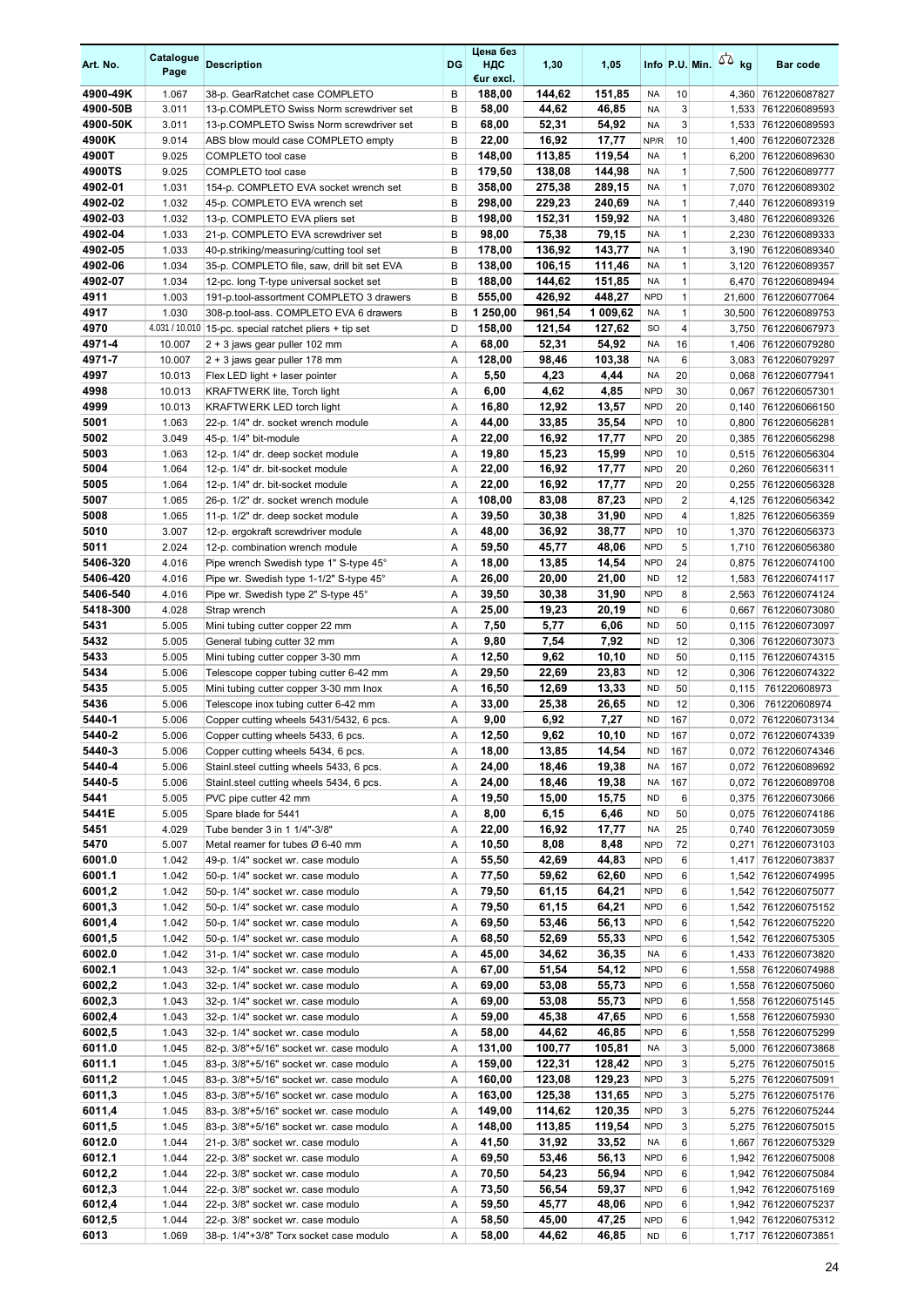| Art. No.         | Catalogue<br>Page | <b>Description</b>                                                                 | DG     | Цена без<br>НДС<br>€ur excl. | 1,30             | 1,05             |                          |                              |          | Info P.U. Min. $5\overline{6}$ kg | <b>Bar code</b>                              |
|------------------|-------------------|------------------------------------------------------------------------------------|--------|------------------------------|------------------|------------------|--------------------------|------------------------------|----------|-----------------------------------|----------------------------------------------|
| 6014.0           | 1.069             | 98-p. 3/8"+5/16" socket+wr. case modulo                                            | Α      | 190,00                       | 146.15           | 153,46           | <b>NPD</b>               | 3                            |          |                                   | 7,492 7612206075947                          |
| 6014.1           | 1.046             | 99-p. 3/8"+5/16" socket+wr. case modulo                                            | Α      | 218,00                       | 167,69           | 176,08           | <b>NPD</b>               | 3                            |          |                                   | 7,492 7612206075725                          |
| 6014,2           | 1.046             | 99-p. 3/8"+5/16" socket+wr. case modulo                                            | Α      | 219,00                       | 168,46           | 176,88           | <b>NPD</b>               | 3                            |          |                                   | 7,492 7612206075954                          |
| 6014,3           | 1.046             | 99-p. 3/8"+5/16" socket+wr. case modulo                                            | Α      | 222,00                       | 170,77           | 179,31           | <b>NPD</b>               | 3                            |          |                                   | 7,492 7612206075961                          |
| 6014,4<br>6014,5 | 1.046<br>1.046    | 99-p. 3/8"+5/16" socket+wr. case modulo<br>99-p. 3/8"+5/16" socket+wr. case modulo | Α<br>Α | 208,00<br>207,00             | 160,00<br>159,23 | 168,00<br>167,19 | <b>NPD</b><br><b>NPD</b> | 3<br>3                       |          |                                   | 7,492 7612206075978<br>7,492 7612206075985   |
| 6021.0           | 1.049             | 80-p. 1/2"+5/16" socket wr. case modulo                                            | Α      | 143,00                       | 110,00           | 115,50           | <b>ND</b>                | 3                            |          |                                   | 6,233 7612206073882                          |
| 6021.1           | 1.049             | 81-p. 1/2"+5/16" socket wr. case modulo                                            | Α      | 178,00                       | 136,92           | 143,77           | <b>NPD</b>               | 3                            |          |                                   | 6,783 7612206075039                          |
| 6021,2           | 1.049             | 81-p. 1/2"+5/16" socket wr. case modulo                                            | Α      | 178,00                       | 136,92           | 143,77           | <b>NPD</b>               | 3                            |          |                                   | 6,783 7612206075114                          |
| 6021,3           | 1.049             | 81-p. 1/2"+5/16" socket wr. case modulo                                            | Α      | 181,00                       | 139,23           | 146,19           | <b>NNPR</b>              | 3                            |          |                                   | 6,783 7612206075190                          |
| 6021,4           | 1.049             | 81-p. 1/2"+5/16" socket wr. case modulo                                            | Α      | 166.00                       | 127,69           | 134,08           | <b>NPD</b>               | 3                            |          |                                   | 6,783 7612206075268                          |
| 6021,5           | 1.049             | 81-p. 1/2"+5/16" socket wr. case modulo                                            | Α      | 166,00                       | 127.69           | 134,08           | <b>NPD</b>               | 3                            |          |                                   | 6,783 7612206075343                          |
| 6022.0           | 1.047             | 32-p. 1/2" socket wr. case modulo                                                  | Α      | 104,50                       | 80,38            | 84,40            | <b>NA</b>                | 3                            |          |                                   | 5,200 7612206073875                          |
| 6022.1           | 1.047             | 32-p. 1/2" socket wr. case modulo                                                  | Α      | 139,50                       | 107,31           | 112,67           | <b>NPD</b>               | 3                            |          |                                   | 5,750 7612206075022                          |
| 6022,2           | 1.047             | 32-p. 1/2" socket wr. case modulo                                                  | Α      | 139,50                       | 107,31           | 112,67           | <b>NPD</b>               | 3                            |          |                                   | 5,750 7612206075107                          |
| 6022,3<br>6022,4 | 1.047<br>1.047    | 32-p. 1/2" socket wr. case modulo                                                  | Α<br>Α | 142,50                       | 109,62           | 115,10<br>102,98 | <b>NPD</b><br><b>NPD</b> | 3<br>3                       |          |                                   | 5,750 7612206075183                          |
| 6022,5           | 1.047             | 32-p. 1/2" socket wr. case modulo<br>32-p. 1/2" socket wr. case modulo             | Α      | 127,50<br>127,50             | 98,08<br>98,08   | 102,98           | <b>NPD</b>               | 3                            |          |                                   | 5,750 7612206075251<br>5,750 7612206075336   |
| 6023.0           | 1.050             | 96-p. 1/2"+5/16" socket+wr. case modulo                                            | Α      | 202,00                       | 155,38           | 163.15           | <b>NA</b>                | 3                            |          |                                   | 7.492 7612206076043                          |
| 6023.1           | 1.050             | 97-p. 1/2"+5/16" socket+wr. case modulo                                            | Α      | 237,00                       | 182,31           | 191,42           | <b>NPD</b>               | 3                            |          |                                   | 9,000 7612206075749                          |
| 6023,2           | 1.050             | 97-p. 1/2"+5/16" socket+wr. case modulo                                            | Α      | 237,00                       | 182,31           | 191,42           | <b>NPD</b>               | 3                            |          |                                   | 9,000 7612206076050                          |
| 6023,3           | 1.050             | 97-p. 1/2"+5/16" socket+wr. case modulo                                            | Α      | 240,00                       | 184,62           | 193,85           | <b>NPD</b>               | 3                            |          |                                   | 9,000 7612206076067                          |
| 6023,4           | 1.050             | 97-p. 1/2"+5/16" socket+wr. case modulo                                            | Α      | 225,00                       | 173,08           | 181,73           | <b>NPD</b>               | 3                            |          |                                   | 9,000 7612206076074                          |
| 6023,5           | 1.050             | 97-p. 1/2"+5/16" socket+wr. case modulo                                            | Α      | 225,00                       | 173,08           | 181,73           | <b>NPD</b>               | 3                            |          |                                   | 9,000 7612206076081                          |
| 6024.0           | 1.048             | 47-p. 1/2" socket+wr. case modulo                                                  | A      | 163,50                       | 125,77           | 132,06           | <b>NA</b>                | 3                            |          |                                   | 7,492 7612206075992                          |
| 6024.1           | 1.048             | 48-p. 1/2" socket+wr. case modulo                                                  | Α      | 198,50                       | 152,69           | 160,33           | <b>NPD</b>               | 3                            |          |                                   | 7,967 7612206075732                          |
| 6024,2           | 1.048             | 48-p. 1/2" socket+wr. case modulo                                                  | Α      | 198,50                       | 152,69           | 160,33           | <b>NPD</b>               | 3                            |          |                                   | 7,967 7612206076005                          |
| 6024,3           | 1.048             | 48-p. 1/2" socket+wr. case modulo                                                  | Α      | 201,50                       | 155,00           | 162,75           | <b>NPD</b><br><b>NPD</b> | 3                            |          |                                   | 7,967 7612206076012                          |
| 6024,4<br>6024,5 | 1.048<br>1.048    | 48-p. 1/2" socket+wr. case modulo<br>48-p. 1/2" socket+wr. case modulo             | Α<br>Α | 186,50<br>186,50             | 143,46<br>143,46 | 150,63<br>150,63 | <b>NPD</b>               | 3<br>3                       |          |                                   | 7,967 7612206076029<br>7,967 7612206076036   |
| 6031.0           | 1.051             | 55-p. 1/4"+1/2" socket wr. case modulo                                             | Α      | 120,00                       | 92,31            | 96,92            | <b>NA</b>                | 3                            |          |                                   | 5,433 7612206073899                          |
| 6031.1           | 1.051             | 57-p. 1/4"+1/2" socket wr. case modulo                                             | Α      | 177,00                       | 136,15           | 142,96           | <b>NPD</b>               | 3                            |          |                                   | 6,108 7612206075046                          |
| 6031,2           | 1.051             | 57-p. 1/4"+1/2" socket wr. case modulo                                             | Α      | 179,00                       | 137,69           | 144,58           | <b>NPD</b>               | 3                            |          |                                   | 6,108 7612206075121                          |
| 6031,3           | 1.051             | 57-p. 1/4"+1/2" socket wr. case modulo                                             | Α      | 182,00                       | 140,00           | 147,00           | <b>NPD</b>               | 3                            |          |                                   | 6,108 7612206075206                          |
| 6031,4           | 1.051             | 57-p. 1/4"+1/2" socket wr. case modulo                                             | Α      | 157,00                       | 120,77           | 126,81           | <b>NPD</b>               | 3                            |          |                                   | 6,108 7612206075046                          |
| 6031,5           | 1.051             | 57-p. 1/4"+1/2" socket wr. case modulo                                             | Α      | 156,00                       | 120,00           | 126,00           | <b>NPD</b>               | 3                            |          |                                   | 6,108 7612206075275                          |
| 6032             | 1.054             | 72-p. 1/4"+5/16" bit-socket cover modulo                                           | Α      | 78,00                        | 60,00            | 63,00            | <b>ND</b>                | 6                            |          |                                   | 2,500 7612206073905                          |
| 6033.0           | 1.053             | 127-p. 1/4"+1/2" socket wr. case modulo                                            | Α      | 198,00                       | 152,31           | 159,92           | <b>NA</b>                | 3                            |          |                                   | 8,608 7612206076142                          |
| 6033.1<br>6033,2 | 1.053             | 129-p. 1/4"+1/2" socket wr. case modulo                                            | Α<br>Α | 255,00                       | 196,15<br>197,69 | 205,96<br>207,58 | <b>NPD</b><br><b>NPD</b> | 3<br>3                       |          |                                   | 8,608 7612206075756                          |
| 6033,3           | 1.053<br>1.053    | 129-p. 1/4"+1/2" socket wr. case modulo<br>129-p. 1/4"+1/2" socket wr. case modulo | Α      | 257,00<br>260,00             | 200,00           | 210,00           | <b>NPD</b>               | 3                            |          |                                   | 8,608 7612206076159<br>8,608 7612206076166   |
| 6033,4           | 1.053             | 129-p. 1/4"+1/2" socket wr. case modulo                                            | A      | 235,00                       | 180,77           | 189,81           | <b>NPD</b>               | 3                            |          |                                   | 8,608 7612206076173                          |
| 6033,5           | 1.053             | 129-p. 1/4"+1/2" socket wr. case modulo                                            | Α      | 234,00                       | 180,00           | 189,00           | <b>NPD</b>               | 3                            |          |                                   | 8,608 7612206076180                          |
| 6034.0           | 1.052             | 71-p. 1/4"+1/2" socket+wr. case modulo                                             | Α      | 179,00                       | 137,69           | 144,58           | <b>NA</b>                | 3                            |          |                                   | 8,325 7612206076098                          |
| 6034.1           | 1.052             | 73-p. 1/4"+1/2" socket+wr. case modulo                                             | Α      | 236,00                       | 181,54           | 190,62           | <b>NPD</b>               | 3                            |          |                                   | 8,325 7612206075763                          |
| 6034,2           | 1.052             | 73-p. 1/4"+1/2" socket+wr. case modulo                                             | Α      | 238,00                       | 183,08           | 192,23           | <b>NPD</b>               | 3                            |          |                                   | 8,325 7612206076104                          |
| 6034,3           | 1.052             | 73-p. 1/4"+1/2" socket+wr. case modulo                                             | Α      | 241,00                       | 185,38           | 194,65           | <b>NPD</b>               | 3                            |          |                                   | 8,325 7612206076111                          |
| 6034,4           | 1.052             | 73-p. 1/4"+1/2" socket+wr. case modulo                                             | Α      | 216,00                       | 166,15           | 174,46           | <b>NPD</b>               | 3                            |          |                                   | 8,325 7612206076128                          |
| 6034,5           | 1.052             | 73-p. 1/4"+1/2" socket+wr. case modulo                                             | Α      | 215,00                       | 165,38           | 173,65           | <b>NPD</b>               | 3                            |          |                                   | 8,325 7612206076135                          |
| 6042.0<br>6042.1 | 1.055<br>1.055    | 224-p. universal socket wr./tool set<br>227-p. universal socket wr./tool set       | Α<br>Α | 311,00<br>396,00             | 239,23<br>304,62 | 251,19<br>319,85 | <b>ND</b><br><b>NPD</b>  | $\mathbf{1}$<br>$\mathbf{1}$ |          |                                   | 13,300 7612206073912                         |
| 6042,2           | 1.055             | 227-p. universal socket wr./tool set                                               | Α      | 399,00                       | 306,92           | 322,27           | <b>NPD</b>               | 1                            |          |                                   | 14,250 7612206075053<br>14,250 7612206075138 |
| 6042,3           | 1.055             | 227-p. universal socket wr./tool set                                               | Α      | 405,00                       | 311,54           | 327,12           | <b>NPD</b>               | $\mathbf{1}$                 |          |                                   | 14,250 7612206075213                         |
| 6042,4           | 1.055             | 227-p. universal socket wr./tool set                                               | Α      | 366,00                       | 281,54           | 295,62           | <b>NPD</b>               | 1                            |          |                                   | 14,250 7612206075282                         |
| 6042,5           | 1.055             | 227-p. universal socket wr./tool set                                               | Α      | 364,00                       | 280,00           | 294,00           | <b>NPD</b>               | $\mathbf{1}$                 |          |                                   | 14,250 7612206075367                         |
| 6051             | 1.054             | 16-p. modulo combination wrench set                                                | Α      | 59,00                        | 45,38            | 47,65            | <b>ND</b>                | 6                            |          |                                   | 2,217 7612206074025                          |
| 7721             | 9.008             | 12 partition compartment tray 1/6 6 pcs.                                           | D      | 33,00                        | 25,38            | 26,65            | NA                       | 1                            |          |                                   | 0,550 7612206080491                          |
| 7722             | 9.008             | 6 partition compartment tray 1/6 6 pcs.                                            | D      | 33,00                        | 25,38            | 26,65            | NA                       | $\mathbf{1}$                 |          |                                   | 0,550 7612206080507                          |
| 7723             | 9.008             | Partition compartment tray 1/6 6 pcs.                                              | D      | 33,00                        | 25,38            | 26,65            | <b>NA</b>                | 1                            |          |                                   | 0,550 7612206080514                          |
| 7724<br>7725     | 9.008             | Partition compartment tray 1/3 3 pcs.                                              | D<br>D | 33,00<br>33,00               | 25,38            | 26,65            | NA                       | $\mathbf 1$<br>$\mathbf 1$   |          |                                   | 0,550 7612206080521                          |
| 7901M            | 9.008<br>12.003   | 5-pcs. partition compartment tray<br>KW mechanic's working gloves, M               | Α      | 18,00                        | 25,38<br>13,85   | 26,65<br>14,54   | NA<br><b>NA</b>          | 32                           |          |                                   | 0,550 7612206080538<br>0,117 7612206079358   |
| 7901L            | 12.003            | KW Mechanic's working gloves, L                                                    | Α      | 18,00                        | 13,85            | 14,54            | <b>NA</b>                | 32                           |          |                                   | 0,117 7612206079365                          |
| 7901XL           | 12.003            | KW Mechanic's working gloves, XL                                                   | Α      | 18,00                        | 13,85            | 14,54            | NA                       | 32                           |          |                                   | 0,117 7612206079372                          |
| 7901XXL          | 12.003            | KW Mechanic's working gloves, XXL                                                  | Α      | 18,00                        | 13,85            | 14,54            | <b>NA</b>                | 32                           |          |                                   | 0,117 7612206089517                          |
| 10010            | 8.002             | Twist drills HSS DIN 338-N 1.0 mm                                                  | Α      | 0,19                         | 0,15             | 0,15             | <b>ND</b>                | 10                           | 10       |                                   | 0,002 7612206047111                          |
| 10015            | 8.002             | Twist drills HSS DIN 338-N 1.5 mm                                                  | Α      | 0,17                         | 0,13             | 0,14             | <b>ND</b>                | 10                           | 10       |                                   | 0,002 7612206047128                          |
| 10020            | 8.002             | Twist drills HSS DIN 338-N 2.0 mm                                                  | Α      | 0,17                         | 0,13             | 0,14             | <b>ND</b>                | 10                           | 10       |                                   | 0,002 7612206047135                          |
| 10025            | 8.002             | Twist drills HSS DIN 338-N 2.5 mm                                                  | Α      | 0,19                         | 0,15             | 0,15             | <b>ND</b>                | 10                           | 10       |                                   | 0,002 7612206047142                          |
| 10030            | 8.002             | Twist drills HSS DIN 338-N 3.0 mm                                                  | Α      | 0,20                         | 0,15             | 0,16             | <b>ND</b>                | 10                           | 10       |                                   | 0,003 7612206047159                          |
| 10032<br>10033   | 8.002<br>8.002    | Twist drills HSS DIN 338-N 3.2 mm                                                  | Α<br>Α | 0,22<br>0,24                 | 0,17<br>0,18     | 0,18<br>0,19     | <b>ND</b><br><b>NPD</b>  | 10<br>10                     | 10<br>10 |                                   | 0,003 7612206047166<br>0,003 7612206047173   |
| 10035            | 8.002             | Twist drills HSS DIN 338-N 3.3 mm<br>Twist drills HSS DIN 338-N 3.5 mm             | Α      | 0,25                         | 0,19             | 0,20             | <b>ND</b>                | 10                           | 10       |                                   | 0,004 7612206047180                          |
| 10040            | 8.002             | Twist drills HSS DIN 338-N 4.0 mm                                                  | Α      | 0,32                         | 0,25             | 0,26             | <b>ND</b>                | 10                           | 10       |                                   | 0,003 7612206047197                          |
|                  |                   |                                                                                    |        |                              |                  |                  |                          |                              |          |                                   |                                              |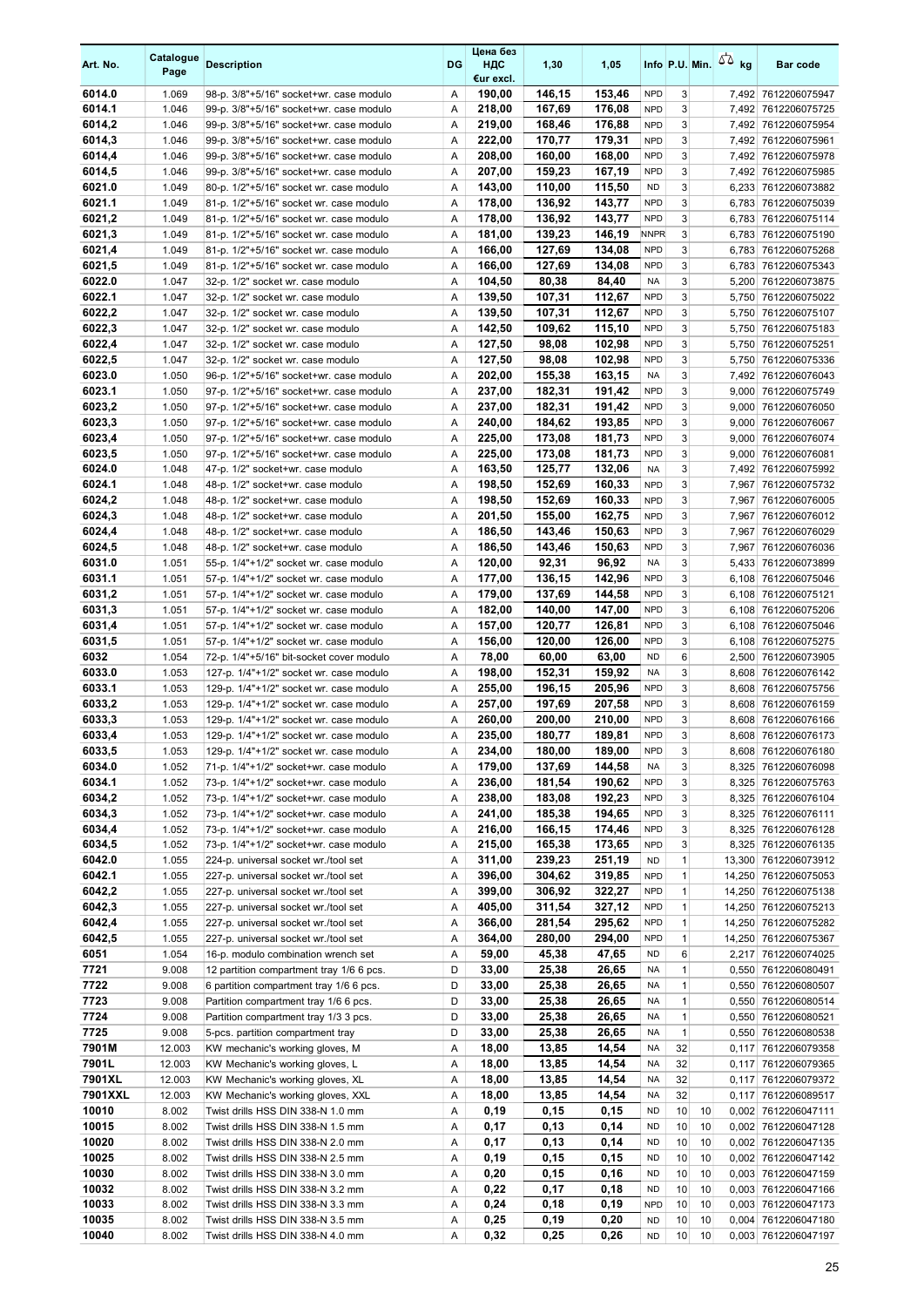| Art. No.       | Catalogue<br>Page | <b>Description</b>                                                         | DG     | Цена без<br>НДС<br>€ur excl. | 1,30         | 1,05         |                          |          |          | Info P.U. Min. $\sqrt{2}$ kg | <b>Bar code</b>                            |
|----------------|-------------------|----------------------------------------------------------------------------|--------|------------------------------|--------------|--------------|--------------------------|----------|----------|------------------------------|--------------------------------------------|
| 10042          | 8.002             | Twist drills HSS DIN 338-N 4.2 mm                                          | Α      | 0,33                         | 0,25         | 0,27         | <b>ND</b>                | 10       | 10       |                              | 0,004 7612206047203                        |
| 10045          | 8.002             | Twist drills HSS DIN 338-N 4.5 mm                                          | Α      | 0,41                         | 0,32         | 0,33         | <b>ND</b>                | 10       | 10       |                              | 0,007 7612206047210                        |
| 10048          | 8.002             | Twist drills HSS DIN 338-N 4.8 mm                                          | A      | 0,42                         | 0,32         | 0,34         | <b>ND</b>                | 10       | 10       |                              | 0,007 7612206047227                        |
| 10050          | 8.002             | Twist drills HSS DIN 338-N 5.0 mm                                          | Α      | 0,51                         | 0,39         | 0,41         | <b>ND</b>                | 10       | 10       |                              | 0,008 7612206047234                        |
| 10055          | 8.002             | Twist drills HSS DIN 338-N 5.5 mm                                          | Α      | 0,69                         | 0,53         | 0,56         | <b>ND</b>                | 10       | 10       |                              | 0.011 7612206047241                        |
| 10060          | 8.002             | Twist drills HSS DIN 338-N 6.0 mm                                          | Α      | 0,81                         | 0,62         | 0,65         | <b>ND</b>                | 10       | 10       |                              | 0,010 7612206047258                        |
| 10065<br>10068 | 8.002<br>8.002    | Twist drills HSS DIN 338-N 6.5 mm<br>Twist drills HSS DIN 338-N 6.8 mm     | Α<br>Α | 0,98<br>1,02                 | 0,75<br>0,78 | 0,79<br>0,82 | <b>ND</b><br><b>ND</b>   | 10<br>10 | 10<br>10 |                              | 0,016 7612206047265<br>0,010 7612206047272 |
| 10070          | 8.002             | Twist drills HSS DIN 338-N 7.0 mm                                          | Α      | 1,16                         | 0,89         | 0,94         | <b>ND</b>                | 10       | 10       |                              | 0,011 7612206047289                        |
| 10075          | 8.003             | Twist drills HSS DIN 338-N 7.5 mm                                          | Α      | 1,30                         | 1,00         | 1,05         | <b>ND</b>                | 10       | 10       |                              | 0,015 7612206047296                        |
| 10080          | 8.003             | Twist drills HSS DIN 338-N 8.0 mm                                          | Α      | 1,58                         | 1,22         | 1,28         | <b>ND</b>                | 10       | 10       |                              | 0,025 7612206047302                        |
| 10085          | 8.003             | Twist drills HSS DIN 338-N 8.5 mm                                          | Α      | 1,75                         | 1,35         | 1,41         | <b>ND</b>                | 5        | 5        |                              | 0,027 7612206047319                        |
| 10090          | 8.003             | Twist drills HSS DIN 338-N 9.0 mm                                          | Α      | 2,07                         | 1,59         | 1,67         | <b>ND</b>                | 5        | 5        |                              | 0.033 7612206047326                        |
| 10095          | 8.003             | Twist drills HSS DIN 338-N 9.5 mm                                          | Α      | 2,28                         | 1,75         | 1,84         | <b>ND</b>                | 5        | 5        |                              | 0,028 7612206047333                        |
| 10100          | 8.003             | Twist drills HSS DIN 338-N 10.0 mm                                         | Α      | 2,66                         | 2,05         | 2,15         | <b>ND</b>                | 5        | 5        |                              | 0,053 7612206047340                        |
| 10102          | 8.003             | Twist drills HSS DIN 338-N 10.2 mm                                         | Α      | 2,77                         | 2,13         | 2,24         | <b>ND</b>                | 5        | 5        |                              | 0,055 7612206047357                        |
| 10105          | 8.003             | Twist drills HSS DIN 338-N 10.5 mm                                         | Α      | 3,01                         | 2,32         | 2,43         | <b>ND</b>                | 5        | 5        |                              | 0,057 7612206047364                        |
| 10110          | 8.003             | Twist drills HSS DIN 338-N 11.0 mm                                         | Α      | 3,47                         | 2,67         | 2,80         | <b>ND</b>                | 5        | 5        | 0,046                        | 7612206047371                              |
| 10115<br>10120 | 8.003<br>8.003    | Twist drills HSS DIN 338-N 11.5 mm<br>Twist drills HSS DIN 338-N 12.0 mm   | Α<br>Α | 3,75<br>4,17                 | 2,88<br>3,21 | 3,03<br>3,37 | <b>ND</b><br>ND.         | 5<br>5   | 5<br>5   |                              | 0,049 7612206047388                        |
| 10125          | 8.003             | Twist drills HSS DIN 338-N 12.5 mm                                         | Α      | 4,55                         | 3,50         | 3,68         | <b>ND</b>                | 5        | 5        |                              | 0,056 7612206047395<br>0.060 7612206047401 |
| 10130          | 8.003             | Twist drills HSS DIN 338-N 13.0 mm                                         | Α      | 4,87                         | 3,75         | 3,93         | <b>ND</b>                | 5        | 5        |                              | 0,065 7612206047418                        |
| 10900          | 8.004             | 19-p. twist drill set HSS 1-10/0.5 mm                                      | Α      | 9,80                         | 7,54         | 7,92         | <b>ND</b>                | 20       |          |                              | 0,750 7612206047425                        |
| 10903          | 8.004             | 13-pcs. twist drill set HSS 2-8/0.5 mm                                     | Α      | 5,00                         | 3,85         | 4,04         | <b>NPD</b>               | 100      |          |                              | 0,120 7612206068666                        |
| 10906          | 8.004             | 25-p. twist drill set HSS 1-13/0.5 mm                                      | Α      | 19,80                        | 15,23        | 15,99        | <b>NPD</b>               | 20       |          |                              | 1,350 7612206075459                        |
| 10910          | 8.004             | 170-p. twist drill magazin HSS 1-10 mm                                     | Α      | 68,00                        | 52,31        | 54,92        | <b>NPD</b>               | 5        |          |                              | 3,400 7612206018272                        |
| 11003          | 8.005             | Twist drills HSS-G DIN 338-N 0.3 mm                                        | Α      | 0,78                         | 0,60         | 0,63         | <b>ND</b>                | 10       | 10       |                              | 0,002 7612206053228                        |
| 11004          | 8.005             | Twist drills HSS-G DIN 338-N 0.4 mm                                        | A      | 0,71                         | 0,55         | 0,57         | <b>ND</b>                | 10       | 10       |                              | 0,002 7612206053235                        |
| 11005          | 8.005             | Twist drills HSS-G DIN 338-N 0.5 mm                                        | Α      | 0,57                         | 0,44         | 0,46         | <b>ND</b>                | 10       | 10       |                              | 0,002 7612206053242                        |
| 11006          | 8.005             | Twist drills HSS-G DIN 338-N 0.6 mm                                        | Α      | 0,57                         | 0,44         | 0,46         | <b>ND</b>                | 10       | 10       |                              | 0,002 7612206053259                        |
| 11007          | 8.005             | Twist drills HSS-G DIN 338-N 0.7 mm                                        | Α      | 0,57                         | 0,44         | 0,46         | <b>ND</b>                | 10       | 10       |                              | 0,002 7612206053266                        |
| 11008<br>11009 | 8.005<br>8.005    | Twist drills HSS-G DIN 338-N 0.8 mm<br>Twist drills HSS-G DIN 338-N 0.9 mm | Α<br>Α | 0,57<br>0,57                 | 0,44<br>0,44 | 0,46<br>0,46 | <b>ND</b><br><b>ND</b>   | 10<br>10 | 10<br>10 |                              | 0,002 7612206053273<br>0,002 7612206053280 |
| 11010          | 8.005             | Twist drills HSS-G DIN 338-N 1.0 mm                                        | Α      | 0,65                         | 0,50         | 0,53         | <b>ND</b>                | 10       | 10       |                              | 0,002 7612206047456                        |
| 11011          | 8.005             | Twist drills HSS-G DIN 338-N 1.1 mm                                        | A      | 0,65                         | 0,50         | 0,53         | <b>ND</b>                | 10       | 10       |                              | 0,002 7612206053297                        |
| 11012          | 8.005             | Twist drills HSS-G DIN 338-N 1.2 mm                                        | Α      | 0,65                         | 0,50         | 0,53         | <b>ND</b>                | 10       | 10       |                              | 0.002 7612206053303                        |
| 11013          | 8.005             | Twist drills HSS-G DIN 338-N 1.3 mm                                        | Α      | 0,62                         | 0,48         | 0,50         | <b>ND</b>                | 10       | 10       |                              | 0,002 7612206053310                        |
| 11014          | 8.005             | Twist drills HSS-G DIN 338-N 1.4 mm                                        | Α      | 0,62                         | 0,48         | 0,50         | <b>ND</b>                | 10       | 10       |                              | 0,002 7612206053327                        |
| 11015          | 8.005             | Twist drills HSS-G DIN 338-N 1.5 mm                                        | Α      | 0,48                         | 0,37         | 0,39         | <b>ND</b>                | 10       | 10       |                              | 0,002 7612206047463                        |
| 11016          | 8.005             | Twist drills HSS-G DIN 338-N 1.6 mm                                        | Α      | 0,51                         | 0,39         | 0,41         | <b>ND</b>                | 10       | 10       |                              | 0,002 7612206053334                        |
| 11017          | 8.005             | Twist drills HSS-G DIN 338-N 1.7 mm                                        | Α      | 0,48                         | 0,37         | 0,39         | <b>ND</b>                | 10       | 10       |                              | 0,002 7612206053341                        |
| 11018          | 8.005             | Twist drills HSS-G DIN 338-N 1.8 mm                                        | A      | 0,51                         | 0,39         | 0.41         | <b>ND</b>                | 10       | 10       |                              | 0,002 7612206053358                        |
| 11019          | 8.005             | Twist drills HSS-G DIN 338-N 1.9 mm                                        | Α      | 0,51                         | 0,39         | 0,41         | ND                       | 10       | 10       |                              | 0,002 7612206053365                        |
| 11020<br>11021 | 8.005<br>8.006    | Twist drills HSS-G DIN 338-N 2.0 mm<br>Twist drills HSS-G DIN 338-N 2.1 mm | Α<br>Α | 0,41<br>0,48                 | 0,32<br>0,37 | 0,33<br>0,39 | <b>ND</b><br><b>ND</b>   | 10<br>10 | 10<br>10 |                              | 0,002 7612206047470<br>0,002 7612206053372 |
| 11022          | 8.006             | Twist drills HSS-G DIN 338-N 2.2 mm                                        | Α      | 0,48                         | 0,37         | 0,39         | <b>ND</b>                | 10       | 10       |                              | 0,002 7612206053389                        |
| 11023          | 8.006             | Twist drills HSS-G DIN 338-N 2.3 mm                                        | Α      | 0,48                         | 0,37         | 0,39         | <b>ND</b>                | 10       | 10       |                              | 0,002 7612206053396                        |
| 11024          | 8.006             | Twist drills HSS-G DIN 338-N 2.4 mm                                        | Α      | 0,46                         | 0,35         | 0,37         | <b>ND</b>                | 10       | 10       |                              | 0,002 7612206053402                        |
| 11025          | 8.006             | Twist drills HSS-G DIN 338-N 2.5 mm                                        | Α      | 0,51                         | 0,39         | 0,41         | <b>ND</b>                | 10       | 10       |                              | 0,002 7612206047487                        |
| 11026          | 8.006             | Twist drills HSS-G DIN 338-N 2.6 mm                                        | Α      | 0,54                         | 0,42         | 0,44         | <b>ND</b>                | 10       | 10       |                              | 0,004 7612206053419                        |
| 11027          | 8.006             | Twist drills HSS-G DIN 338-N 2.7 mm                                        | Α      | 0,54                         | 0,42         | 0,44         | <b>ND</b>                | 10       | 10       |                              | 0,004 7612206053426                        |
| 11028          | 8.006             | Twist drills HSS-G DIN 338-N 2.8 mm                                        | Α      | 0,54                         | 0,42         | 0,44         | <b>ND</b>                | 10       | 10       |                              | 0,004 7612206053433                        |
| 11029          | 8.006             | Twist drills HSS-G DIN 338-N 2.9 mm                                        | Α      | 0,54                         | 0,42         | 0,44         | <b>ND</b>                | 10       | 10       |                              | 0,004 7612206053440                        |
| 11030          | 8.006             | Twist drills HSS-G DIN 338-N 3.0 mm                                        | Α      | 0,51                         | 0,39         | 0,41         | <b>ND</b>                | 10       | 10       |                              | 0,003 7612206047494                        |
| 11031          | 8.006             | Twist drills HSS-G DIN 338-N 3.1 mm                                        | Α      | 0,58                         | 0,45         | 0,47         | <b>ND</b>                | 10       | 10       |                              | 0,003 7612206053457                        |
| 11032<br>11033 | 8.006<br>8.006    | Twist drills HSS-G DIN 338-N 3.2 mm<br>Twist drills HSS-G DIN 338-N 3.3 mm | Α<br>Α | 0,58<br>0,68                 | 0,45<br>0,52 | 0,47<br>0,55 | <b>ND</b><br><b>ND</b>   | 10<br>10 | 10<br>10 |                              | 0,003 7612206047500<br>0,004 7612206047517 |
| 11034          | 8.006             | Twist drills HSS-G DIN 338-N 3.4 mm                                        | Α      | 0,68                         | 0,52         | 0,55         | <b>ND</b>                | 10       | 10       |                              | 0,004 7612206053464                        |
| 11035          | 8.006             | Twist drills HSS-G DIN 338-N 3.5 mm                                        | Α      | 0,62                         | 0,48         | 0,50         | <b>ND</b>                | 10       | 10       |                              | 0,004 7612206047524                        |
| 11036          | 8.006             | Twist drills HSS-G DIN 338-N 3.6 mm                                        | Α      | 0,72                         | 0,55         | 0,58         | <b>ND</b>                | 10       | 10       |                              | 0,004 7612206053471                        |
| 11037          | 8.006             | Twist drills HSS-G DIN 338-N 3.7 mm                                        | Α      | 0,72                         | 0,55         | 0,58         | <b>ND</b>                | 10       | 10       |                              | 0,004 7612206053488                        |
| 11038          | 8.006             | Twist drills HSS-G DIN 338-N 3.8 mm                                        | Α      | 0,78                         | 0,60         | 0,63         | <b>ND</b>                | 10       | 10       |                              | 0,004 7612206053495                        |
| 11039          | 8.007             | Twist drills HSS-G DIN 338-N 3.9 mm                                        | Α      | 0,78                         | 0,60         | 0,63         | <b>ND</b>                | 10       | 10       |                              | 0,004 7612206053501                        |
| 11040          | 8.007             | Twist drills HSS-G DIN 338-N 4.0 mm                                        | Α      | 0,68                         | 0,52         | 0,55         | ND                       | 10       | 10       |                              | 0,004 7612206047531                        |
| 11041          | 8.007             | Twist drills HSS-G DIN 338-N 4.1 mm                                        | Α      | 0,78                         | 0,60         | 0,63         | <b>ND</b>                | 10       | 10       |                              | 0,004 7612206053518                        |
| 11042          | 8.007             | Twist drills HSS-G DIN 338-N 4.2 mm                                        | Α      | 0,75                         | 0,58         | 0,61         | <b>ND</b>                | 10       | 10       |                              | 0,004 7612206047548                        |
| 11043          | 8.007             | Twist drills HSS-G DIN 338-N 4.3 mm                                        | Α      | 0,83                         | 0,64         | 0,67         | <b>NPD</b>               | 10       | 10       |                              | 0,008 7612206053525                        |
| 11044<br>11045 | 8.007<br>8.007    | Twist drills HSS-G DIN 338-N 4.4 mm<br>Twist drills HSS-G DIN 338-N 4.5 mm | Α<br>Α | 0,83<br>0,83                 | 0,64<br>0,64 | 0,67<br>0,67 | <b>NPD</b><br><b>NPD</b> | 10<br>10 | 10<br>10 |                              | 0,008 7612206053532<br>0,008 7612206047555 |
| 11046          | 8.007             | Twist drills HSS-G DIN 338-N 4.6 mm                                        | Α      | 0,93                         | 0,72         | 0,75         | <b>NPD</b>               | 10       | 10       |                              | 0,008 7612206053549                        |
| 11047          | 8.007             | Twist drills HSS-G DIN 338-N 4.7 mm                                        | Α      | 0,95                         | 0,73         | 0,77         | <b>NPD</b>               | 10       | 10       |                              | 0,008 7612206053556                        |
| 11048          | 8.007             | Twist drills HSS-G DIN 338-N 4.8 mm                                        | Α      | 0,95                         | 0,73         | 0,77         | <b>NPD</b>               | 10       | 10       |                              | 0,008 7612206047562                        |
| 11049          | 8.007             | Twist drills HSS-G DIN 338-N 4.9 mm                                        | Α      | 0,99                         | 0,76         | 0,80         | <b>NPD</b>               | 10       | 10       |                              | 0,009 7612206053563                        |
| 11050          | 8.007             | Twist drills HSS-G DIN 338-N 5.0 mm                                        | Α      | 0,99                         | 0,76         | 0,80         | <b>NPD</b>               | 10       | 10       |                              | 0,009 7612206047579                        |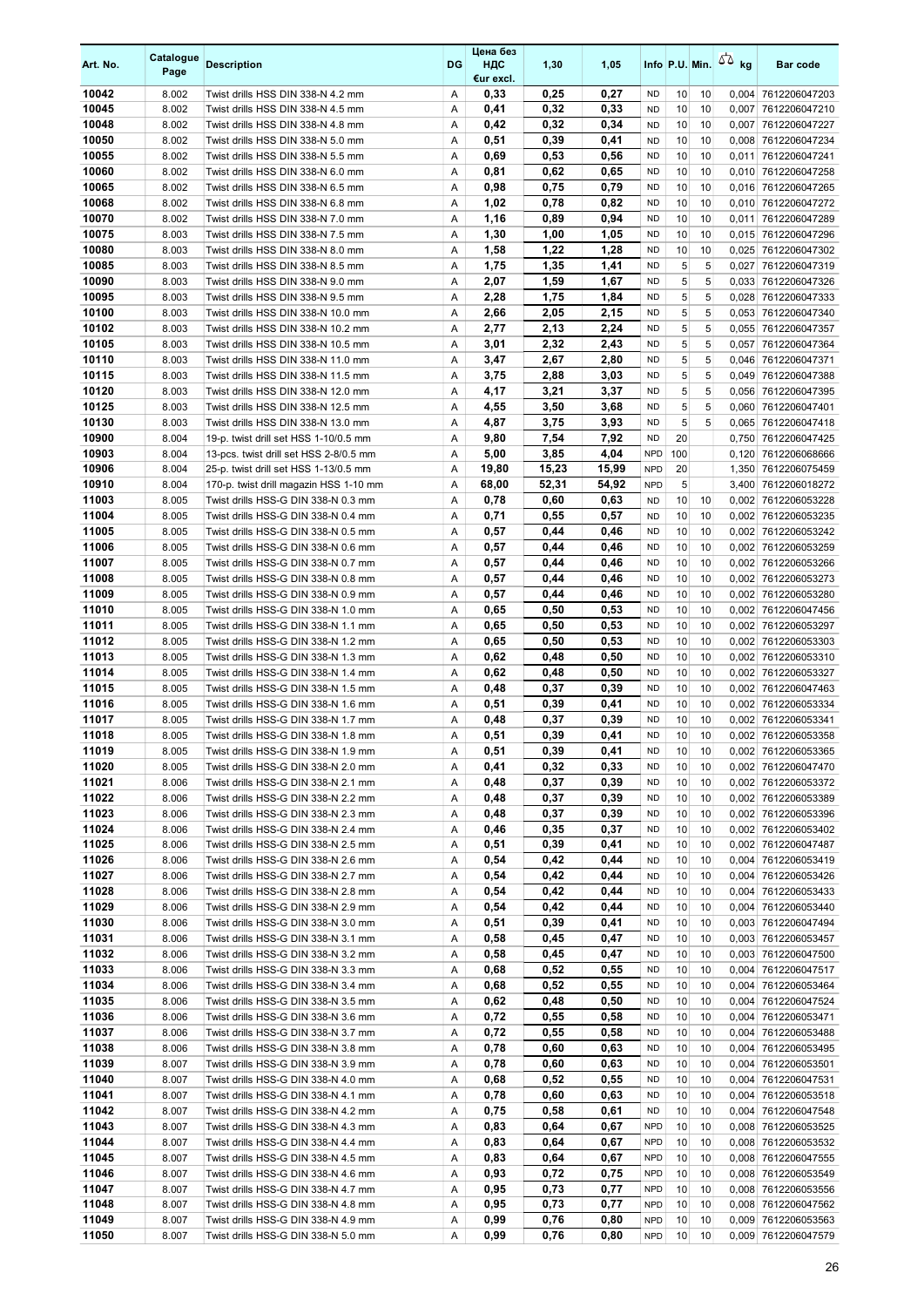| Art. No.       | Catalogue<br>Page | <b>Description</b>                                                           | <b>DG</b> | Цена без<br>ндс<br>€ur excl. | 1,30         | 1,05         |                         |          |                | Info P.U. Min. $5\overline{6}$ kg | <b>Bar code</b>                            |
|----------------|-------------------|------------------------------------------------------------------------------|-----------|------------------------------|--------------|--------------|-------------------------|----------|----------------|-----------------------------------|--------------------------------------------|
| 11051          | 8.007             | Twist drills HSS-G DIN 338-N 5.1 mm                                          | Α         | 1,18                         | 0,91         | 0,95         | <b>NPD</b>              | 10       | 10             |                                   | 0,013 7612206053570                        |
| 11052          | 8.007             | Twist drills HSS-G DIN 338-N 5.2 mm                                          | Α         | 1,18                         | 0,91         | 0,95         | <b>NPD</b>              | 10       | 10             |                                   | 0,013 7612206053587                        |
| 11053          | 8.007             | Twist drills HSS-G DIN 338-N 5.3 mm                                          | Α         | 1,18                         | 0,91         | 0,95         | <b>NPD</b>              | 10       | 10             |                                   | 0,013 7612206053594                        |
| 11054          | 8.007             | Twist drills HSS-G DIN 338-N 5.4 mm                                          | Α         | 1,40                         | 1,08         | 1,13         | <b>ND</b>               | 10       | 10             |                                   | 0,013 7612206053600                        |
| 11055<br>11056 | 8.007<br>8.007    | Twist drills HSS-G DIN 338-N 5.5 mm<br>Twist drills HSS-G DIN 338-N 5.6 mm   | Α<br>Α    | 1,26<br>1,40                 | 0,97         | 1,02<br>1,13 | <b>ND</b><br><b>ND</b>  | 10<br>10 | 10<br>10       |                                   | 0,013 7612206047586                        |
| 11057          | 8.008             | Twist drills HSS-G DIN 338-N 5.7 mm                                          | Α         | 1,40                         | 1,08<br>1,08 | 1,13         | <b>ND</b>               | 10       | 10             |                                   | 0,012 7612206053617<br>0,012 7612206053624 |
| 11058          | 8.008             | Twist drills HSS-G DIN 338-N 5.8 mm                                          | Α         | 1,61                         | 1,24         | 1,30         | <b>ND</b>               | 10       | 10             |                                   | 0,012 7612206053631                        |
| 11059          | 8.008             | Twist drills HSS-G DIN 338-N 5.9 mm                                          | Α         | 1,61                         | 1,24         | 1,30         | <b>ND</b>               | 10       | 10             |                                   | 0,012 7612206053648                        |
| 11060          | 8.008             | Twist drills HSS-G DIN 338-N 6.0 mm                                          | Α         | 1,51                         | 1,16         | 1,22         | <b>ND</b>               | 10       | 10             |                                   | 0.012 7612206047593                        |
| 11061          | 8.008             | Twist drills HSS-G DIN 338-N 6.1 mm                                          | Α         | 1,75                         | 1,35         | 1.41         | <b>NPD</b>              | 10       | 10             |                                   | 0.019 7612206053655                        |
| 11062          | 8.008             | Twist drills HSS-G DIN 338-N 6.2 mm                                          | Α         | 1,75                         | 1,35         | 1,41         | <b>NPD</b>              | 10       | 10             |                                   | 0,019 7612206053662                        |
| 11063          | 8.008             | Twist drills HSS-G DIN 338-N 6.3 mm                                          | Α         | 1,75                         | 1,35         | 1,41         | <b>NPD</b>              | 10       | 10             |                                   | 0,019 7612206053679                        |
| 11064          | 8.008             | Twist drills HSS-G DIN 338-N 6.4 mm                                          | Α         | 2,00                         | 1,54         | 1,62         | <b>ND</b>               | 10       | 10             |                                   | 0,019 7612206053686                        |
| 11065          | 8.008             | Twist drills HSS-G DIN 338-N 6.5 mm                                          | Α         | 1,82                         | 1,40         | 1,47         | <b>ND</b>               | 10       | 10             |                                   | 0,019 7612206047609                        |
| 11066          | 8.008             | Twist drills HSS-G DIN 338-N6.6 mm                                           | Α         | 2,08                         | 1,60         | 1,68         | <b>NPD</b>              | 10       | 10             |                                   | 0,012 7612206053693                        |
| 11067          | 8.008             | Twist drills HSS-G DIN 338-N 6.6 mm                                          | Α         | 2,08                         | 1,60         | 1,68         | <b>NPD</b>              | 10       | 10             |                                   | 0,012 7612206053709                        |
| 11068<br>11069 | 8.008<br>8.008    | Twist drills HSS-G DIN 338-N 6.8 mm<br>Twist drills HSS-G DIN 338-N 6.9 mm   | Α<br>Α    | 2,08<br>2,38                 | 1,60<br>1,83 | 1,68<br>1,92 | <b>NPD</b><br><b>ND</b> | 10<br>10 | 10<br>10       |                                   | 0,012 7612206047616<br>0,012 7612206053716 |
| 11070          | 8.008             | Twist drills HSS-G DIN 338-N 7.0 mm                                          | Α         | 2,24                         | 1,72         | 1,81         | <b>ND</b>               | 10       | 10             |                                   | 0,012 7612206047623                        |
| 11071          | 8.008             | Twist drills HSS-G DIN 338-N 7.1 mm                                          | Α         | 2,38                         | 1,83         | 1,92         | <b>ND</b>               | 10       | 10             |                                   | 0,017 7612206053723                        |
| 11072          | 8.008             | Twist drills HSS-G DIN 338-N 7.2 mm                                          | Α         | 2,38                         | 1,83         | 1,92         | <b>ND</b>               | 10       | 10             |                                   | 0,017 7612206053730                        |
| 11073          | 8.008             | Twist drills HSS-G DIN 338-N 7.3 mm                                          | Α         | 2,38                         | 1,83         | 1,92         | <b>ND</b>               | 10       | 10             |                                   | 0,017 7612206053747                        |
| 11074          | 8.008             | Twist drills HSS-G DIN 338-N 7.4 mm                                          | Α         | 2,66                         | 2,05         | 2,15         | <b>ND</b>               | 10       | 10             |                                   | 0,017 7612206053754                        |
| 11075          | 8.009             | Twist drills HSS-G DIN 338-N 7.5 mm                                          | A         | 2,45                         | 1,88         | 1,98         | <b>ND</b>               | 10       | 10             |                                   | 0,017 7612206047630                        |
| 11076          | 8.009             | Twist drills HSS-G DIN 338-N 7.6 mm                                          | Α         | 2,75                         | 2,12         | 2,22         | <b>ND</b>               | 10       | 10             |                                   | 0,029 7612206053761                        |
| 11077          | 8.009             | Twist drills HSS-G DIN 338-N 7.7 mm                                          | Α         | 2,75                         | 2,12         | 2,22         | <b>ND</b>               | 10       | 10             |                                   | 0,029 7612206053778                        |
| 11078          | 8.009             | Twist drills HSS-G DIN 338-N 7.8 mm                                          | Α         | 3,15                         | 2,42         | 2,54         | <b>ND</b>               | 10       | 10             |                                   | 0,029 7612206053785                        |
| 11079          | 8.009             | Twist drills HSS-G DIN 338-N 7.9 mm                                          | Α         | 3,15                         | 2,42         | 2,54         | <b>ND</b>               | 10       | 10             | 0,029                             | 7612206053792                              |
| 11080<br>11081 | 8.009<br>8.009    | Twist drills HSS-G DIN 338-N 8.0 mm<br>Twist drills HSS-G DIN 338-N 8.5 mm   | Α<br>Α    | 2,94<br>3,15                 | 2,26<br>2,42 | 2,37<br>2,54 | <b>ND</b><br><b>ND</b>  | 10<br>10 | 10<br>10       |                                   | 0,029 7612206047647<br>0,032 7612206053808 |
| 11082          | 8.009             | Twist drills HSS-G DIN 338-N 8.2 mm                                          | Α         | 3,15                         | 2,42         | 2,54         | <b>ND</b>               | 10       | 10             |                                   | 0.032 7612206053815                        |
| 11083          | 8.009             | Twist drills HSS-G DIN 338-N 8.3 mm                                          | Α         | 3,15                         | 2,42         | 2,54         | <b>ND</b>               | 10       | 10             |                                   | 0.032 7612206053822                        |
| 11084          | 8.009             | Twist drills HSS-G DIN 338-N 8.4 mm                                          | Α         | 3,64                         | 2,80         | 2,94         | <b>ND</b>               | 10       | 10             |                                   | 0,032 7612206053839                        |
| 11085          | 8.009             | Twist drills HSS-G DIN 338-N 8.5 mm                                          | Α         | 3,36                         | 2,58         | 2,71         | <b>ND</b>               | 5        | 5              |                                   | 0.032 7612206047654                        |
| 11086          | 8.009             | Twist drills HSS-G DIN 338-N 8.6 mm                                          | Α         | 3,64                         | 2,80         | 2,94         | <b>ND</b>               | 5        | 5              |                                   | 0.038 7612206053846                        |
| 11087          | 8.009             | Twist drills HSS-G DIN 338-N 8.7 mm                                          | Α         | 3,64                         | 2,80         | 2,94         | <b>ND</b>               | 5        | 5              |                                   | 0.038 7612206053853                        |
| 11088          | 8.009             | Twist drills HSS-G DIN 338-N 8.8 mm                                          | Α         | 4,17                         | 3,21         | 3,37         | <b>ND</b>               | 5        | 5              |                                   | 0,038 7612206053860                        |
| 11089          | 8.009             | Twist drills HSS-G DIN 338-N 8.9 mm                                          | Α         | 4,17                         | 3,21         | 3,37         | <b>ND</b>               | 5        | 5              |                                   | 0,038 7612206053877                        |
| 11090          | 8.009             | Twist drills HSS-G DIN 338-N 9.0 mm                                          | Α         | 3,85                         | 2,96         | 3,11         | <b>ND</b>               | 5        | 5              |                                   | 0.038 7612206047661                        |
| 11091<br>11092 | 8.009<br>8.009    | Twist drills HSS-G DIN 338-N 9.1 mm<br>Twist drills HSS-G DIN 338-N 9.2 mm   | Α<br>A    | 4,17<br>4,17                 | 3,21<br>3,21 | 3,37<br>3,37 | <b>ND</b><br><b>ND</b>  | 5<br>5   | 5<br>5         |                                   | 0.026 7612206053884<br>0,026 7612206053891 |
| 11093          | 8.010             | Twist drills HSS-G DIN 338-N 9.3 mm                                          | Α         | 4,17                         | 3,21         | 3,37         | <b>ND</b>               | 5        | 5              |                                   | 0,026 7612206053907                        |
| 11094          | 8.010             | Twist drills HSS-G DIN 338-N 9.4 mm                                          | Α         | 4,76                         | 3,66         | 3,84         | ND                      | 5        | 5 <sup>1</sup> |                                   | 0,026 7612206053914                        |
| 11095          | 8.010             | Twist drills HSS-G DIN 338-N 9.5 mm                                          | Α         | 4,41                         | 3,39         | 3,56         | <b>ND</b>               | 5        | 5              |                                   | 0,026 7612206047678                        |
| 11096          | 8.010             | Twist drills HSS-G DIN 338-N 9.6 mm                                          | Α         | 4,76                         | 3,66         | 3,84         | <b>ND</b>               | 5        | 5              |                                   | 0,059 7612206053921                        |
| 11097          | 8.010             | Twist drills HSS-G DIN 338-N 9.7 mm                                          | Α         | 4,76                         | 3,66         | 3,84         | <b>ND</b>               | 5        | 5              |                                   | 0,059 7612206053938                        |
| 11098          | 8.010             | Twist drills HSS-G DIN 338-N 9.8 mm                                          | Α         | 5,46                         | 4,20         | 4,41         | ND                      | 5        | 5              |                                   | 0,059 7612206053945                        |
| 11099          | 8.010             | Twist drills HSS-G DIN 338-N 9.9 mm                                          | Α         | 5,46                         | 4,20         | 4,41         | <b>ND</b>               | 5        | 5              |                                   | 0,059 7612206053952                        |
| 11100          | 8.010             | Twist drills HSS-G DIN 338-N 10.0 mm                                         | Α         | 5,04                         | 3,88         | 4,07         | <b>ND</b>               | 5        | 5              |                                   | 0,059 7612206047685                        |
| 11102          | 8.010             | Twist drills HSS-G DIN 338-N 10.2 mm<br>Twist drills HSS-G DIN 338-N 10.5 mm | Α         | 5,04                         | 3,88         | 4,07         | <b>ND</b>               | 5        | 5<br>5         |                                   | 0,067 7612206047692                        |
| 11105<br>11110 | 8.010<br>8.010    | Twist drills HSS-G DIN 338-N 11.0 mm                                         | Α<br>Α    | 5,53<br>6,23                 | 4,25<br>4,79 | 4,47<br>5,03 | <b>ND</b><br><b>ND</b>  | 5<br>5   | 5              |                                   | 0,067 7612206047708<br>0,052 7612206047715 |
| 11115          | 8.010             | Twist drills HSS-G DIN 338-N 11.5 mm                                         | Α         | 6,93                         | 5,33         | 5,60         | <b>ND</b>               | 5        | 5              |                                   | 0,056 7612206047722                        |
| 11120          | 8.010             | Twist drills HSS-G DIN 338-N 12.0 mm                                         | Α         | 7,84                         | 6,03         | 6,33         | <b>ND</b>               | 5        | 5              |                                   | 0,065 7612206047739                        |
| 11125          | 8.010             | Twist drills HSS-G DIN 338-N 12.5 mm                                         | Α         | 8,33                         | 6,41         | 6,73         | <b>ND</b>               | 5        | 5              |                                   | 0,069 7612206047746                        |
| 11130          | 8.010             | Twist drills HSS-G DIN 338-N 13.0 mm                                         | Α         | 9,03                         | 6,95         | 7,29         | <b>ND</b>               | 5        | 5              |                                   | 0,076 7612206047753                        |
| 11904          | 8.011             | 19-p. twist drill set HSS-G 1-10/0.5 mm                                      | Α         | 29,50                        | 22,69        | 23,83        | <b>ND</b>               | 20       |                |                                   | 0,750 7612206075466                        |
| 11905          | 8.011             | 25-p. twist drill set HSS-G 1-13/0.5 mm                                      | Α         | 68,00                        | 52,31        | 54,92        | <b>ND</b>               | 12       |                |                                   | 2,250 7612206075473                        |
| 11910          | 8.011             | 170-p. twist drill magaz. HSS-G 1-10 mm                                      | Α         | 198,00                       | 152,31       | 159,92       | <b>ND</b>               | 5        |                |                                   | 3,400 7612206053969                        |
| 13010          | 8.012             | Twist drills HSS-E DIN 338-Co 1.0 mm                                         | Α         | 1,37                         | 1,05         | 1,11         | ND                      | 10       | 10             |                                   | 0,002 7612206047784                        |
| 13015<br>13020 | 8.012<br>8.012    | Twist drills HSS-E DIN 338-Co 1.5 mm<br>Twist drills HSS-E DIN 338-Co 2.0 mm | Α<br>Α    | 1,16<br>1,02                 | 0,89<br>0,78 | 0,94<br>0,82 | <b>ND</b><br><b>ND</b>  | 10<br>10 | 10<br>10       |                                   | 0,002 7612206047791<br>0,002 7612206047807 |
| 13025          | 8.012             | Twist drills HSS-E DIN 338-Co 2.5 mm                                         | Α         | 1,12                         | 0,86         | 0,90         | <b>ND</b>               | 10       | 10             |                                   | 0,002 7612206047814                        |
| 13030          | 8.012             | Twist drills HSS-E DIN 338-Co 3.0 mm                                         | Α         | 1,16                         | 0,89         | 0,94         | <b>ND</b>               | 10       | 10             |                                   | 0,003 7612206047821                        |
| 13032          | 8.012             | Twist drills HSS-E DIN 338-Co 3.2 mm                                         | Α         | 1,19                         | 0,92         | 0,96         | <b>ND</b>               | 10       | 10             |                                   | 0,003 7612206047838                        |
| 13033          | 8.012             | Twist drills HSS-E DIN 338-Co 3.3 mm                                         | Α         | 1,19                         | 0,92         | 0,96         | <b>ND</b>               | 10       | 10             |                                   | 0,004 7612206047845                        |
| 13035          | 8.012             | Twist drills HSS-E DIN 338-Co 3.5 mm                                         | Α         | 1,37                         | 1,05         | 1,11         | <b>ND</b>               | 10       | 10             |                                   | 0,004 7612206047852                        |
| 13040          | 8.012             | Twist drills HSS-E DIN 338-Co 4.0 mm                                         | Α         | 1,44                         | 1,11         | 1,16         | <b>ND</b>               | 10       | 10             |                                   | 0,004 7612206047869                        |
| 13042          | 8.012             | Twist drills HSS-E DIN 338-Co 4.2 mm                                         | Α         | 1,47                         | 1,13         | 1,19         | <b>ND</b>               | 10       | 10             |                                   | 0,004 7612206047876                        |
| 13045          | 8.012             | Twist drills HSS-E DIN 338-Co 4.5 mm                                         | Α         | 1,54                         | 1,18         | 1,24         | <b>ND</b>               | 10       | 10             |                                   | 0,008 7612206047883                        |
| 13048          | 8.012             | Twist drills HSS-E DIN 338-Co 4.8 mm                                         | Α         | 1,61                         | 1,24         | 1,30         | <b>ND</b>               | 10       | 10             |                                   | 0,008 7612206047890                        |
| 13050<br>13055 | 8.012<br>8.012    | Twist drills HSS-E DIN 338-Co 5.0 mm<br>Twist drills HSS-E DIN 338-Co 5.5 mm | Α<br>Α    | 1,75<br>2,24                 | 1,35<br>1,72 | 1,41<br>1,81 | <b>ND</b><br><b>ND</b>  | 10<br>10 | 10<br>10       |                                   | 0,009 7612206047906<br>0,013 7612206047913 |
|                |                   |                                                                              |           |                              |              |              |                         |          |                |                                   |                                            |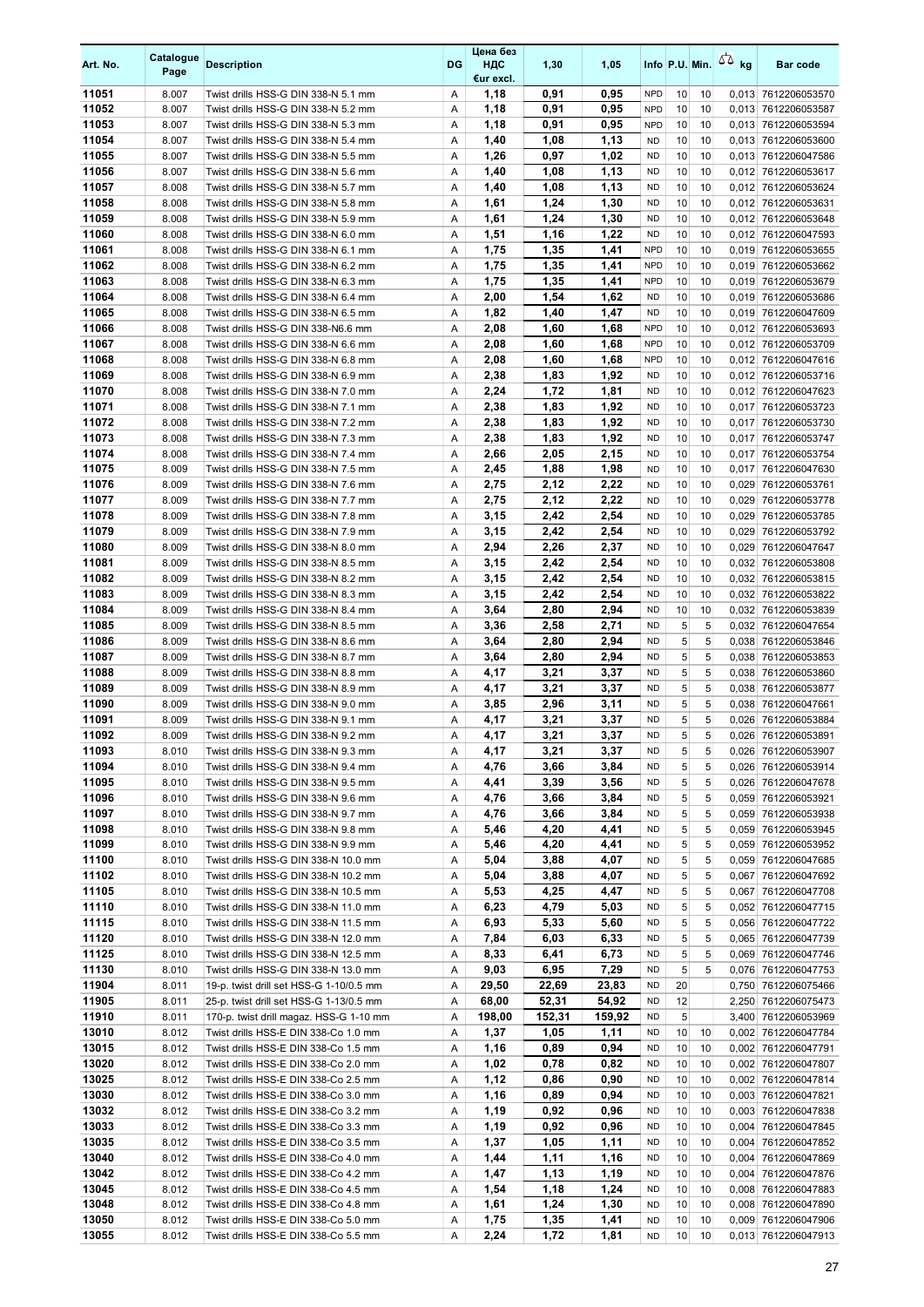| Art. No.       | Catalogue<br>Page | <b>Description</b>                                                             | <b>DG</b> | Цена без<br>НДС<br>€ur excl. | 1,30         | 1,05         |                        |          |    | Info P.U. Min. $\sqrt{2}$ kg | <b>Bar code</b>                            |
|----------------|-------------------|--------------------------------------------------------------------------------|-----------|------------------------------|--------------|--------------|------------------------|----------|----|------------------------------|--------------------------------------------|
| 13060          | 8.012             | Twist drills HSS-E DIN 338-Co 6.0 mm                                           | Α         | 2,56                         | 1,97         | 2,07         | <b>ND</b>              | 10       | 10 |                              | 0,012 7612206047920                        |
| 13065          | 8.012             | Twist drills HSS-E DIN 338-Co 6.5 mm                                           | Α         | 2,70                         | 2,08         | 2,18         | <b>ND</b>              | 10       | 10 |                              | 0,019 7612206047937                        |
| 13068          | 8.012             | Twist drills HSS-E DIN 338-Co 6.8 mm                                           | A         | 2,85                         | 2,19         | 2,30         | <b>NPD</b>             | 10       | 10 |                              | 0,012 7612206047944                        |
| 13070          | 8.012             | Twist drills HSS-E DIN 338-Co 7.0 mm                                           | Α         | 3,00                         | 2,31         | 2,42         | <b>NPD</b>             | 10       | 10 |                              | 0,012 7612206047951                        |
| 13075          | 8.013             | Twist drills HSS-E DIN 338-Co 7.5 mm                                           | Α         | 3,20                         | 2,46         | 2,58         | <b>NPD</b>             | 10       | 10 |                              | 0.017 7612206047968                        |
| 13080          | 8.013             | Twist drills HSS-E DIN 338-Co 8.0 mm                                           | A         | 3,75                         | 2,88         | 3,03         | ND.                    | 10       | 10 |                              | 0,029 7612206047975                        |
| 13085          | 8.013             | Twist drills HSS-E DIN 338-Co 8.5 mm                                           | Α         | 4,17                         | 3,21         | 3,37         | <b>ND</b>              | 5        |    |                              | 0.032 7612206047982                        |
| 13090          | 8.013             | Twist drills HSS-E DIN 338-Co 9.0 mm                                           | Α         | 5,15                         | 3,96         | 4,16         | <b>ND</b>              | 5        |    |                              | 0,038 7612206047999                        |
| 13095          | 8.013             | Twist drills HSS-E DIN 338-Co 9.5 mm                                           | Α         | 5,46                         | 4,20         | 4,41         | <b>ND</b>              | 5        |    |                              | 0,026 7612206048002                        |
| 13100          | 8.013             | Twist drills HSS-E DIN 338-Co 10.0 mm                                          | Α         | 6,27                         | 4,82         | 5,06         | <b>ND</b>              | 5        |    |                              | 0,059 7612206048019                        |
| 13102          | 8.013             | Twist drills HSS-E DIN 338-Co 10.2 mm                                          | Α         | 6,97                         | 5,36         | 5,63         | <b>ND</b>              | 5        |    |                              | 0,067 7612206048026                        |
| 13105          | 8.013             | Twist drills HSS-E DIN 338-Co 10.5 mm                                          | Α         | 7,56                         | 5,82         | 6,11         | <b>ND</b>              | 5        |    |                              | 0,067 7612206048033                        |
| 13110          | 8.013             | Twist drills HSS-E DIN 338-Co 11.0 mm                                          | A         | 8,96                         | 6,89         | 7,24         | <b>ND</b>              | 5        |    |                              | 0,052 7612206048040                        |
| 13115<br>13120 | 8.013<br>8.013    | Twist drills HSS-E DIN 338-Co 11.5 mm<br>Twist drills HSS-E DIN 338-Co 12.0 mm | Α<br>Α    | 10,50<br>10,92               | 8,08         | 8,48<br>8,82 | <b>ND</b><br><b>ND</b> | 5<br>5   |    |                              | 0,056 7612206048057                        |
| 13125          | 8.013             | Twist drills HSS-E DIN 338-Co 12.5 mm                                          | Α         | 12,95                        | 8,40<br>9,96 | 10,46        | <b>ND</b>              | 5        |    |                              | 0,065 7612206048064<br>0,069 7612206048071 |
| 13130          | 8.013             | Twist drills HSS-E DIN 338-Co 13.0 mm                                          | Α         | 13,95                        | 10,73        | 11,27        | <b>ND</b>              | 5        |    |                              | 0,076 7612206048088                        |
| 13904          | 8.013             | 19-p. twist dr. set HSS-E 1-10/0.5 mm                                          | Α         | 39,50                        | 30,38        | 31,90        | <b>NPD</b>             | 20       |    |                              | 0,750 7612206048095                        |
| 13905          | 8.014             | 25-p. twist dr. set HSS-E 1-13/0.5 mm                                          | Α         | 88,00                        | 67,69        | 71,08        | <b>NPD</b>             | 12       |    |                              | 2,250 7612206048101                        |
| 13910          | 8.014             | 170-p. twist dr. magaz. HSS-Co 1-10 mm                                         | Α         | 298,00                       | 229,23       | 240,69       | <b>NPD</b>             | 5        |    |                              | 3,400 7612206056175                        |
| 15016          | 8.014             | 3 Twist drills HSS-G DIN 338-N 1.6 mm                                          | Α         | 2,80                         | 2,15         | 2,26         | <b>NPD</b>             | 9        |    |                              | 0,018 7612206066525                        |
| 15020.5        | 8.014             | 3 Twist drills HSS-G DIN 338-N 2.05 mm                                         | Α         | 3,15                         | 2,42         | 2,54         | <b>NPD</b>             | 9        |    |                              | 0,019 7612206066532                        |
| 15025          | 8.014             | 3 Twist drills HSS-G DIN 338-N 2.5 mm                                          | Α         | 3,15                         | 2,42         | 2,54         | <b>NPD</b>             | 9        |    |                              | 0,021 7612206066549                        |
| 15033          | 8.014             | 3 Twist drills HSS-G DIN 338-N 3.3 mm                                          | Α         | 3,80                         | 2,92         | 3,07         | <b>NPD</b>             | 6        |    |                              | 0.032 7612206066556                        |
| 15042          | 8.014             | 3 Twist drills HSS-G DIN 338-N 4.2 mm                                          | Α         | 3,90                         | 3,00         | 3,15         | <b>NPD</b>             | 6        |    |                              | 0.034 7612206066563                        |
| 15050          | 8.014             | 2 Twist drills HSS-G DIN 338-N 5.0 mm                                          | Α         | 4,70                         | 3,62         | 3,80         | <b>NPD</b>             | 6        |    |                              | 0,042 7612206066570                        |
| 15068          | 8.014             | Twist drills HSS-G DIN 338-N 6.8 mm                                            | Α         | 3,90                         | 3,00         | 3,15         | <b>NPD</b>             | 5        |    |                              | 0,045 7612206066587                        |
| 15085          | 8.014             | Twist drills HSS-G DIN 338-N 8.5 mm                                            | A         | 5,40                         | 4,15         | 4,36         | <b>NPD</b>             | 5        |    |                              | 0.059 7612206066594                        |
| 15102          | 8.014             | Twist drills HSS-G DIN 338-N 10.2 mm                                           | Α         | 8,40                         | 6,46         | 6,78         | <b>NPD</b>             | 5        |    |                              | 0,080 7612206066600                        |
| 18000          | 8.020             | 3-p. set step drill spiral flute HSS Co5                                       | Α         | 128,00                       | 98,46        | 103,38       | <b>NA</b>              | 50       |    |                              | 0,560 7612206087421                        |
| 18010          | 8.020             | Step drill spiral flute HSS Co5 4-12 mm                                        | Α         | 22,00                        | 16,92        | 17,77        | <b>NA</b>              | 25       |    |                              | 0,031 7612206087483                        |
| 18020          | 8.020             | Step drill spiral flute HSS Co5 4-20 mm                                        | Α         | 33,00                        | 25,38        | 26,65        | <b>NA</b>              | 50       |    |                              | 0,063 7612206087490                        |
| 18030          | 8.020             | Step drill spiral flute HSS Co5 4-30 mm                                        | Α         | 66,00                        | 50,77        | 53,31        | <b>NA</b>              | 20       |    |                              | 0,190 7612206087568                        |
| 18100          | 8.021             | 3-p. set tube + sheet drills HSS Co5                                           | Α         | 98,00                        | 75,38        | 79,15        | <b>NA</b>              | 50       |    |                              | 0,540 7612206087438                        |
| 18110          | 8.020             | Tube + sheet drill HSS Co5 3-14 mm                                             | Α         | 14,00                        | 10,77        | 11,31        | <b>NA</b>              | 40       |    |                              | 0,024 7612206087575                        |
| 18120          | 8.020             | Tube + sheet drill HSS Co5 5-20 mm                                             | Α         | 24,00                        | 18,46        | 19,38        | <b>NA</b>              | 50       |    |                              | 0,068 7612206087582                        |
| 18130          | 8.020             | Tube + sheet drill HSS Co5 16-30.5 mm                                          | Α         | 48,50                        | 37,31        | 39,17        | <b>NA</b>              | 20       |    |                              | 0,170 7612206087599                        |
| 18200          | 8.021             | 6-p. set countersinks 90° HSS Co5                                              | Α         | 68,00                        | 52,31        | 54,92        | NA                     | 50       |    |                              | 0,500 7612206087452                        |
| 18210          | 8.021             | Countersink 90° HSS Co5 6.3 mm                                                 | Α         | 7,80                         | 6,00         | 6,30         | <b>NA</b>              | 50       |    |                              | 0,013 7612206087605                        |
| 18220          | 8.021             | Countersink 90° HSS Co5 8.3 mm                                                 | Α         | 8,80                         | 6,77         | 7,11         | <b>NA</b>              | 50       |    |                              | 0,016 7612206087612                        |
| 18230          | 8.021             | Countersink 90° HSS Co5 10.4 mm                                                | Α         | 9,80                         | 7,54         | 7,92         | <b>NA</b>              | 50       |    |                              | 0,018 7612206087629                        |
| 18240          | 8.021             | Countersink 90° HSS Co5 12.4 mm                                                | A         | 11,80                        | 9,08         | 9.53         | <b>NA</b>              | 40       |    |                              | 0,029 7612206087636                        |
| 18250          | 8.021             | Countersink 90° HSS Co5 16.5 mm                                                | Α         | 14,50                        | 11,15        | 11,71        | NA                     | 50       |    |                              | 0,053 7612206087643                        |
| 18260          | 8.021             | Countersink 90° HSS Co5 20.5 mm                                                | Α         | 16,80                        | 12,92        | 13,57        | NA                     | 50       |    |                              | 0,058 7612206087650                        |
| 18300          | 8.022             | 6-p. set flat countersinks HSS Co5                                             | Α         | 98,00                        | 75,38        | 79,15        | NA                     | 50       |    |                              | 0,540 7612206087476                        |
| 18310          | 8.022             | Flat countersink HSS Co5 6 mm - M3                                             | Α         | 12,50                        | 9,62         | 10,10        | NA                     | 30       |    |                              | 0,015 7612206087667                        |
| 18320          | 8.022             | Flat countersink HSS Co5 8 mm - M4                                             | Α         | 14,00                        | 10,77        | 11,31        | NA                     | 30       |    |                              | 0,020 7612206087674                        |
| 18330          | 8.022             | Flat countersink HSS Co5 10 mm - M5                                            | Α         | 15,00                        | 11,54        | 12,12        | <b>NA</b>              | 30       |    |                              | 0,035 7612206087681                        |
| 18340          | 8.022             | Flat countersink HSS Co5 11 mm - M6                                            | Α         | 16,00                        | 12,31        | 12,92        | <b>NA</b>              | 30       |    |                              | 0,040 7612206087698                        |
| 18350          | 8.022             | Flat countersink HSS Co5 15 mm - M8                                            | Α         | 22,00                        | 16,92        | 17,77        | NA                     | 30       |    |                              | 0,103 7612206087704                        |
| 18360          | 8.022             | Flat countersink HSS Co5 18 mm - M10                                           | Α         | 25,00                        | 19,23        | 20,19        | NA                     | 30       |    |                              | 0,113 7612206087711                        |
| 19001          | 8.023             | Hole saw arbor 3/8" w/HSS pilot drill                                          | Α         | 4,80                         | 3,69         | 3,88         | <b>NA</b>              | 4        |    |                              | 0,085 7612206080743                        |
| 19002          | 8.024             | Hole saw arbor 7/16" w/HSS pilot drill                                         | Α         | 7,80                         | 6,00         | 6,30         | NA                     | 4        |    |                              | 0,225 7612206080750                        |
| 19003<br>19004 | 8.024<br>8.024    | Hole saw extension bar 300 mm<br>1/4" 75 mm HSS pilot drill                    | Α<br>Α    | 6,80<br>2,95                 | 5,23<br>2,27 | 5,49<br>2,38 | NA<br>NA               | 10<br>20 |    |                              | 0,360 7612206080767<br>0,030 7612206080774 |
| 19190          |                   |                                                                                |           | 3,80                         | 2,92         | 3,07         | ΝA                     | 10       |    |                              | 0,050 7612206080781                        |
| 19200          | 8.023<br>8.023    | Bi-metal holesaw M42+8% Co 19 mm<br>Bi-metal holesaw M42+8% Co 20 mm           | Α<br>Α    | 4,00                         | 3,08         | 3,23         | NA                     | 10       |    |                              | 0,050 7612206080798                        |
| 19220          | 8.023             | Bi-metal holesaw M42+8% Co 22 mm                                               | Α         | 4,50                         | 3,46         | 3,63         | <b>NA</b>              | 10       |    |                              | 0,055 7612206080804                        |
| 19250          | 8.023             | Bi-metal holesaw M42+8% Co 25 mm                                               | Α         | 4,80                         | 3,69         | 3,88         | <b>NA</b>              | 10       |    |                              | 0,065 7612206080811                        |
| 19290          | 8.023             | Bi-metal holesaw M42+8% Co 29 mm                                               | Α         | 5,50                         | 4,23         | 4,44         | NA                     | 10       |    |                              | 0,085 7612206080828                        |
| 19320          | 8.023             | Bi-metal holesaw M42+8% Co 32 mm                                               | Α         | 5,80                         | 4,46         | 4,68         | NA                     | 10       |    |                              | 0,100 7612206080835                        |
| 19350          | 8.023             | Bi-metal holesaw M42+8% Co 35 mm                                               | Α         | 6,00                         | 4,62         | 4,85         | NA                     | 10       |    |                              | 0,105 7612206080842                        |
| 19380          | 8.023             | Bi-metal holesaw M42+8% Co 38 mm                                               | Α         | 6,50                         | 5,00         | 5,25         | <b>NA</b>              | 10       |    |                              | 0,085 7612206080859                        |
| 19440          | 8.023             | Bi-metal holesaw M42+8% Co 44 mm                                               | Α         | 7,20                         | 5,54         | 5,82         | NA                     | 5        |    |                              | 0,110 7612206080866                        |
| 19510          | 8.023             | Bi-metal holesaw M42+8% Co 51 mm                                               | Α         | 7,80                         | 6,00         | 6,30         | <b>NA</b>              | 5        |    |                              | 0,135 7612206080873                        |
| 19570          | 8.023             | Bi-metal holesaw M42+8% Co 57 mm                                               | Α         | 8,80                         | 6,77         | 7,11         | <b>NA</b>              | 5        |    |                              | 0,170 7612206080880                        |
| 19650          | 8.023             | Bi-metal holesaw M42+8% Co 65 mm                                               | Α         | 9,50                         | 7,31         | 7,67         | NA                     | 5        |    |                              | 0,220 7612206081528                        |
| 19680          | 8.023             | Bi-metal holesaw M42+8% Co 68 mm                                               | Α         | 10,00                        | 7,69         | 8,08         | NA                     | 5        |    |                              | 0,220 7612206080897                        |
| 19760          | 8.023             | Bi-metal holesaw M42+8% Co 76 mm                                               | Α         | 11,00                        | 8,46         | 8,88         | NA                     | 5        |    |                              | 0,270 7612206080903                        |
| 21030          | 8.015             | 3-pcs. tap set DIN352 M3                                                       | Α         | 11,20                        | 8,62         | 9,05         | <b>NPD</b>             | 8        |    |                              | 0,020 7612206066617                        |
| 21040          | 8.015             | 3-pcs. tap set DIN352 M4                                                       | Α         | 11,76                        | 9,05         | 9,50         | <b>NPD</b>             | 8        |    |                              | 0,026 7612206066624                        |
| 21050          | 8.015             | 3-pcs. tap set DIN352 M5                                                       | Α         | 11,76                        | 9,05         | 9,50         | <b>NPD</b>             | 8        |    |                              | 0,038 7612206066631                        |
| 21060          | 8.015             | 3-pcs. tap set DIN352 M6                                                       | Α         | 11,76                        | 9,05         | 9,50         | <b>NPD</b>             | 8        |    |                              | 0,039 7612206066648                        |
| 21080          | 8.015             | 3-pcs. tap set DIN352 M8                                                       | Α         | 12,99                        | 9,99         | 10,49        | <b>NPD</b>             | 8        |    |                              | 0,059 7612206066655                        |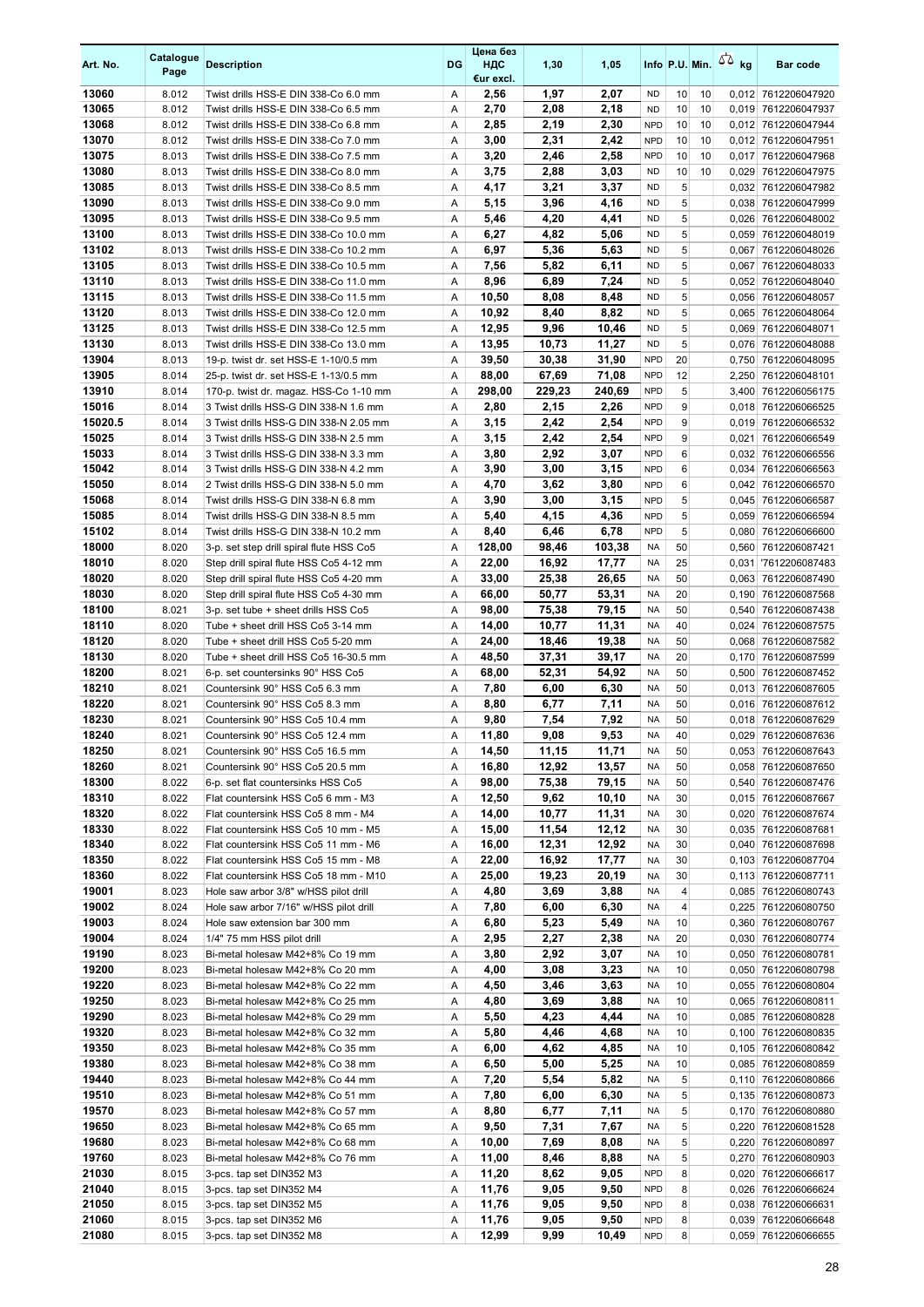| Art. No.            | Catalogue<br>Page | <b>Description</b>                                                                  | DG     | Цена без<br>ндс<br>€ur excl. | 1,30           | 1,05           |                          |          | Info P.U. Min. | $50 \text{ kg}$ | Bar code                                   |
|---------------------|-------------------|-------------------------------------------------------------------------------------|--------|------------------------------|----------------|----------------|--------------------------|----------|----------------|-----------------|--------------------------------------------|
| 21100               | 8.015             | 3-pcs. tap set DIN352 M10                                                           | Α      | 13,66                        | 10,51          | 11,03          | <b>NPD</b>               | 8        |                |                 | 0,124 7612206066662                        |
| 21120               | 8.015             | 3-pcs. tap set DIN352 M12                                                           | Α      | 19,94                        | 15,34          | 16,11          | <b>NPD</b>               | 8        |                |                 | 0,128 7612206066679                        |
| 22020               | 8.015             | Short machine tap DIN352 M2                                                         | Α      | 8,06                         | 6,20           | 6,51           | <b>NPD</b>               | 9        |                | 0,017           | 7612206066686                              |
| 22025               | 8.015             | Short machine tap DIN352 M2.5                                                       | Α      | 8,06                         | 6,20           | 6,51           | <b>NPD</b>               | 9        |                |                 | 0,018 7612206066693                        |
| 22030               | 8.015             | Short machine tap DIN352 M3                                                         | Α      | 5,82                         | 4,48           | 4,70           | <b>NPD</b>               | 9        |                |                 | 0,018 7612206066709                        |
| 22040<br>22050      | 8.015<br>8.015    | Short machine tap DIN352 M4                                                         | Α<br>Α | 5,82<br>6,05                 | 4,48<br>4,65   | 4,70<br>4,89   | <b>NPD</b><br><b>NPD</b> | 9<br>9   |                |                 | 0,020 7612206066716<br>0,022 7612206066723 |
| 22060               | 8.015             | Short machine tap DIN352 M5<br>Short machine tap DIN352 M6                          | Α      | 6,61                         | 5,08           | 5,34           | <b>NPD</b>               | 9        |                |                 | 0,025 7612206066730                        |
| 22080               | 8.015             | Short machine tap DIN352 M8                                                         | Α      | 7,39                         | 5,68           | 5,97           | <b>NPD</b>               | 9        |                | 0,031           | 7612206066747                              |
| 22100               | 8.015             | Short machine tap DIN352 M10                                                        | Α      | 9,74                         | 7,49           | 7,87           | <b>NPD</b>               | 6        |                | 0,044           | 7612206066754                              |
| 22120               | 8.015             | Short machine tap DIN352 M12                                                        | Α      | 11,98                        | 9,22           | 9,68           | <b>NPD</b>               | 6        |                | 0,057           | 7612206066761                              |
| 23020               | 8.017             | Die with holder M2                                                                  | Α      | 11,76                        | 9,05           | 9,50           | <b>NPD</b>               | 10       |                |                 | 0,051 7612206066778                        |
| 23025               | 8.017             | Die with holder M2.5                                                                | Α      | 11,76                        | 9,05           | 9,50           | <b>NPD</b>               | 10       |                |                 | 0,053 7612206066785                        |
| 23030               | 8.017             | Die with holder M3                                                                  | Α      | 11,14                        | 8,57           | 9,00           | <b>NPD</b>               | 10       |                |                 | 0,055 7612206066792                        |
| 23040               | 8.017             | Die with holder M4                                                                  | Α      | 11,14                        | 8,57           | 9,00           | <b>NPD</b>               | 10       |                |                 | 0,056 7612206066808                        |
| 23050               | 8.017             | Die with holder M5                                                                  | Α      | 11,14                        | 8,57           | 9,00           | <b>NPD</b>               | 10       |                |                 | 0,065 7612206066815                        |
| 23060<br>23080      | 8.017<br>8.017    | Die with holder M6<br>Die with holder M8                                            | Α<br>Α | 16,13<br>16,13               | 12,41<br>12,41 | 13,03<br>13,03 | <b>NPD</b><br><b>NPD</b> | 10<br>10 |                | 0,093           | 0,098 7612206066822<br>7612206066839       |
| 23100               | 8.017             | Die with holder M10                                                                 | Α      | 16,13                        | 12,41          | 13,03          | <b>NPD</b>               | 10       |                |                 | 0,090 7612206066846                        |
| 23120               | 8.017             | Die with holder M12                                                                 | Α      | 16,13                        | 12,41          | 13,03          | <b>NPD</b>               | 10       |                |                 | 0,088 7612206066853                        |
| 24010               | 8.017             | Die-holder DIN 225 M3-M12                                                           | Α      | 4,50                         | 3,46           | 3,63           | NA                       | 10       |                |                 | 0,120 7612206087742                        |
| 24015               | 8.016             | Adj. tap wrench size 1 1/2 DIN 1814                                                 | Α      | 8,06                         | 6,20           | 6,51           | <b>NPD</b>               | 10       |                | 0,101           | 7612206066860                              |
| 24110               | 8.016             | Tap-holder with ratchet DIN 1814                                                    | Α      | 12,88                        | 9,91           | 10,40          | <b>NPD</b>               | 5        |                |                 | 0,213 7612206066877                        |
| 24200               | 8.018             | Pitch gear                                                                          | Α      | 11,54                        | 8,88           | 9,32           | <b>NPD</b>               | 6        |                |                 | 0,055 7612206066884                        |
| 24300               | 8.018             | Cutting oil                                                                         | Α      | 6,50                         | 5,00           | 5,25           | <b>NPD</b>               | 5        |                |                 | 0,055 7612206066891                        |
| 25030               | 8.016             | Long machine tap DIN371 M3                                                          | Α      | 4,80                         | 3,69           | 3,88           | <b>NPD</b>               | 10       |                |                 | 0,004 7612206075503                        |
| 25040               | 8.016             | Long machine tap DIN371 M4                                                          | Α      | 4,80                         | 3,69           | 3,88           | <b>NPD</b>               | 10       |                |                 | 0,005 7612206075510                        |
| 25050               | 8.016             | Long machine tap DIN371 M5                                                          | A      | 5,20                         | 4,00           | 4,20           | <b>NPD</b>               | 10       |                | 0,007           | 7612206075527                              |
| 25060<br>25080      | 8.016<br>8.016    | Long machine tap DIN371 M6<br>Long machine tap DIN371 M8                            | Α<br>A | 6,50<br>7,20                 | 5,00<br>5,54   | 5,25<br>5,82   | <b>NPD</b><br><b>NPD</b> | 10<br>10 |                | 0,011           | 7612206075534<br>0,016 7612206075541       |
| 25100               | 8.016             | Long machine tap DIN371 M10                                                         | Α      | 9,50                         | 7,31           | 7,67           | <b>NPD</b>               | 10       |                |                 | 0,025 7612206075558                        |
| 25120               | 8.016             | Long machine tap DIN371 M12                                                         | Α      | 11,80                        | 9,08           | 9,53           | <b>NPD</b>               | 10       |                |                 | 0,042 7612206075565                        |
| 26030               | 8.017             | Die DIN 223 Ø 25 mm M3                                                              | Α      | 4,50                         | 3,46           | 3,63           | <b>NPD</b>               | 100      |                |                 | 0,015 7612206075572                        |
| 26040               | 8.017             | Die DIN 223 Ø 25 mm M4                                                              | Α      | 4,50                         | 3,46           | 3,63           | <b>NPD</b>               | 100      |                |                 | 0,015 7612206075589                        |
| 26050               | 8.017             | Die DIN 223 Ø 25 mm M5                                                              | Α      | 4,50                         | 3,46           | 3,63           | <b>NPD</b>               | 100      |                |                 | 0,015 7612206075596                        |
| 26060               | 8.017             | Die DIN 223 Ø 25 mm M6                                                              | Α      | 4,50                         | 3,46           | 3,63           | <b>NPD</b>               | 100      |                |                 | 0,015 7612206075602                        |
| 26080               | 8.017             | Die DIN 223 Ø 25 mm M8                                                              | Α      | 5,50                         | 4,23           | 4,44           | <b>NPD</b>               | 100      |                |                 | 0,015 7612206075619                        |
| 26100               | 8.017             | Die DIN 223 Ø 25 mm M10                                                             | Α      | 6,50                         | 5,00           | 5,25           | <b>NPD</b>               | 100      |                |                 | 0,015 7612206075626                        |
| 26120<br>27000-6    | 8.017<br>3.039    | Die DIN 223 Ø 25 mm M12<br>1/4" Duo-Code Phillips bit #0, 6 pcs.                    | Α      | 7,50                         | 5,77           | 6,06<br>3,39   | <b>NPD</b>               | 100<br>5 |                |                 | 0,015 7612206075633                        |
| 27000-25            | 3.039             | 1/4" Duo-Code Phillips bit #0, 25 pcs.                                              | Α<br>Α | 4,20<br>12,50                | 3,23<br>9,62   | 10,10          | <b>NPD</b><br><b>ND</b>  | 6        |                |                 | 0,042 7612206073219<br>0,139 7612206073561 |
| 27010-6             | 3.039             | 1/4" Duo-Code Phillips bit #1, 6 pcs.                                               | A      | 4,20                         | 3,23           | 3,39           | <b>NPD</b>               | 5        |                |                 | 0,042 7612206073226                        |
| 27010-25            | 3.039             | 1/4" Duo-Code Phillips bit #1, 25 pcs.                                              | Α      | 12,50                        | 9,62           | 10,10          | <b>ND</b>                | 6        |                |                 | 0,139 7612206073578                        |
| 27020-6             | 3.039             | 1/4" Duo-Code Phillips bit #2, 6 pcs.                                               | Α      | 4,20                         | 3,23           | 3,39           | <b>NPD</b>               | 5        |                |                 | 0,042 7612206073233                        |
| 27020-25            | 3.039             | 1/4" Duo-Code Phillips bit #2, 25 pcs.                                              | Α      | 12,50                        | 9,62           | 10,10          | <b>ND</b>                | 6        |                |                 | 0,139 7612206073585                        |
| 27030-6             | 3.039             | 1/4" Duo-Code Phillips bit #3, 6 pcs.                                               | Α      | 4,20                         | 3,23           | 3,39           | <b>NPD</b>               | 5        |                |                 | 0,042 7612206073240                        |
| 27030-25            | 3.039             | 1/4" Duo-Code Phillips bit #3, 25 pcs.                                              | Α      | 12,50                        | 9,62           | 10,10          | <b>ND</b>                | 6        |                |                 | 0,139 7612206073592                        |
| 27040-2             | 3.039             | 1/4" Duo-Code Phillips bit #4, 2 pcs.                                               | Α      | 4,20                         | 3,23           | 3,39           | <b>NPD</b>               | 5        |                |                 | 0,036 7612206073257                        |
| 27040-10<br>27100-6 | 3.039             | 1/4" Duo-Code Phillips bit #4, 10 pcs.                                              | Α      | 9,50                         | 7,31           | 7,67           | <b>ND</b>                | 6        |                |                 | 0,139 7612206073608                        |
| 27100-25            | 3.039<br>3.039    | 1/4" Duo-Code Pozidriv bit #0, 6 pcs.<br>1/4" Duo-Code Pozidriv bit #0, 25 pcs.     | Α<br>Α | 4,20<br>12,50                | 3,23<br>9,62   | 3,39<br>10,10  | <b>NPD</b><br><b>ND</b>  | 5<br>6   |                |                 | 0,042 7612206073264                        |
| 27110-6             | 3.039             | 1/4" Duo-Code Pozidriv bit #1, 6 pcs.                                               | Α      | 4,20                         | 3,23           | 3,39           | <b>NPD</b>               | 5        |                |                 | 0,139 7612206073615<br>0,042 7612206073271 |
| 27110-25            | 3.039             | 1/4" Duo-Code Pozidriv bit #1, 25 pcs.                                              | Α      | 12,50                        | 9,62           | 10,10          | <b>ND</b>                | 6        |                |                 | 0,139 7612206073622                        |
| 27120-6             | 3.039             | 1/4" Duo-Code Pozidriv bit #2, 6 pcs.                                               | Α      | 4,20                         | 3,23           | 3,39           | <b>NPD</b>               | 5        |                |                 | 0,042 7612206073288                        |
| 27120-25            | 3.039             | 1/4" Duo-Code Pozidriv bit #2, 25 pcs.                                              | Α      | 12,50                        | 9,62           | 10,10          | <b>ND</b>                | 6        |                |                 | 0,139 7612206073639                        |
| 27130-6             | 3.040             | 1/4" Duo-Code Pozidriv bit #3, 6 pcs.                                               | Α      | 4,20                         | 3,23           | 3,39           | <b>NPD</b>               | 5        |                |                 | 0,042 7612206073295                        |
| 27130-25            | 3.040             | 1/4" Duo-Code Pozidriv bit #3, 25 pcs.                                              | Α      | 12,50                        | 9,62           | 10,10          | <b>ND</b>                | 6        |                |                 | 0,139 7612206073646                        |
| 27140-2             | 3.040             | 1/4" Duo-Code Pozidriv bit #4, 2 pcs.                                               | Α      | 4,20                         | 3,23           | 3,39           | <b>NPD</b>               | 5        |                |                 | 0,036 7612206073301                        |
| 27140-10            | 3.040             | 1/4" Duo-Code Pozidriv bit #4, 10 pcs.                                              | Α      | 9,50                         | 7,31           | 7,67           | <b>ND</b>                | 6        |                |                 | 0,139 7612206073653                        |
| 27240-6<br>27240-25 | 3.038<br>3.038    | 1/4" Duo-Code slotted bit 4.0mm, 6 pcs.<br>1/4" Duo-Code slotted bit 4.0mm, 25 pcs. | Α      | 4,20<br>12,50                | 3,23<br>9,62   | 3,39           | <b>NPD</b>               | 5<br>6   |                |                 | 0,042 7612206073158                        |
| 27245-6             | 3.038             | 1/4" Duo-Code slotted bit 4.5mm, 6 pcs.                                             | Α<br>Α | 4,20                         | 3,23           | 10,10<br>3,39  | <b>ND</b><br><b>NPD</b>  | 5        |                |                 | 0,139 7612206073509<br>0,042 7612206073165 |
| 27245-25            | 3.038             | 1/4" Duo-Code slotted bit 4.5mm, 25 pcs.                                            | Α      | 12,50                        | 9,62           | 10,10          | <b>ND</b>                | 6        |                |                 | 0,139 7612206073516                        |
| 27255-6             | 3.038             | 1/4" Duo-Code slotted bit 5.5mm, 6 pcs.                                             | Α      | 4,20                         | 3,23           | 3,39           | <b>NPD</b>               | 5        |                |                 | 0,042 7612206073172                        |
| 27255-25            | 3.038             | 1/4" Duo-Code slotted bit 5.5mm, 25 pcs.                                            | Α      | 12,50                        | 9,62           | 10,10          | <b>ND</b>                | 6        |                |                 | 0,139 7612206073523                        |
| 27260-6             | 3.038             | 1/4" Duo-Code slotted bit 6.0mm, 6 pcs.                                             | Α      | 4,20                         | 3,23           | 3,39           | <b>NPD</b>               | 5        |                |                 | 0,042 7612206073189                        |
| 27260-25            | 3.038             | 1/4" Duo-Code slotted bit 6.0mm, 25 pcs.                                            | Α      | 12,50                        | 9,62           | 10,10          | <b>ND</b>                | 6        |                |                 | 0,139 7612206073530                        |
| 27265-6             | 3.038             | 1/4" Duo-Code slotted bit 6.5mm, 6 pcs.                                             | Α      | 4,20                         | 3,23           | 3,39           | <b>NPD</b>               | 5        |                |                 | 0,042 7612206073196                        |
| 27265-25            | 3.038             | 1/4" Duo-Code slotted bit 6.5mm, 25 pcs.                                            | Α      | 12,50                        | 9,62           | 10,10          | <b>ND</b>                | 6        |                |                 | 0,139 7612206073547                        |
| 27280-2             | 3.038             | 1/4" Duo-Code slotted bit 8.0mm, 2 pcs.                                             | Α      | 4,20                         | 3,23           | 3,39           | <b>NPD</b>               | 5<br>6   |                |                 | 0,036 7612206073202                        |
| 27280-10<br>27308-6 | 3.038<br>3.040    | 1/4" Duo-Code slotted bit 8.0mm, 10 pcs.<br>1/4" Duo-Code TX bit T08, 6 pcs.        | Α<br>Α | 9,50<br>4,20                 | 7,31<br>3,23   | 7,67<br>3,39   | <b>ND</b><br><b>NPD</b>  | 5        |                |                 | 0,139 7612206073554<br>0,042 7612206073318 |
| 27308-25            | 3.040             | 1/4" Duo-Code TX bit T08, 25 pcs.                                                   | Α      | 12,50                        | 9,62           | 10,10          | ND                       | 6        |                |                 | 0,139 7612206073660                        |
| 27310-6             | 3.040             | 1/4" Duo-Code TX bit T10, 6 pcs.                                                    | Α      | 4,20                         | 3,23           | 3,39           | <b>NPD</b>               | 5        |                |                 | 0,042 7612206073325                        |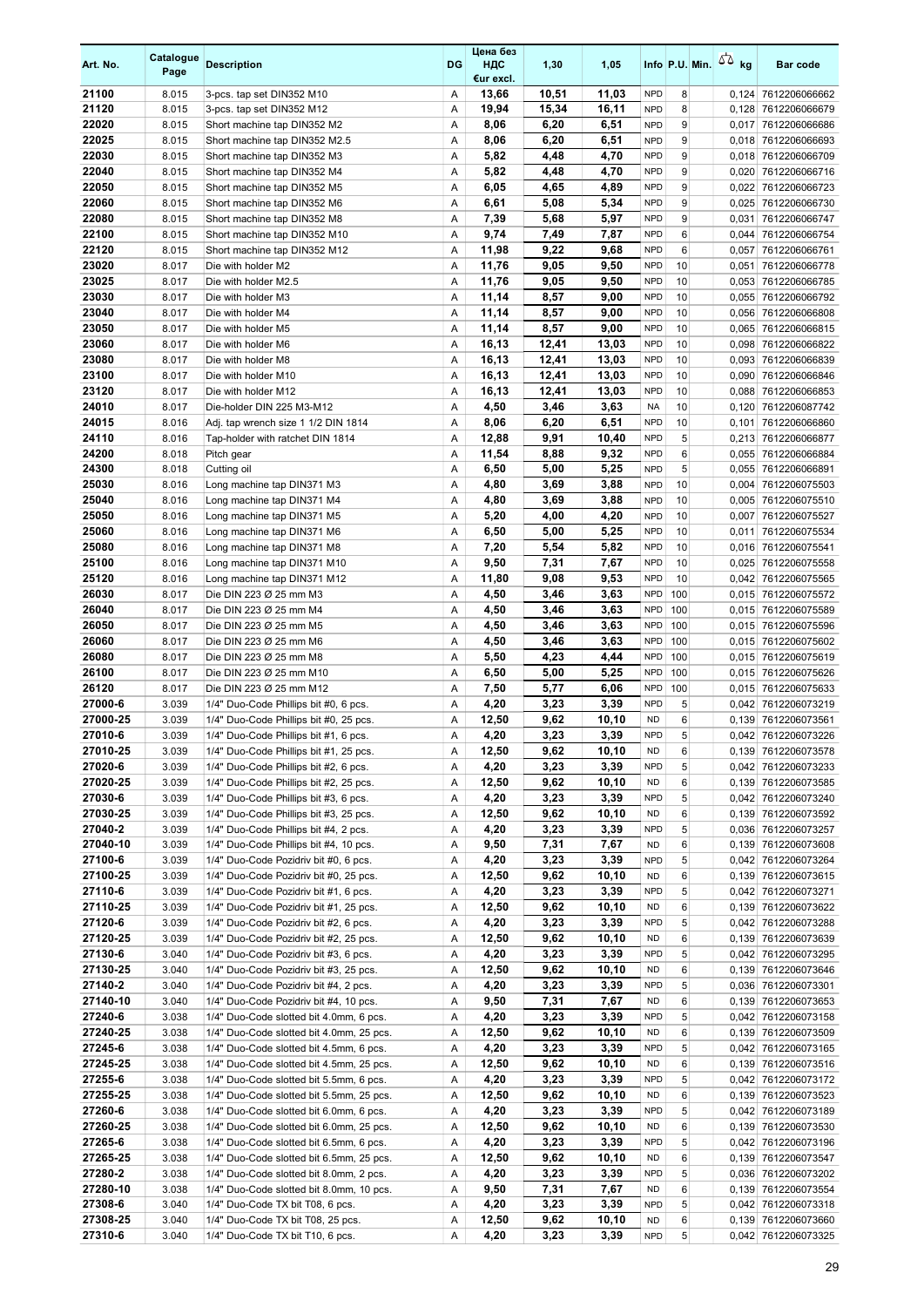| Art. No.            | Catalogue<br>Page | <b>Description</b>                                                                                    | <b>DG</b> | Цена без<br>ндс<br>€ur excl. | 1,30           | 1,05           |                         |          | Info P.U. Min. $5\overline{6}$ kg | <b>Bar code</b>                            |
|---------------------|-------------------|-------------------------------------------------------------------------------------------------------|-----------|------------------------------|----------------|----------------|-------------------------|----------|-----------------------------------|--------------------------------------------|
| 27310-25            | 3.040             | 1/4" Duo-Code TX bit T10, 25 pcs.                                                                     | Α         | 12,50                        | 9,62           | 10,10          | <b>ND</b>               | 6        |                                   | 0,139 7612206073677                        |
| 27315-6             | 3.040             | 1/4" Duo-Code TX bit T15, 6 pcs.                                                                      | Α         | 4,20                         | 3,23           | 3,39           | <b>NPD</b>              | 5        |                                   | 0,042 7612206073332                        |
| 27315-25            | 3.040             | 1/4" Duo-Code TX bit T15, 25 pcs.                                                                     | A         | 12,50                        | 9,62           | 10,10          | <b>ND</b>               | 6        |                                   | 0,139 7612206073684                        |
| 27320-6             | 3.040             | 1/4" Duo-Code TX bit T20, 6 pcs.                                                                      | Α         | 4,20                         | 3,23           | 3,39           | <b>NPD</b>              | 5        |                                   | 0,042 7612206073349                        |
| 27320-25            | 3.040             | 1/4" Duo-Code TX bit T20, 25 pcs.                                                                     | Α         | 12,50                        | 9,62           | 10,10          | <b>ND</b>               | 6        |                                   | 0,139 7612206073691                        |
| 27325-6             | 3.040             | 1/4" Duo-Code TX bit T25, 6 pcs.                                                                      | Α         | 4,20                         | 3,23           | 3,39           | <b>NPD</b>              | 5        |                                   | 0,042 7612206073356                        |
| 27325-25<br>27327-6 | 3.040<br>3.040    | 1/4" Duo-Code TX bit T25, 25 pcs.<br>1/4" Duo-Code TX bit T27, 6 pcs.                                 | Α<br>Α    | 12,50<br>4,20                | 9,62<br>3,23   | 10,10<br>3,39  | <b>ND</b><br><b>NPD</b> | 6<br>5   |                                   | 0,139 7612206073707<br>0,042 7612206073363 |
| 27327-25            | 3.040             | 1/4" Duo-Code TX bit T27, 25 pcs.                                                                     | Α         | 12,50                        | 9,62           | 10,10          | <b>ND</b>               | 6        |                                   | 0,139 7612206073714                        |
| 27330-6             | 3.041             | 1/4" Duo-Code TX bit T30, 6 pcs.                                                                      | Α         | 4,20                         | 3,23           | 3,39           | <b>NPD</b>              | 5        |                                   | 0,042 7612206073370                        |
| 27330-25            | 3.041             | 1/4" Duo-Code TX bit T30, 25 pcs.                                                                     | Α         | 12,50                        | 9,62           | 10,10          | <b>ND</b>               | 6        |                                   | 0,139 7612206073721                        |
| 27340-6             | 3.041             | 1/4" Duo-Code TX bit T40, 6 pcs.                                                                      | Α         | 4,20                         | 3,23           | 3,39           | <b>NPD</b>              | 5        |                                   | 0,042 7612206073387                        |
| 27340-25            | 3.041             | 1/4" Duo-Code TX bit T40, 25 pcs.                                                                     | Α         | 12,50                        | 9,62           | 10,10          | <b>ND</b>               | 6        |                                   | 0,139 7612206073738                        |
| 27430-6             | 3.041             | 1/4" Duo-Code hex. bit 3 mm, 6 pcs.                                                                   | Α         | 4,20                         | 3,23           | 3,39           | <b>NPD</b>              | 5        |                                   | 0,042 7612206073394                        |
| 27430-25            | 3.041             | 1/4" Duo-Code hex. bit 3 mm, 25 pcs.                                                                  | Α         | 12,50                        | 9,62           | 10,10          | <b>ND</b>               | 6        |                                   | 0,139 7612206073745                        |
| 27440-6             | 3.041             | 1/4" Duo-Code hex. bit 4 mm, 6 pcs.                                                                   | Α         | 4,20                         | 3,23           | 3,39           | <b>NPD</b>              | 5        |                                   | 0,042 7612206073400                        |
| 27440-25            | 3.041             | 1/4" Duo-Code hex. bit 4 mm, 25 pcs.                                                                  | Α         | 12,50                        | 9,62           | 10,10          | <b>ND</b>               | 6        |                                   | 0,139 7612206073752                        |
| 27450-6<br>27450-25 | 3.041<br>3.041    | 1/4" Duo-Code hex. bit 5 mm, 6 pcs.<br>1/4" Duo-Code hex. bit 5 mm, 25 pcs.                           | Α<br>Α    | 4,20<br>12,50                | 3,23<br>9,62   | 3,39<br>10,10  | <b>NPD</b><br><b>ND</b> | 5<br>6   |                                   | 0,042 7612206073417<br>0,139 7612206073769 |
| 27460-6             | 3.041             | 1/4" Duo-Code hex. bit 6 mm, 6 pcs.                                                                   | Α         | 4,20                         | 3,23           | 3,39           | <b>NPD</b>              | 5        |                                   | 0,042 7612206073424                        |
| 27460-25            | 3.041             | 1/4" Duo-Code hex. bit 6 mm, 25 pcs.                                                                  | Α         | 12,50                        | 9,62           | 10,10          | <b>ND</b>               | 6        |                                   | 0,139 7612206073776                        |
| 27470-2             | 3.041             | 1/4" Duo-Code hex. bit 7 mm, 2 pcs.                                                                   | Α         | 4,20                         | 3,23           | 3,39           | <b>NPD</b>              | 5        |                                   | 0,036 7612206073431                        |
| 27470-10            | 3.041             | 1/4" Duo-Code hex. bit 7 mm, 10 pcs.                                                                  | Α         | 9,50                         | 7,31           | 7,67           | <b>ND</b>               | 6        |                                   | 0,139 7612206073783                        |
| 27480-2             | 3.041             | 1/4" Duo-Code hex. bit 8 mm, 2 pcs.                                                                   | Α         | 4,20                         | 3,23           | 3,39           | <b>NPD</b>              | 5        |                                   | 0,036 7612206073448                        |
| 27480-10            | 3.041             | 1/4" Duo-Code hex. bit 8 mm, 10 pcs.                                                                  | Α         | 9,50                         | 7,31           | 7,67           | <b>ND</b>               | 6        |                                   | 0,139 7612206073790                        |
| 27901               | 3.049             | 37-pcs. Duo-Code bit-box                                                                              | Α         | 33,00                        | 25,38          | 26,65          | <b>NPD</b>              | 10       |                                   | 0,550 7612206073455                        |
| 27910               | 3.050             | 196-pcs. Duo-Code bit-storage box                                                                     | Α         | 98,00                        | 75,38          | 79,15          | <b>ND</b>               | 10       |                                   | 1,700 7612206073462                        |
| 30001               |                   | 4.006 / 10.009 2-pcs. double X pliers set                                                             | A         | 58,00                        | 44,62          | 46,85          | <b>NA</b>               | 5        | 0,900                             | 7612206082914                              |
| 30005<br>30006      | 10.008            | KETOS Control brake disc control device                                                               | D<br>Α    | 98,00                        | 75,38<br>52,31 | 79,15<br>54,92 | <b>NA</b><br><b>NA</b>  | 24<br>6  |                                   | 0,485 7612206086431                        |
| 30007               |                   | 4.020 / 10.009 2-pcs. double X snap ring pliers set<br>4.020 / 10.009 Double X hose grip pliers 5/16" | A         | 68,00<br>22,00               | 16,92          | 17,77          | <b>NA</b>               | 6        | 0,467                             | 0,917 7612206089449<br>7612206089456       |
| 30008               |                   | 4.020 / 10.009 Double X hose grip pliers 1/2"                                                         | Α         | 22,00                        | 16,92          | 17,77          | <b>NA</b>               | 6        |                                   | 0,467 7612206089463                        |
| 30009               |                   | 4.020 / 10.009 Double X hose grip pliers 3/4"                                                         | Α         | 22,00                        | 16,92          | 17,77          | <b>NA</b>               | 6        |                                   | 0,467 7612206089470                        |
| 32001               | 10.011            | 18+4 LED KW torch light AAA Duracell                                                                  | Α         | 29,50                        | 22,69          | 23,83          | <b>NA</b>               | 20       |                                   | 0,310 7612206087971                        |
| 36001S              | 12.003            | <b>KRAFTWERK coverall S</b>                                                                           | Α         | 68,00                        | 52,31          | 54,92          | <b>NA</b>               | 10       |                                   | 1,500 7612206082853                        |
| 36001M              | 12.003            | <b>KRAFTWERK coverall M</b>                                                                           | Α         | 68,00                        | 52,31          | 54,92          | <b>NA</b>               | 10       |                                   | 1,520 7612206082860                        |
| 36001L              | 12.003            | <b>KRAFTWERK coverall L</b>                                                                           | Α         | 68,00                        | 52,31          | 54,92          | <b>NA</b>               | 10       |                                   | 1,550 7612206082877                        |
| 36001XL             | 12.003            | <b>KRAFTWERK coverall XL</b>                                                                          | Α         | 68,00                        | 52,31          | 54,92          | <b>NA</b>               | 10       |                                   | 1,600 7612206082884                        |
| 36001XXL            | 12.003            | <b>KRAFTWERK coverall XXL</b>                                                                         | Α         | 68,00                        | 52,31          | 54,92          | <b>NA</b>               | 10       |                                   | 1,680 7612206082891                        |
| 36001XXXL<br>36002S | 12.003<br>12.003  | <b>KRAFTWERK coverall XXXL</b><br><b>KRAFTWERK Overall S</b>                                          | Α<br>Α    | 68,00<br>55,00               | 52,31<br>42,31 | 54,92<br>44,42 | <b>NA</b><br><b>NA</b>  | 10<br>10 |                                   | 1,750 7612206082907<br>1,180 7612206084086 |
| 36002M              | 12.003            | <b>KRAFTWERK Overall M</b>                                                                            | A         | 55,00                        | 42,31          | 44.42          | <b>NA</b>               | 10       |                                   | 1,200 7612206084093                        |
| 36002L              | 12.003            | <b>KRAFTWERK Overall L</b>                                                                            | Α         | 55,00                        | 42,31          | 44,42          | NA                      | 10       |                                   | 1,220 7612206084109                        |
| 36002XL             | 12.003            | <b>KRAFTWERK Overall XL</b>                                                                           | Α         | 55,00                        | 42,31          | 44,42          | NA                      | 10       |                                   | 1,240 7612206084116                        |
| 36002XXL            | 12.003            | <b>KRAFTWERK Overall XXL</b>                                                                          | Α         | 55,00                        | 42,31          | 44,42          | NA                      | 10       |                                   | 1,260 7612206084123                        |
| 36002XXXL           | 12.003            | <b>KRAFTWERK Overall XXXL</b>                                                                         | Α         | 55,00                        | 42,31          | 44,42          | NA                      | 10       |                                   | 1,280 7612206084130                        |
| 36003S              | 12.004            | <b>KRAFTWERK Pant S</b>                                                                               | Α         | 39,50                        | 30,38          | 31,90          | NA                      | 20       |                                   | 0,640 7612206084147                        |
| 36003M              | 12.004            | <b>KRAFTWERK Pant M</b>                                                                               | Α         | 39,50                        | 30,38          | 31,90          | NA                      | 20       |                                   | 0,650 7612206084154                        |
| 36003L              | 12.004            | KRAFTWERK Pant L                                                                                      | Α         | 39,50                        | 30,38          | 31,90          | NA                      | 20       |                                   | 0,660 7612206084161                        |
| 36003XL<br>36003XXL | 12.004            | <b>KRAFTWERK Pant XL</b><br><b>KRAFTWERK Pant XXL</b>                                                 | Α         | 39,50                        | 30,38          | 31,90          | NA                      | 20       |                                   | 0,670 7612206084178                        |
| 36003XXXL           | 12.004<br>12.004  | KRAFTWERK Pant XXXL                                                                                   | Α<br>Α    | 39,50<br>39,50               | 30,38<br>30,38 | 31,90<br>31,90 | NA<br>NA                | 20<br>20 |                                   | 0,680 7612206084185<br>0,690 7612206084192 |
| 36004S              | 12.005            | <b>KRAFTWERK Jacket S</b>                                                                             | Α         | 45,00                        | 34,62          | 36,35          | NA                      | 20       |                                   | 0,890 7612206084208                        |
| 36004M              | 12.005            | <b>KRAFTWERK Jacket M</b>                                                                             | Α         | 45,00                        | 34,62          | 36,35          | NA                      | 20       |                                   | 0,910 7612206084215                        |
| 36004L              | 12.005            | KRAFTWERK Jacket L                                                                                    | Α         | 45,00                        | 34,62          | 36,35          | NA                      | 20       |                                   | 0,930 7612206084222                        |
| 36004XL             | 12.005            | KRAFTWERK Jacket XL                                                                                   | Α         | 45,00                        | 34,62          | 36,35          | NA                      | 20       |                                   | 0,950 7612206084239                        |
| 36004XXL            | 12.005            | KRAFTWERK Jacket XXL                                                                                  | Α         | 45,00                        | 34,62          | 36,35          | NA                      | 20       |                                   | 0,970 7612206084246                        |
| 36004XXXL           | 12.005            | KRAFTWERK Jacket XXXL                                                                                 | Α         | 45,00                        | 34,62          | 36,35          | NA                      | 20       |                                   | 0,990 7612206084253                        |
| 36005S              | 12.005            | <b>KRAFTWERK Vest S</b>                                                                               | Α         | 29,50                        | 22,69          | 23,83          | NA                      | 20       |                                   | 0,590 7612206084260                        |
| 36005M<br>36005L    | 12.005<br>12.005  | <b>KRAFTWERK Vest M</b>                                                                               | Α<br>Α    | 29,50<br>29,50               | 22,69<br>22,69 | 23,83<br>23,83 | NA<br>NA                | 20<br>20 |                                   | 0,600 7612206084277                        |
| 36005XL             | 12.005            | <b>KRAFTWERK Vest L</b><br><b>KRAFTWERK Vest XL</b>                                                   | Α         | 29,50                        | 22,69          | 23,83          | NA                      | 20       |                                   | 0,610 7612206084284<br>0,620 7612206084291 |
| 36005XXL            | 12.005            | KRAFTWERK Vest XXL                                                                                    | Α         | 29,50                        | 22,69          | 23,83          | NA                      | 20       |                                   | 0,630 7612206084307                        |
| 36005XXXL           | 12.005            | KRAFTWERK Vest XXXL                                                                                   | Α         | 29,50                        | 22,69          | 23,83          | NA                      | 20       |                                   | 0,640 7612206084314                        |
| 36006               | 12.004            | KRAFTWERK knee pads for coverall                                                                      | Α         | 11,00                        | 8,46           | 8,88           | NA                      | 50       |                                   | 0,090 7612206082938                        |
| 36007S              | 12.005            | <b>KRAFTWERK Coat S</b>                                                                               | Α         | 45,00                        | 34,62          | 36,35          | NA                      | 20       |                                   | 0,840 7612206084321                        |
| 36007M              | 12.005            | <b>KRAFTWERK Coat M</b>                                                                               | Α         | 45,00                        | 34,62          | 36,35          | NA                      | 20       |                                   | 0,855 7612206084338                        |
| 36007L              | 12.005            | <b>KRAFTWERK Coat L</b>                                                                               | Α         | 45,00                        | 34,62          | 36,35          | NA                      | 20       |                                   | 0,870 7612206084345                        |
| 36007XL             | 12.005            | <b>KRAFTWERK Coat XL</b>                                                                              | Α         | 45,00                        | 34,62          | 36,35          | NA                      | 20       |                                   | 0,885 7612206084352                        |
| 36007XXL            | 12.005            | KRAFTWERK Coat XXL                                                                                    | Α         | 45,00                        | 34,62          | 36,35          | NA                      | 20       |                                   | 0,900 7612206084369                        |
| 36007XXXL<br>36008S | 12.005<br>12.004  | <b>KRAFTWERK Coat XXXL</b><br>KRAFTWERK Bermuda short S                                               | Α<br>Α    | 45,00<br>29,50               | 34,62<br>22,69 | 36,35<br>23,83 | NA<br>NA                | 20<br>20 |                                   | 0,915 7612206084376                        |
| 36008M              | 12.004            | KRAFTWERK Bermuda short M                                                                             | Α         | 29,50                        | 22,69          | 23,83          | NA                      | 20       |                                   | 0,550 7612206087117<br>0,550 7612206087124 |
| 36008L              | 12.004            | KRAFTWERK Bermuda short L                                                                             | Α         | 29,50                        | 22,69          | 23,83          | NA                      | 20       |                                   | 0,550 7612206087131                        |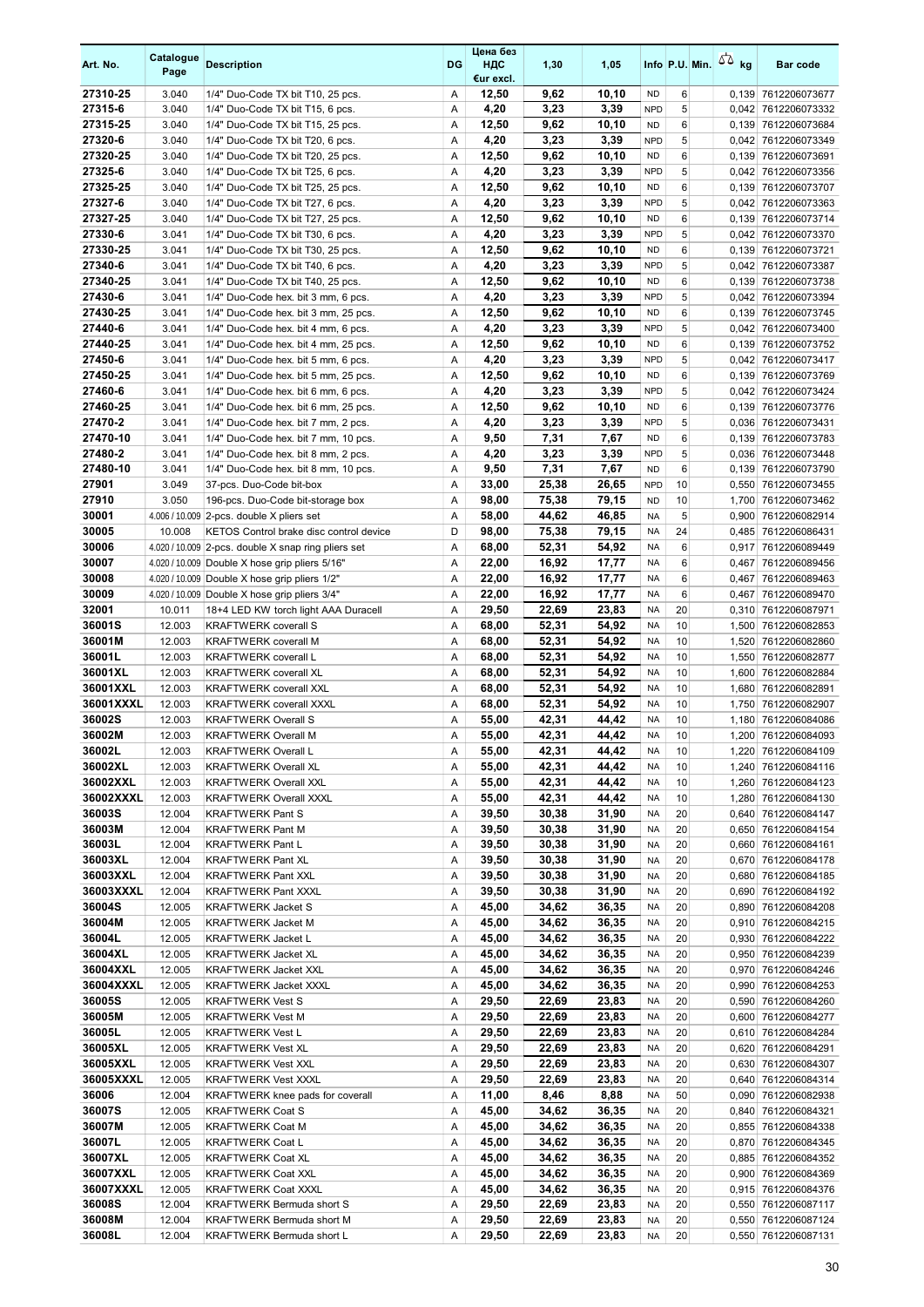| Art. No.          | Catalogue<br>Page | <b>Description</b>                                                   | DG     | Цена без<br>ндс<br>€ur excl. | 1,30           | 1,05           |                          |                         | Info P.U. Min. $\sqrt{2}$ kg | Bar code                                   |
|-------------------|-------------------|----------------------------------------------------------------------|--------|------------------------------|----------------|----------------|--------------------------|-------------------------|------------------------------|--------------------------------------------|
| 36008XL           | 12.004            | KRAFTWERK Bermuda short XL                                           | Α      | 29,50                        | 22,69          | 23,83          | NA                       | 20                      |                              | 0,550 7612206087148                        |
| 36008XXL          | 12.004            | <b>KRAFTWERK Bermuda short XXL</b>                                   | A      | 29,50                        | 22,69          | 23,83          | <b>NA</b>                | 20                      |                              | 0,550 7612206087155                        |
| 36008XXXL         | 12.004            | <b>KRAFTWERK Bermuda short XXXL</b>                                  | Α      | 29,50                        | 22,69          | 23,83          | NA                       | 20                      | 0,550                        | 7612206087162                              |
| 36010             | 12.008            | KW work-fashion coat hanger                                          | Α      | 3,00                         | 2,31           | 2,42           | NA                       | 50                      |                              | 0,180 7612206088251                        |
| 36011             | 12.004            | <b>KRAFTWERK</b> knee pads                                           | Α      | 25,00                        | 19,23          | 20,19          | <b>NA</b>                | 50                      | 0,040                        | 7612206089647                              |
| 38001<br>90109    | 10.007            | Knee- and seat pad                                                   | Α      | 8,50                         | 6,54           | 6,87           | <b>NA</b><br><b>NPD</b>  | 5<br>48                 |                              | 0,126 7612206084383                        |
| 90110             | 12.008<br>12.009  | <b>KRAFTWERK</b> umbrella<br><b>KRAFTWERK</b> cap                    | Α<br>Α | 12,50<br>5,00                | 9,62<br>3,85   | 10,10<br>4,04  | <b>NPD</b>               | 25                      |                              | 0,479 7612206070409<br>0,095 7612206070423 |
| 90118             | 12.009            | KRAFTWERK wrist watch chronograph                                    | A      | 95,00                        | 73,08          | 76,73          | <b>NPD</b>               | 100                     | 0,220                        | 7612206074070                              |
| 90127             | 12.009            | Bath tower KRAFTWERK 80 x 160 cm                                     | D      | 25,00                        | 19,23          | 20,19          | <b>NPD</b>               | 12                      | 0,917                        | 7612206067805                              |
| 90128S            | 12.007            | <b>KRAFTWERK T-shirt small</b>                                       | Α      | 15,00                        | 11,54          | 12,12          | <b>NPD</b>               | 50                      | 0,270                        | 7612206072960                              |
| 90128M            | 12.007            | <b>KRAFTWERK T-shirt medium</b>                                      | Α      | 15,00                        | 11,54          | 12,12          | <b>NPD</b>               | 50                      | 0,270                        | 7612206072915                              |
| 90128L            | 12.007            | <b>KRAFTWERK T-shirt large</b>                                       | Α      | 15,00                        | 11,54          | 12,12          | <b>NPD</b>               | 50                      |                              | 0,270 7612206070324                        |
| 90128XL           | 12.007            | KRAFTWERK T-shirt extra large                                        | Α      | 15,00                        | 11,54          | 12,12          | <b>NPD</b>               | 50                      |                              | 0,270 7612206070331                        |
| 90152             | 12.009            | Lanyard KRAFTWERK Racing                                             | Α      | 2,50                         | 1,92           | 2,02           | <b>NPD</b>               | 500                     |                              | 0,026 7612206071321                        |
| 90153M            | 12.008            | KRAFTWERK racing shirt medium                                        | Α      | 18,00                        | 13,85          | 14,54          | <b>NPD</b>               | 50                      | 0,280                        | 7612206076326                              |
| 90153L            | 12.008            | KRAFTWERK racing shirt large                                         | Α      | 18,00                        | 13,85          | 14,54          | <b>NPD</b>               | 50                      | 0,280                        | 7612206076333                              |
| 90153XL<br>90154M | 12.008            | KRAFTWERK racing shirt extra large<br>KRAFTWERK polo shirt medium    | Α      | 18,00                        | 13,85<br>12,31 | 14,54          | <b>NPD</b><br><b>NPD</b> | 50<br>50                |                              | 0,280 7612206076340                        |
| 90154L            | 12.007<br>12.007  | KRAFTWERK polo shirt large                                           | Α<br>Α | 16,00<br>16,00               | 12,31          | 12,92<br>12,92 | <b>NPD</b>               | 50                      | 0,230<br>0,230               | 7612206076357<br>7612206076364             |
| 90154XL           | 12.007            | KRAFTWERK polo shirt extra large                                     | Α      | 18,00                        | 13,85          | 14,54          | <b>NPD</b>               | 50                      |                              | 0,230 7612206076371                        |
| 90155S            | 12.008            | KRAFTWERK racing parka small                                         | Α      | 58,00                        | 44,62          | 46,85          | <b>NPD</b>               | 10                      |                              | 1,000 7612206072823                        |
| 90155M            | 12.008            | KRAFTWERK racing parka medium                                        | Α      | 58,00                        | 44,62          | 46,85          | <b>NPD</b>               | 10                      |                              | 1,000 7612206076296                        |
| 90155L            | 12.008            | KRAFTWERK racing parka large                                         | Α      | 58,00                        | 44,62          | 46,85          | <b>NPD</b>               | 10                      | 1,000                        | 7612206076302                              |
| 90166             | 10.013            | KW LED light with key-chain                                          | Α      | 2,00                         | 1,54           | 1,62           | <b>NPD</b>               | 50                      |                              | 0,022 7612206075848                        |
| 90168             | 12.009            | <b>KRAFTWERK</b> briefcase                                           | Α      | 15,50                        | 11,92          | 12,52          | <b>NA</b>                | 50                      |                              | 0,420 7612206082457                        |
| 90174S            | 12.006            | <b>KRAFTWERK windcheater S</b>                                       | Α      | 38,00                        | 29,23          | 30,69          | NA                       | 20                      |                              | 0,500 7612206082686                        |
| 90174M            | 12.006            | <b>KRAFTWERK</b> windcheater M                                       | Α      | 38,00                        | 29,23          | 30,69          | NA                       | 20                      | 0,500                        | 7612206082693                              |
| 90174L            | 12.006            | KRAFTWERK windcheater L                                              | Α      | 38,00                        | 29,23          | 30,69          | NA                       | 20                      |                              | 0,500 7612206082709                        |
| 90174XL           | 12.006            | <b>KRAFTWERK windcheater XL</b>                                      | Α      | 38,00                        | 29,23          | 30,69          | <b>NA</b>                | 20                      | 0,500                        | 7612206082716                              |
| 90174XXL          | 12.006            | <b>KRAFTWERK windcheater XXL</b>                                     | Α      | 38,00                        | 29,23          | 30,69          | <b>NA</b>                | 20                      |                              | 0,500 7612206082723                        |
| 90175S<br>90175M  | 12.007<br>12.007  | KRAFTWERK micro fleece jacket S                                      | Α<br>Α | 48,00<br>48,00               | 36,92<br>36,92 | 38,77<br>38,77 | <b>NA</b><br><b>NA</b>   | 20<br>20                |                              | 0,750 7612206082730<br>0,750 7612206082747 |
| 90175L            | 12.007            | KRAFTWERK micro fleece jacket M<br>KRAFTWERK micro fleece jacket L   | Α      | 48,00                        | 36,92          | 38,77          | NA                       | 20                      | 0,750                        | 7612206082754                              |
| 90175XL           | 12.007            | KRAFTWERK micro fleece jacket XL                                     | Α      | 48,00                        | 36,92          | 38,77          | <b>NA</b>                | 20                      |                              | 0,750 7612206082761                        |
| 90175XXL          | 12.007            | KRAFTWERK micro fleece jacket XXL                                    | Α      | 48,00                        | 36,92          | 38,77          | <b>NA</b>                | 20                      |                              | 0,750 7612206082778                        |
| 90176S            | 12.006            | KRAFTWERK 3-in-1 all weather jacket S                                | Α      | 86,00                        | 66,15          | 69,46          | NA                       | 20                      | 1,250                        | 7612206083959                              |
| 90176M            | 12.006            | KRAFTWERK 3-in-1 all weather jacket M                                | Α      | 86,00                        | 66,15          | 69,46          | NA                       | 20                      | 1,250                        | 7612206083966                              |
| 90176L            | 12.006            | KRAFTWERK 3-in-1 all weather jacket L                                | Α      | 86,00                        | 66,15          | 69,46          | <b>NA</b>                | 20                      |                              | 1,250 7612206083973                        |
| 90176XL           | 12.006            | KRAFTWERK 3-in-1 all weather jacket XL                               | A      | 86,00                        | 66,15          | 69,46          | NA                       | 20                      |                              | 1,250 7612206083980                        |
| 90176XXL          | 12.006            | KRAFTWERK 3-in-1 all weather jacket XXL                              | A      | 86,00                        | 66,15          | 69,46          | NA                       | 20                      | 1,250                        | 7612206083997                              |
| 99018             | 5.007             | Plumbing tool set                                                    | D      | 69,50                        | 53,46          | 56,13          | <b>NA</b>                | $\overline{\mathbf{A}}$ |                              | 5,875 7612206072878                        |
| 99025             | 5.006             | Telescope copper tubing cutter set                                   | Α      | 33,00                        | 25,38          | 26,65          | <b>NPD</b>               | 12                      |                              | 0,958 7612206074322                        |
| 99045<br>99046    | 1.077<br>1.078    | 13-pcs. TX bit-socket set MAGALU<br>10-pcs. hexagonal bit-socket set | Α<br>Α | 55,00<br>45,00               | 42,31<br>34,62 | 44,42<br>36,35 | <b>NA</b><br>NA          | 4<br>4                  |                              | 0,781 7612206086820<br>0,750 7612206086837 |
| 100035            | 1.089             | 1/4" dr. socket 3.5 mm                                               | Α      | 2,20                         | 1,69           | 1,78           | <b>NPD</b>               | 10                      |                              | 0,010 7612206000017                        |
| 100040            | 1.089             | 1/4" dr. socket 4 mm                                                 | Α      | 2,20                         | 1,69           | 1,78           | <b>NPD</b>               | 10                      |                              | 0,010 7612206000024                        |
| 100045            | 1.089             | 1/4" dr. socket 4.5 mm                                               | Α      | 2,20                         | 1,69           | 1,78           | <b>NPD</b>               | 10                      |                              | 0,011 7612206000031                        |
| 100050            | 1.089             | 1/4" dr. socket 5 mm                                                 | Α      | 2,20                         | 1,69           | 1,78           | <b>NPD</b>               | 10                      |                              | 0,011 7612206000048                        |
| 100055            | 1.089             | 1/4" dr. socket 5.5 mm                                               | Α      | 2,20                         | 1,69           | 1,78           | <b>NPD</b>               | 10                      |                              | 0,011 7612206000055                        |
| 100060            | 1.089             | 1/4" dr. socket 6 mm                                                 | Α      | 2,20                         | 1,69           | 1,78           | <b>NPD</b>               | 10                      |                              | 0,011 7612206000062                        |
| 100070            | 1.089             | 1/4" dr. socket 7 mm                                                 | Α      | 2,20                         | 1,69           | 1,78           | <b>NPD</b>               | 10                      |                              | 0,012 7612206000079                        |
| 100080            | 1.089             | 1/4" dr. socket 8 mm                                                 | Α      | 2,20                         | 1,69           | 1,78           | <b>NPD</b>               | 10                      |                              | 0,013 7612206000086                        |
| 100090            | 1.089             | 1/4" dr. socket 9 mm                                                 | Α      | 2,20                         | 1,69           | 1,78           | <b>NPD</b>               | 10                      |                              | 0,016 7612206000093                        |
| 100100            | 1.089             | 1/4" dr. socket 10 mm                                                | Α      | 2,20                         | 1,69           | 1,78           | <b>NPD</b>               | 10                      |                              | 0,018 7612206000178                        |
| 100110            | 1.089<br>1.089    | 1/4" dr. socket 11 mm                                                | Α      | 2,20                         | 1,69<br>1,69   | 1,78<br>1,78   | <b>NPD</b><br><b>NPD</b> | 10<br>10                |                              | 0,023 7612206000185                        |
| 100120<br>100130  | 1.089             | 1/4" dr. socket 12 mm<br>1/4" dr. socket 13 mm                       | Α<br>Α | 2,20<br>2,20                 | 1,69           | 1,78           | <b>NPD</b>               | 10                      |                              | 0,026 7612206000192<br>0,029 7612206000208 |
| 100140            | 1.089             | 1/4" dr. socket 14 mm                                                | Α      | 2,20                         | 1,69           | 1,78           | <b>NPD</b>               | 10                      |                              | 0,035 7612206000215                        |
| 100503            | 1.090             | 1/4" dr. socket 3/16"                                                | Α      | 2,80                         | 2,15           | 2,26           | <b>NPD</b>               | 10                      |                              | 0,011 7612206000253                        |
| 100504            | 1.090             | 1/4" dr. socket 7/32"                                                | Α      | 2,80                         | 2,15           | 2,26           | <b>NPD</b>               | 10                      |                              | 0,011 7612206000260                        |
| 100505            | 1.090             | 1/4" dr. socket 1/4"                                                 | Α      | 2,80                         | 2,15           | 2,26           | <b>NPD</b>               | 10                      |                              | 0,012 7612206000277                        |
| 100506            | 1.090             | 1/4" dr. socket 9/32"                                                | Α      | 2,80                         | 2,15           | 2,26           | <b>NPD</b>               | 10                      |                              | 0,012 7612206000284                        |
| 100507            | 1.091             | 1/4" dr. socket 5/16"                                                | Α      | 2,80                         | 2,15           | 2,26           | <b>NPD</b>               | 10                      |                              | 0,012 7612206000291                        |
| 100508            | 1.091             | 1/4" dr. socket 11/32"                                               | Α      | 2,80                         | 2,15           | 2,26           | <b>NPD</b>               | 10                      |                              | 0,016 7612206000307                        |
| 100509            | 1.091             | 1/4" dr. socket 3/8"                                                 | Α      | 2,80                         | 2,15           | 2,26           | <b>NPD</b>               | 10                      |                              | 0,019 7612206000314                        |
| 100510            | 1.091             | 1/4" dr. socket 7/16"                                                | Α      | 2,80                         | 2,15           | 2,26           | <b>NPD</b>               | 10                      |                              | 0,024 7612206000338                        |
| 100511<br>100599  | 1.091<br>1.073    | 1/4" dr. socket 1/2"<br>9-p. inch socket set MAGALU 1/4"             | Α<br>Α | 2,80<br>19,50                | 2,15<br>15,00  | 2,26<br>15,75  | <b>NPD</b><br><b>NA</b>  | 10<br>$\mathbf{1}$      |                              | 0,031 7612206000338<br>0,240 7612206086776 |
| 101040            | 1.090             | 1/4" dr. deep socket 4 mm                                            | Α      | 3,50                         | 2,69           | 2,83           | <b>NPD</b>               | 10                      |                              | 0,023 7612206055918                        |
| 101045            | 1.090             | 1/4" dr. deep socket 4.5 mm                                          | Α      | 3,50                         | 2,69           | 2,83           | <b>NPD</b>               | 10                      |                              | 0,023 7612206055925                        |
| 101050            | 1.090             | 1/4" dr. deep socket 5 mm                                            | Α      | 3,50                         | 2,69           | 2,83           | <b>NPD</b>               | 10                      |                              | 0,023 7612206055932                        |
| 101055            | 1.090             | 1/4" dr. deep socket 5.5 mm                                          | Α      | 3,50                         | 2,69           | 2,83           | <b>NPD</b>               | 10                      |                              | 0,023 7612206038683                        |
| 101060            | 1.090             | 1/4" dr. deep socket 6 mm                                            | Α      | 3,50                         | 2,69           | 2,83           | <b>NPD</b>               | 10                      |                              | 0,023 7612206000390                        |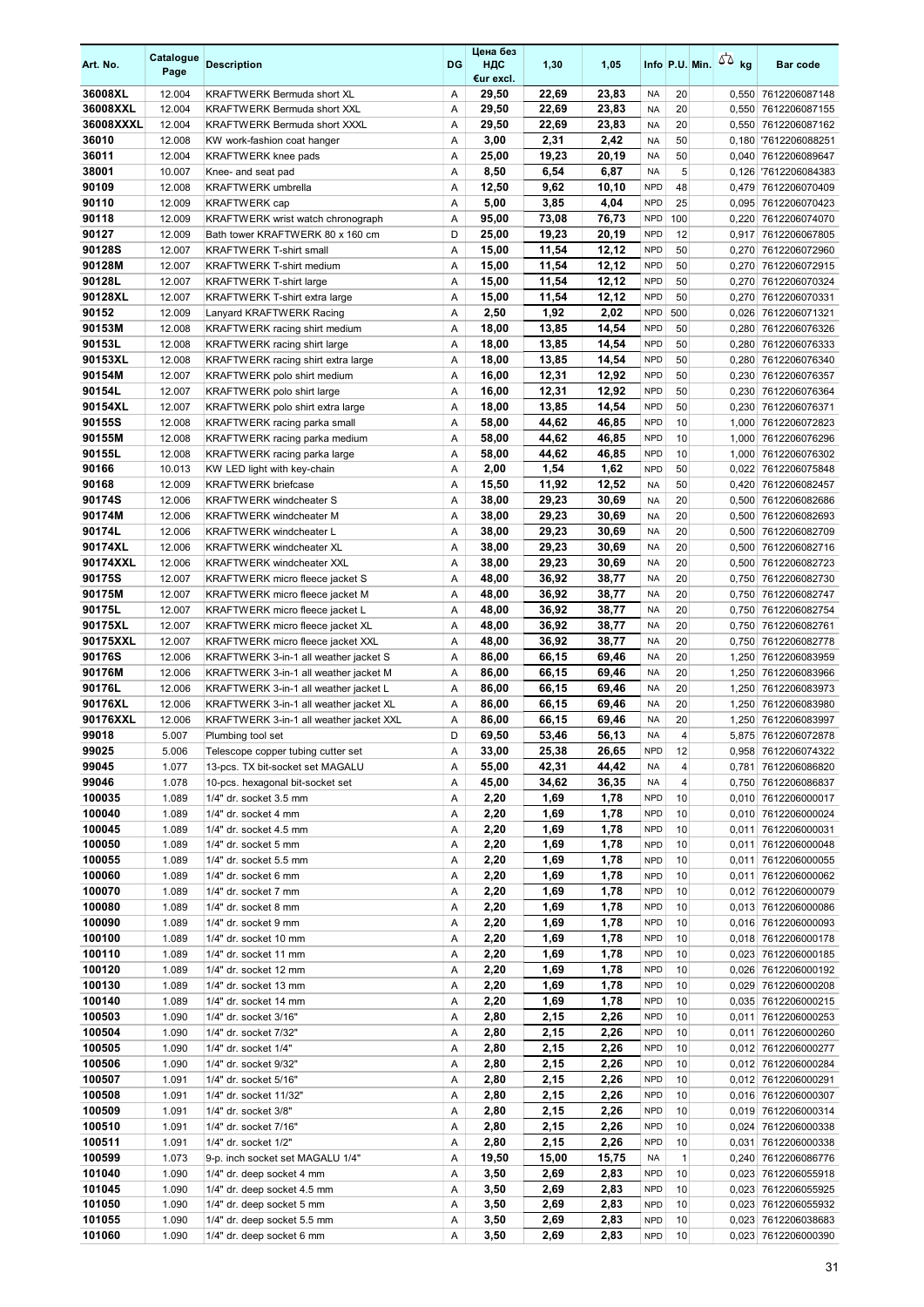| Art. No.         | Catalogue<br>Page | <b>Description</b>                                                     | DG     | Цена без<br>ндс<br>€ur excl. | 1,30          | 1,05          |                          | Info P.U. Min. $\sqrt{2}$ kg |                | <b>Bar code</b>                            |
|------------------|-------------------|------------------------------------------------------------------------|--------|------------------------------|---------------|---------------|--------------------------|------------------------------|----------------|--------------------------------------------|
| 101070           | 1.090             | 1/4" dr. deep socket 7 mm                                              | Α      | 3,50                         | 2,69          | 2,83          | <b>NPD</b>               | 10                           |                | 0,025 7612206000406                        |
| 101080           | 1.090             | 1/4" dr. deep socket 8 mm                                              | Α      | 3,50                         | 2,69          | 2,83          | <b>NPD</b>               | 10                           | 0,024          | 7612206000413                              |
| 101090           | 1.090             | 1/4" dr. deep socket 9 mm                                              | Α      | 3,50                         | 2,69          | 2,83          | <b>NPD</b>               | 10                           |                | 0,032 7612206000420                        |
| 101100           | 1.090             | 1/4" dr. deep socket 10 mm                                             | Α      | 3,50                         | 2,69          | 2,83          | <b>NPD</b>               | 10                           | 0,041          | 7612206000444                              |
| 101110           | 1.090             | 1/4" dr. deep socket 11 mm                                             | A      | 3,50                         | 2,69          | 2,83          | <b>NPD</b>               | 10                           |                | 0,048 7612206000451                        |
| 101120           | 1.090             | 1/4" dr. deep socket 12 mm                                             | Α      | 3,50                         | 2,69          | 2,83          | <b>NPD</b>               | 5                            | 0,053          | 7612206000468                              |
| 101130           | 1.090             | 1/4" dr. deep socket 13 mm                                             | Α      | 3,50                         | 2,69          | 2,83          | <b>NPD</b>               | 5                            | 0,061          | 7612206000475                              |
| 101503<br>101504 | 1.091<br>1.091    | 1/4" dr. deep socket 3/16"                                             | Α<br>Α | 4,00                         | 3,08          | 3,23<br>3,23  | <b>NPD</b><br><b>NPD</b> | 10<br>10                     |                | 0,024 7612206000529                        |
| 101505           | 1.091             | 1/4" dr. deep socket 7/32"<br>1/4" dr. deep socket 1/4"                | Α      | 4,00<br>4,00                 | 3,08<br>3,08  | 3,23          | <b>NPD</b>               | 10                           | 0,024<br>0,029 | 7612206000536<br>7612206000543             |
| 101506           | 1.091             | 1/4" dr. deep socket 9/32"                                             | Α      | 4,00                         | 3,08          | 3,23          | <b>NPD</b>               | 10                           |                | 0,026 7612206000550                        |
| 101507           | 1.091             | 1/4" dr. deep socket 5/16"                                             | Α      | 4,00                         | 3,08          | 3,23          | <b>NPD</b>               | 10                           |                | 0,025 7612206000567                        |
| 101508           | 1.091             | 1/4" dr. deep socket 11/32"                                            | Α      | 4,00                         | 3,08          | 3,23          | <b>NPD</b>               | 10                           | 0,034          | 7612206000574                              |
| 101509           | 1.091             | 1/4" dr. deep socket 3/8"                                              | Α      | 4,00                         | 3,08          | 3,23          | <b>NPD</b>               | 10                           |                | 0,041 7612206000581                        |
| 101510           | 1.091             | 1/4" dr. deep socket 7/16"                                             | Α      | 4,00                         | 3,08          | 3,23          | <b>NPD</b>               | 5                            |                | 0,047 7612206000598                        |
| 101511           | 1.091             | 1/4" dr. deep socket 1/2"                                              | Α      | 4,00                         | 3,08          | 3,23          | <b>NPD</b>               | 5                            |                | 0,063 7612206000604                        |
| 101599           | 1.074             | 9-p. deep inch socket set MAGALU 1/4"                                  | Α      | 25,00                        | 19,23         | 20,19         | <b>NA</b>                | $\mathbf{1}$                 | 0,370          | 7612206087346                              |
| 101990           | 1.072             | 12-p. deep socket set MAGALU 1/4"                                      | Α      | 32,50                        | 25,00         | 26,25         | <b>NA</b>                | $\mathbf{1}$                 | 0,520          | 7612206087278                              |
| 102040           | 1.094             | 1/4" dr. slotted bit-socket 4 mm                                       | Α      | 3,00                         | 2,31          | 2,42          | <b>NPD</b>               | 10                           |                | 0,015 7612206000666                        |
| 102055           | 1.094             | 1/4" dr. slotted bit-socket 5.5 mm                                     | Α      | 3,00                         | 2,31          | 2,42          | <b>NPD</b>               | 10                           |                | 0,015 7612206000673                        |
| 102065           | 1.094             | 1/4" dr. slotted bit-socket 6.5 mm                                     | Α      | 3,00                         | 2,31          | 2,42          | <b>NPD</b>               | 10                           | 0,015          | 7612206000680                              |
| 103001           | 1.094             | 1/4" dr. Phillips bit-socket No. 1                                     | Α      | 3,00                         | 2,31          | 2,42          | <b>NPD</b>               | 10                           |                | 0,015 7612206000819                        |
| 103002           | 1.094             | 1/4" dr. Phillips bit-socket No. 2                                     | Α      | 3,00                         | 2,31          | 2,42          | <b>NPD</b>               | 10                           |                | 0,015 7612206000826                        |
| 103003           | 1.094             | 1/4" dr. Phillips bit-socket No. 3                                     | Α      | 3,00                         | 2,31          | 2,42          | <b>NPD</b>               | 10                           |                | 0,015 7612206000833                        |
| 104000           | 1.095             | 1/4" dr. Pozidriv bit-socket No. 0                                     | Α      | 3,00                         | 2,31          | 2,42          | <b>NPD</b>               | 10                           |                | 0,015 7612206055949                        |
| 104001           | 1.095             | 1/4" dr. Pozidriv bit-socket No. 1                                     | Α      | 3,00                         | 2,31          | 2,42          | <b>NPD</b>               | 10                           |                | 0,015 7612206000949                        |
| 104002           | 1.095             | 1/4" dr. Pozidriv bit-socket No. 2                                     | Α      | 3,00                         | 2,31          | 2,42          | <b>NPD</b>               | 10                           |                | 0,015 7612206000956                        |
| 104003           | 1.095             | 1/4" dr. Pozidriv bit-socket No. 3                                     | Α      | 3,00                         | 2,31          | 2,42          | <b>NPD</b><br><b>NPD</b> | 10                           |                | 0,015 7612206031738                        |
| 105008<br>105010 | 1.095<br>1.095    | 1/4" dr. TX bit-socket T08<br>1/4" dr. TX bit-socket T10               | Α<br>Α | 3,00<br>3,00                 | 2,31<br>2,31  | 2,42<br>2,42  | <b>NPD</b>               | 10<br>10                     | 0,015          | 7612206001069<br>0,015 7612206001076       |
| 105015           | 1.095             | 1/4" dr. TX bit-socket T15                                             | Α      | 3,00                         | 2,31          | 2,42          | <b>NPD</b>               | 10                           |                | 0,015 7612206001083                        |
| 105020           | 1.095             | 1/4" dr. TX bit-socket T20                                             | Α      | 3,00                         | 2,31          | 2,42          | <b>NPD</b>               | 10                           |                | 0,015 7612206001090                        |
| 105025           | 1.095             | 1/4" dr. TX bit-socket T25                                             | Α      | 3,00                         | 2,31          | 2,42          | <b>NPD</b>               | 10                           |                | 0,015 7612206001106                        |
| 105027           | 1.095             | 1/4" dr. TX bit-socket T27                                             | Α      | 3,00                         | 2,31          | 2,42          | <b>NPD</b>               | 10                           |                | 0,015 7612206001113                        |
| 105030           | 1.095             | 1/4" dr. TX bit-socket T30                                             | Α      | 3,00                         | 2,31          | 2,42          | <b>NPD</b>               | 10                           |                | 0,016 7612206001120                        |
| 105040           | 1.095             | 1/4" dr. TX bit-socket T40                                             | Α      | 3,00                         | 2,31          | 2,42          | <b>NPD</b>               | 10                           |                | 0,016 7612206001137                        |
| 105099           | 1.076             | 8-pcs. TX bit-socket set MAGALU 1/4"                                   | Α      | 24,00                        | 18,46         | 19,38         | <b>NA</b>                | 6                            |                | 0,198 7612206086776                        |
| 106003           | 1.095             | 1/4" dr. hex. bit-socket 3 mm                                          | Α      | 3,00                         | 2,31          | 2,42          | <b>NPD</b>               | 10                           |                | 0,015 7612206001243                        |
| 106004           | 1.095             | 1/4" dr. hex. bit-socket 4 mm                                          | Α      | 3,00                         | 2,31          | 2,42          | <b>NPD</b>               | 10                           |                | 0,015 7612206001250                        |
| 106005           | 1.096             | 1/4" dr. hex. bit-socket 5 mm                                          | Α      | 3,00                         | 2,31          | 2,42          | <b>NPD</b>               | 10                           |                | 0,016 7612206001267                        |
| 106006           | 1.096             | 1/4" dr. hex. bit-socket 6 mm                                          | Α      | 3,00                         | 2,31          | 2,42          | <b>NPD</b>               | 10                           |                | 0,016 7612206001274                        |
| 106007           | 1.096             | 1/4" dr. hex. bit-socket 7 mm                                          | A      | 3,00                         | 2,31          | 2.42          | <b>NPD</b>               | 10                           |                | 0,017 7612206031745                        |
| 106008           | 1.096             | 1/4" dr. hex. bit-socket 8 mm                                          | Α      | 3,00                         | 2,31          | 2,42          | <b>NPD</b>               | 10                           |                | 0,019 7612206001281                        |
| 106099           | 1.077             | 6-pcs. hexagonal bit-socket set 1/4"                                   | Α      | 22,00                        | 16,92         | 17,77         | <b>NA</b>                | 6                            |                | 0,167 7612206086769                        |
| 106501           | 1.096             | 1/4" dr. hex. bit-socket 1/8"                                          | Α      | 3,50                         | 2,69          | 2,83          | <b>NPD</b>               | 10                           |                | 0,015 7612206001342                        |
| 106502           | 1.096             | 1/4" dr. hex. bit-socket 5/32"                                         | Α      | 3,50                         | 2,69          | 2,83          | <b>NPD</b>               | 10                           |                | 0,015 7612206001359                        |
| 106503           | 1.096             | 1/4" dr. hex. bit-socket 3/16"                                         | Α      | 3,50                         | 2,69          | 2,83          | <b>NPD</b>               | 10                           |                | 0,016 7612206001366                        |
| 106504           | 1.096             | 1/4" dr. hex. bit-socket 7/32"                                         | Α      | 3,50                         | 2,69          | 2,83          | <b>NPD</b>               | 10                           |                | 0,016 7612206001373                        |
| 106505<br>106599 | 1.096<br>1.079    | 1/4" dr. hex. bit-socket 1/4"<br>5-p. inch hex. socket set MAGALU 1/4" | Α<br>Α | 3,50<br>15,00                | 2,69<br>11,54 | 2,83<br>12,12 | <b>NPD</b><br><b>NA</b>  | 10<br>$\mathbf{1}$           |                | 0,016 7612206001380<br>0,145 7612206087513 |
| 107050           | 1.096             | 1/4" dr. extension bar 50 mm                                           | Α      | 3,30                         | 2,54          | 2,67          | <b>NPD</b>               | 5                            |                | 0,026 7612206001380                        |
| 107100           | 1.096             | 1/4" dr. extension bar 100 mm                                          | Α      | 3,80                         | 2,92          | 3,07          | <b>NPD</b>               | 5                            |                | 0,043 7612206001441                        |
| 107101           | 1.097             | 1/4" dr. wobble extension bar 100 mm                                   | Α      | 5,50                         | 4,23          | 4,44          | <b>NPD</b>               | 5                            |                | 0,045 7612206001465                        |
| 107140           | 1.97 / 3.045      | 1/4" dr. flex. extension bar for 3054                                  | Α      | 5,50                         | 4,23          | 4,44          | <b>NPD</b>               | 5                            |                | 0,015 7612206038645                        |
| 107151           | 1.097             | 1/4" dr. wobble extension bar 150 mm                                   | Α      | 5,80                         | 4,46          | 4,68          | <b>NPD</b>               | 5                            |                | 0,067 7612206031752                        |
| 107155           | 1.097             | 1/4" dr. flex. extension bar 150 mm                                    | Α      | 6,80                         | 5,23          | 5,49          | <b>NPD</b>               | 5                            |                | 0,068 7612206039178                        |
| 108000           | 1.097             | 1/4" M x 1/4" F 3-way t-bar-adapter                                    | Α      | 5,00                         | 3,85          | 4,04          | <b>NPD</b>               | 10                           |                | 0,015 7612206069236                        |
| 108100           | 1.097             | 1/4" dr. sliding t-bar                                                 | Α      | 5,50                         | 4,23          | 4,44          | <b>NPD</b>               | 5                            |                | 0,045 7612206001588                        |
| 109060           | 1.098 / 3.009     | 1/4" dr. flex. socket driver handle 6 mm                               | Α      | 7,50                         | 5,77          | 6,06          | <b>NPD</b>               | 10                           |                | 0,150 7612206078627                        |
| 109070           | 1.098 / 3.009     | 1/4" dr. flex. socket driver handle 7 mm                               | Α      | 7,50                         | 5,77          | 6,06          | <b>NPD</b>               | 10                           |                | 0,150 7612206076647                        |
| 109080           | 1.098 / 3.009     | 1/4" dr. flex. socket driver handle 8 mm                               | Α      | 7,50                         | 5,77          | 6,06          | <b>NPD</b>               | 10                           |                | 0,150 7612206076654                        |
| 109090           | 1.098 / 3.009     | 1/4" dr. flex. socket driver handle 9 mm                               | Α      | 8,50                         | 6,54          | 6,87          | <b>NPD</b>               | 10                           |                | 0,160 7612206076661                        |
| 109100           | 1.098 / 3.009     | 1/4" dr. flex. socket driver handle 10 mm                              | Α      | 8,50                         | 6,54          | 6,87          | <b>ND</b>                | 10                           |                | 0,160 7612206078634                        |
| 109110           | 1.098 / 3.009     | 1/4" dr. flex. socket driver handle 11 mm                              | Α      | 8,50                         | 6,54          | 6,87          | <b>ND</b>                | 10                           |                | 0,160 7612206078641                        |
| 109150           | 1.098 / 3.009     | 1/4" dr. spinner handle                                                | Α      | 7,00                         | 5,38          | 5,65          | <b>NPD</b>               | 5                            |                | 0,112 7612206001694                        |
| 109151           | 1.098 / 3.009     | 1/4" dr. spinner handle ergokraft                                      | Α      | 7,50                         | 5,77          | 6,06          | <b>NPD</b>               | 5                            |                | 0,112 7612206059978                        |
| 109175           | 1.098 / 3.009     | 1/4" dr. flex. spinner handle ergokraft                                | Α      | 8,50                         | 6,54          | 6,87          | <b>ND</b>                | 5                            |                | 0,135 7612206043953                        |
| 110000           | 1.099             | 1/4" dr. universal joint                                               | Α      | 6,50                         | 5,00          | 5,25          | <b>ND</b>                | 5                            |                | 0,028 7612206001809                        |
| 120004           | 1.094             | 1/4" dr. int. TORX-socket E4                                           | Α      | 3,50                         | 2,69          | 2,83          | <b>NPD</b>               | 10                           |                | 0,011 7612206012263                        |
| 120005<br>120006 | 1.094<br>1.094    | 1/4" dr. int. TORX-socket E5                                           | Α<br>Α | 3,50                         | 2,69          | 2,83          | <b>NPD</b><br><b>NPD</b> | 10                           |                | 0,012 7612206012270                        |
| 120007           | 1.094             | 1/4" dr. int. TORX-socket E6<br>1/4" dr. int. TORX-socket E7           | Α      | 3,50<br>3,50                 | 2,69<br>2,69  | 2,83<br>2,83  | <b>NPD</b>               | 10<br>10                     |                | 0,012 7612206012287<br>0,012 7612206012294 |
| 120008           | 1.094             | 1/4" dr. int. TORX-socket E8                                           | Α      | 3,50                         | 2,69          | 2,83          | <b>NPD</b>               | 10                           |                | 0,013 7612206012300                        |
| 120010           | 1.094             | 1/4" dr. int. TORX-socket E10                                          | Α      | 3,50                         | 2,69          | 2,83          | <b>NPD</b>               | 5                            |                | 0,018 7612206012317                        |
|                  |                   |                                                                        |        |                              |               |               |                          |                              |                |                                            |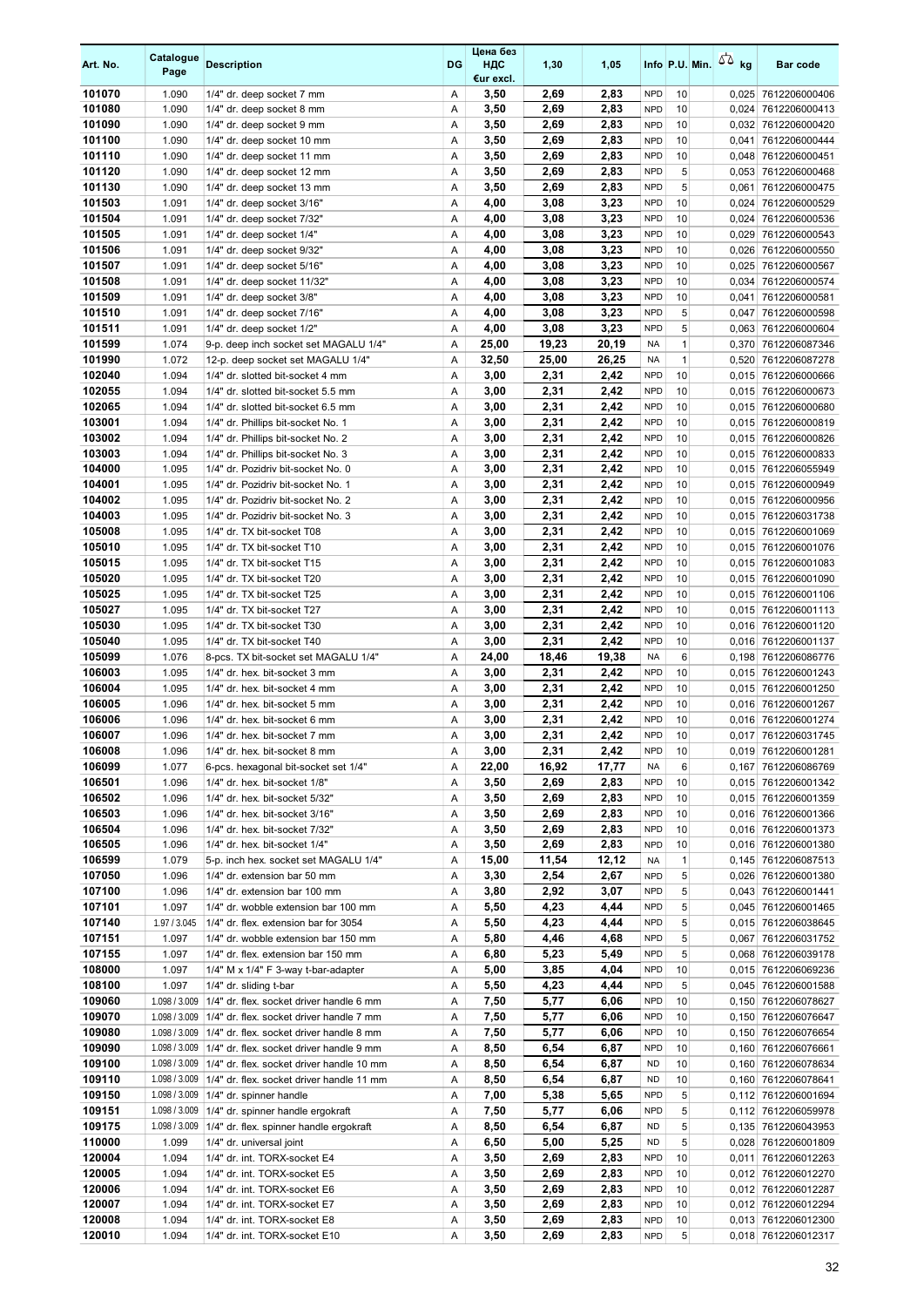| Art. No.         | Catalogue<br>Page | <b>Description</b>                                             | DG     | Цена без<br>ндс<br>€ur excl. | 1,30         | 1,05         |                          | Info P.U. Min. | 50 <sub>kg</sub> | <b>Bar code</b>                            |
|------------------|-------------------|----------------------------------------------------------------|--------|------------------------------|--------------|--------------|--------------------------|----------------|------------------|--------------------------------------------|
| 120011           | 1.094             | 1/4" dr. int. TORX-socket E11                                  | Α      | 3,50                         | 2,69         | 2,83         | <b>NPD</b>               | 5              |                  | 0,020 7612206012324                        |
| 120099           | 1.075             | 7-pcs. E-TX socket set MAGALU 1/4"                             | Α      | 19,50                        | 15,00        | 15,75        | NA                       | 6              |                  | 0,208 7612206087391                        |
| 130001           | 1.092             | MULTI-COMBI universal socket wheel                             | Α      | 15,00                        | 11,54        | 12,12        | NA                       | 20             | 0,210            | 7612206089678                              |
| 130040           | 1.092             | 1/4" dr. Combi socket 4 mm                                     | Α      | 2,50                         | 1,92         | 2,02         | <b>NPD</b>               | 10             |                  | 0,010 7612206069243                        |
| 130045           | 1.092             | 1/4" dr. Combi socket 4.5 mm                                   | Α      | 2,50                         | 1,92         | 2,02         | <b>NPD</b>               | 10             |                  | 0,010 7612206069250                        |
| 130050           | 1.092             | 1/4" dr. Combi socket 5 mm                                     | Α      | 2,50                         | 1,92         | 2,02         | <b>NPD</b>               | 10             | 0,010            | 7612206069267                              |
| 130055           | 1.092             | 1/4" dr. Combi socket 5.5 mm                                   | Α      | 2,50                         | 1,92         | 2,02         | <b>NPD</b>               | 10             |                  | 0,010 7612206069274                        |
| 130060<br>130070 | 1.092<br>1.092    | 1/4" dr. Combi socket 6 mm<br>1/4" dr. Combi socket 7 mm       | Α<br>Α | 2,50<br>2,50                 | 1,92<br>1,92 | 2,02<br>2,02 | <b>NPD</b><br><b>NPD</b> | 10<br>10       | 0,010            | 0,010 7612206069281<br>7612206069298       |
| 130080           | 1.092             | 1/4" dr. Combi socket 8 mm                                     | Α      | 2,50                         | 1,92         | 2,02         | <b>NPD</b>               | 10             | 0,010            | 7612206069304                              |
| 130090           | 1.092             | 1/4" dr. Combi socket 9 mm                                     | Α      | 2,50                         | 1,92         | 2,02         | <b>NPD</b>               | 10             | 0,010            | 7612206069311                              |
| 130100           | 1.092             | 1/4" dr. Combi socket 10 mm                                    | Α      | 2,50                         | 1,92         | 2,02         | <b>NPD</b>               | 10             |                  | 0,022 7612206069328                        |
| 130110           | 1.092             | 1/4" dr. Combi socket 11 mm                                    | Α      | 2,50                         | 1,92         | 2,02         | <b>NPD</b>               | 10             |                  | 0,022 7612206069335                        |
| 130120           | 1.092             | 1/4" dr. Combi socket 12 mm                                    | Α      | 2,50                         | 1,92         | 2,02         | <b>NPD</b>               | 10             |                  | 0,022 7612206069342                        |
| 130130           | 1.092             | 1/4" dr. Combi socket 13 mm                                    | Α      | 2,50                         | 1,92         | 2,02         | <b>NPD</b>               | 10             | 0,022            | 7612206069359                              |
| 130140           | 1.092             | 1/4" dr. Combi socket 14 mm                                    | Α      | 2,50                         | 1,92         | 2,02         | <b>NPD</b>               | 10             |                  | 0,033 7612206069366                        |
| 130990           | 1.074             | 13-p. COMBI socket set MAGALU 1/4"                             | Α      | 29,50                        | 22,69        | 23,83        | <b>NA</b>                | $\mathbf{1}$   |                  | 0,308 7612206087360                        |
| 200060           | 1.100             | 3/8" dr. socket 6 mm                                           | Α      | 2,80                         | 2,15         | 2,26         | <b>NPD</b>               | 10             | 0,021            | 7612206002837                              |
| 200070           | 1.100             | 3/8" dr. socket 7 mm                                           | Α      | 2,80                         | 2,15         | 2,26         | <b>NPD</b>               | 10             | 0,022            | 7612206002844                              |
| 200080<br>200090 | 1.100<br>1.100    | 3/8" dr. socket 8 mm<br>3/8" dr. socket 9 mm                   | Α<br>Α | 2,80<br>2,80                 | 2,15<br>2,15 | 2,26<br>2,26 | <b>NPD</b><br><b>NPD</b> | 10<br>10       | 0,022            | 0,022 7612206002851<br>7612206002868       |
| 200100           | 1.100             | 3/8" dr. socket 10 mm                                          | Α      | 2,80                         | 2,15         | 2,26         | <b>NPD</b>               | 10             | 0,024            | 7612206002875                              |
| 200110           | 1.100             | 3/8" dr. socket 11 mm                                          | Α      | 2,80                         | 2,15         | 2,26         | <b>NPD</b>               | 10             | 0,024            | 7612206002882                              |
| 200120           | 1.100             | 3/8" dr. socket 12 mm                                          | Α      | 2,80                         | 2,15         | 2,26         | <b>NPD</b>               | 10             | 0,025            | 7612206002899                              |
| 200130           | 1.100             | 3/8" dr. socket 13 mm                                          | Α      | 2,80                         | 2,15         | 2,26         | <b>NPD</b>               | 10             |                  | 0,033 7612206002905                        |
| 200140           | 1.100             | 3/8" dr. socket 14 mm                                          | Α      | 3,00                         | 2,31         | 2,42         | <b>NPD</b>               | 10             |                  | 0,033 7612206002912                        |
| 200150           | 1.100             | 3/8" dr. socket 15 mm                                          | Α      | 3,00                         | 2,31         | 2,42         | <b>NPD</b>               | 10             |                  | 0,038 7612206002929                        |
| 200160           | 1.100             | 3/8" dr. socket 16 mm                                          | Α      | 3,00                         | 2,31         | 2,42         | <b>NPD</b>               | 10             | 0,043            | 7612206002936                              |
| 200170           | 1.100             | 3/8" dr. socket 17 mm                                          | Α      | 3,30                         | 2,54         | 2,67         | <b>NPD</b>               | 5              | 0,054            | 7612206002943                              |
| 200180           | 1.100             | 3/8" dr. socket 18 mm                                          | Α      | 3,30                         | 2,54         | 2,67         | <b>NPD</b>               | 5              | 0,054            | 7612206002950                              |
| 200190           | 1.100             | 3/8" dr. socket 19 mm                                          | Α      | 3,80                         | 2,92         | 3,07         | <b>NPD</b>               | 5              | 0,059            | 7612206002967                              |
| 200200           | 1.100             | 3/8" dr. socket 20 mm                                          | Α      | 4,20                         | 3,23         | 3,39         | <b>NPD</b>               | 5              | 0,071            | 7612206002974                              |
| 200210<br>200220 | 1.100<br>1.100    | 3/8" dr. socket 21 mm<br>3/8" dr. socket 22 mm                 | Α<br>Α | 4,20<br>4,40                 | 3,23<br>3,38 | 3,39<br>3,55 | <b>NPD</b><br><b>NPD</b> | 5<br>5         |                  | 0,067 7612206002981                        |
| 200240           | 1.100             | 3/8" dr. socket 24 mm                                          | Α      | 4,80                         | 3,69         | 3,88         | <b>NPD</b>               | 4              | 0,091            | 0,088 7612206002998<br>7612206003001       |
| 200505           | 1.102             | 3/8" dr. socket 1/4"                                           | Α      | 2,80                         | 2,15         | 2,26         | <b>NPD</b>               | 10             | 0,024            | 7612206003018                              |
| 200507           | 1.102             | 3/8" dr. socket 5/16"                                          | Α      | 2,80                         | 2,15         | 2,26         | <b>NPD</b>               | 10             | 0,024            | 7612206003025                              |
| 200509           | 1.102             | 3/8" dr. socket 3/8"                                           | Α      | 2,80                         | 2,15         | 2,26         | <b>NPD</b>               | 10             |                  | 0,023 7612206003032                        |
| 200510           | 1.102             | 3/8" dr. socket 7/16"                                          | Α      | 2,80                         | 2,15         | 2,26         | <b>NPD</b>               | 10             |                  | 0,024 7612206003049                        |
| 200511           | 1.102             | 3/8" dr. socket 1/2"                                           | Α      | 2,80                         | 2,15         | 2,26         | <b>NPD</b>               | 10             |                  | 0,027 7612206003056                        |
| 200512           | 1.102             | 3/8" dr. socket 9/16"                                          | Α      | 3,00                         | 2,31         | 2,42         | <b>NPD</b>               | 10             | 0,031            | 7612206003063                              |
| 200513           | 1.102             | 3/8" dr. socket 5/8"                                           | A      | 3,00                         | 2,31         | 2,42         | <b>NPD</b>               | 10             |                  | 0.042 7612206003070                        |
| 200514           | 1.102             | 3/8" dr. socket 11/16"                                         | Α      | 3,00                         | 2,31         | 2,42         | <b>NPD</b>               | 10             |                  | 0,051 7612206003087                        |
| 200515           | 1.102             | 3/8" dr. socket 3/4"                                           | Α      | 3,80                         | 2,92         | 3,07         | <b>NPD</b>               | 5              |                  | 0,063 7612206003094                        |
| 200516<br>200517 | 1.102<br>1.102    | 3/8" dr. socket 13/16"<br>3/8" dr. socket 7/8"                 | Α<br>Α | 4,50                         | 3,46<br>3,46 | 3,63<br>3,63 | <b>NPD</b><br><b>NPD</b> | 5<br>5         |                  | 0,076 7612206003100<br>0,088 7612206003117 |
| 200518           | 1.102             | 3/8" dr. socket 15/16"                                         | Α      | 4,50<br>4,80                 | 3,69         | 3,88         | <b>NPD</b>               | 10             |                  | 0,270 7612206077019                        |
| 200519           | 1.102             | 3/8" dr. socket 1"                                             | Α      | 5,20                         | 4,00         | 4,20         | <b>NPD</b>               | 10             |                  | 0,120 7612206077026                        |
| 200599           | 1.074             | 12-p. inch socket set MAGALU 3/8"                              | Α      | 38,00                        | 29,23        | 30,69        | <b>NA</b>                | $\mathbf{1}$   |                  | 0,898 7612206087339                        |
| 201080           | 1.101             | 3/8" dr. deep socket 18 mm                                     | Α      | 5,50                         | 4,23         | 4,44         | <b>NPD</b>               | 5              |                  | 0,025 7612206046633                        |
| 201100           | 1.101             | 3/8" dr. deep socket 10 mm                                     | Α      | 5,50                         | 4,23         | 4,44         | <b>NPD</b>               | 5              |                  | 0,060 7612206003131                        |
| 201110           | 1.101             | 3/8" dr. deep socket 11 mm                                     | Α      | 5,50                         | 4,23         | 4,44         | <b>NPD</b>               | 5              |                  | 0,057 7612206003148                        |
| 201118           | 1.101             | 3/8" dr. spark plug socket 18 mm                               | Α      | 5,80                         | 4,46         | 4,68         | <b>NPD</b>               | 5              |                  | 0,128 7612206038690                        |
| 201120           | 1.101             | 3/8" dr. deep socket 12 mm                                     | Α      | 5,50                         | 4,23         | 4,44         | <b>NPD</b>               | 5              |                  | 0,059 7612206003155                        |
| 201130           | 1.101             | 3/8" dr. deep socket 13 mm                                     | Α      | 5,50                         | 4,23         | 4,44         | <b>NPD</b>               | 5              |                  | 0,082 7612206003162                        |
| 201140           | 1.101             | 3/8" dr. deep socket 14 mm                                     | Α      | 5,50                         | 4,23         | 4,44         | <b>NPD</b>               | 5              |                  | 0,089 7612206003179                        |
| 201150           | 1.101             | 3/8" dr. deep socket 15 mm                                     | Α      | 6,30                         | 4,85         | 5,09         | <b>NPD</b>               | 5<br>5         |                  | 0,099 7612206003186                        |
| 201160<br>201170 | 1.101<br>1.101    | 3/8" dr. spark plug socket 16 mm<br>3/8" dr. deep socket 17 mm | Α<br>Α | 6,00<br>6,30                 | 4,62<br>4,85 | 4,85<br>5,09 | <b>NPD</b><br><b>NPD</b> | 5              |                  | 0,107 7612206003193<br>0,121 7612206003209 |
| 201180           | 1.101             | 3/8" dr. deep socket 18 mm                                     | Α      | 6,30                         | 4,85         | 5,09         | <b>NPD</b>               | 5              |                  | 0,155 7612206046633                        |
| 201190           | 1.101             | 3/8" dr. deep socket 19 mm                                     | Α      | 6,30                         | 4,85         | 5,09         | <b>NPD</b>               | 5              |                  | 0,155 7612206003216                        |
| 201210           | 1.101             | 3/8" dr. spark plug socket 21 mm                               | Α      | 6,80                         | 5,23         | 5,49         | <b>NPD</b>               | 5              |                  | 0,167 7612206003223                        |
| 201220           | 1.101             | 3/8" dr. deep socket 22 mm                                     | Α      | 6,30                         | 4,85         | 5,09         | <b>NPD</b>               | 4              |                  | 0,210 7612206006828                        |
| 201509           | 1.103             | 3/8" dr. deep socket 3/8"                                      | Α      | 5,50                         | 4,23         | 4,44         | <b>NPD</b>               | 5              |                  | 0,058 7612206003230                        |
| 201510           | 1.103             | 3/8" dr. deep socket 7/16"                                     | Α      | 5,50                         | 4,23         | 4,44         | <b>NPD</b>               | 5              |                  | 0,061 7612206003247                        |
| 201511           | 1.103             | 3/8" dr. deep socket 1/2"                                      | Α      | 5,50                         | 4,23         | 4,44         | <b>NPD</b>               | 5              |                  | 0,072 7612206003254                        |
| 201512           | 1.103             | 3/8" dr. deep socket 9/16"                                     | Α      | 5,50                         | 4,23         | 4,44         | <b>NPD</b>               | 5              |                  | 0,088 7612206003261                        |
| 201513           | 1.103             | 3/8" dr. spark plug socket 5/8"                                | Α      | 7,00                         | 5,38         | 5,65         | <b>NPD</b>               | 5              |                  | 0,104 7612206003308                        |
| 201514           | 1.103             | 3/8" dr. deep socket 11/16"                                    | Α      | 6,50                         | 5,00         | 5,25         | <b>NPD</b>               | 5              |                  | 0,137 7612206003278                        |
| 201515<br>201516 | 1.103<br>1.103    | 3/8" dr. deep socket 3/4"                                      | Α<br>Α | 6,50<br>8,00                 | 5,00         | 5,25<br>6,46 | <b>NPD</b><br><b>NPD</b> | 5<br>5         |                  | 0,154 7612206003285                        |
| 201517           | 1.103             | 3/8" dr. spark plug socket 13/16"<br>3/8" dr. deep socket 7/8" | Α      | 8,50                         | 6,15<br>6,54 | 6,87         | <b>NPD</b>               | 4              |                  | 0,178 7612206003315<br>0,202 7612206003292 |
| 201599           | 1.074             | 9-p. deep inch socket set MAGALU 3/8"                          | Α      | 44,00                        | 33,85        | 35,54        | NA                       | 1              |                  | 1,220 7612206087353                        |
| 201990           | 1.072             | 11-p. deep socket set MAGALU 3/8"                              | Α      | 48,00                        | 36,92        | 38,77        | NA                       | $\mathbf 1$    |                  | 1,310 7612206087285                        |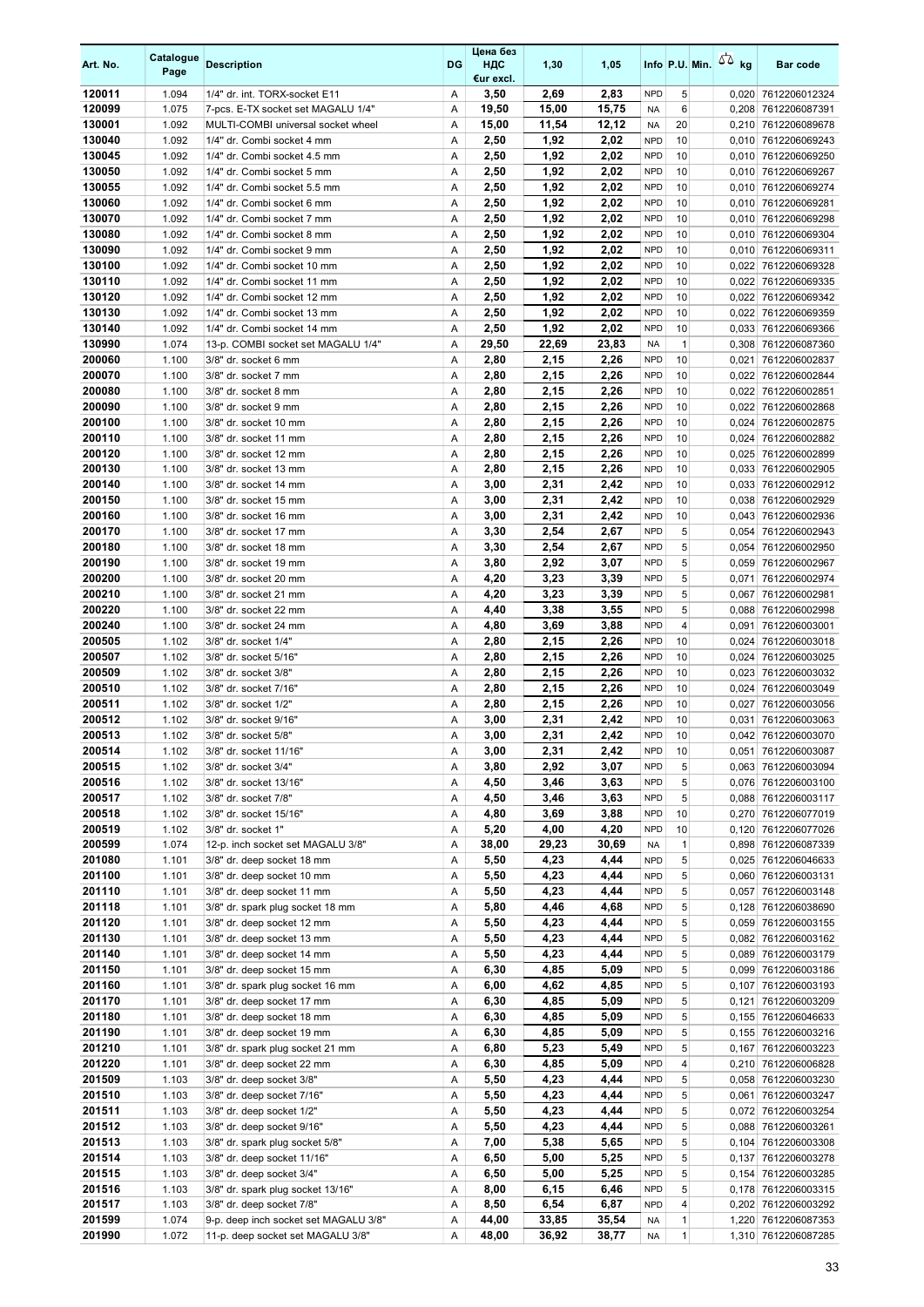| Art. No.         | Catalogue<br>Page | <b>Description</b>                                                       | DG     | Цена без<br>ндс<br>€ur excl. | 1,30         | 1,05         |                          |              | Info P.U. Min. $\sqrt{2}$ kg | <b>Bar code</b>                            |
|------------------|-------------------|--------------------------------------------------------------------------|--------|------------------------------|--------------|--------------|--------------------------|--------------|------------------------------|--------------------------------------------|
| 201998           | 1.073             | 3-p. spark plug socket set MAGALU 3/8"                                   | Α      | 18,00                        | 13,85        | 14,54        | NA                       | $\mathbf{1}$ | 0,484                        | 7612206087292                              |
| 202055           | 1.105             | 3/8" dr. slotted bit-socket 5.5 mm                                       | Α      | 5,00                         | 3,85         | 4,04         | <b>NPD</b>               | 10           | 0,040                        | 7612206003322                              |
| 202065           | 1.105             | 3/8" dr. slotted bit-socket 6.5 mm                                       | Α      | 5,00                         | 3,85         | 4,04         | <b>NPD</b>               | 10           | 0,040                        | 7612206003339                              |
| 202080           | 1.105             | 3/8" dr. slotted bit-socket 8 mm                                         | Α      | 5,00                         | 3,85         | 4,04         | <b>NPD</b>               | 10           | 0,045                        | 7612206003346                              |
| 203001           | 1.105             | 3/8" dr. Phillips bit-socket No. 1                                       | Α      | 5,00                         | 3,85         | 4,04         | <b>NPD</b>               | 10           | 0,040                        | 7612206003353                              |
| 203002<br>203003 | 1.105             | 3/8" dr. Phillips bit-socket No. 2                                       | Α      | 5,00                         | 3,85         | 4,04         | <b>NPD</b><br><b>NPD</b> | 10           | 0,040                        | 7612206003360                              |
| 204001           | 1.105<br>1.106    | 3/8" dr. Phillips bit-socket No. 3<br>3/8" dr. Pozidriv bit-socket No. 1 | Α<br>Α | 5,00<br>5,00                 | 3,85<br>3,85 | 4,04<br>4,04 | <b>NPD</b>               | 10<br>10     | 0,041                        | 7612206003377<br>0,039 7612206003384       |
| 204002           | 1.106             | 3/8" dr. Pozidriv bit-socket No. 2                                       | Α      | 5,00                         | 3,85         | 4,04         | <b>NPD</b>               | 10           | 0,039                        | 7612206003391                              |
| 204003           | 1.106             | 3/8" dr. Pozidriv bit-socket No. 3                                       | Α      | 5,00                         | 3,85         | 4,04         | <b>NPD</b>               | 10           | 0,040                        | 7612206033169                              |
| 205010           | 1.106             | 3/8" dr. TX bit-socket T10                                               | Α      | 5,00                         | 3,85         | 4,04         | <b>NPD</b>               | 10           | 0,039                        | 7612206003407                              |
| 205015           | 1.106             | 3/8" dr. TX bit-socket T15                                               | Α      | 5,00                         | 3,85         | 4,04         | <b>NPD</b>               | 10           | 0,039                        | 7612206003414                              |
| 205020           | 1.106             | 3/8" dr. TX bit-socket T20                                               | Α      | 5,00                         | 3,85         | 4,04         | <b>NPD</b>               | 10           | 0,039                        | 7612206003421                              |
| 205025           | 1.106             | 3/8" dr. TX bit-socket T25                                               | Α      | 5,00                         | 3,85         | 4,04         | <b>NPD</b>               | 10           |                              | 0,039 7612206003438                        |
| 205027           | 1.106             | 3/8" dr. TX bit-socket T27                                               | Α      | 5,00                         | 3,85         | 4,04         | <b>NPD</b>               | 10           | 0,040                        | 7612206003445                              |
| 205030           | 1.106             | 3/8" dr. TX bit-socket T30                                               | Α      | 5,00                         | 3,85         | 4,04         | <b>NPD</b>               | 10           | 0,040                        | 7612206003452                              |
| 205040           | 1.106             | 3/8" dr. TX bit-socket T40                                               | Α      | 5,00                         | 3,85         | 4,04         | <b>NPD</b>               | 10           | 0,037                        | 7612206003469                              |
| 205045           | 1.106             | 3/8" dr. TX bit-socket T45                                               | Α      | 5,00                         | 3,85         | 4,04         | <b>NPD</b>               | 10           | 0,047                        | 7612206003476                              |
| 205050<br>205055 | 1.106<br>1.106    | 3/8" dr. TX bit-socket T50<br>3/8" dr. TX bit-socket T55                 | Α<br>Α | 5,00<br>6,00                 | 3,85<br>4,62 | 4,04<br>4,85 | <b>NPD</b><br><b>NPD</b> | 10<br>10     |                              | 0,048 7612206003483<br>0,052 7612206003490 |
| 205060           | 1.106             | 3/8" dr. TX bit-socket T60                                               | Α      | 6,00                         | 4,62         | 4,85         | <b>NPD</b>               | 10           | 0,052                        | 7612206033176                              |
| 205099           | 1.076             | 11-pcs. TX bit-socket set MAGALU 3/8"                                    | Α      | 39,50                        | 30,38        | 31,90        | <b>NA</b>                | 6            |                              | 0,583 7612206086790                        |
| 205310           | 1.107             | 3/8" dr. tamper TX bit-socket T10                                        | Α      | 6,00                         | 4,62         | 4,85         | <b>NPD</b>               | 10           | 0,040                        | 7612206033183                              |
| 205315           | 1.107             | 3/8" dr. tamper TX bit-socket T15                                        | Α      | 6,00                         | 4,62         | 4,85         | <b>NPD</b>               | 10           | 0,040                        | 7612206033190                              |
| 205320           | 1.107             | 3/8" dr. tamper TX bit-socket T20                                        | Α      | 6,00                         | 4,62         | 4,85         | <b>NPD</b>               | 10           | 0,040                        | 7612206033206                              |
| 205325           | 1.107             | 3/8" dr. tamper TX bit-socket T25                                        | Α      | 6,00                         | 4,62         | 4,85         | <b>NPD</b>               | 10           | 0,040                        | 7612206033213                              |
| 205327           | 1.107             | 3/8" dr. tamper TX bit-socket T27                                        | Α      | 6,00                         | 4,62         | 4,85         | <b>NPD</b>               | 10           | 0,040                        | 7612206033220                              |
| 205330           | 1.107             | 3/8" dr. tamper TX bit-socket T30                                        | Α      | 6,00                         | 4,62         | 4,85         | <b>NPD</b>               | 10           | 0,040                        | 7612206033237                              |
| 205340           | 1.107             | 3/8" dr. tamper TX bit-socket T40                                        | Α      | 6,00                         | 4,62         | 4,85         | <b>NPD</b>               | 10           | 0,041                        | 7612206033244                              |
| 205345           | 1.107             | 3/8" dr. tamper TX bit-socket T45                                        | Α      | 6,00                         | 4,62         | 4,85         | <b>NPD</b>               | 10           |                              | 0,046 7612206033251                        |
| 205350<br>205355 | 1.107<br>1.107    | 3/8" dr. tamper TX bit-socket T50<br>3/8" dr. tamper TX bit-socket T55   | Α<br>Α | 6,00<br>7,00                 | 4,62<br>5,38 | 4,85<br>5,65 | <b>NPD</b><br><b>NPD</b> | 10<br>10     | 0,047                        | 7612206033268<br>0,050 7612206033275       |
| 205360           | 1.107             | 3/8" dr. tamper TX bit-socket T60                                        | Α      | 7,00                         | 5,38         | 5,65         | <b>NPD</b>               | 10           |                              | 0,040 7612206033282                        |
| 205399           | 1.076             | 11-p.tamper TX bit-socket set MAGALU 3/8                                 | Α      | 44,00                        | 33,85        | 35,54        | <b>NA</b>                | $\mathbf{1}$ |                              | 0,605 7612206087445                        |
| 206003           | 1.107             | 3/8" dr. hex. bit-socket 3 mm                                            | Α      | 5,00                         | 3,85         | 4,04         | <b>NPD</b>               | 10           | 0,039                        | 7612206003506                              |
| 206004           | 1.107             | 3/8" dr. hex. bit-socket 4 mm                                            | Α      | 5,00                         | 3,85         | 4,04         | <b>NPD</b>               | 10           | 0,039                        | 7612206003513                              |
| 206005           | 1.107             | 3/8" dr. hex. bit-socket 5 mm                                            | Α      | 5,00                         | 3,85         | 4,04         | <b>NPD</b>               | 10           | 0,040                        | 7612206003520                              |
| 206006           | 1.107             | 3/8" dr. hex. bit-socket 6 mm                                            | Α      | 5,00                         | 3,85         | 4,04         | <b>NPD</b>               | 10           | 0,041                        | 7612206003537                              |
| 206007           | 1.108             | 3/8" dr. hex. bit-socket 7 mm                                            | Α      | 5,00                         | 3,85         | 4,04         | <b>NPD</b>               | 10           |                              | 0,042 7612206003544                        |
| 206008           | 1.108             | 3/8" dr. hex. bit-socket 8 mm                                            | Α      | 5,00                         | 3,85         | 4,04         | <b>NPD</b>               | 10           |                              | 0,048 7612206003551                        |
| 206010           | 1.108             | 3/8" dr. hex. bit-socket 10 mm                                           | Α      | 5,00                         | 3,85         | 4,04         | <b>NPD</b>               | 10           | 0,057                        | 7612206003568                              |
| 206099<br>206501 | 1.078             | 7-pcs. hexagonal bit-socket set 3/8"                                     | A      | 29,50                        | 22,69        | 23.83        | <b>NA</b><br><b>NPD</b>  | 6            |                              | 0,383 7612206086783                        |
| 206502           | 1.108<br>1.108    | 3/8" dr. hex. bit-socket 1/8"<br>3/8" dr. hex. bit-socket 5/32"          | Α<br>Α | 5,50<br>5,50                 | 4,23<br>4,23 | 4,44<br>4,44 | <b>NPD</b>               | 10<br>10     |                              | 0,040 7612206003575<br>0,040 7612206003582 |
| 206503           | 1.108             | 3/8" dr. hex. bit-socket 3/16"                                           | Α      | 5,50                         | 4,23         | 4,44         | <b>NPD</b>               | 10           | 0,040                        | 7612206003599                              |
| 206504           | 1.108             | 3/8" dr. hex. bit-socket 7/32"                                           | Α      | 5,50                         | 4,23         | 4,44         | <b>NPD</b>               | 10           |                              | 0,040 7612206003605                        |
| 206505           | 1.108             | 3/8" dr. hex. bit-socket 1/4"                                            | Α      | 5,50                         | 4,23         | 4,44         | <b>NPD</b>               | 10           |                              | 0,040 7612206003612                        |
| 206507           | 1.108             | 3/8" dr. hex. bit-socket 5/16"                                           | Α      | 5,50                         | 4,23         | 4,44         | <b>NPD</b>               | 10           |                              | 0,041 7612206003629                        |
| 206509           | 1.108             | 3/8" dr. hex. bit-socket 3/8"                                            | Α      | 5,50                         | 4,23         | 4,44         | <b>NPD</b>               | 10           |                              | 0,043 7612206003636                        |
| 206599           | 1.079             | 7-p. inch hex. socket set MAGALU 3/8"                                    | Α      | 32,00                        | 24,62        | 25,85        | NA                       | $\mathbf{1}$ |                              | 0,407 7612206087520                        |
| 207075           | 1.108             | 3/8" dr. extension bar 75 mm                                             | Α      | 4,50                         | 3,46         | 3,63         | <b>NPD</b>               | 10           |                              | 0,074 7612206005777                        |
| 207076           | 1.109             | 3/8" dr. wobble extension bar 75 mm                                      | Α      | 5,80                         | 4,46         | 4,68         | <b>NPD</b>               | 10           |                              | 0,069 7612206031776                        |
| 207077           | 1.109             | 3/8" dr. locking extension bar 75 mm                                     | Α      | 11,00                        | 8,46         | 8,88         | <b>NPD</b>               | 10           |                              | 0,070 7612206031783                        |
| 207150<br>207151 | 1.108<br>1.109    | 3/8" dr. extension bar 150 mm<br>3/8" dr. wobble extension bar 150 mm    | Α<br>Α | 6,50<br>7,80                 | 5,00<br>6,00 | 5,25<br>6,30 | <b>NPD</b><br><b>NPD</b> | 5<br>5       |                              | 0,156 7612206003643<br>0,147 7612206031790 |
| 207152           | 1.109             | 3/8" dr. locking extension bar 150 mm                                    | Α      | 12,80                        | 9,85         | 10,34        | <b>NPD</b>               | 5            |                              | 0,146 7612206031806                        |
| 207250           | 1.108             | 3/8" dr. extension bar 250 mm                                            | Α      | 8,80                         | 6,77         | 7,11         | <b>NPD</b>               | 5            |                              | 0,239 7612206003650                        |
| 207251           | 1.109             | 3/8" dr. wobble extension bar 250 mm                                     | Α      | 9,80                         | 7,54         | 7,92         | <b>NPD</b>               | 5            |                              | 0,246 7612206031813                        |
| 207252           | 1.109             | 3/8" dr. locking extension bar 250 mm                                    | Α      | 15,80                        | 12,15        | 12,76        | <b>NPD</b>               | 5            |                              | 0,238 7612206031820                        |
| 208000           | 1.109             | 3/8" M x 1/2" F 3-way t-bar-adapter                                      | Α      | 6,50                         | 5,00         | 5,25         | <b>NPD</b>               | 5            |                              | 0,051 7612206003667                        |
| 210000           | 1.109             | 3/8" dr. universal joint                                                 | Α      | 7,80                         | 6,00         | 6,30         | <b>NPD</b>               | 5            |                              | 0,064 7612206003681                        |
| 210002           | 1.110             | 3/8" dr. locking universal joint                                         | Α      | 13,80                        | 10,62        | 11,15        | <b>NPD</b>               | 5            |                              | 0,106 7612206040358                        |
| 211516           | 1.110 / 3.043     | 3/8" dr. coupler for bits 5/16"                                          | Α      | 3,50                         | 2,69         | 2,83         | <b>NPD</b>               | 5            |                              | 0,033 7612206003773                        |
| 212650           | 1.110             | 3/8" dr. locking t-bar 650 mm                                            | Α      | 38,00                        | 29,23        | 30,69        | <b>NPD</b>               | 6            |                              | 1,158 7612206040341                        |
| 213814<br>220004 | 1.110<br>1.104    | Adapter 3/8"F x 1/4"M<br>3/8" dr. int. TORX socket E4                    | Α<br>Α | 3,00<br>4,50                 | 2,31<br>3,46 | 2,42<br>3,63 | <b>NPD</b><br><b>NPD</b> | 10<br>10     |                              | 0,015 7612206006514<br>0,022 7612206013277 |
| 220005           | 1.104             | 3/8" dr. int. TORX socket E5                                             | Α      | 4,50                         | 3,46         | 3,63         | <b>NPD</b>               | 10           |                              | 0,022 7612206013284                        |
| 220006           | 1.104             | 3/8" dr. int. TORX socket E6                                             | Α      | 4,50                         | 3,46         | 3,63         | <b>NPD</b>               | 10           |                              | 0,022 7612206013291                        |
| 220007           | 1.104             | 3/8" dr. int. TORX socket E7                                             | Α      | 4,50                         | 3,46         | 3,63         | <b>NPD</b>               | 10           |                              | 0,022 7612206013307                        |
| 220008           | 1.104             | 3/8" dr. int. TORX socket E8                                             | Α      | 4,50                         | 3,46         | 3,63         | <b>NPD</b>               | 10           |                              | 0,022 7612206013314                        |
| 220010           | 1.104             | 3/8" dr. int. TORX socket E10                                            | Α      | 4,50                         | 3,46         | 3,63         | <b>NPD</b>               | 10           |                              | 0,025 7612206013321                        |
| 220011           | 1.105             | 3/8" dr. int. TORX socket E11                                            | Α      | 4,50                         | 3,46         | 3,63         | <b>NPD</b>               | 10           |                              | 0,025 7612206013338                        |
| 220012           | 1.105             | 3/8" dr. int. TORX socket E12                                            | Α      | 4,50                         | 3,46         | 3,63         | <b>NPD</b>               | 10           |                              | 0,027 7612206013345                        |
| 220014           | 1.105             | 3/8" dr. int. TORX socket E14                                            | Α      | 4,50                         | 3,46         | 3,63         | <b>NPD</b>               | 10           |                              | 0,044 7612206013352                        |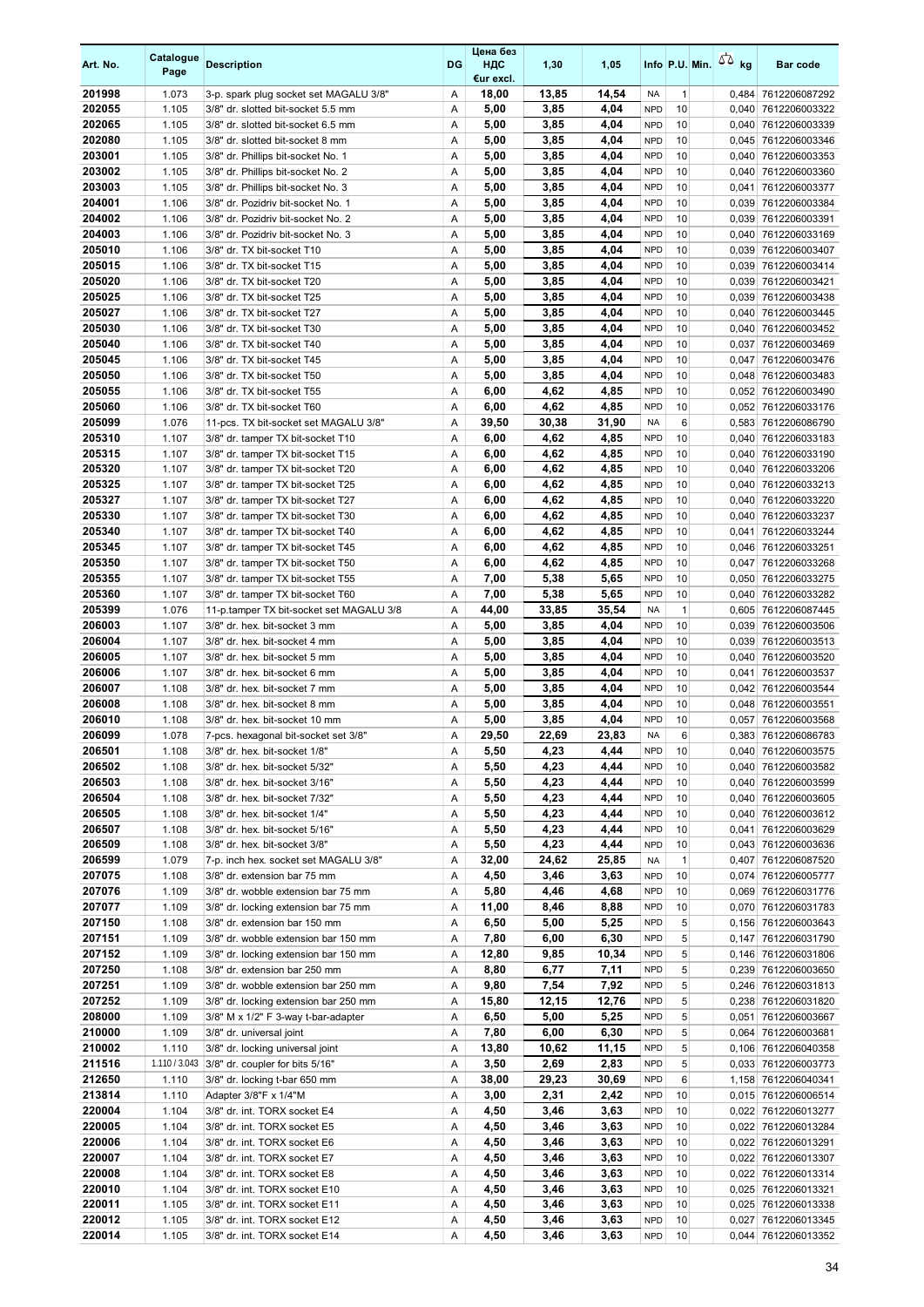| Art. No.         | Catalogue<br>Page | <b>Description</b>                                                     | DG     | Цена без<br>ндс<br>€ur excl. | 1,30          | 1,05          |                          | Info P.U. Min. | 50 <sub>kg</sub> | <b>Bar code</b>                      |
|------------------|-------------------|------------------------------------------------------------------------|--------|------------------------------|---------------|---------------|--------------------------|----------------|------------------|--------------------------------------|
| 220016           | 1.105             | 3/8" dr. int. TORX socket E16                                          | Α      | 5,00                         | 3,85          | 4,04          | <b>NPD</b>               | 10             | 0,038            | 7612206013369                        |
| 220018           | 1.105             | 3/8" dr. int. TORX socket E18                                          | Α      | 5,00                         | 3,85          | 4,04          | <b>NPD</b>               | 5              | 0,057            | 7612206013376                        |
| 220020           | 1.105             | 3/8" dr. int. TORX socket E20                                          | Α      | 5,00                         | 3,85          | 4,04          | <b>NPD</b>               | 5              | 0,065            | 7612206013383                        |
| 220099           | 1.075             | 12-pcs. E-TX socket set MAGALU 3/8"                                    | Α      | 39,50                        | 30,38         | 31,90         | <b>NA</b>                | 4              | 0,644            | 7612206087407                        |
| 300080           | 1.111             | 1/2" dr. socket 8 mm                                                   | Α      | 3,20                         | 2,46          | 2,58          | <b>NPD</b>               | 5              | 0,054            | 7612206007306                        |
| 300100           | 1.111             | 1/2" dr. socket 10 mm                                                  | Α      | 3,20                         | 2,46          | 2,58          | <b>NPD</b><br><b>NPD</b> | 5              | 0,054            | 7612206003780                        |
| 300110<br>300120 | 1.111<br>1.111    | 1/2" dr. socket 11 mm<br>1/2" dr. socket 12 mm                         | Α<br>Α | 3,20<br>3,20                 | 2,46<br>2,46  | 2,58<br>2,58  | <b>NPD</b>               | 5<br>5         | 0,052<br>0,055   | 7612206003797<br>7612206003803       |
| 300130           | 1.111             | 1/2" dr. socket 13 mm                                                  | Α      | 3,20                         | 2,46          | 2,58          | <b>NPD</b>               | 5              | 0,057            | 7612206003810                        |
| 300140           | 1.111             | 1/2" dr. socket 14 mm                                                  | Α      | 3,20                         | 2,46          | 2,58          | <b>NPD</b>               | 5              | 0,058            | 7612206003827                        |
| 300150           | 1.111             | 1/2" dr. socket 15 mm                                                  | Α      | 3,20                         | 2,46          | 2,58          | <b>NPD</b>               | 5              | 0,057            | 7612206003834                        |
| 300160           | 1.111             | 1/2" dr. socket 16 mm                                                  | Α      | 3,20                         | 2,46          | 2,58          | <b>NPD</b>               | 5              | 0,059            | 7612206003841                        |
| 300170           | 1.111             | 1/2" dr. socket 17 mm                                                  | Α      | 3,50                         | 2,69          | 2,83          | <b>NPD</b>               | 5              |                  | 0,075 7612206003858                  |
| 300180           | 1.111             | 1/2" dr. socket 18 mm                                                  | Α      | 3,50                         | 2,69          | 2,83          | <b>NPD</b>               | 5              | 0,084            | 7612206003865                        |
| 300190           | 1.111             | 1/2" dr. socket 19 mm                                                  | Α      | 4,30                         | 3,31          | 3,47          | <b>NPD</b>               | 5              | 0,074            | 7612206003872                        |
| 300200           | 1.111             | 1/2" dr. socket 20 mm                                                  | Α      | 4,60                         | 3,54          | 3,72          | <b>NPD</b>               | 5              | 0,084            | 7612206003889                        |
| 300210<br>300220 | 1.111<br>1.111    | 1/2" dr. socket 21mm<br>1/2" dr. socket 22 mm                          | Α<br>Α | 4,95<br>4,95                 | 3,81<br>3,81  | 4,00<br>4,00  | <b>NPD</b><br><b>NPD</b> | 5<br>4         | 0,077<br>0,104   | 7612206003896<br>7612206003902       |
| 300240           | 1.111             | 1/2" dr. socket 24 mm                                                  | Α      | 5,50                         | 4,23          | 4,44          | <b>NPD</b>               | 4              | 0,105            | 7612206003919                        |
| 300270           | 1.111             | 1/2" dr. socket 27 mm                                                  | Α      | 6,00                         | 4,62          | 4,85          | <b>NPD</b>               | 5              | 0,159            | 7612206003926                        |
| 300300           | 1.111             | 1/2" dr. socket 30 mm                                                  | Α      | 6,50                         | 5,00          | 5,25          | <b>NPD</b>               | 5              | 0,190            | 7612206003933                        |
| 300320           | 1.111             | 1/2" dr. socket 32 mm                                                  | Α      | 7,20                         | 5,54          | 5,82          | <b>NPD</b>               | 5              | 0,206            | 7612206003940                        |
| 300340           | 1.111             | 1/2" dr. socket 34 mm                                                  | Α      | 10,80                        | 8,31          | 8,72          | <b>NPD</b>               | $\overline{2}$ | 0,238            | 7612206038713                        |
| 301100           | 1.112             | 1/2" dr. deep socket 10 mm                                             | Α      | 7,20                         | 5,54          | 5,82          | <b>NPD</b>               | 5              | 0,097            | 7612206004091                        |
| 301110           | 1.112             | 1/2" dr. deep socket 11 mm                                             | Α      | 7,20                         | 5,54          | 5,82          | <b>NPD</b>               | 5              | 0,104            | 7612206004107                        |
| 301116           | 1.112             | 1/2" dr. deep socket 16 mm                                             | Α      | 7,20                         | 5,54          | 5,82          | <b>NPD</b>               | 5              | 0,123            | 7612206055901                        |
| 301120           | 1.112             | 1/2" dr. deep socket 12 mm                                             | Α      | 7,20                         | 5,54          | 5,82          | <b>NPD</b>               | 5              | 0,112            | 7612206004114                        |
| 301130           | 1.112             | 1/2" dr. deep socket 13 mm                                             | Α      | 7,20                         | 5,54          | 5,82          | <b>NPD</b>               | 5              | 0,115            | 7612206004121                        |
| 301140<br>301150 | 1.112<br>1.112    | 1/2" dr. deep socket 14 mm<br>1/2" dr. deep socket 15 mm               | Α<br>Α | 7,20<br>7,20                 | 5,54<br>5,54  | 5,82<br>5,82  | <b>NPD</b><br><b>NPD</b> | 5<br>5         | 0,120<br>0,123   | 7612206004138<br>7612206004145       |
| 301160           | 1.112             | 1/2" dr. spark plug socket 16 mm                                       | Α      | 7,20                         | 5,54          | 5,82          | <b>NPD</b>               | 5              | 0,108            | 7612206004176                        |
| 301170           | 1.112             | 1/2" dr. deep socket 17 mm                                             | Α      | 7,20                         | 5,54          | 5,82          | <b>NPD</b>               | 4              | 0,142            | 7612206004152                        |
| 301180           | 1.112             | 1/2" dr. deep socket 18 mm                                             | Α      | 7,20                         | 5,54          | 5,82          | <b>NPD</b>               | 5              | 0,188            | 7612206037471                        |
| 301190           | 1.112             | 1/2" dr. deep socket 19 mm                                             | Α      | 7,20                         | 5,54          | 5,82          | <b>NPD</b>               | 5              | 0,175            | 7612206004169                        |
| 301210           | 1.112             | 1/2" dr. spark plug socket 21 mm                                       | Α      | 8,20                         | 6,31          | 6,62          | <b>NPD</b>               | 5              | 0,175            | 7612206004183                        |
| 301220           | 1.112             | 1/2" dr. deep socket 22 mm                                             | Α      | 7,20                         | 5,54          | 5,82          | <b>NPD</b>               | 4              | 0,233            | 7612206033299                        |
| 301990           | 1.073             | 11-p. deep socket set MAGALU 1/2"                                      | Α      | 55,00                        | 42,31         | 44,42         | <b>NA</b>                | $\mathbf{1}$   | 1,793            | 7612206087308                        |
| 301998<br>302055 | 1.073             | 2-p. spark plug socket set MAGALU 1/2"<br>5/16" dr. slotted bit 5.5 mm | Α<br>Α | 14,80<br>2,20                | 11,38<br>1,69 | 11,95<br>1,78 | <b>NA</b><br><b>NPD</b>  | 1<br>10        | 0,352            | 7612206087315<br>7612206004282       |
| 302065           | 3.032<br>3.032    | 5/16" dr. slotted bit 6.5 mm                                           | Α      | 2,20                         | 1,69          | 1,78          | <b>NPD</b>               | 10             | 0,011<br>0,011   | 7612206004299                        |
| 302080           | 3.032             | 5/16" dr. slotted bit 8 mm                                             | Α      | 2,20                         | 1,69          | 1,78          | <b>NPD</b>               | 10             | 0,011            | 7612206004305                        |
| 302100           | 3.032             | 5/16" dr. slotted bit 10 mm                                            | Α      | 2,80                         | 2,15          | 2,26          | <b>NPD</b>               | 10             | 0,011            | 7612206004312                        |
| 302120           | 3.032             | 5/16" dr. slotted bit 12 mm                                            | Α      | 2,80                         | 2,15          | 2,26          | <b>NPD</b>               | 10             | 0,011            | 7612206004329                        |
| 303001           | 3.032             | 5/16" dr. Phillips bit No. 1                                           | Α      | 2,20                         | 1,69          | 1,78          | <b>NPD</b>               | 10             | 0,011            | 7612206004336                        |
| 303002           | 3.032             | 5/16" dr. Phillips bit No. 2                                           | Α      | 2,20                         | 1,69          | 1,78          | <b>NPD</b>               | 10             | 0,011            | 7612206004343                        |
| 303003           | 3.032             | 5/16" dr. Phillips bit No. 3                                           | Α      | 2,20                         | 1,69          | 1,78          | <b>NPD</b>               | 10             | 0,011            | 7612206004350                        |
| 303004<br>304001 | 3.032             | 5/16" dr. Phillips bit No. 4<br>5/16" dr. Pozidriv bit No. 1           | Α<br>Α | 2,20                         | 1,69<br>1,69  | 1,78<br>1,78  | <b>NPD</b><br><b>NPD</b> | 10<br>10       | 0,011            | 7612206004367                        |
| 304002           | 3.033<br>3.033    | 5/16" dr. Pozidriv bit No. 2                                           | Α      | 2,20<br>2,20                 | 1,69          | 1,78          | <b>NPD</b>               | 10             | 0,011            | 7612206004374<br>0,011 7612206004381 |
| 304003           | 3.033             | 5/16" dr. Pozidriv bit No. 3                                           | Α      | 2,20                         | 1,69          | 1,78          | <b>NPD</b>               | 10             | 0,011            | 7612206004398                        |
| 304004           | 3.033             | 5/16" dr. Pozidriv bit No. 4                                           | Α      | 2,20                         | 1,69          | 1,78          | <b>NPD</b>               | 10             | 0,011            | 7612206004404                        |
| 305010           | 3.034             | 5/16" dr. TX bit T10                                                   | Α      | 2,20                         | 1,69          | 1,78          | <b>NPD</b>               | 10             | 0,011            | 7612206004411                        |
| 305015           | 3.034             | 5/16" dr. TX bit T15                                                   | Α      | 2,20                         | 1,69          | 1,78          | <b>NPD</b>               | 10             | 0,011            | 7612206004428                        |
| 305020           | 3.034             | 5/16" dr. TX bit T20                                                   | Α      | 2,20                         | 1,69          | 1,78          | <b>NPD</b>               | 10             | 0,011            | 7612206004435                        |
| 305025           | 3.034             | 5/16" dr. TX bit T25                                                   | Α      | 2,20                         | 1,69          | 1,78          | <b>NPD</b>               | 10             | 0,011            | 7612206004442                        |
| 305027           | 3.034             | 5/16" dr. TX bit T27                                                   | Α      | 2,20                         | 1,69          | 1,78          | <b>NPD</b>               | 10             | 0,011            | 7612206004459                        |
| 305030<br>305040 | 3.034<br>3.034    | 5/16" dr. TX bit T30<br>5/16" dr. TX bit T40                           | Α<br>Α | 2,20<br>2,20                 | 1,69<br>1,69  | 1,78<br>1,78  | <b>NPD</b><br><b>NPD</b> | 10<br>10       | 0,011<br>0,011   | 7612206004466<br>7612206004473       |
| 305045           | 3.034             | 5/16" dr. TX bit T45                                                   | Α      | 2,20                         | 1,69          | 1,78          | <b>NPD</b>               | 10             | 0,011            | 7612206004480                        |
| 305047           | 3.034             | 5/16" dr. TX bit T47                                                   | Α      | 2,20                         | 1,69          | 1,78          | <b>NPD</b>               | 10             | 0,011            | 7612206038720                        |
| 305050           | 3.034             | 5/16" dr. TX bit T50                                                   | Α      | 2,20                         | 1,69          | 1,78          | <b>NPD</b>               | 10             | 0,011            | 7612206004497                        |
| 305055           | 3.034             | 5/16" dr. TX bit T55                                                   | Α      | 2,80                         | 2,15          | 2,26          | <b>NPD</b>               | 10             | 0,017            | 7612206004503                        |
| 305060           | 3.034             | 5/16" dr. TX bit T60                                                   | Α      | 2,80                         | 2,15          | 2,26          | <b>NPD</b>               | 10             | 0,017            | 7612206004510                        |
| 305070           | 3.034             | 5/16" dr. TX bit T70                                                   | Α      | 4,50                         | 3,46          | 3,63          | <b>NPD</b>               | 10             |                  | 0,018 7612206039925                  |
| 305310           | 3.035             | 5/16" dr. tamper TX bit T10                                            | Α      | 2,80                         | 2,15          | 2,26          | <b>NPD</b>               | 10             | 0,011            | 7612206033305                        |
| 305315           | 3.035             | 5/16" dr. tamper TX bit T15                                            | Α      | 2,80                         | 2,15          | 2,26          | <b>NPD</b>               | 10             | 0,011            | 7612206033312                        |
| 305320<br>305325 | 3.035<br>3.035    | 5/16" dr. tamper TX bit T20<br>5/16" dr. tamper TX bit T25             | Α<br>Α | 2,80<br>2,80                 | 2,15<br>2,15  | 2,26<br>2,26  | <b>NPD</b><br><b>NPD</b> | 10<br>10       | 0,011<br>0,011   | 7612206033329<br>7612206033336       |
| 305327           | 3.035             | 5/16" dr. tamper TX bit T27                                            | Α      | 2,80                         | 2,15          | 2,26          | <b>NPD</b>               | 10             | 0,011            | 7612206033343                        |
| 305330           | 3.036             | 5/16" dr. tamper TX bit T30                                            | Α      | 2,80                         | 2,15          | 2,26          | <b>NPD</b>               | 10             | 0,011            | 7612206033350                        |
| 305340           | 3.036             | 5/16" dr. tamper TX bit T40                                            | Α      | 2,80                         | 2,15          | 2,26          | <b>NPD</b>               | 10             | 0,011            | 7612206033367                        |
| 305345           | 3.036             | 5/16" dr. tamper TX bit T45                                            | Α      | 2,80                         | 2,15          | 2,26          | <b>NPD</b>               | 10             | 0,011            | 7612206033374                        |
| 305350           | 3.036             | 5/16" dr. tamper TX bit T50                                            | Α      | 2,80                         | 2,15          | 2,26          | <b>NPD</b>               | 10             | 0,011            | 7612206033381                        |
| 305355           | 3.036             | 5/16" dr. tamper TX bit T55                                            | Α      | 3,30                         | 2,54          | 2,67          | <b>NPD</b>               | 10             |                  | 0,017 7612206033398                  |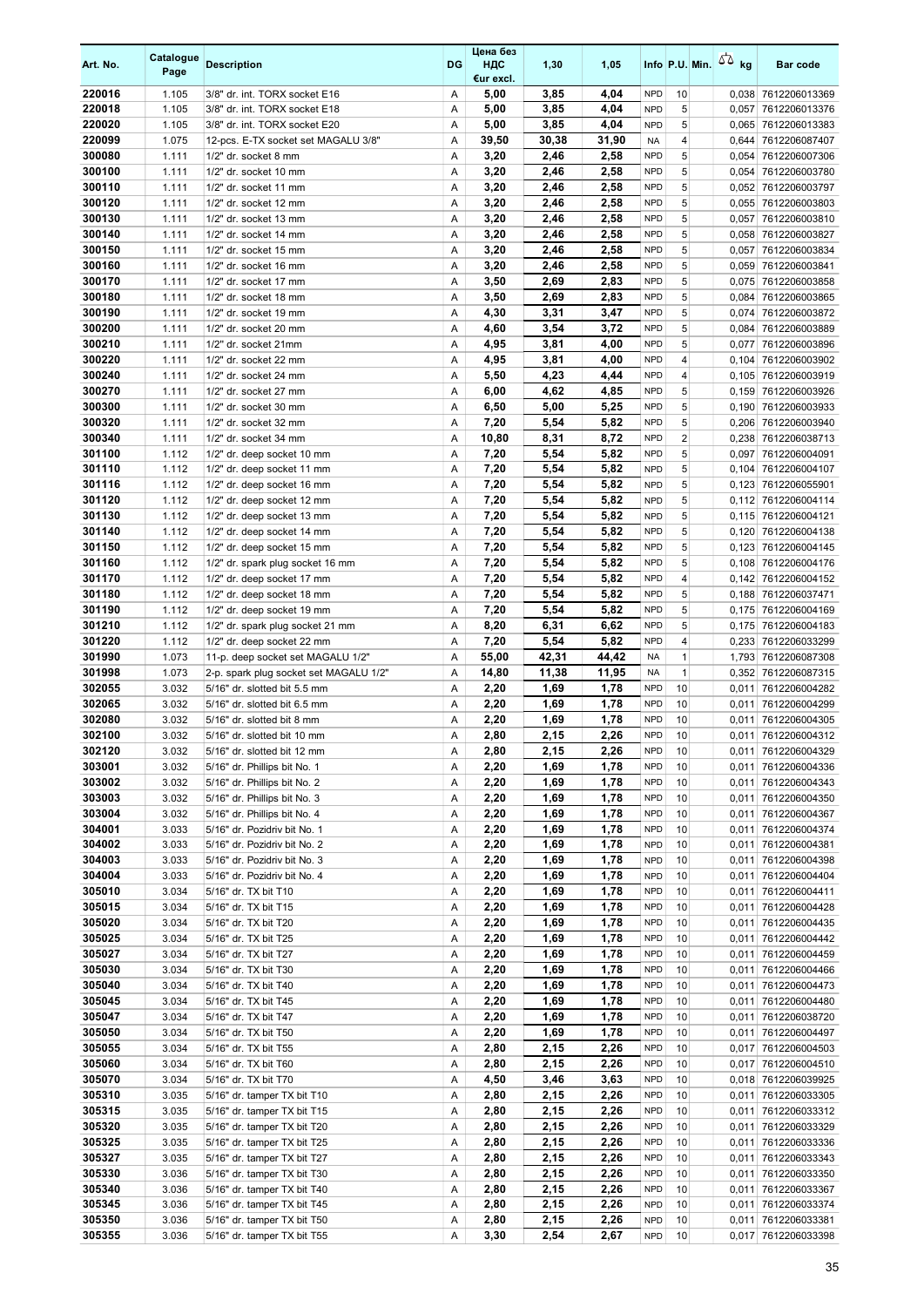| Art. No.         | Catalogue<br>Page | <b>Description</b>                                                    | <b>DG</b> | Цена без<br>НДС<br>€ur excl. | 1,30         | 1,05         |                          | Info P.U. Min. | 50 <sub>kg</sub> | <b>Bar code</b>                            |
|------------------|-------------------|-----------------------------------------------------------------------|-----------|------------------------------|--------------|--------------|--------------------------|----------------|------------------|--------------------------------------------|
| 305360           | 3.036             | 5/16" dr. tamper TX bit T60                                           | Α         | 3,30                         | 2,54         | 2,67         | <b>NPD</b>               | 10             | 0,017            | 7612206033404                              |
| 305370           | 3.036             | 5/16" dr. tamper TX bit T70                                           | A         | 4,80                         | 3,69         | 3,88         | <b>NPD</b>               | 10             | 0,018            | 7612206039932                              |
| 306003<br>306004 | 3.036<br>3.036    | 5/16" dr. hex. bit 3 mm<br>5/16" dr. hex. bit 4 mm                    | Α<br>Α    | 2,20<br>2,20                 | 1,69<br>1,69 | 1,78<br>1,78 | <b>NPD</b><br><b>NPD</b> | 10<br>10       | 0,011<br>0,011   | 7612206069823<br>7612206004527             |
| 306005           | 3.036             | 5/16" dr. hex. bit 5 mm                                               | Α         | 2,20                         | 1,69         | 1,78         | <b>NPD</b>               | 10             | 0,011            | 7612206004534                              |
| 306006           | 3.036             | 5/16" dr. hex. bit 6 mm                                               | Α         | 2,20                         | 1,69         | 1,78         | <b>NPD</b>               | 10             | 0,011            | 7612206004541                              |
| 306007           | 3.036             | 5/16" dr. hex. bit 7 mm                                               | Α         | 2,20                         | 1,69         | 1,78         | <b>NPD</b>               | 10             | 0,011            | 7612206004541                              |
| 306008           | 3.036             | 5/16" dr. hex. bit 8 mm                                               | Α         | 2,20                         | 1,69         | 1,78         | <b>NPD</b>               | 10             | 0,011            | 7612206004558                              |
| 306010           | 3.036             | 5/16" dr. hex. bit 10 mm                                              | Α         | 2,80                         | 2,15         | 2,26         | <b>NPD</b>               | 10             | 0,011            | 7612206004565                              |
| 306012           | 3.036             | 5/16" dr. hex. bit 12 mm                                              | Α         | 2,80                         | 2,15         | 2,26         | <b>NPD</b>               | 10             | 0,017            | 7612206004572                              |
| 306014<br>306501 | 3.036             | 5/16" dr. hex. bit 14 mm                                              | Α<br>Α    | 2,80                         | 2,15<br>2,15 | 2,26<br>2,26 | <b>NPD</b>               | 10             | 0,017            | 7612206004589                              |
| 306502           | 3.037<br>3.037    | 5/16" dr. hex bit 1/8"<br>5/16" dr. hex bit 5/32"                     | Α         | 2,80<br>2,80                 | 2,15         | 2,26         | <b>NPD</b><br><b>NPD</b> | 10<br>10       | 0,011<br>0,011   | 7612206004596<br>7612206004602             |
| 306503           | 3.037             | 5/16" dr. hex bit 3/16"                                               | Α         | 2,80                         | 2,15         | 2,26         | <b>NPD</b>               | 10             | 0,011            | 7612206004619                              |
| 306504           | 3.037             | 5/16" dr. hex bit 7/32"                                               | Α         | 2,80                         | 2,15         | 2,26         | <b>NPD</b>               | 10             | 0,011            | 7612206004626                              |
| 306505           | 3.037             | 5/16" dr. hex bit 1/4"                                                | Α         | 2,80                         | 2,15         | 2,26         | <b>NPD</b>               | 10             | 0,011            | 7612206004633                              |
| 306507           | 3.037             | 5/16" dr. hex bit 5/16"                                               | Α         | 2,80                         | 2,15         | 2,26         | <b>NPD</b>               | 10             | 0,011            | 7612206004640                              |
| 306509           | 3.037             | 5/16" dr. hex bit 3/8"                                                | Α         | 2,80                         | 2,15         | 2,26         | <b>NPD</b>               | 10             | 0,017            | 7612206004657                              |
| 307077           | 1.120             | 1/2" dr. locking extension bar 75 mm                                  | Α         | 8,80                         | 6,77         | 7,11         | <b>NPD</b>               | 10             | 0,121            | 7612206035736                              |
| 307125<br>307126 | 1.120<br>1.120    | 1/2" dr. extension bar 125 mm<br>1/2" dr. wobble extension bar 125 mm | A<br>Α    | 6,80<br>8,50                 | 5,23<br>6,54 | 5,49<br>6,87 | <b>NPD</b><br><b>NPD</b> | 10<br>10       | 0,206<br>0,228   | 7612206004664<br>7612206031936             |
| 307127           | 1.120             | 1/2" dr. locking extension bar 125 mm                                 | Α         | 11,50                        | 8,85         | 9,29         | <b>NPD</b>               | 10             | 0,200            | 7612206031943                              |
| 307250           | 1.120             | 1/2" dr. extension bar 250 mm                                         | A         | 9,50                         | 7,31         | 7,67         | <b>NPD</b>               | 5              | 0,403            | 7612206004671                              |
| 307251           | 1.120             | 1/2" dr. wobble extension bar 250 mm                                  | Α         | 10,50                        | 8,08         | 8,48         | <b>NPD</b>               | 5              | 0,450            | 7612206012218                              |
| 307252           | 1.120             | 1/2" dr. locking extension bar 250 mm                                 | Α         | 14,00                        | 10,77        | 11,31        | <b>NPD</b>               | 5              | 0,406            | 7612206031950                              |
| 308000           | 1.121             | 1/2" dr. 3-way-adapter                                                | Α         | 7,00                         | 5,38         | 5,65         | <b>NPD</b>               | 5              | 0,067            | 7612206004688                              |
| 308001           | 1.121             | 1/2" dr. 3-way-adapter/wobble ext. bars                               | A         | 7,00                         | 5,38         | 5,65         | <b>NPD</b>               | 5              | 0,067            | 7612206042260                              |
| 310000           | 1.121             | 1/2" dr. universal joint                                              | Α         | 10,50                        | 8,08         | 8,48         | <b>NPD</b>               | 4              | 0,147            | 7612206004695                              |
| 311340<br>311380 | 1.122<br>1.122    | $1/2"$ dr. F x $3/4"$ M adapter<br>1/2" dr. F x 3/8" M reduction      | Α<br>Α    | 7,80<br>4,50                 | 6,00<br>3,46 | 6,30<br>3,63 | <b>NPD</b><br><b>NPD</b> | 10<br>10       | 0,125<br>0,051   | 7612206039956<br>7612206046671             |
| 311516           | 1.122 / 3.043     | 1/2" dr. coupler for bits 5/16"                                       | Α         | 5,00                         | 3,85         | 4,04         | <b>NPD</b>               | 10             | 0,067            | 7612206004701                              |
| 313001           | 3.033             | 5/16" dr. Phillips bit 70 mm Nr. 1                                    | Α         | 3,50                         | 2,69         | 2,83         | <b>NPD</b>               | 10             | 0,027            | 7612206004718                              |
| 313002           | 3.033             | 5/16" dr. Phillips bit 70 mm Nr. 2                                    | A         | 3,50                         | 2,69         | 2,83         | <b>NPD</b>               | 10             | 0,027            | 7612206004725                              |
| 313003           | 3.033             | 5/16" dr. Phillips bit 70 mm Nr. 3                                    | Α         | 3,50                         | 2,69         | 2,83         | <b>NPD</b>               | 10             | 0,027            | 7612206004732                              |
| 314001           | 3.033             | 5/16" dr. Pozidriv bit 70 mm Nr. 1                                    | Α         | 3,50                         | 2,69         | 2,83         | <b>NPD</b>               | 10             | 0,027            | 7612206004749                              |
| 314002           | 3.033             | 5/16" dr. Pozidriv bit 70 mm Nr. 2                                    | Α         | 3,50                         | 2,69         | 2,83         | <b>NPD</b>               | 10             | 0,027            | 7612206004756                              |
| 315015<br>315020 | 3.035<br>3.035    | 5/16" dr. TX bit 70 mm T15<br>5/16" dr. TX bit 70 mm T20              | Α<br>A    | 3,50<br>3,50                 | 2,69<br>2,69 | 2,83<br>2,83 | <b>NPD</b><br><b>NPD</b> | 10<br>10       | 0,027<br>0,027   | 7612206004763<br>7612206004770             |
| 315025           | 3.035             | 5/16" dr. TX bit 70 mm T25                                            | Α         | 3,50                         | 2,69         | 2,83         | <b>NPD</b>               | 10             | 0,027            | 7612206004787                              |
| 315027           | 3.035             | 5/16" dr. TX bit 70 mm T27                                            | Α         | 3,50                         | 2,69         | 2,83         | <b>NPD</b>               | 10             | 0,027            | 7612206004794                              |
| 315030           | 3.035             | 5/16" dr. TX bit 70 mm T30                                            | Α         | 3,50                         | 2,69         | 2,83         | <b>NPD</b>               | 10             | 0,027            | 7612206004800                              |
| 315040           | 3.035             | 5/16" dr. TX bit 70 mm T40                                            | A         | 3,50                         | 2,69         | 2,83         | <b>NPD</b>               | 10             | 0,027            | 7612206004817                              |
| 315045           | 3.035             | 5/16" dr. TX bit 70 mm T45                                            | Α         | 3,50                         | 2,69         | 2,83         | <b>NPD</b>               | 10             |                  | 0,027 7612206004824                        |
| 315050           | 3.035             | 5/16" dr. TX bit 70 mm T50                                            | Α         | 3,50                         | 2,69         | 2,83         | <b>NPD</b>               | 10             |                  | 0,027 7612206004831                        |
| 315055<br>315060 | 3.035<br>3.035    | 5/16" dr. TX bit 70 mm T55<br>5/16" dr. TX bit 70 mm T60              | Α<br>Α    | 3,50<br>3,50                 | 2,69<br>2,69 | 2,83<br>2,83 | <b>NPD</b><br><b>NPD</b> | 10<br>10       | 0,027<br>0,027   | 7612206004848<br>7612206004855             |
| 316004           | 3.037             | 5/16" dr. hex. bit 70 mm 4 mm                                         | Α         | 3,50                         | 2,69         | 2,83         | <b>NPD</b>               | 10             |                  | 0,027 7612206004862                        |
| 316005           | 3.037             | 5/16" dr. hex. bit 70 mm 5 mm                                         | Α         | 3,50                         | 2,69         | 2,83         | <b>NPD</b>               | 10             | 0,027            | 7612206004879                              |
| 316006           | 3.037             | 5/16" dr. hex. bit 70 mm 6 mm                                         | Α         | 3,50                         | 2,69         | 2,83         | <b>NPD</b>               | 10             | 0,027            | 7612206004886                              |
| 316008           | 3.037             | 5/16" dr. hex. bit 70 mm 8 mm                                         | Α         | 3,50                         | 2,69         | 2,83         | <b>NPD</b>               | 10             |                  | 0,027 7612206004893                        |
| 320010           | 1.116             | 1/2" dr. int. TX-socket E10                                           | Α         | 5,50                         | 4,23         | 4,44         | <b>NPD</b>               | 10             |                  | 0,054 7612206014748                        |
| 320012           | 1.116             | 1/2" dr. int. TX-socket E12                                           | Α         | 5,50                         | 4,23         | 4,44         | <b>NPD</b>               | 10             | 0,057            | 7612206014755                              |
| 320014<br>320016 | 1.116<br>1.116    | 1/2" dr. int. TX-socket E14<br>1/2" dr. int. TX-socket E16            | Α         | 5,50<br>5,50                 | 4,23<br>4,23 | 4,44<br>4,44 | <b>NPD</b><br><b>NPD</b> | 10<br>10       | 0,061            | 7612206014762<br>7612206014779             |
| 320018           | 1.116             | 1/2" dr. int. TX-socket E18                                           | Α<br>Α    | 5,80                         | 4,46         | 4,68         | <b>NPD</b>               | 5              | 0,061            | 0,084 7612206014786                        |
| 320020           | 1.116             | 1/2" dr. int. TX-socket E20                                           | Α         | 5,80                         | 4,46         | 4,68         | <b>NPD</b>               | 5              |                  | 0,100 7612206014793                        |
| 320022           | 1.116             | 1/2" dr. int. TX-socket E22                                           | Α         | 6,20                         | 4,77         | 5,01         | <b>NPD</b>               | 4              | 0,121            | 7612206014809                              |
| 320024           | 1.116             | 1/2" dr. int. TX-socket E24                                           | Α         | 6,80                         | 5,23         | 5,49         | <b>NPD</b>               | 4              |                  | 0,140 7612206014816                        |
| 320099           | 1.076             | 8-pcs. E-TX socket set MAGALU 1/2"                                    | Α         | 39,50                        | 30,38        | 31,90        | NA                       | 4              |                  | 0,813 7612206087414                        |
| 325010           | 1.117             | 1/2" dr. TX bit-socket T10                                            | Α         | 6,00                         | 4,62         | 4,85         | ND                       | 10             |                  | 0,096 7612206031097                        |
| 325015<br>325020 | 1.117             | 1/2" dr. TX bit-socket T15                                            | Α         | 6,00                         | 4,62         | 4,85         | <b>ND</b>                | 10             |                  | 0,096 7612206031103                        |
| 325025           | 1.117<br>1.117    | 1/2" dr. TX bit-socket T20<br>1/2" dr. TX bit-socket T25              | Α<br>Α    | 6,00<br>6,00                 | 4,62<br>4,62 | 4,85<br>4,85 | <b>ND</b><br><b>ND</b>   | 10<br>10       |                  | 0,096 7612206014892<br>0,096 7612206014908 |
| 325027           | 1.117             | 1/2" dr. TX bit-socket T27                                            | Α         | 6,00                         | 4,62         | 4,85         | <b>ND</b>                | 10             |                  | 0,096 7612206014915                        |
| 325030           | 1.117             | 1/2" dr. TX bit-socket T30                                            | Α         | 6,00                         | 4,62         | 4,85         | <b>ND</b>                | 10             |                  | 0,116 7612206014922                        |
| 325040           | 1.117             | 1/2" dr. TX bit-socket T40                                            | Α         | 6,00                         | 4,62         | 4,85         | <b>ND</b>                | 10             |                  | 0,116 7612206014939                        |
| 325045           | 1.117             | 1/2" dr. TX bit-socket T45                                            | Α         | 6,00                         | 4,62         | 4,85         | <b>ND</b>                | 10             |                  | 0,116 7612206014946                        |
| 325050           | 1.117             | 1/2" dr. TX bit-socket T50                                            | Α         | 6,00                         | 4,62         | 4,85         | <b>ND</b>                | 10             |                  | 0,116 7612206014953                        |
| 325055           | 1.117             | 1/2" dr. TX bit-socket T55                                            | Α         | 7,00                         | 5,38         | 5,65         | <b>ND</b>                | 10             |                  | 0,116 7612206014960                        |
| 325060<br>325070 | 1.117<br>1.117    | 1/2" dr. TX bit-socket T60<br>1/2" dr. TX bit-socket T70              | Α<br>Α    | 8,00<br>8,00                 | 6,15<br>6,15 | 6,46<br>6,46 | <b>ND</b><br><b>ND</b>   | 10<br>10       |                  | 0,180 7612206014977<br>0,200 7612206069878 |
| 325099           | 1.077             | 12-pcs. TX bit-socket set MAGALU 1/2"                                 | Α         | 59,50                        | 45,77        | 48,06        | <b>NA</b>                | 6              |                  | 1,125 7612206086813                        |
| 326005           | 1.118             | 1/2" dr. hex. bit-socket 5 mm                                         | Α         | 6,00                         | 4,62         | 4,85         | <b>ND</b>                | 10             | 0,097            | 7612206031110                              |
| 326006           | 1.118             | 1/2" dr. hex. bit-socket 6 mm                                         | Α         | 6,00                         | 4,62         | 4,85         | <b>ND</b>                | 10             | 0,097            | 7612206031127                              |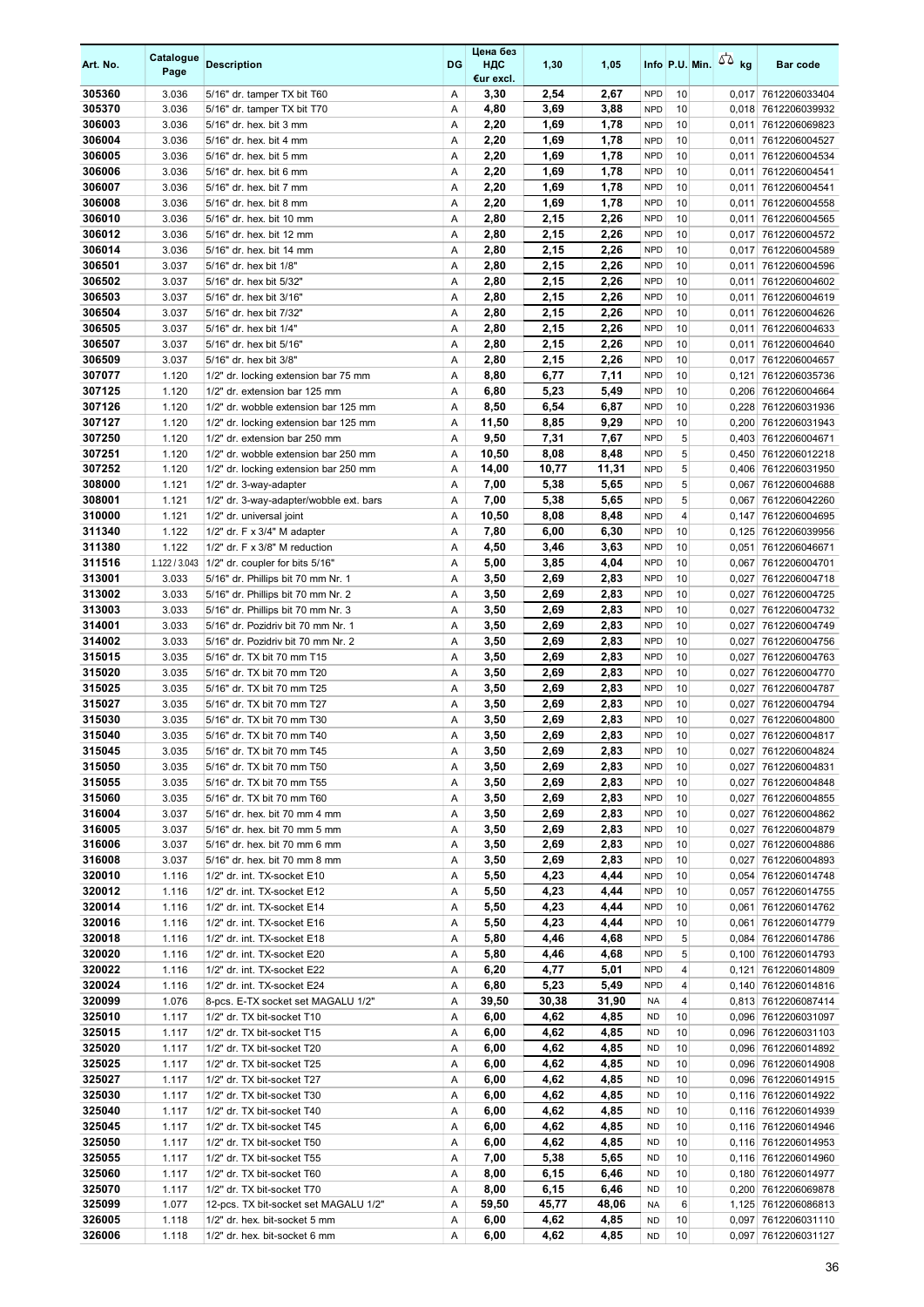| Art. No.         | Catalogue<br>Page | <b>Description</b>                                                            | DG     | Цена без<br>ндс<br>€ur excl. | 1,30         | 1,05         |                          | Info P.U. Min. $\sqrt{2}$ kg |                | <b>Bar code</b>                            |
|------------------|-------------------|-------------------------------------------------------------------------------|--------|------------------------------|--------------|--------------|--------------------------|------------------------------|----------------|--------------------------------------------|
| 326007           | 1.118             | 1/2" dr. hex. bit-socket 7 mm                                                 | Α      | 6,00                         | 4,62         | 4,85         | <b>ND</b>                | 10                           |                | 0,097 7612206031134                        |
| 326008           | 1.118             | 1/2" dr. hex. bit-socket 8 mm                                                 | Α      | 6,00                         | 4,62         | 4,85         | <b>ND</b>                | 10                           | 0,097          | 7612206035453                              |
| 326010           | 1.118             | 1/2" dr. hex. bit-socket 10 mm                                                | Α      | 6,00                         | 4,62         | 4,85         | <b>ND</b>                | 10                           | 0,097          | 7612206031158                              |
| 326012           | 1.118             | 1/2" dr. hex. bit-socket 12 mm                                                | Α      | 7,00                         | 5,38         | 5,65         | <b>ND</b>                | 10                           |                | 0,097 7612206031165                        |
| 326014           | 1.118             | 1/2" dr. hex. bit-socket 14 mm                                                | Α      | 8,00                         | 6,15         | 6,46         | <b>ND</b>                | 10                           |                | 0,115 7612206075862                        |
| 326017           | 1.118             | 1/2" dr. hex. bit-socket 17 mm                                                | Α      | 9,50                         | 7,31         | 7,67         | <b>ND</b>                | 10                           | 0,170          | 7612206075879                              |
| 326099           | 1.078             | 8-pcs. hexagonal bit-socket set 1/2"                                          | Α      | 49,50                        | 38,08        | 39,98        | <b>NA</b>                | 4                            |                | 0,875 7612206086806                        |
| 328005<br>328006 | 1.119<br>1.119    | 1/2" dr. spline bit-socket M5                                                 | Α<br>Α | 6,00                         | 4,62<br>4,62 | 4,85<br>4,85 | <b>NPD</b><br><b>NPD</b> | 10<br>10                     |                | 0,130 7612206037396                        |
| 328008           | 1.119             | 1/2" dr. spline bit-socket M6<br>1/2" dr. spline bit-socket M8                | Α      | 6,00<br>6,00                 | 4,62         | 4,85         | <b>NPD</b>               | 10                           | 0,130<br>0,130 | 7612206031172<br>7612206031189             |
| 328010           | 1.119             | 1/2" dr. spline bit-socket M10                                                | Α      | 6,00                         | 4,62         | 4,85         | <b>NPD</b>               | 10                           | 0,130          | 7612206031196                              |
| 328012           | 1.119             | 1/2" dr. spline bit-socket M12                                                | Α      | 8,50                         | 6,54         | 6,87         | <b>NPD</b>               | 10                           | 0,130          | 7612206031202                              |
| 328014           | 1.119             | 1/2" dr. spline bit-socket M14                                                | Α      | 8,50                         | 6,54         | 6,87         | <b>NPD</b>               | 10                           | 0,130          | 7612206037402                              |
| 328016           | 1.119             | 1/2" dr. spline bit-socket M16                                                | Α      | 9,50                         | 7,31         | 7,67         | <b>NPD</b>               | 10                           |                | 0,130 7612206037419                        |
| 328099           | 1.079             | 7-p. XZN bit-socket set MAGALU 1/2"                                           | Α      | 39,50                        | 30,38        | 31,90        | <b>NA</b>                | $\mathbf{1}$                 |                | 0,836 7612206087537                        |
| 330100           | 1.113             | 1/2" dr. Combi socket 10mm                                                    | Α      | 3,80                         | 2,92         | 3,07         | <b>NPD</b>               | 5                            |                | 0,055 7612206069519                        |
| 330110           | 1.113             | 1/2" dr. Combi socket 11mm                                                    | Α      | 3,80                         | 2,92         | 3,07         | <b>NPD</b>               | 5                            |                | 0,055 7612206069526                        |
| 330120           | 1.113             | 1/2" dr. Combi socket 12mm                                                    | Α      | 3,80                         | 2,92         | 3,07         | <b>NPD</b>               | 5                            | 0,054          | 7612206069533                              |
| 330130           | 1.113             | 1/2" dr. Combi socket 13mm                                                    | Α      | 3,80                         | 2,92         | 3,07         | <b>NPD</b>               | 5                            | 0,054          | 7612206069540                              |
| 330140           | 1.113             | 1/2" dr. Combi socket 14mm                                                    | Α      | 3,80                         | 2,92         | 3,07         | <b>NPD</b>               | 5                            |                | 0,056 7612206069557                        |
| 330150           | 1.113             | 1/2" dr. Combi socket 15mm                                                    | Α      | 3,80                         | 2,92         | 3,07         | <b>NPD</b>               | 5                            | 0,058          | 7612206069564                              |
| 330160           | 1.113             | 1/2" dr. Combi socket 16mm                                                    | Α      | 3,80                         | 2,92         | 3,07         | <b>NPD</b>               | 5                            |                | 0,058 7612206069571                        |
| 330170           | 1.113             | 1/2" dr. Combi socket 17mm                                                    | Α      | 4,00                         | 3,08         | 3,23         | <b>NPD</b>               | 5                            |                | 0,066 7612206069588                        |
| 330180           | 1.113             | 1/2" dr. Combi socket 18mm                                                    | Α      | 4,00                         | 3,08         | 3,23         | <b>NPD</b>               | 5                            | 0,070          | 7612206069595                              |
| 330190           | 1.113             | 1/2" dr. Combi socket 19mm                                                    | Α      | 4,60                         | 3,54         | 3,72         | <b>NPD</b>               | 5                            | 0,070          | 7612206069601                              |
| 330200<br>330210 | 1.113<br>1.113    | 1/2" dr. Combi socket 20mm<br>1/2" dr. Combi socket 21mm                      | Α<br>Α | 5,20<br>5,20                 | 4,00<br>4,00 | 4,20<br>4,20 | <b>NPD</b><br><b>NPD</b> | 5<br>5                       |                | 0,088 7612206069618                        |
| 330220           | 1.113             | 1/2" dr. Combi socket 22mm                                                    | Α      | 5,20                         | 4,00         | 4,20         | <b>NPD</b>               | 5                            | 0,110          | 0,088 7612206069625<br>7612206069632       |
| 330240           | 1.113             | 1/2" dr. Combi socket 24mm                                                    | Α      | 6,00                         | 4,62         | 4,85         | <b>NPD</b>               | 5                            | 0,120          | 7612206069649                              |
| 330270           | 1.113             | 1/2" dr. Combi socket 27mm                                                    | Α      | 7,00                         | 5,38         | 5,65         | <b>NPD</b>               | 5                            |                | 0,165 7612206069656                        |
| 330300           | 1.113             | 1/2" dr. Combi socket 30mm                                                    | Α      | 7,80                         | 6,00         | 6,30         | <b>NPD</b>               | 5                            | 0,226          | 7612206069663                              |
| 330320           | 1.113             | 1/2" dr. Combi socket 32mm                                                    | Α      | 8,20                         | 6,31         | 6,62         | <b>NPD</b>               | 5                            |                | 0,248 7612206069670                        |
| 330990           | 1.075             | 10-p. COMBI socket set MAGALU 1/2"                                            | Α      | 38,00                        | 29,23        | 30,69        | <b>NA</b>                | $\mathbf{1}$                 |                | 0,726 7612206087377                        |
| 330991           | 1.075             | 10-p. COMBI socket set MAGALU 1/2"                                            | Α      | 45,00                        | 34,62        | 36,35        | <b>NA</b>                | $\mathbf{1}$                 |                | 1,056 7612206087377                        |
| 335010           | 1.117             | 1/2" dr. TX bit-socket T10 100 mm                                             | Α      | 7,50                         | 5,77         | 6,06         | <b>NPD</b>               | 10                           | 0,124          | 7612206031219                              |
| 335015           | 1.117             | 1/2" dr. TX bit-socket T15 100 mm                                             | Α      | 7,50                         | 5,77         | 6,06         | <b>NPD</b>               | 10                           | 0,124          | 7612206031226                              |
| 335020           | 1.117             | 1/2" dr. TX bit-socket T20 100 mm                                             | Α      | 7,50                         | 5,77         | 6,06         | <b>NPD</b>               | 10                           | 0,124          | 7612206031233                              |
| 335025           | 1.118             | 1/2" dr. TX bit-socket T25 100 mm                                             | Α      | 7,50                         | 5,77         | 6,06         | <b>NPD</b>               | 10                           | 0,124          | 7612206031240                              |
| 335027           | 1.118             | 1/2" dr. TX bit-socket T27 100 mm                                             | Α      | 7,50                         | 5,77         | 6,06         | <b>NPD</b>               | 10                           |                | 0,124 7612206031257                        |
| 335030           | 1.118             | 1/2" dr. TX bit-socket T30 100 mm                                             | Α      | 7,50                         | 5,77         | 6,06         | <b>NPD</b>               | 10                           |                | 0,136 7612206031264                        |
| 335040           | 1.118             | 1/2" dr. TX bit-socket T40 100 mm                                             | Α      | 7,50                         | 5,77         | 6,06         | <b>NPD</b>               | 10                           |                | 0,136 7612206031271                        |
| 335045           | 1.118             | 1/2" dr. TX bit-socket T45 100 mm                                             | A      | 7,50                         | 5,77         | 6.06         | <b>NPD</b>               | 10                           |                | 0,136 7612206031288                        |
| 335050<br>335055 | 1.118<br>1.118    | 1/2" dr. TX bit-socket T50 100 mm                                             | Α<br>Α | 7,50<br>7,50                 | 5,77<br>5,77 | 6,06<br>6,06 | <b>NPD</b><br><b>NPD</b> | 10<br>10                     |                | 0,136 7612206031295<br>0,136 7612206031301 |
| 335099           | 1.077             | 1/2" dr. TX bit-socket T55 100 mm<br>11-p. long TX bit-socket set MAGALU 1/2" | Α      | 58,00                        | 44,62        | 46,85        | <b>NA</b>                | $\mathbf{1}$                 |                | 1,243 7612206087469                        |
| 336005           | 1.119             | 1/2" dr. hex. bit-socket 5 mm 100 mm                                          | Α      | 7,50                         | 5,77         | 6,06         | <b>NPD</b>               | 10                           |                | 0,110 7612206031318                        |
| 336006           | 1.119             | 1/2" dr. hex. bit-socket 6 mm 100 mm                                          | Α      | 7,50                         | 5,77         | 6,06         | <b>NPD</b>               | 10                           |                | 0,110 7612206031325                        |
| 336007           | 1.119             | 1/2" dr. hex. bit-socket 7 mm 100 mm                                          | Α      | 7,50                         | 5,77         | 6,06         | <b>NPD</b>               | 10                           |                | 0,110 7612206031332                        |
| 336008           | 1.119             | 1/2" dr. hex. bit-socket 8 mm 100 mm                                          | Α      | 7,50                         | 5,77         | 6,06         | <b>NPD</b>               | 10                           |                | 0,110 7612206031349                        |
| 336010           | 1.119             | 1/2" dr. hex. bit-socket 10 mm 100 mm                                         | Α      | 7,50                         | 5,77         | 6,06         | <b>NPD</b>               | 10                           |                | 0,110 7612206031356                        |
| 336012           | 1.119             | 1/2" dr. hex. bit-socket 12 mm 100 mm                                         | Α      | 8,50                         | 6,54         | 6,87         | <b>NPD</b>               | 10                           |                | 0,110 7612206031363                        |
| 336099           | 1.078             | 6-p. long hex bit-socket set MAGALU 1/2"                                      | Α      | 38,00                        | 29,23        | 30,69        | <b>NA</b>                | $\mathbf{1}$                 |                | 0,760 7612206087506                        |
| 338005           | 1.120             | 1/2" dr. spline bit-socket M5 100 mm                                          | Α      | 7,50                         | 5,77         | 6,06         | <b>NPD</b>               | 10                           |                | 0,155 7612206037426                        |
| 338006           | 1.120             | 1/2" dr. spline bit-socket M6 100 mm                                          | Α      | 7,50                         | 5,77         | 6,06         | <b>NPD</b>               | 10                           |                | 0,155 7612206031370                        |
| 338008           | 1.120             | 1/2" dr. spline bit-socket M8 100 mm                                          | Α      | 7,50                         | 5,77         | 6,06         | <b>NPD</b>               | 10                           |                | 0,155 7612206031387                        |
| 338010           | 1.120             | 1/2" dr. spline bit-socket M10 100 mm                                         | Α      | 8,50                         | 6,54         | 6,87         | <b>NPD</b>               | 10                           |                | 0,155 7612206031394                        |
| 338012           | 1.120             | 1/2" dr. spline bit-socket M12 100 mm                                         | Α      | 8,50                         | 6,54         | 6,87         | <b>NPD</b>               | 10                           |                | 0,155 7612206031400                        |
| 338099           | 1.079             | 5-p. long XZN bit-socket set MAGALU 1/2"                                      | Α      | 32,50                        | 25,00        | 26,25        | NA                       | $\mathbf{1}$                 |                | 0,726 7612206087544                        |
| 348006           | 3.037             | 5/16" dr. spline-bit M6                                                       | Α      | 2,80                         | 2,15         | 2,26         | <b>NPD</b>               | 10                           |                | 0,015 7612206039031                        |
| 348008           | 3.037             | 5/16" dr. spline-bit M8                                                       | Α      | 2,80                         | 2,15         | 2,26         | <b>NPD</b>               | 10                           |                | 0,015 7612206039048                        |
| 348010<br>348012 | 3.037<br>3.037    | 5/16" dr. spline-bit M10                                                      | Α<br>Α | 2,80<br>2,80                 | 2,15<br>2,15 | 2,26<br>2,26 | <b>NPD</b><br><b>NPD</b> | 10<br>10                     |                | 0,015 7612206039055<br>0,015 7612206039062 |
| 380090           |                   | 5/16" dr. spline-bit M12                                                      | Α      | 4,50                         | 3,46         | 3,63         | <b>NP</b>                | 10                           |                | 0,100 7612206007184                        |
| 380100           | 1.114<br>1.114    | 1/2" dr. impact socket 9 mm<br>1/2" dr. impact socket 10 mm                   | Α      | 4,50                         | 3,46         | 3,63         | <b>NPD</b>               | 10                           |                | 0,100 7612206007153                        |
| 380110           | 1.114             | 1/2" dr. impact socket 11 mm                                                  | Α      | 4,50                         | 3,46         | 3,63         | <b>NPD</b>               | 10                           |                | 0,110 7612206007160                        |
| 380130           | 1.114             | 1/2" dr. impact socket 13 mm                                                  | Α      | 4,50                         | 3,46         | 3,63         | <b>NPD</b>               | 10                           |                | 0,120 7612206007177                        |
| 380140           | 1.114             | 1/2" dr. impact socket 14 mm                                                  | Α      | 4,50                         | 3,46         | 3,63         | <b>NPD</b>               | 10                           |                | 0,120 7612206007191                        |
| 380150           | 1.114             | 1/2" dr. impact socket 15 mm                                                  | Α      | 4,50                         | 3,46         | 3,63         | <b>NPD</b>               | 10                           |                | 0,120 7612206072588                        |
| 380170           | 1.115             | 1/2" dr. impact socket 17 mm                                                  | Α      | 5,00                         | 3,85         | 4,04         | <b>NPD</b>               | 10                           |                | 0,120 7612206007207                        |
| 380190           | 1.115             | 1/2" dr. impact socket 19 mm                                                  | Α      | 5,50                         | 4,23         | 4,44         | <b>NPD</b>               | 10                           |                | 0,135 7612206007214                        |
| 380210           | 1.115             | 1/2" dr. impact socket 21 mm                                                  | Α      | 5,80                         | 4,46         | 4,68         | <b>NPD</b>               | 10                           |                | 0,165 7612206030649                        |
| 380220           | 1.115             | 1/2" dr. impact socket 22 mm                                                  | Α      | 6,20                         | 4,77         | 5,01         | <b>NPD</b>               | 10                           |                | 0,185 7612206007221                        |
| 380230           | 1.115             | 1/2" dr. impact socket 23 mm                                                  | Α      | 7,20                         | 5,54         | 5,82         | <b>NPD</b>               | 10                           |                | 0,195 7612206030656                        |
| 380240           | 1.115             | 1/2" dr. impact socket 24 mm                                                  | Α      | 7,50                         | 5,77         | 6,06         | <b>NPD</b>               | 10                           |                | 0,215 7612206007238                        |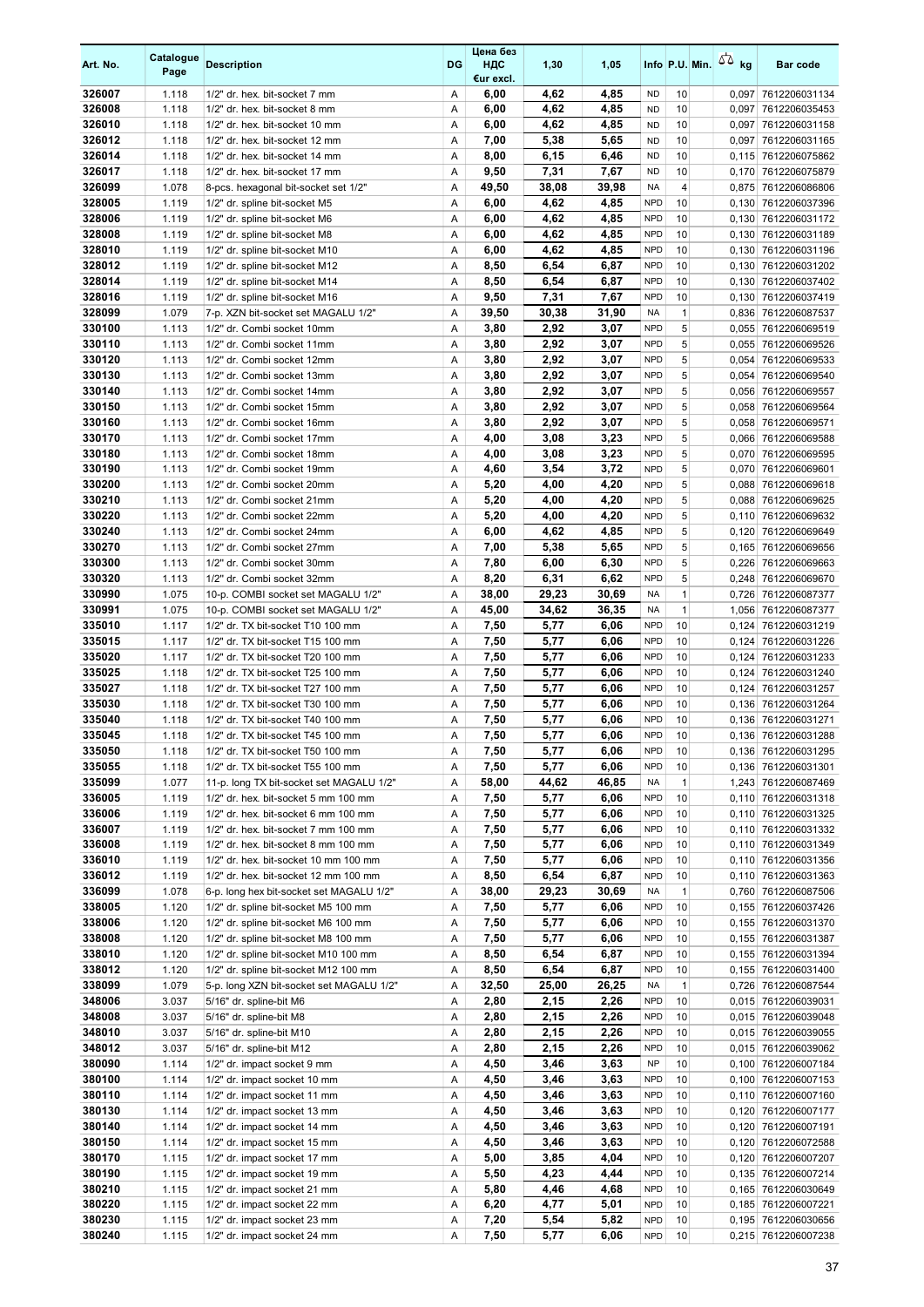| Art. No.           | Catalogue<br>Page | <b>Description</b>                                                             | <b>DG</b> | Цена без<br>ндс<br>€ur excl. | 1,30           | 1,05           |                          |                | Info P.U. Min. $\sqrt{2}$ kg | Bar code                                   |
|--------------------|-------------------|--------------------------------------------------------------------------------|-----------|------------------------------|----------------|----------------|--------------------------|----------------|------------------------------|--------------------------------------------|
| 380270             | 1.115             | 1/2" dr. impact socket 27 mm                                                   | Α         | 7,80                         | 6,00           | 6,30           | <b>NPD</b>               | 10             |                              | 0,235 7612206007245                        |
| 381000             | 1.121             | 1/2" dr. impact universal joint                                                | A         | 15,50                        | 11,92          | 12,52          | <b>NPD</b>               | 10             |                              | 0,228 7612206007269                        |
| 381099             | 1.080             | 3-p. impact socket set MAGALU 1/2"                                             | Α         | 19,50                        | 15,00          | 15,75          | <b>NA</b>                | $\mathbf{1}$   |                              | 0,440 7612206087551                        |
| 381150-0<br>381170 | 1.116             | Imp. deep soc. 1/2" 15 mm w/plast. prot.<br>Impact deep socket 1/2" 17 mm      | Α<br>Α    | 12,50                        | 9,62<br>6,54   | 10,10<br>6,87  | <b>ND</b><br><b>NPD</b>  | 10<br>10       |                              | 0,225 7612206072595                        |
| 381170-0           | 1.115<br>1.116    | Imp. deep soc. 1/2" 17 mm w/plast. prot.                                       | Α         | 8,50<br>12,50                | 9,62           | 10,10          | <b>ND</b>                | 10             |                              | 0,113 7612206039000<br>0,235 7612206060530 |
| 381190             | 1.115             | Impact deep socket 1/2" 19 mm                                                  | Α         | 8,50                         | 6,54           | 6,87           | <b>NPD</b>               | 10             |                              | 0,130 7612206039017                        |
| 381190-0           | 1.116             | Imp. deep soc. 1/2" 19 mm w/plast. prot.                                       | Α         | 12,50                        | 9,62           | 10,10          | <b>ND</b>                | 10             |                              | 0,225 7612206060547                        |
| 381210             | 1.115             | Impact deep socket 1/2" 21 mm                                                  | Α         | 8,50                         | 6,54           | 6,87           | <b>NPD</b>               | 10             |                              | 0,153 7612206039024                        |
| 381210-0           | 1.116             | Imp. deep soc. 1/2" 21 mm w/plast. prot.                                       | Α         | 12,50                        | 9,62           | 10,10          | <b>ND</b>                | 10             |                              | 0,265 7612206060554                        |
| 381220             | 1.115             | Impact deep socket 1/2" 22 mm                                                  | Α         | 8,50                         | 6,54           | 6,87           | <b>NPD</b>               | 10             |                              | 0,173 7612206046954                        |
| 381220-0           | 1.116             | Imp. deep soc. 1/2" 22 mm w/plast. prot.                                       | Α         | 12,50                        | 9,62           | 10,10          | <b>ND</b>                | 10             |                              | 0,295 7612206072601                        |
| 381230             | 1.115             | Impact deep socket 1/2" 23 mm                                                  | Α         | 9,00                         | 6,92           | 7,27           | <b>NPD</b>               | 10             |                              | 0,388 7612206046961                        |
| 381240             | 1.115             | Impact deep socket 1/2" 24 mm                                                  | Α         | 9,50                         | 7,31           | 7,67           | <b>NPD</b>               | 10             |                              | 0,413 7612206041638                        |
| 381270             | 1.115             | Impact deep socket 1/2" 27 mm                                                  | Α         | 11,50                        | 8,85           | 9,29           | <b>NPD</b>               | 10             |                              | 0,438 7612206041645                        |
| 381340             | 1.122             | 1/2"dr. impact 12F x 34M adapter                                               | Α         | 10,50                        | 8,08<br>7,31   | 8,48<br>7,67   | <b>NPD</b><br><b>NPD</b> | 10             |                              | 0,258 7612206072618                        |
| 381516<br>387125   | 1.122<br>1.121    | 1/2" dr. impact coupler for bits 5/16"<br>1/2" dr. impact extension bar 125 mm | Α<br>Α    | 9,50<br>9,50                 | 7,31           | 7,67           | <b>NPD</b>               | 20<br>10       |                              | 0,335 7612206030441<br>0,260 7612206007252 |
| 400001E            | 1.085             | Repair-kit for 400001                                                          | Α         | 29,50                        | 22,69          | 23,83          | <b>NPD</b>               | 50             | 0,420                        | 7612206043328                              |
| 400002             | 1.084             | Q.R. rev. ratchet handle 3/4"                                                  | Α         | 88,00                        | 67,69          | 71,08          | <b>NA</b>                | 8              |                              | 2,438 7612206078764                        |
| 400002E            | 1.085             | Repair-kit for 400002                                                          | Α         | 28,00                        | 21,54          | 22,62          | <b>NA</b>                | 30             |                              | 0,700 7612206078771                        |
| 400190             | 1.123             | 3/4" dr. socket 19 mm                                                          | Α         | 9,50                         | 7,31           | 7,67           | <b>NPD</b>               | 10             | 0,167                        | 7612206033855                              |
| 400210             | 1.123             | 3/4" dr. socket 21 mm                                                          | Α         | 9,50                         | 7,31           | 7,67           | <b>NPD</b>               | 10             |                              | 0,167 7612206033862                        |
| 400220             | 1.123             | 3/4" dr. socket 22 mm                                                          | Α         | 9,50                         | 7,31           | 7,67           | <b>NPD</b>               | 10             |                              | 0,177 7612206033879                        |
| 400230             | 1.123             | 3/4" dr. socket 23 mm                                                          | Α         | 9,50                         | 7,31           | 7,67           | <b>NPD</b>               | 10             |                              | 0,177 7612206033886                        |
| 400240             | 1.123             | 3/4" dr. socket 24 mm                                                          | Α         | 9,80                         | 7,54           | 7,92           | <b>NPD</b>               | 10             |                              | 0,183 7612206033893                        |
| 400260             | 1.123             | 3/4" dr. socket 26 mm                                                          | Α         | 9,80                         | 7,54           | 7,92           | <b>NPD</b>               | 8              |                              | 0,265 7612206033909                        |
| 400270             | 1.123             | 3/4" dr. socket 27 mm                                                          | Α         | 10,20                        | 7,85           | 8,24           | <b>NPD</b>               | 8              |                              | 0,265 7612206033916                        |
| 400290<br>400300   | 1.123<br>1.123    | 3/4" dr. socket 29 mm<br>3/4" dr. socket 30 mm                                 | Α<br>Α    | 10,50<br>10,80               | 8,08<br>8,31   | 8,48<br>8,72   | <b>NPD</b><br><b>NPD</b> | 8<br>8         |                              | 0,063 7612206033923<br>0,275 7612206033930 |
| 400320             | 1.123             | 3/4" dr. socket 32 mm                                                          | Α         | 10,80                        | 8,31           | 8,72           | <b>NPD</b>               | 8              | 0,281                        | 7612206033947                              |
| 400350             | 1.123             | 3/4" dr. socket 35 mm                                                          | Α         | 11,50                        | 8,85           | 9,29           | <b>NPD</b>               | 6              | 0,111                        | 7612206033954                              |
| 400360             | 1.123             | 3/4" dr. socket 36 mm                                                          | Α         | 11,50                        | 8,85           | 9,29           | <b>NPD</b>               | 6              |                              | 0,411 7612206033961                        |
| 400380             | 1.123             | 3/4" dr. socket 38 mm                                                          | Α         | 11,80                        | 9,08           | 9,53           | <b>NPD</b>               | 6              | 0,467                        | 7612206033978                              |
| 400410             | 1.123             | 3/4" dr. socket 41 mm                                                          | Α         | 12,80                        | 9,85           | 10,34          | <b>NPD</b>               | 6              |                              | 0,528 7612206033985                        |
| 400460             | 1.123             | 3/4" dr. socket 46 mm                                                          | Α         | 14,80                        | 11,38          | 11,95          | <b>NPD</b>               | $\overline{4}$ |                              | 0,667 7612206033992                        |
| 400500             | 1.123             | 3/4" dr. socket 50 mm                                                          | Α         | 16,50                        | 12,69          | 13,33          | <b>NPD</b>               | 4              |                              | 0,688 7612206034005                        |
| 407100             | 1.124             | 3/4" dr. extension bar 100 mm                                                  | Α         | 16,00                        | 12,31          | 12,92          | <b>NPD</b>               | 20             |                              | 0,115 7612206034012                        |
| 407102<br>407200   | 1.124             | 3/4" dr. locking extension bar 100 mm                                          | Α         | 17,00                        | 13,08          | 13,73<br>15,75 | <b>NA</b><br><b>NPD</b>  | 20<br>20       |                              | 0,115 7612206078788                        |
| 407202             | 1.124<br>1.124    | 3/4" dr. extension bar 200 mm<br>3/4" dr. locking extension bar 200 mm         | Α<br>Α    | 19,50<br>20,50               | 15,00<br>15,77 | 16,56          | <b>NA</b>                | 10             |                              | 0,215 7612206034029<br>0,850 7612206078795 |
| 407400             | 1.124             | 3/4" dr. extension bar 400 mm                                                  | Α         | 29,50                        | 22,69          | 23,83          | <b>ND</b>                | 10             |                              | 0,705 7612206034036                        |
| 407402             | 1.124             | 3/4" dr. locking extension bar 400 mm                                          | Α         | 32,00                        | 24,62          | 25,85          | NA                       | 5              |                              | 1,570 7612206078801                        |
| 408000             | 1.124             | 3/4" dr. sliding t-bar 450 mm                                                  | Α         | 33,00                        | 25,38          | 26,65          | <b>NPD</b>               | 5              |                              | 0,400 7612206034043                        |
| 408002             | 1.124             | 3/4" dr. q.r. sliding t-bar 450 mm                                             | Α         | 38,00                        | 29,23          | 30,69          | NA                       | 5              |                              | 0,400 7612206078818                        |
| 411100             | 1.124             | 3/4" dr. F x 1/2" M adapter                                                    | Α         | 12,50                        | 9,62           | 10,10          | <b>NPD</b>               | 10             |                              | 0,225 7612206039970                        |
| 411120             | 1.124             | 3/4" dr. F x 1" M adapter                                                      | Α         | 16,50                        | 12,69          | 13,33          | <b>NPD</b>               | 10             |                              | 0,270 7612206039963                        |
| 500000             | 1.084             | Rev. ratchet handle 1" dr.                                                     | Α         | 138,00                       | 106,15         | 111,46         | <b>NPD</b>               | $\mathbf{1}$   |                              | 2,050 7612206032469                        |
| 500360             | 1.125             | 1" dr. socket 36 mm                                                            | Α         | 18,00                        | 13,85          | 14,54          | <b>ND</b>                | 25             |                              | 0,480 7612206032476                        |
| 500380<br>500410   | 1.125<br>1.125    | 1" dr. socket 38 mm<br>1" dr. socket 41 mm                                     | Α<br>Α    | 18,80<br>21,50               | 14,46<br>16,54 | 15,18<br>17,37 | <b>ND</b><br><b>NPD</b>  | 20<br>20       |                              | 0,525 7612206032483<br>0,595 7612206032490 |
| 500460             | 1.125             | 1" dr. socket 46 mm                                                            | Α         | 24,00                        | 18,46          | 19,38          | <b>NPD</b>               | 10             |                              | 0,920 7612206032506                        |
| 500500             | 1.125             | 1" dr. socket 50 mm                                                            | Α         | 26,00                        | 20,00          | 21,00          | <b>NPD</b>               | 8              |                              | 1,113 7612206032513                        |
| 500540             | 1.125             | 1" dr. socket 54 mm                                                            | Α         | 29,50                        | 22,69          | 23,83          | <b>NPD</b>               | $\overline{7}$ |                              | 1,171 7612206032520                        |
| 500550             | 1.125             | 1" dr. socket 55 mm                                                            | Α         | 32,00                        | 24,62          | 25,85          | <b>NPD</b>               | 6              |                              | 1,233 7612206032537                        |
| 500580             | 1.125             | 1" dr. socket 58 mm                                                            | Α         | 34,00                        | 26,15          | 27,46          | <b>NPD</b>               | 6              |                              | 1,283 7612206032544                        |
| 500600             | 1.125             | 1" dr. socket 60 mm                                                            | Α         | 35,00                        | 26,92          | 28,27          | <b>NPD</b>               | 6              |                              | 1,583 7612206032551                        |
| 500630             | 1.125             | 1" dr. socket 63 mm                                                            | Α         | 41,00                        | 31,54          | 33,12          | <b>ND</b>                | 6              |                              | 1,633 7612206032568                        |
| 500650             | 1.125             | 1" dr. socket 65 mm                                                            | Α         | 42,50                        | 32,69          | 34,33          | <b>NPD</b>               | 6              |                              | 1,683 7612206032575                        |
| 500670<br>500700   | 1.125             | 1" dr. socket 67 mm                                                            | Α         | 44,00                        | 33,85          | 35,54          | <b>NPD</b>               | 4              |                              | 1,833 7612206032582                        |
| 500710             | 1.125<br>1.125    | 1" dr. socket 70 mm<br>1" dr. socket 71 mm                                     | Α<br>Α    | 45,00<br>48,00               | 34,62<br>36,92 | 36,35<br>38,77 | <b>NPD</b><br><b>NPD</b> | 4<br>4         |                              | 2,175 7612206032599<br>2,225 7612206032605 |
| 500750             | 1.125             | 1" dr. socket 75 mm                                                            | Α         | 54,00                        | 41,54          | 43,62          | ND                       | 4              |                              | 2,475 7612206032612                        |
| 500770             | 1.125             | 1" dr. socket 77 mm                                                            | Α         | 56,00                        | 43,08          | 45,23          | <b>ND</b>                | 4              |                              | 2,625 7612206032629                        |
| 500800             | 1.125             | 1" dr. socket 80 mm                                                            | Α         | 58,00                        | 44,62          | 46,85          | <b>ND</b>                | 4              |                              | 2,725 7612206032636                        |
| 507200             | 1.126             | 1" dr. extension bar 200 mm                                                    | Α         | 36,00                        | 27,69          | 29,08          | <b>NPD</b>               | 10             |                              | 1,400 7612206032643                        |
| 507400             | 1.126             | 1" dr. extension bar 400 mm                                                    | Α         | 55,00                        | 42,31          | 44,42          | <b>NPD</b>               | 5              |                              | 2,580 7612206032650                        |
| 508000             | 1.126             | 1" dr. 3-way adapter 3/4 x 1/2"                                                | Α         | 25,00                        | 19,23          | 20,19          | <b>NPD</b>               | 20             |                              | 0,665 7612206032667                        |
| 508560             | 1.084 / 1.126     | 1" dr. universal handle 22"                                                    | Α         | 35,00                        | 26,92          | 28,27          | <b>NPD</b>               | 10             |                              | 2,600 7612206032674                        |
| 511340             | 1.126             | 1" dr. F x 3/4" M adapter                                                      | Α         | 24,00                        | 18,46          | 19,38          | <b>NPD</b>               | 25             |                              | 0,520 7612206039987                        |
| 590000             | 1.084             | Ratchet handle 13 mm Vortex                                                    | Α         | 24,00                        | 18,46          | 19,38          | <b>NPD</b>               | 25             |                              | 0,093 7612206058063                        |
| 590035<br>590040   | 1.093<br>1.093    | 13 mm Vortex socket 3.5 mm<br>13 mm Vortex socket 4 mm                         | Α<br>Α    | 2,80<br>2,80                 | 2,15<br>2,15   | 2,26<br>2,26   | <b>NPD</b><br><b>NPD</b> | 10<br>10       |                              | 0,008 7612206058070<br>0,008 7612206058087 |
| 590045             | 1.093             | 13 mm Vortex socket 4.5 mm                                                     | Α         | 2,80                         | 2,15           | 2,26           | <b>NPD</b>               | 10             |                              | 0,009 7612206058094                        |